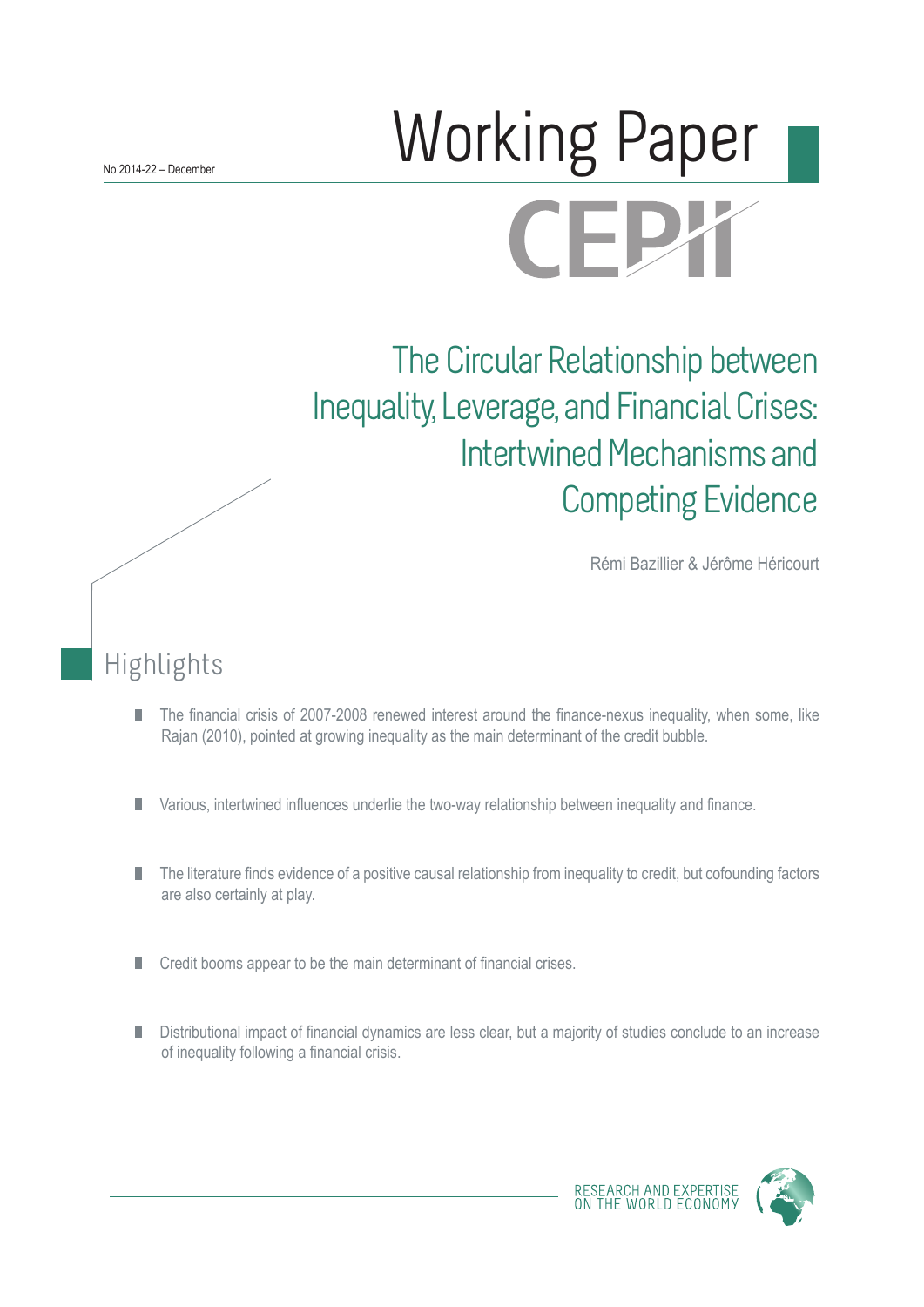## **Abstract**

The academic interest around the well-known inequality-finance nexus has recently been the subject of a renewed attention. A recent, yet flourishing literature started pointing inequality as a possible cause credit bubbles, leading to financial crises. Based on the existing literature, this paper aims at disentangling the various influences underlying the two-way relationship between inequality and finance, by focusing on a causality chain made of three main links: inequality, credit, and financial crises. The literature finds evidence of a positive causal relationship from inequality to credit, both direct (a rise of credit demand as a result of high inequalities) and indirect (inequality incites governments to support credit supply in order to maintain aggregate consumption); coincident factors are not to be excluded either (financial deregulation increasing simultaneously both inequalities and leverage). As credit booms appear to be the main determinant of financial crises, the possible direct and indirect impact of inequalities on such booms is a fundamental dimension to be taken into account by policymakers. Finally, the literature does not provide decisive conclusions concerning the sign of the distributional impact of financial development, financial deregulation and financial crises. It is fair to say however, that a majority of studies conclude to an increase of inequality following a financial crisis. The gaps identified in the literature allow pointing at several avenues for future research.

## **Keywords**

Finance, Inequality, financial crises, household debt.



D31, D33, E25, E50, G18.

### Working Paper

CEPII (Centre d'Etudes Prospectives et d'Informations Internationales) is a French institute dedicated to producing independent, policyoriented economic research helpful to understand the international economic environment and challenges in the areas of trade policy, competitiveness, macroeconomics, international finance and growth.

CEPII Working Paper Contributing to research in international economics

© CEPII, PARIS, 2014

All rights reserved. Opinions expressed. in this publication are those of the author(s) alone.

Editorial Director: Sébastien Jean

Production: Laure Boivin

No ISSN: 1293-2574

CEPII 113, rue de Grenelle 75007 Paris +33 1 53 68 55 00

www.cepii.fr Press contact: presse@cepii.fr

RESEARCH AND EXPERTISE<br>ON THE WORLD ECONOMY

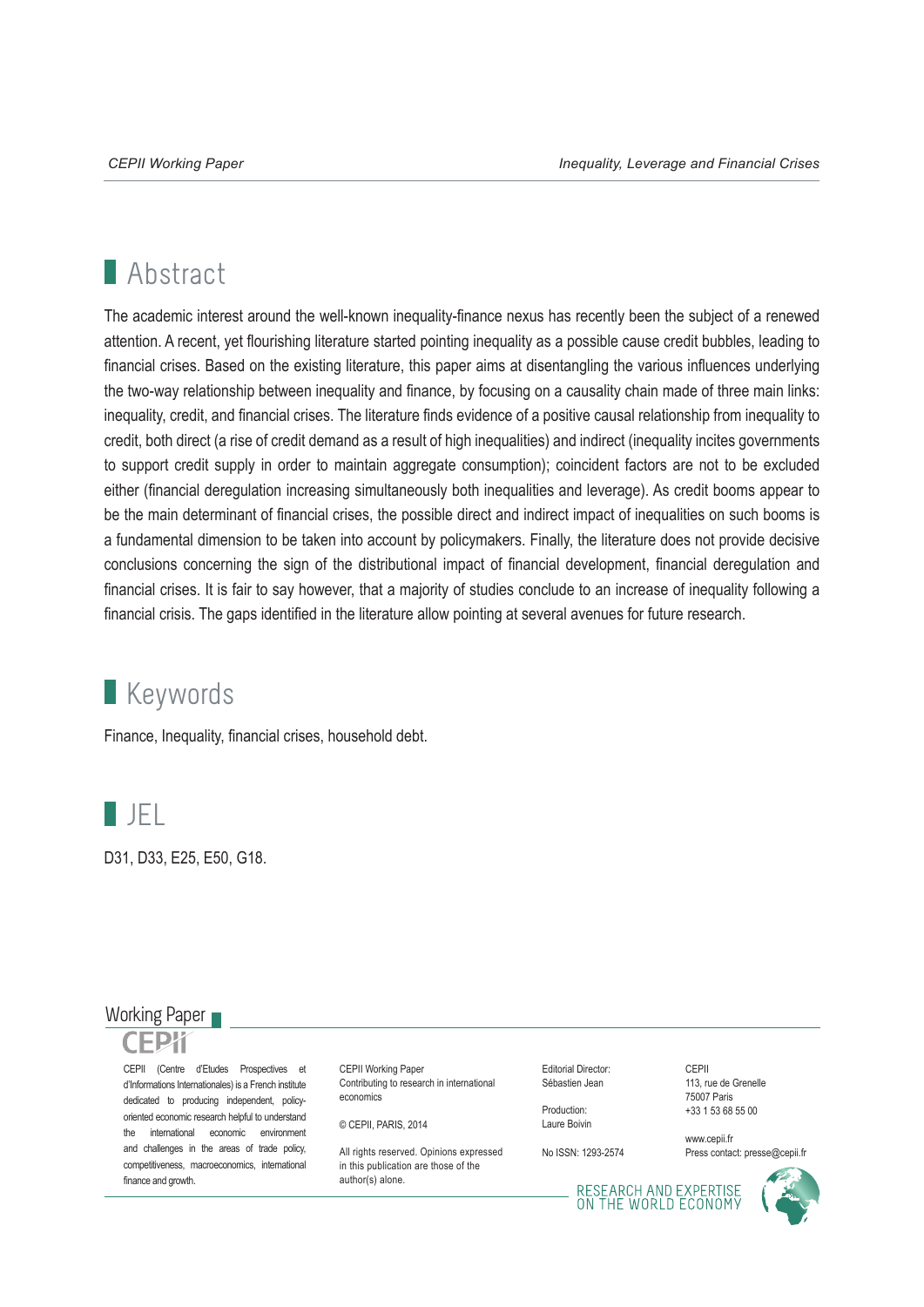## **The Circular Relationship between Inequality, Leverage, and Financial Crises: Intertwined Mechanisms and Competing Evidence**

Rémi Bazillier $^{1}$  $^{1}$  $^{1}$  and Jérôme Hericourt $^{2}$  $^{2}$  $^{2}$ 

#### **1. Introduction**

Triggered by the exchange and interest rates instability produced by the collapse of the International Monetary System of the Bretton-Woods agreements and the deregulation reforms initiated in developed countries, the development of financial sphere since the end of the 1970s has been first presented as the relevant tool to increase efficiency in the allocation of capital and therefore economic growth. But almost exactly at the same moment, financial instability, a phenomenon forgotten since the early 1930s, came out of oblivion. Indeed, financial crises are a recurrent phenomenon in both developed and developing economies, with an increasing frequency since the mid-1970s. Financial instability became a part of the macroeconomic picture since then, with regular episodes of more or less massive asset depreciation. However, the most recent one in 2007-2008, often referred to as the "subprime crisis", is distinguishable from the other in two important aspects. Firstly, the consequences on the real sector have been brutal, massive and long-lasting, with decreases of GDP standing between 3 and 5% and skyrocketing unemployment in most developed countries. It appeared very quickly that the "Great Recession", could only be compared to the 1930s' Great Depression. Secondly, the very name of this crisis (subprimes) pointed to a specific origin: excess mortgage credit to low-income/low-asset/low credit score households.

It is only quite recently that academic attention was drawn on the simultaneous rise in both income and wealth inequalities occurring in parallel to the development of financial sphere. On that ground, the works by Thomas Piketty (see, among many others, Piketty, 2003; Atkinson, Piketty and Saez, 2011), and more specifically his book "Capital in the  $21<sup>st</sup>$ century", made decisive contributions by emphasizing the rise in top 1% income and the concentration of wealth over the past thirty years. Even less expected was the direct, causal relationship made between those rising inequalities, excess leverage of poor households and financial crisis which became increasingly advocated by academic economists at the beginning of the year 2010s. The debate entered the public sphere with the book by Rajan (2010), 'Fault Lines', where the author argues that rising income inequality constrained low and middle-income households to increase their indebtedness in order to maintain their consumption level, buffering temporarily the impact on GDP growth.

-

<span id="page-2-0"></span><sup>1</sup> Univ.Orléans, LEO, CNRS UMR 7322, [remi.bazillier@univ-orleans.fr](mailto:remi.bazillier@univ-orleans.fr)

<span id="page-2-1"></span><sup>2</sup> Univ. Bretagne Occidentale, EQUIPPE and CEPII, [jerome.hericourt@univ-lille1.fr](mailto:jerome.hericourt@univ-lille1.fr)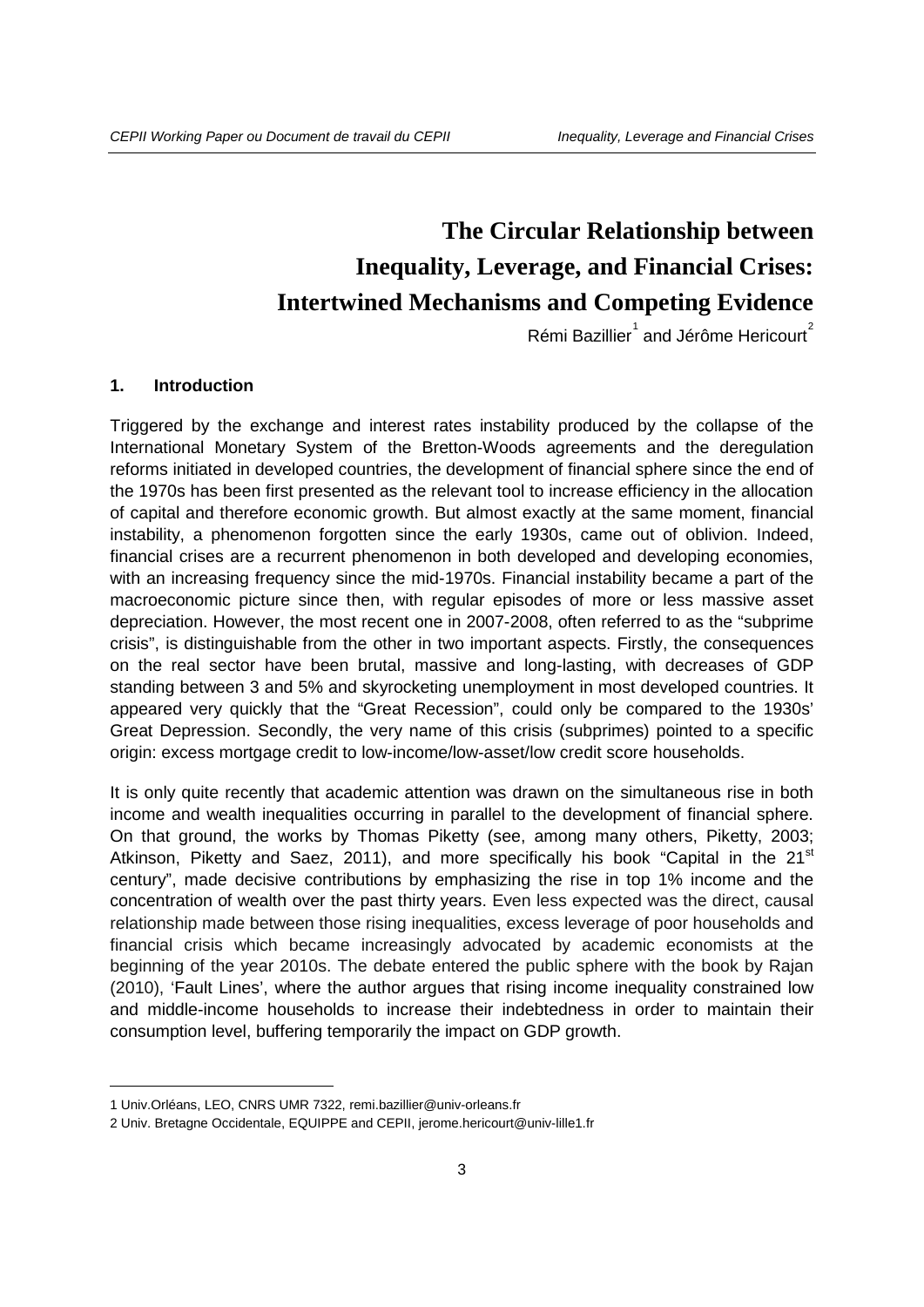Claessens and Perotti (2007) authored an extensive review of cross-country and case evidence on the circular dynamics between finance an inequality, with a focus on the causal impact from the former to the latter. They point to a decisive impact of a country's institutional environment in shaping the very direction of this relationship, the influence of political and economic elites being decisive. Inequality affects the distribution of political influence, so financial regulation is often easily captured by established interests in unequal countries. If one wants the expansion of financial sphere to really benefit the most people, a key condition is therefore to prevent insiders to capture financial regulation to preserve their own, established interests. Claessens and Perotti (2007) provide evidence that captured reforms in developing countries deepen rather than broaden access to credit, and produce concentrated benefits while risks become socialized. Therefore, financial liberalization motivated to increase access may in practice increase fragility and inequality. To reduce effectively inequality, in addition to a buildup in oversight institutions, liberalization reforms should aim explicitly at reducing inequality of access and maintaining competition.

Focusing more exclusively on the reverse relationship (i.e., from inequality to finance), Van Treeck (2014) recently provided an extensive review of the various arguments supporting that rising inequalities did cause the 2007-2008 US financial crisis. The starting point is that easy credit helped lower and middle income households to keep up with the higher consumption levels of top income households since income inequality started to soar in the United States in the early 1980s. This has contributed to the emergence of a credit bubble, which eventually burst and triggered the Great Recession. Van Treeck (2014) proposes different rationalizations of these macroeconomic trends in the context of competing theories of consumption. On the one hand, supply-side arguments emphasize the role of government in promoting credit to those households with declining relative incomes. On the other hand, demand-side arguments put emphasis on the proactive will of low/middle income households to maintain their consumption level relatively to the one of top income households. As emphasized by Van Treeck (2014) himself, the current state of the literature does not provide clear quantitative assessments of the contributions of each type of factors in the surge of household indebtedness.

Starting from these contributions, our goal in this paper is to take several steps further, first by reviewing consistently this two-way relationship between inequality and finance. In other words, beyond a simple inventory of the papers supporting one causal relationship (from inequality to finance) or the other (from finance to inequality), our purpose here is to disentangle the various influences underlying this two-way-causality. A second, important objective of this paper is to put emphasis on several, potentially confounding factors acting behind these reciprocal influences. Finally, an additional contribution, more specifically focused on the causal relationship from inequality to finance, is to enlarge the scope beyond the US case to other financial crises and other countries with different institutions.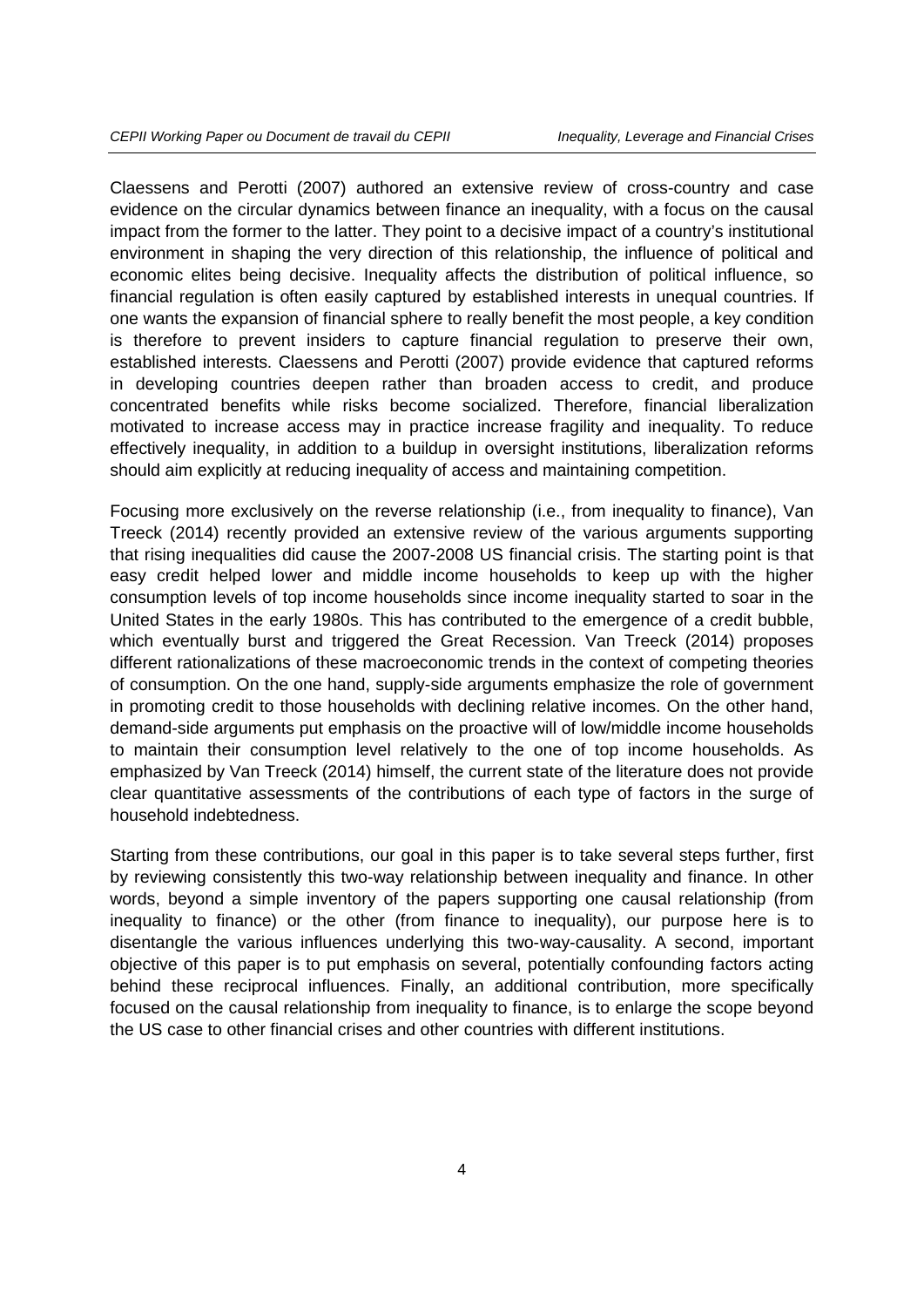-

A first step is to identify what we could call the main links in the causality chain: inequality,  $3$ the volume of credit in the economy, and financial crises. Then, when thinking of the first linkage between inequality and credit, one has to distinguish how inequality may influence credit demand (for the above mentioned reasons) and credit supply. A main line of argument is that financial institutions have been actually incented to raise loans to riskier individuals (Rajan, 2010; Atkinson and Morelli, 2010) by the institutional environment. The latter can be roughly subdivided in two parts. On the one hand, financial liberalization, by giving to banks the possibility to securitize and trade loans (Shleifer and Vishny, 2010) *structurally* triggered credit supply to riskier borrowers. On the other hand, recurring expansionist monetary policy may have provided *cyclical* support to "generous" credit distribution. Here one can see that establishing causality simply from inequality to credit volume is already a challenge. Taking the supply-side arguments we just mentioned, it is very possible to imagine that increased inequality and financial deregulation (leading to more credit to riskier borrowers) are the joint product of the general free-market shift of economic policies over the past 30 years: this would imply a positive correlation between inequality and credit supply, but not a causal relationship from the former to the latter. Besides, if not at the core of our argumentation, the links between inequality and public leverage are not to be neglected either: by reducing the tax basis, increased inequality may have increased fiscal deficits and public debts.

The second major step is to explore carefully the mechanisms through which the increased volume of credit can bring out some excess leverage, the latter eventually degenerating in a financial crisis. Starting from the beginning, it is once again difficult to discriminate between a real causal relationship going from inequality to leverage, from a simple correlation due to a confounding factor. Evidence in the academic literature is quite contradictory, some finding no impact (Bordo and Meissner, 2012), others finding mixed evidence (Atkinson and Morelli, 2010), others supporting the causal relationship we suspect (e.g., Perguni et al., 2013) – in any case, this will undeniably need additional investigation in the future. Besides, a direct corollary of increased aggregate debt is a current account imbalance, providing an alternative test of the role of inequality in creating macroeconomic disequilibrium. Evidence here is more conclusive, both theoretically and empirically (Behringer and Van Treeck, 2013, Belabed et al., 2013, Kumhof et al., 2012): if underlying mechanisms may differ, higher inequalities seem to be associated with lower household net lending and therefore, a decrease in the current account. As for the link between (excessive) leverage and financial crises, this is certainly one of the most consensual points in the literature. Recent contributions highlight that financial crises triggered by credit bubbles are not the prerogative of developing/emerging countries anymore, and that household leverage is a key driver of both the boom and the bust dynamics in developed countries. Òscar Jordà, Moritz Schularick and Alan Taylor have recently provided in several papers new empirical evidence on that ground, based on long-time historical data; Martin and Philippon (2014) provide a theoretical rationalization of these mechanisms.

<span id="page-4-0"></span><sup>3</sup> When referring to inequality, most authors refer to income inequality. We will see however, that useful distinctions can be made between different sort of (monetary) inequalities: income inequality, consumption inequality, functional inequality.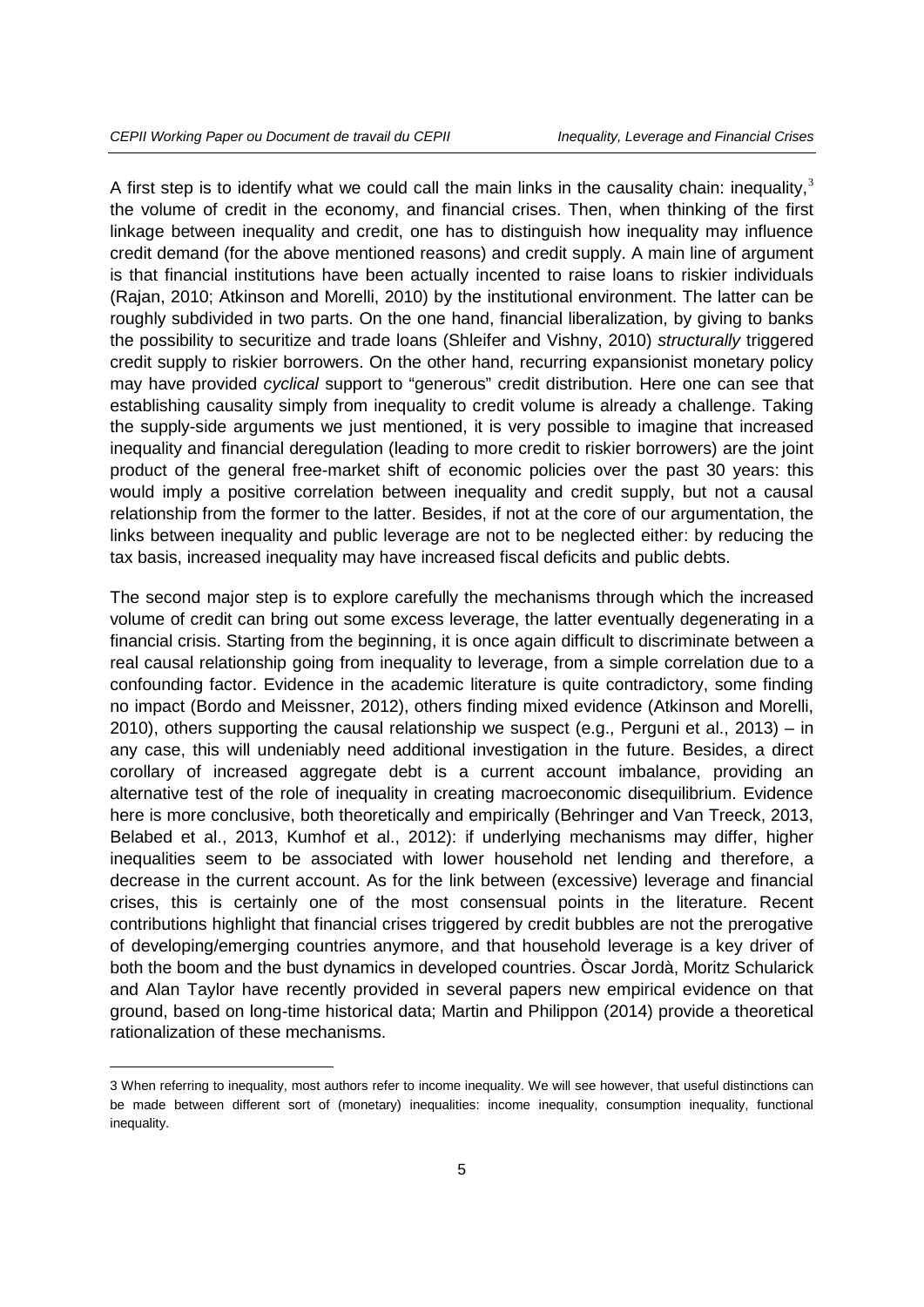The third and final step focuses on the reverse relationship, namely, the distributional consequences of finance. Here one must be very careful what lies behind the word "finance", and distinguish explicitly between the behavior of the financial sphere in "normal times" (ie, outside the periods of financial turmoil) and what happens in periods of massive financial instability. The first dimension relates to the expected impact of the dynamics (both quantitative and qualitative) of the financial sector on inequality. Until recently, the conventional academic wisdom (strongly supported, among others, by Ross Levine) was that the quantitative enlargement of the financial sphere (involving more credit and financial services) would systematically reduces income inequality, by allowing the more constrained individuals (mostly, the poor) to access external finance. This belief is nevertheless challenged by studies (e.g., Greenwood and Jovanovic, 1990) pointing a not-so-linear relationship: depending on the level of overall economic development and the existence of rent-capturing behavior of elites, quantitative financial development may as well increase overall inequality. As for the qualitative aspect of financial dynamics, conclusions are much firmer: most studies find that financial liberalization and deregulation actually increase inequalities. Poor institutions favoring rent-capturing behaviors (Claessens and Perotti, 2007) and inability of the financial sector to promote transparency and to allocate resources optimally are the main explanations. The second dimension relates to the specific, distributional impact of financial crises. If the overall impact on output seems negative, it is strongly heterogeneous across the type of crisis (banking, currency, or both), the time and geographical coverage of the studies. As for the distributional impacts themselves, they are quite debated and there is no consensus on the sign of the relationship. It is fair to say however, that a majority of studies conclude to an increase of both income and functional inequality (i.e., a decrease in the labor share) following a financial crisis. In this respect, fiscal consolidation may play a non-negligible role in this negative distributional impact (see, among others, Ball et al., 2013).

All these various and intertwined mechanisms potentially underlying the two-way relationship between finance and inequality are summarized in Figure 1 (arrows point the direction of potential causality).

In a few words, evidence presented in this paper about the inequality-finance nexus may appear mixed for some channels in the main causation chain inequality-leverage-crises. The causal impact of inequality on leverage appears to be a first strand calling for additional research. On the macro side, stronger empirical evidence should be based, among other things, on appropriate measures of *household* leverage (real estate and if possible, shortterm finance) and take a careful account of endogeneity problems. On the micro side, households survey data may be used to assess the relevance of certain behavioral hypotheses for households (in case of a permanent negative income shock, do they borrow too much because they anticipate incorrectly that the decrease in their income is temporary? Or are they aware that this decrease is permanent, and borrow in order to support their consumption level relatively to top income households?). Secondly, while it appears clearly that financial sphere does have an impact on inequality, the direction of this impact is not entirely clear. While the results seem to fluctuate with the database used for measuring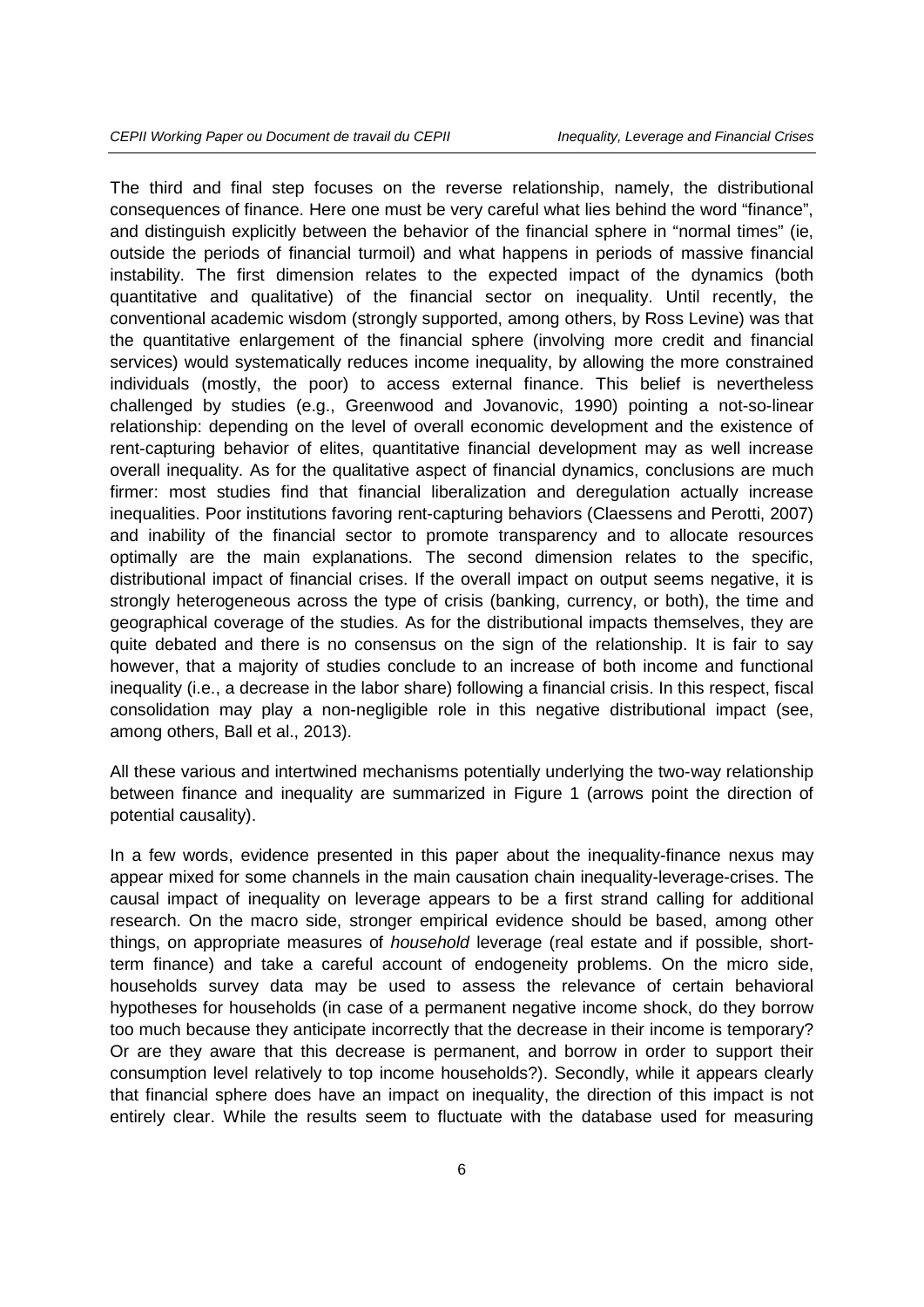inequality, future studies should also carefully take into account the quality of institutions, which seems key to resolve the apparent contradictions of the literature on that ground (see again Claessens and Perotti, 2007).

The remaining of the paper is organized as follows. The following section introduces some descriptive evidence pointing at a positive correlation between income inequality and the growth of financial sphere, before presenting several mechanisms linking inequality and both credit supply and demand. Section 3 splits the complex linkages between inequality, leverage and financial crises up, starting with the links between inequality and leverage; a complementary channel going through the current account balance is then investigated, before showing evidence concerning the link between leverage and financial crises. Section 4 looks into the possible reverse causations between finance and inequality, discriminating between the dynamics of the financial sphere in "normal times" and the periods of financial crises. Section 5 concludes and suggests future avenues of research.



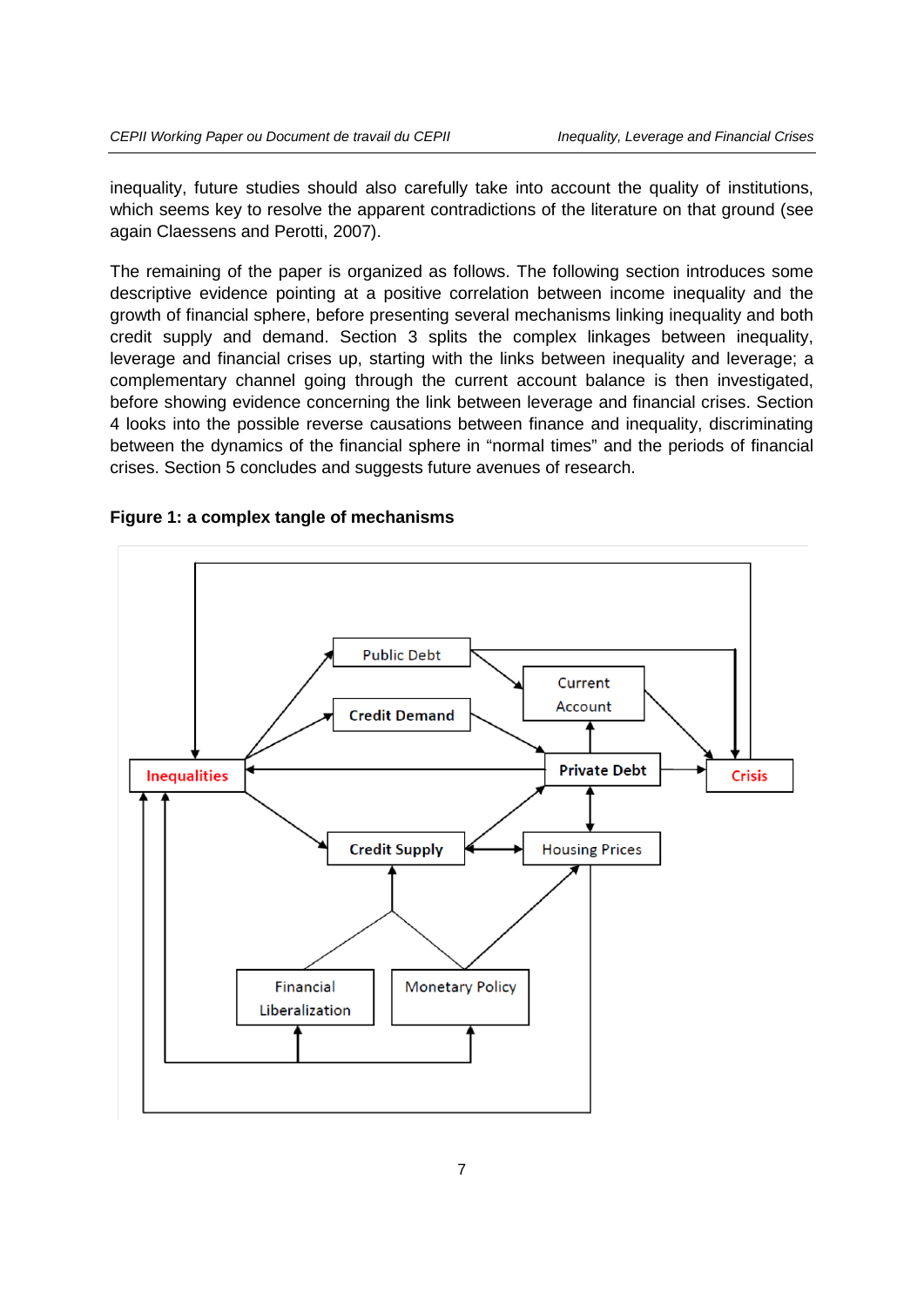#### **2. Is there an Inequality effect on indebtedness?**

#### **2.1. Inequality and Finance: some intriguing anecdotal evidence**

Most industrialized countries faced an increase in their public and private indebtedness in the last decades. This increase in leverage raised some concerns both about financial instability and the sustainability of current account imbalances. This process has been well documented for the US (Greenwood and Scharfstein 2013), for which the credit boom has been seen as a major determinant of the financial crisis. This credit boom has also been observed for other countries, including a significant number of European countries, but also some emerging economies such as China or Korea. Figure 2 represents the evolution of private credit by banks and other financial Institutions (in percentage of GDP) between 1995 and 2010. In countries like Spain, the share of credit has multiplied by 3 (from 70 % in 1995 to 210 % in 2010).



#### **Figure 2: Private Credit (1995-2010) – Selected countries**

Source: Financial Development and Structure Dataset (Beck et al. 2000, 2009; Cihak et al. 2012), Base 1 in 1995

Meanwhile, there has been a renewed interest in the topic of inequalities. *"Bringing income distribution in from the cold":* in his 1997 presidential address to the Royal Economic Society, Atkinson (1997) calls for new researches related to income distribution. Since then, several studies have focused on the long-run changes in the distribution of income and wealth. Piketty (2003) documented the long-run evolutions of inequalities in France, while Piketty and Saez (2003) did it for the US. They showed that level of inequalities was relatively stable in the long-run while the decrease in inequalities observed during the century was mainly the result of negative shocks due to the first and the second World Wars. Piketty and Saez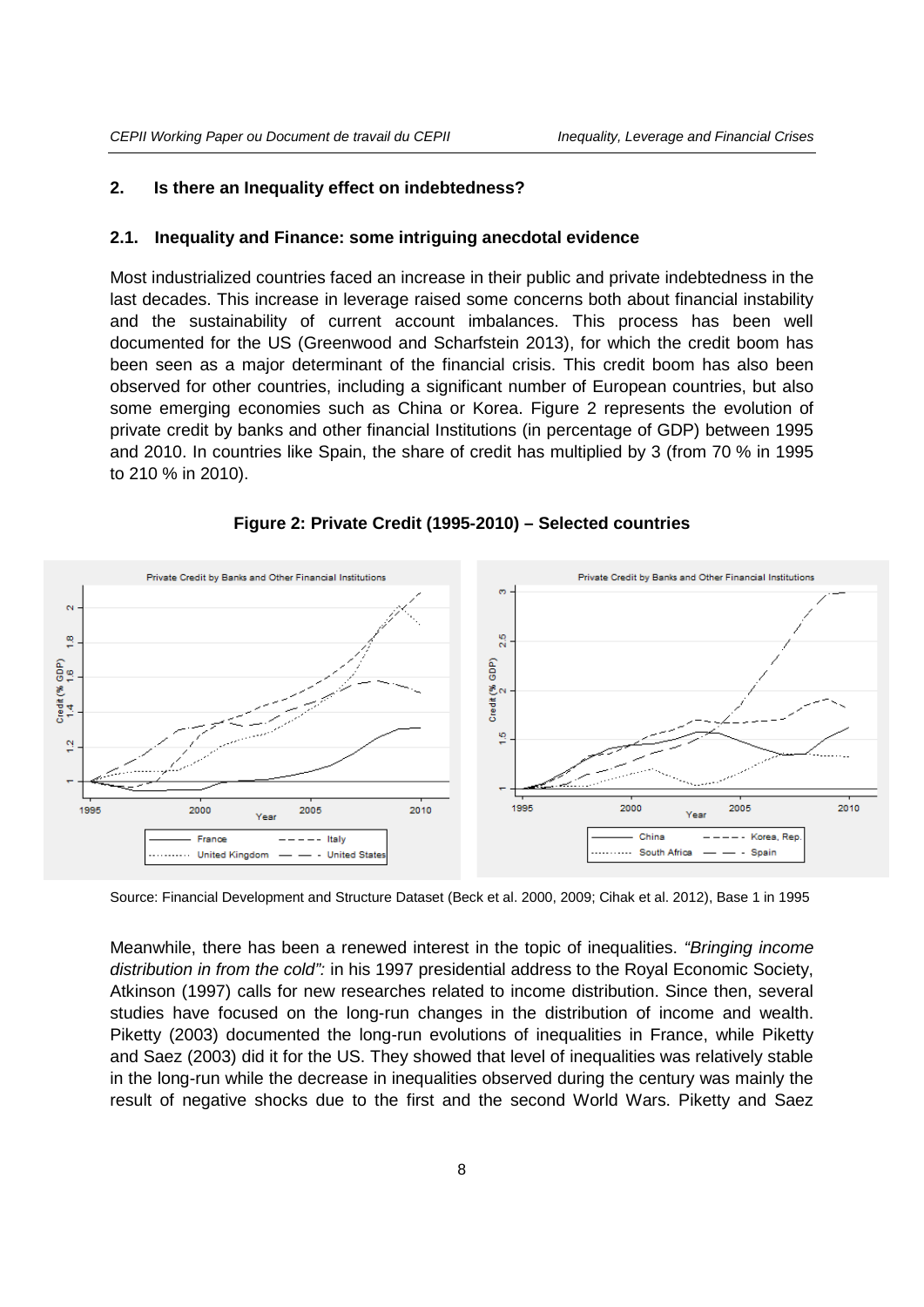(2006) and Atkinson, Piketty and Saez (2011) show how top incomes have dramatically increased since the eighties, mostly in developed, English-speaking countries but also in emerging ones like India or China. This increasing share of top incomes has been driven by the rise of top wages, comprising a larger fraction of top incomes than in the past. Figure 3 from Piketty and Saez (2013) shows the evolution of the top decile income share in the US, the UK, Germany and France. We clearly see a breakdown in the downward tendency occurring at the end of the seventies – beginning of eighties.





For illustrative purpose, we describe the evolutions of the top percentile income share and private credit based on the World Top Income Database and the Financial Structure Dataset. The strong correlation between the two dynamics is striking, not only for the US and UK but also for European Continental countries (such as Spain but also France) and China (see Figure 4). This convergence trend is particularly strong after 1990 and even more after 1995 – 2000. Of course, at this stage, we just present correlations. As emphasized by Atkinson and Morelli (2011), there is a distinction to make between analyses focusing on a *causal* impact of inequality on debt and crisis, and the ones focusing on possible *common* cause of both phenomenon. Also, if there is a causal impact, it is worthwhile to analyze if it comes from an *overall* inequality effect, or from inequality *at the top,* and/or from inequality *at the bottom.* 

Before studying the consequences of credit boom on financial instability and financial crises, we propose to review the main explanations of such booms, focusing on the potential causal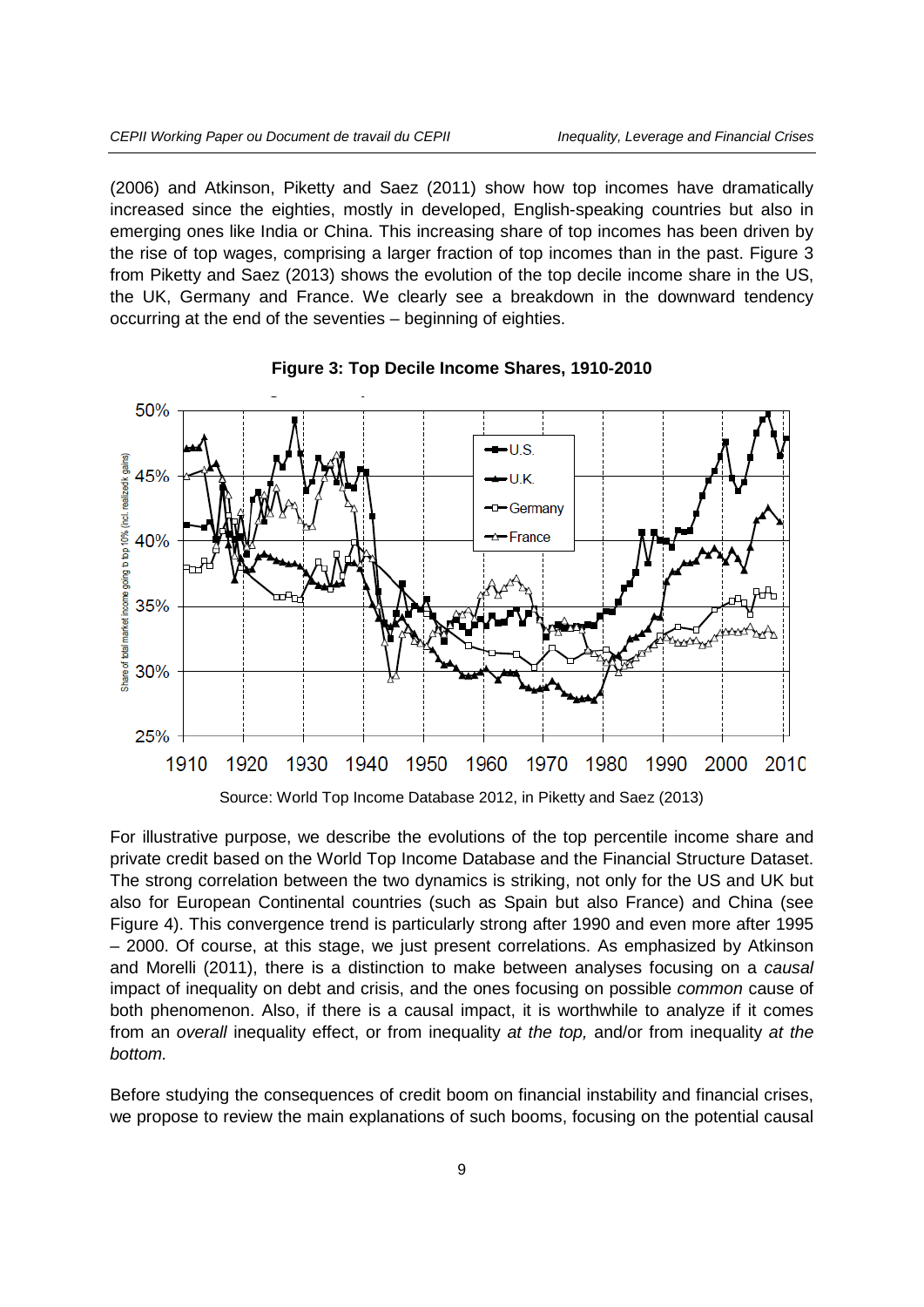impact or coincidental role of inequalities. The literature has focused so far on credit demand and credit supply channels to explain such leverage. We will follow this distinction in the next section, focusing firstly on the explanations of private indebtedness. Afterwards, we will also review papers focusing on inequalities and public debt, as it can also be a factor of crisis.

#### **2.2. Credit Demand: the role of inequalities**

Three possible channels inducing a causal impact of inequalities on private indebtedness are commonly studied. The first two ones relate to consumption behavior, the third one goes back to the level of aggregate demand. A critical point is that the theoretical mechanisms will be very different if the rise of inequality is explained by a higher dispersion of transitory income or by a shift of permanent income between social groups. According to the permanent income theory, leverage may be seen as a rational answer to a higher dispersion of transitory income. But if the shift of income is permanent, alternative theories should be mobilized to explain why households decide to increase their borrowings in response to stagnant incomes. The last two subsections will focus on such theories.

#### *2.2.1.A higher dispersion of transitory income?*

The first explanation comes from a higher dispersion of the transitory component of income. Using Italian data, Krueger and Perri (2011) show how credit can be used to smooth consumption when facing income shocks. Krueger and Perri (2006) find that the increase in US income inequalities observed in the last 25 years has not been followed by an increase in consumption inequalities. They argue that income distribution may be not a good proxy of allocation of welfare since a significant share of income variations is transitory and does not affect *permanent* income. Then, if the volatility of transitory income is increasing (reflecting higher income inequalities in the short run), the smoothing of consumption through credit may be a rational answer of consumers facing a negative income shock. They develop a theoretical model with endogenous debt constraints to explain such dynamics. Their main result is that the structure of credit markets in an economy is endogenous and may evolve in response to higher income volatility. This gap between income and consumption inequalities may have kept widening during the crisis. In a recent paper, Meyer and Sullivan (2013) show that income inequality have risen by 19 % between 2000 and 2011 in the US. In contrast, consumption inequalities increased until 2005, then they decreased to reach in 2011 a lower level than the one observed in 2000.

Iacoviello (2008) proposes a quantitative dynamic model to replicate the observed simultaneity between evolutions of inequalities and household debt. He explains the rise in debt after 1980 by the increased level of income volatility. The model shows that the permanent increase in income volatility after 1980 has been the main driver of credit boom. By focusing on income volatility, he focuses also on the transitory component of income.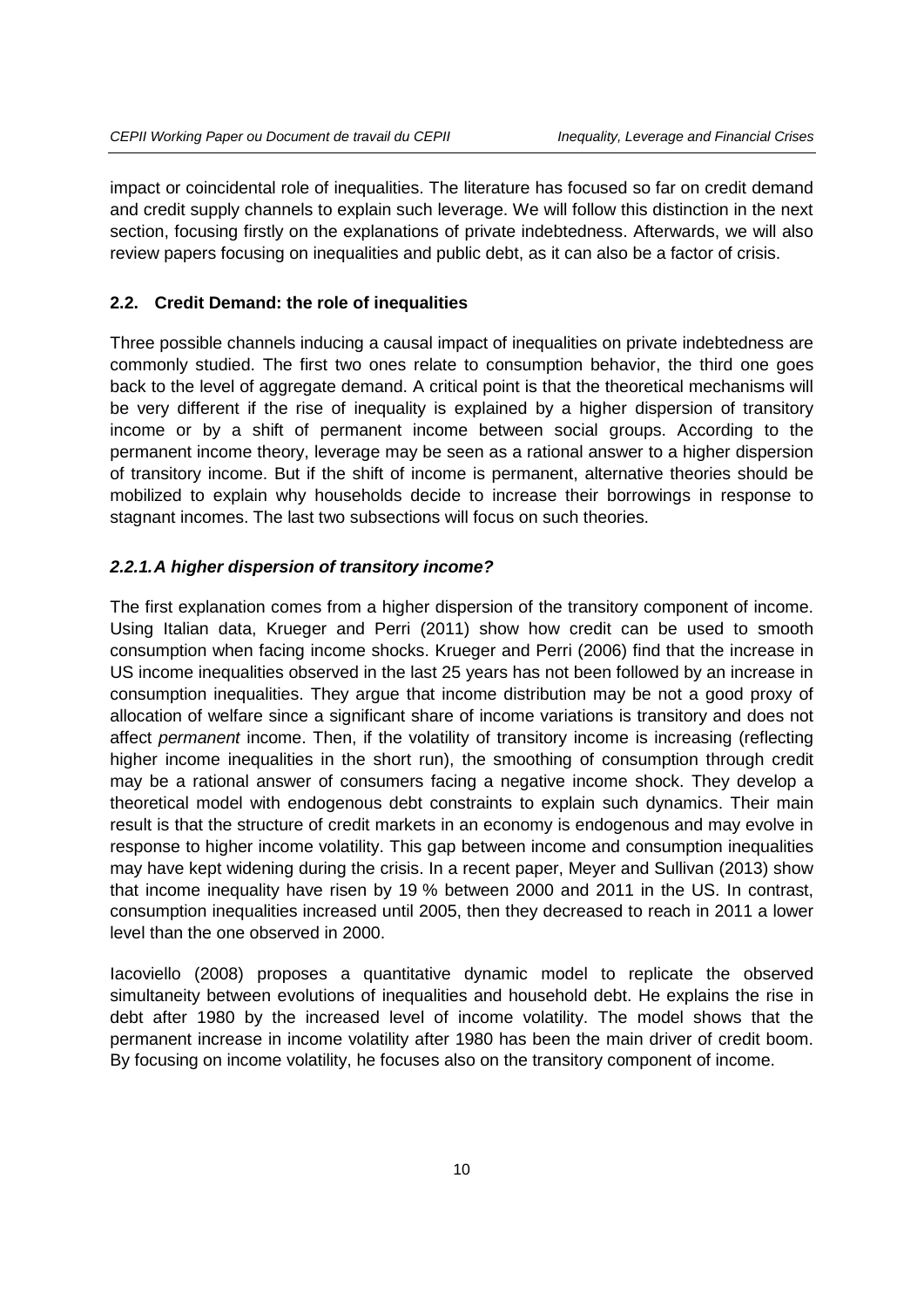

**Figure 4. Top 1% Income Share and Private Credit (% GDP)**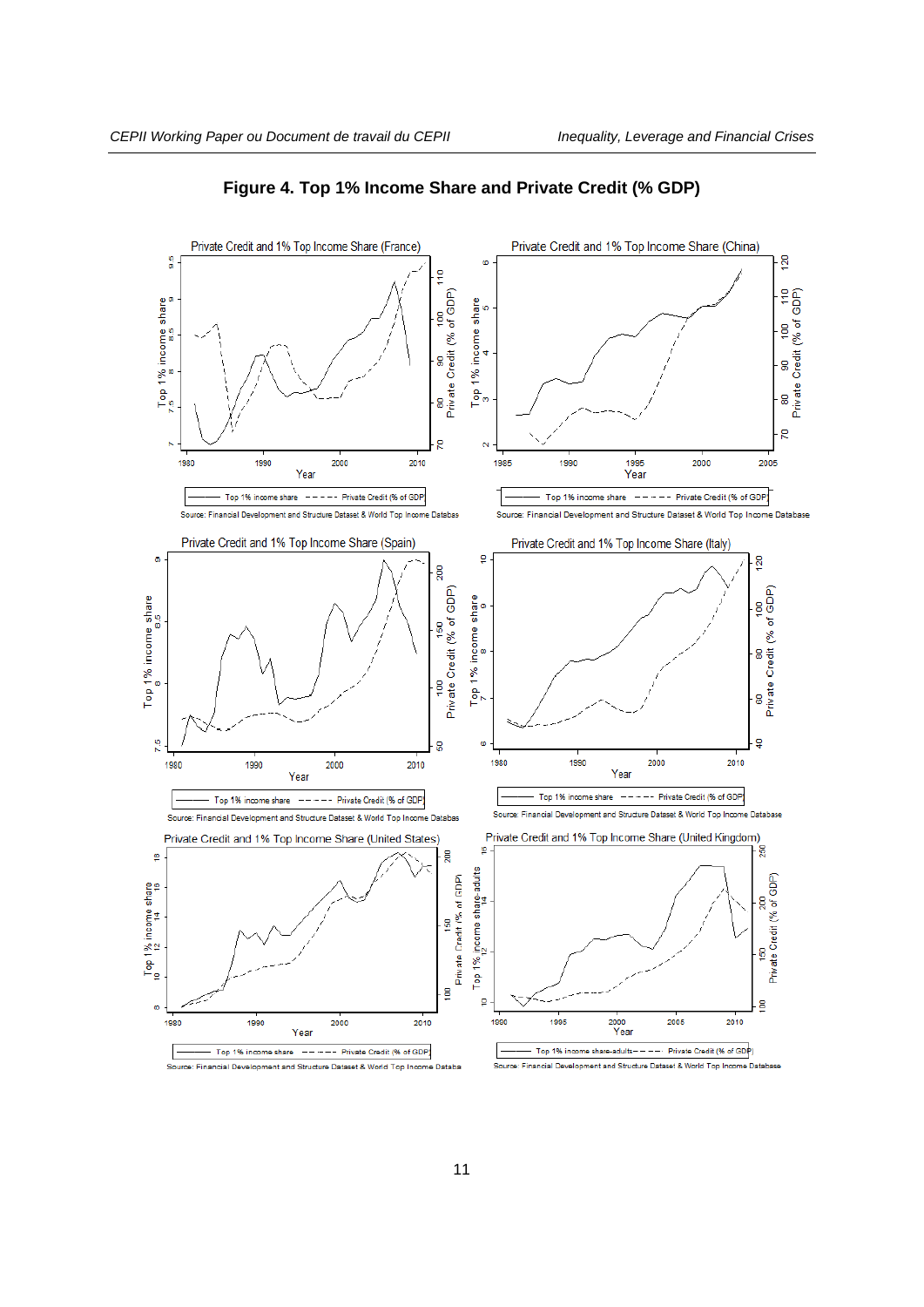Note that the Krueger and Perri (2006) argument relates only to within-groups and not to between-groups inequalities. It is very important as within-group inequalities are more likely to be transitory and explained by higher income volatility for individuals. Between-group inequalities are more likely to reflect a permanent or uninsurable income transfer, explained by other factors. According to their estimations, there were no differences between consumption and income inequalities, as far as between-groups inequalities are concerned. In order to make such distinction between within and between groups inequalities, they regress income and consumption inequalities on sex, race, years of education, experience, interaction terms between experience and education, dummies for managerial/professional occupation and region of residence. The cross-sectional variance explained by these characteristics is interpreted as between-group inequality while the residual variance is seen as the within-group inequality.

If expectations of consumers are correct (in particular regarding the transitory feature of the income shocks they are facing) and if income shocks are *indeed transitory*, the relation between inequality and leverage may not be a factor of crisis. Such increase in leverage would be a direct answer to higher risks (volatility) and better risk-sharing among groups. As mentioned by Kopczuk *et al.* (2010), *"market economies also generate substantial mobility in earnings over a working lifetime. As a result, annual earnings inequality might substantially exaggerate the extent of true economic disparity among individuals"* (p.91)*.* If it the case, the consequences of such rise of inequalities would be less severe. It is therefore very important to understand the dynamics explaining the evolution of inequalities. Krueger and Peri (2006) main argument is based on the idea that increased inequalities are explained by higher idiosyncratic labor income shocks and reflect higher variations of transitory income.

This assumption is challenged by several authors. First, Van Treeck (2014) argues that the distinction, made by Krueger and Peri (2006), between *within-group* inequalities (assumed to be transitory) and *between-group* inequalities (assumed to be permanent) may be conceptually problematic. He argues that the set of individual characteristics used to define between-group inequality may be too limited and therefore the estimation of between-group inequality may be underestimated. Second, Kopczuk *et al.* (2010) show that income mobility has slightly decreased since the 1950s in the US. This result contradicts the hypothesis that the rise of inequalities was explained by a higher income mobility and volatility. Moffitt and Gottschalk (2002, 2008) also find that the variance of transitory income declined or remained constant after 1980, contrary to the variance of permanent income (see also Sablehaus and Song 2009).

As argued by Piketty and Saez (2013), if households perceive the income shock to be *permanent*, they should adjust their consumption accordingly and no changes of liabilities or assets should be observed. But if increased inequalities are explained by a permanent income shock and not by an increase of income mobility, it would mean that the growing gap between income inequality and consumption inequality may have led to unsustainable increases in leverage. We therefore need to understand why households did not adjust their consumption accordingly.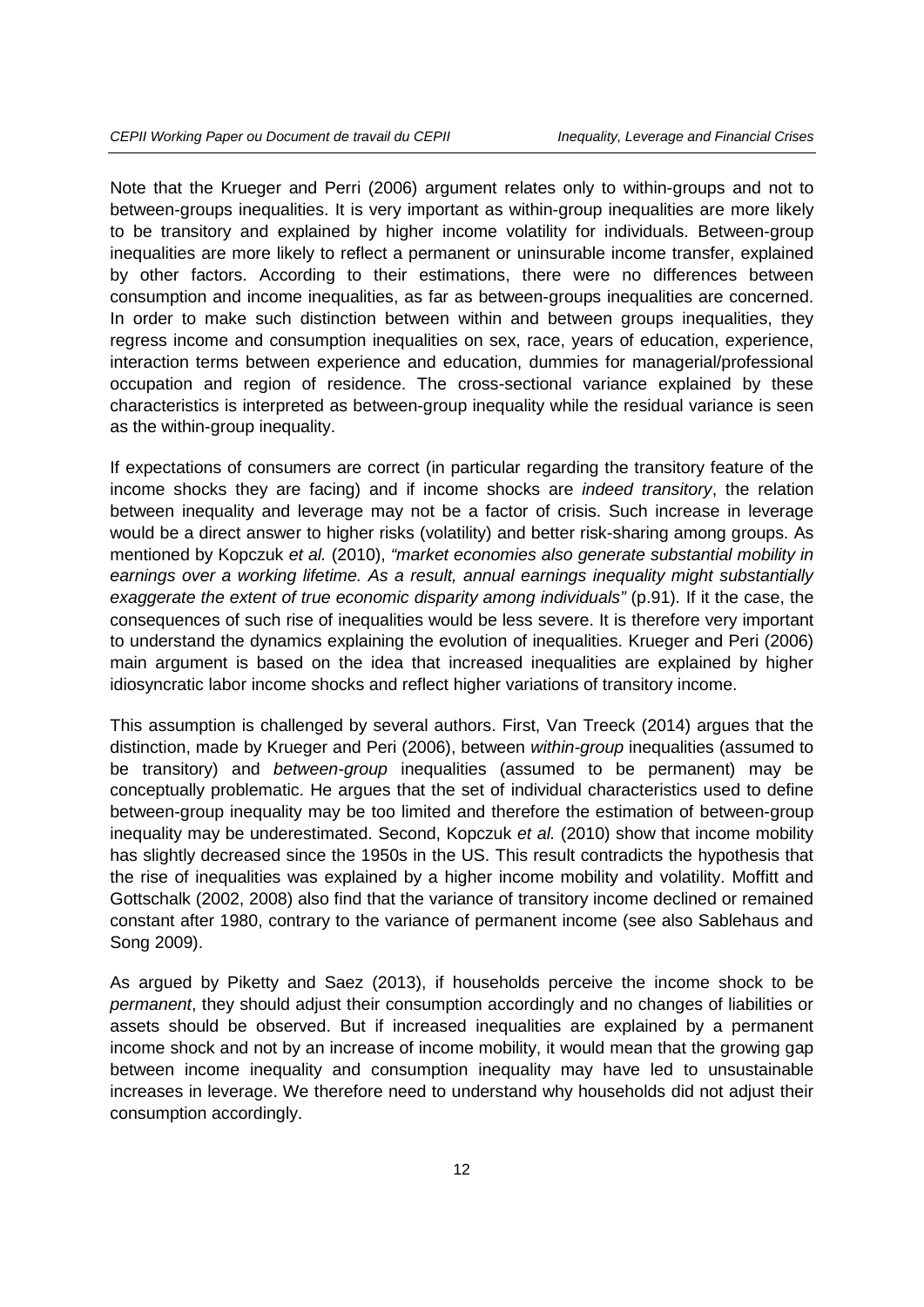#### *2.2.2. "Keeping-up with the Joneses" and the Relative Income Hypothesis*

Piketty and Saez (2013) insist on the massive income shift observed in the US since the early 80s: *« the bottom 90 percent has become poorer, the top 10 percent has become richer, with an income transfer over 15 percent of US national income. This was a permanent income transfer.»* If the transfer was really permanent, the only way to explain such increase in leverage, in the permanent consumption theory framework, is that households did not perceive immediately the income shock to be permanent (i.e., they made errors of expectations), or tried to resist it. Bertrand and Morse (2013) argues that households may not adjust totally their consumption to their income if the welfare loss induced by such consumption cut is too large in the short run. Piketty and Saez (2013) compute that if the bottom 90 percent cuts its consumption level by the half of the negative income shock they faced (7.5% of GDP instead of 15%), it will be sufficient to explain an increase by the equivalent of 75% of households' debt, which is roughly what was observed.

Since Veblen (1899), it is well-known that the overall level of satisfaction derived from a given level of consumption depends not only on the current consumption level itself, but also on how it compares with some benchmark levels. In microeconomic theoretical terms, one will speak of ''time non-separable'' preference functions, with two types of reference consumption. The first is based on an external criterion, expressed in terms of the past consumption of some outside reference group, typically the average consumption of the overall economy. This is often referred to as ''keeping up with the Joneses'', and the agent being described as ''outward-looking''. The second criterion is an internal one based on the individual's own past consumption levels. It is often referred to as characterizing ''habitformation'', and the agent being described as ''inward-looking''.

Relative income hypothesis use very similar arguments. This theory initially proposed by Duesenberry (1949) suggests that households' consumption is a function of the household position in the income distribution and past levels of consumptions. Van Treeck (2014) argues that it is one of the main explanation of a relatively high consumption path of lower and middle-class households despite the stagnation of their income.

Franck *et al.* (2014) propose a theory of ''expenditure cascade'' which is in line with the relative income theory hypothesis. Here the rise of the top incomes may have a direct impact on the consumption of the poorest households through this ''expenditure cascade''. More precisely, *''Changes in one group's spending shift the frame of reference that defines consumption standards for others just below them on the income scale, giving rise to expenditure cascades.''* (Franck *et al.*2014, p. 55). Here, the driving force is the income boom of the richest and its consequences on consumption behaviors of low income.

These arguments closely relate to the so-called ''Stiglitz hypothesis'' (as referred by Atkinson and Morelly, 2011). According to Stiglitz (2009), increase in leverage is explained by the willingness of poorest households to maintain their living standards in a context of income stagnation. Here, the driving force is not anymore the income boom of the richest but rather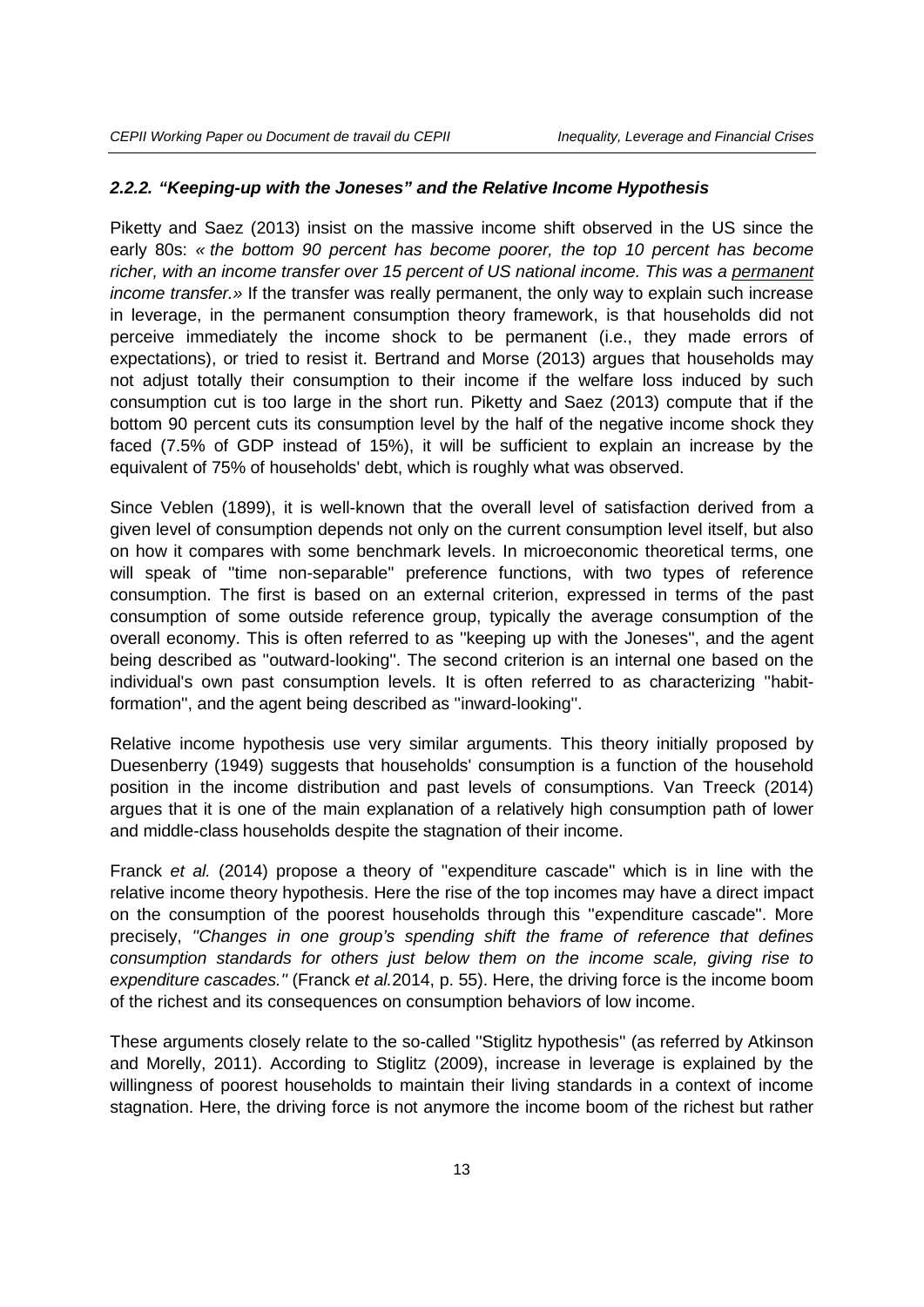the comparison with past living standards for households facing a relative worsening of their income. A similar argument is used by Kumhof and Ranciere (2010), and is consistent with the structure of household debt by income level. As noted by these authors, the top 5% households had a higher level of debt (by 15%) than the bottom 95% in 1983. In 2007, situation has reversed: the debt-to-income ratio of the bottom 95% was twice as high as the one of the top 5%.

Contrary to the explanation related to the higher level of transitory income, these hypothesis are consistent with empirical studies showing a *permanent* shift of income from the bottom 95% to the top 5%. However, Coibion, Gorodnichenko, Kudlyak, and Mondragon (2014) challenge this hypothesis using US household data. They propose to test the "keeping up with the Joneses" hypothesis by studying the impact of local inequality on household indebtedness. In their view, it is the most relevant metric for "keeping up with the Joneses". They also claim that most of the rise in income inequality in the US since the 1970s is explained by a rise in within-regions inequalities rather that inequalities across regions. They find that low-income households in high-inequality regions borrowed relatively less than similar households in low-inequality regions. They argue that it invalidates the credit-demand channel and that supply side factors *"are being at the root of the differential debt accumulation patterns"* (see the following section). However, they do find a significant impact of the level of income on debt accumulation. If the poorest tend to borrow more, an overall, identical, increase in inequality (both in low and high inequality regions), will lead to an increase in debt.

#### *2.2.3.Under-consumption theories and the level of aggregate demand*

The two previous explanation relies on consumer behaviors. Another set of theories focus on the insufficient aggregate level of demand resulting from an increased level of inequalities. Atkinson and Morelli (2011) labeled it the ''under-consumption theories''. This argument is far to be new, going back to both Marx and Galbraith. The former focusing on the ''poverty and restricted consumption of the masses'' to explain crises (Marx, *Capital* Vol. III, ch. 30 quoted by Atkinson and Morelli 2011). The latter identified the ''distribution of income'' as the first ''weaknesses'' of the US economy before the 1929 Great Depression (Galbraith, 1954). When income distribution is very unequal, a high level of demand relies on investment and luxury consumption which may not be enough. This idea is supported by Fitoussi and Saraceno (2010) : *''at the outset there is an increase in inequalities which depressed*  aggregate demand and prompted monetary policy to react by maintaining a low level of *interest rate which itself allowed private debt to increase beyond sustainable levels"*(p. 4).

All these possible theoretical channels imply a causal link from inequalities to leverage. Kumhof and Ranciere (2010) propose a theoretical model including such mechanisms related to the credit demand. Workers borrow to ''*limit their drop in consumption following their loss of income''* (p. 3) which in turns lead to financial fragility. Contrary to Krueger and Peri (2006), they relies on inequalities *between* households groups and not *within* groups. The goal is to model the consequence of the *permanent* and massive shift of income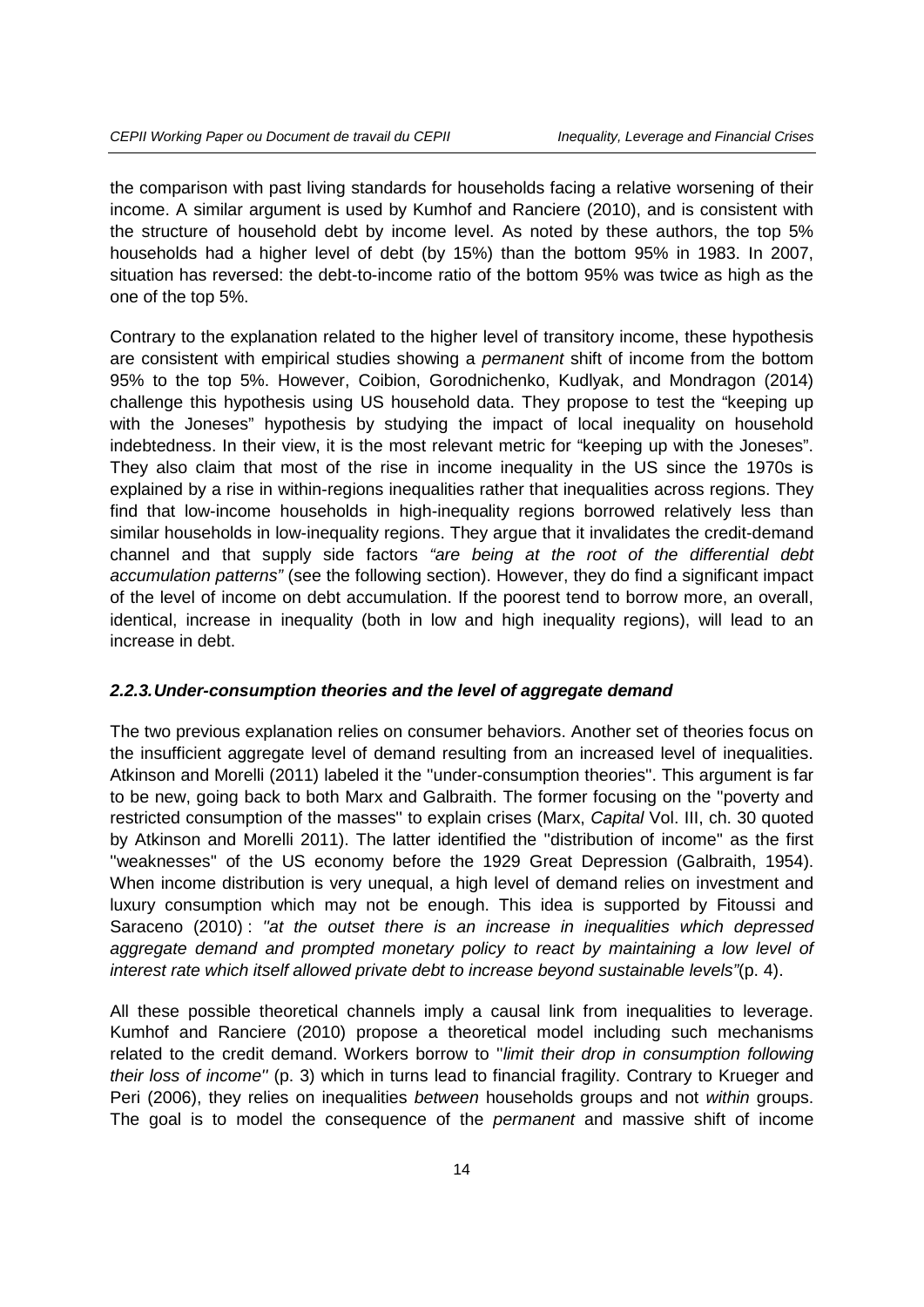described by Piketty and Saez (2013). It is not clear in their model why households borrow to sustain their living standards if they are aware that this loss of income is likely to be permanent. As we saw, relative income theory, habit formations and a ''keeping up with the Joneses'' phenomenon may explain such behavior. In their model, loans are releasing the budget constraints and can therefore be used to maximize utility in each period. The consequence is that it also increases the risk of default, leading to a higher level of financial instability. Lastly, we have to notice that the increase in inequalities is explained in this model by an exogenous fall of bargaining power of workers.<sup>[4](#page-14-0)</sup>

In comparison with Iacoviello (2008), the main contribution of the paper is to explain a mechanism where *permanent* income transfers have strong impact on indebtedness and financial crises. Iacoviello (2008) models the consequence of increased income *volatility.* The main limitation is that it is not consistent with the findings of Kopczuk, Saez and Song (2010) who show that the rise of inequalities was mainly explained by between-groups income shifts.

If the recent rise of inequalities is likely to be explained by a permanent income shock, the theory should explain why households did not adjust their consumption accordingly. As we just saw, different theories such as the relative income hypothesis, the expenditure cascade and the need to sustain living standards may explain such apparent paradox. In this respect, all these approaches, regardless of their differences and their sometimes conflicting results, rely on the same hypothesis, namely, that households can freely and always access credit to support their consumption level, whatever their income or risk level. While it is certainly true that financial development, deregulation and abundant liquidity provided by expansionary monetary policies (see below) considerably eased credit access to low-income and/or risky households, it is also true that the latter can be discriminated in their access to basic, retail financial services, and may disproportionately suffer from credit rationing during business downturns. Based on the UK experience French, Leyshon and Meek (2013) provide some interesting descriptive evidence of this kind of phenomenon of "financial exclusion"/"financial precarity", and insist also on the geographic dimension (e.g., the disproportionate decrease in the number of bank branches in poorer areas between 1989 and 2012) of this issue. In any case, this is clearly an underinvestigated topic in the literature, deserving additional research.

In any case, there is undeniably a solid theoretical background to explain how inequalities may have increased leverage through an increased demand for credit. We will see in the next section how an increase of credit supply may have played a role and what are the potential relations with growing inequalities.

-

<span id="page-14-0"></span><sup>4</sup> However, in Kumhof, Ranciere and Winant (2015), the rise of inequalities is not explained by this fall of workers bargaining power anymore. It is just assume to be exogenous and permanent or near-permanent.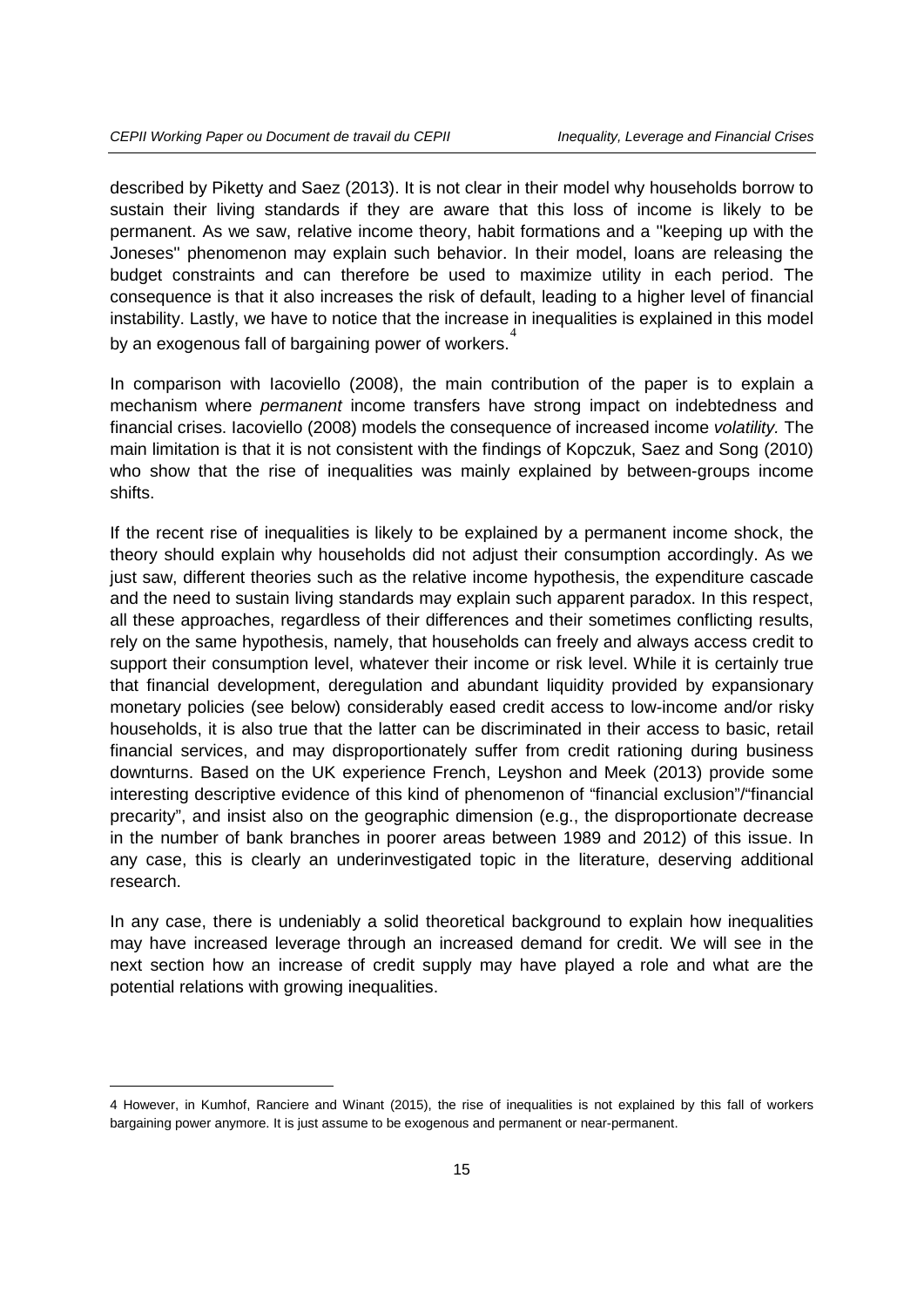5

#### **2.3. Credit Supply: Correlation or (reverse) causality? The ambiguous role of the macroeconomic environment**

In his recent survey on the relationship between inequality and the US financial crisis, Van Treeck (2014) highlights that disentangling demand-side and supply-side influences on the total amount of credit distributed in the economy is not an easy task. Besides, the literature focusing on the supply-side is herself both heterogeneous and inconclusive on the key issue of the causal impact of inequality on the distribution of credit.

The first causal link that can be identified is explained by the rise of income for the richest. If it leads to a rise of saving for this group, it will also increase the rise of credit supply. It is exactly the mechanism developed in Kumhof and Ranciere (2010) and Kumhof et al. (2015). Lysandrou (2011) starts from a similar basis: the rise in global savings made possible a huge accumulation of private wealth, which in turn triggered a global excess demand for securities driving credit supply up. This rising supply of capital needs to be invested, even to riskier borrowers, and eventually, this type of investment is made easier by structured credit products. $\mathring{\text{}}$  Here the causal argument seems to be firmly established, at least at first sight.

Coibion, Gorodnichenko, Kudlyak, and Mondragon (2014) also raise explicitly the question of a causal link from inequality to credit, based on an empirical analysis using household level data on debt accumulation during 2001-2012. They reject a demand-sided explanation of the credit bubble, i.e. that low-income households increased their demand for credit to finance higher consumption expenditures in order to "keep up" with higher income households (see section 2.2. above). Coibion, Gorodnichenko, Kudlyak, and Mondragon (2014) are therefore in favor of a supply-side interpretation of debt accumulation patterns during the 2000s. They build a model in which banks use applicants' incomes, combined with local income inequality, to infer the underlying type of the applicant, so that banks ultimately channel more credit toward lower-income applicants in low-inequality regions than high-inequality regions. Models' predictions are confirmed by data on individual mortgage applications in high- and low-inequality regions over this time period.

Another common view is that financial institutions have been actually incented to raise loans to riskier individuals, with the paroxysm reached with the development of subprime loans massively distributed to (sometimes very) low income individuals, with a high risk of default.  $\overset{6}{\,}$  $\overset{6}{\,}$  $\overset{6}{\,}$ Rajan (2010, page 43, quoted by Atkinson and Morelli, 2010), is supporting this kind of political economy analysis when he states that "*growing income inequality in the United* 

<span id="page-15-0"></span>An alternative, political economy approach can be found in Atkinson and Morelli (2010, page 60): the decrease of welfare incomes in general, and pensions from public-funded schemes in particular, implies loss of income for beneficiaries and consequently, a rise in inequality. Households respond by saving more in private pension schemes (and by purchases of housing). In turn, private pension schemes need to invest the additional funds, even with an increased risk.

<span id="page-15-1"></span><sup>6</sup> Charles R. Morris, in his book "The Two Trillion Dollar Meltdown" (2008), nicknamed the very low quality subprimes *NINJA* loans - No Income, No Job, (and) no Assets loans, because the only thing an applicant had to show was his/her credit rating, which was presumed to reflect willingness and ability to pay.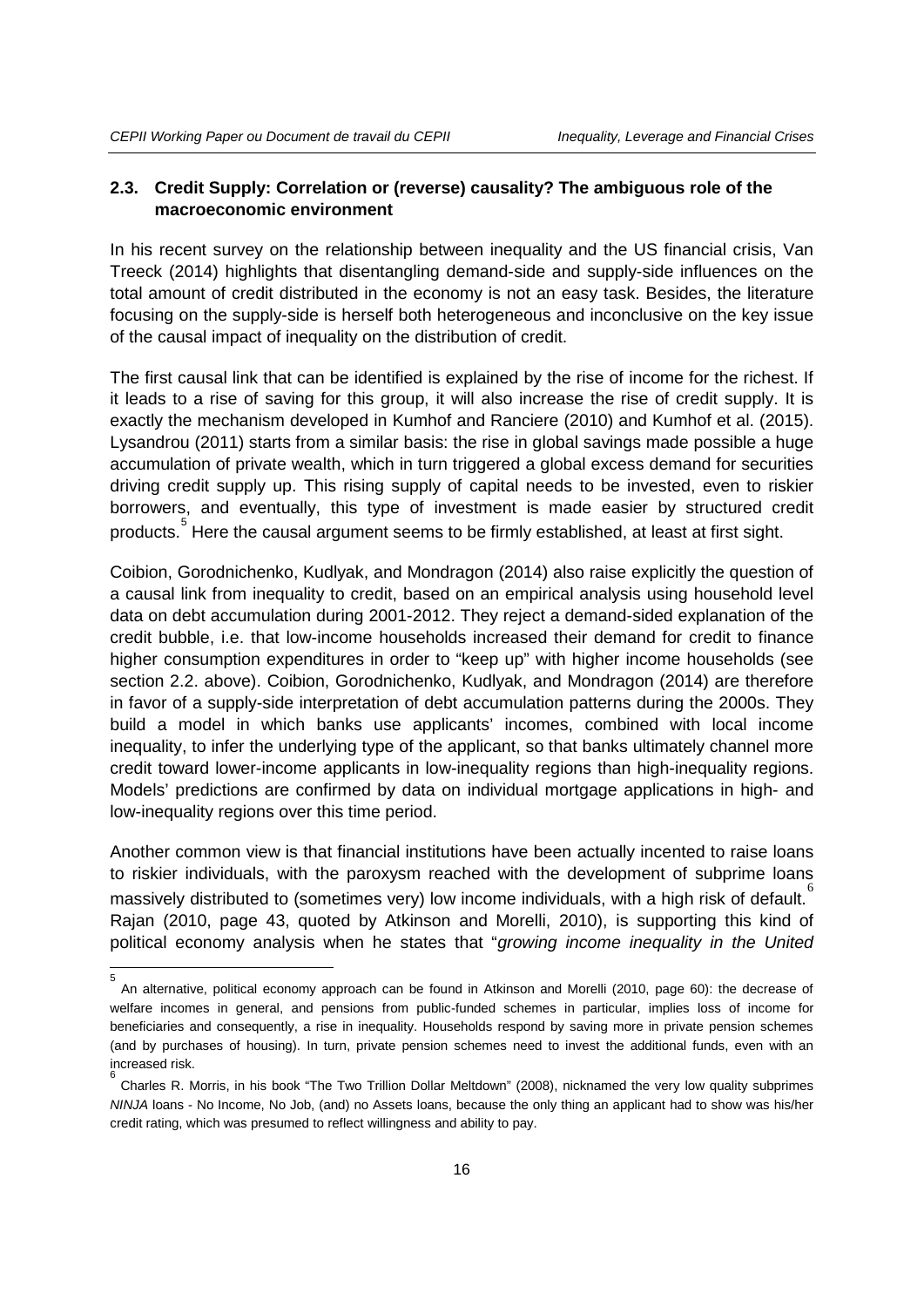*States (…) led to political pressures for more housing credit. This pressure created a serious fault line that distorted lending in the financial sector*". This argument completes the one by Krugman (2010), Acemoglu (2011) and Atkinson and Morelli (2010) themselves at the beginning of their contribution (p. 3): the empirical association between increasing inequality and the boom of credit does not imply necessarily causality. Both phenomena may also well be the joint by-products of a general political shift towards a more free-market stance.

At this step emerges what seems to be a crucial point: the role of public/government policies in favoring the supply of loans to low income/low wealth individuals. Indeed, the latter could not have happened without a favorable macroeconomic and regulatory environment, related to the dynamics of financial transformation and monetary policy.

#### *2.3.1. Financial development and deregulation*

The fact that the empirical association between increasing inequality and the boom of credit does not imply necessarily causality does not need either to contradict the various approaches we mentioned earlier: it just simply means that it is unlikely that a single story explains the joint rise in inequality and credit, a fact already highlighted by Atkinson and Morelli (2010) on their table 7 (page 60) where they list some of the alternative underlying theoretical mechanisms. Here, we adopt a macroeconomic perspective by focusing on two aspects which may have favored a simultaneous increase in inequality and credit supply, without necessarily implying a causal relationship from the first to the second: the various aspects of financial dynamics over the past decades on the one hand, and monetary policy on the other hand.

The academic literature studying the impact of finance on real outcomes often focuses on the concept of financial development. Defining the latter may prove to be an uneasy task. In the chapter 12 of the *Handbook of Economic Growth* (2005), which has been authoritative on the question for several years, Ross Levine provides substantial developments on the functions of "financial systems [which]:

- Produce information *ex ante* about possible investments and allocate capital.
- Monitor investments and exert corporate governance after providing finance.
- Facilitate the trading, diversification, and management of risk.
- Mobilize and pool savings.
- Ease the exchange of goods and services."

Beyond these functions, Levine (2005) also details the main elements of the "debate bankbased vs. market-based systems". Going into the details of this controversy is beyond the scope of this paper, not mentioning the fact that the distinction seems quite blurred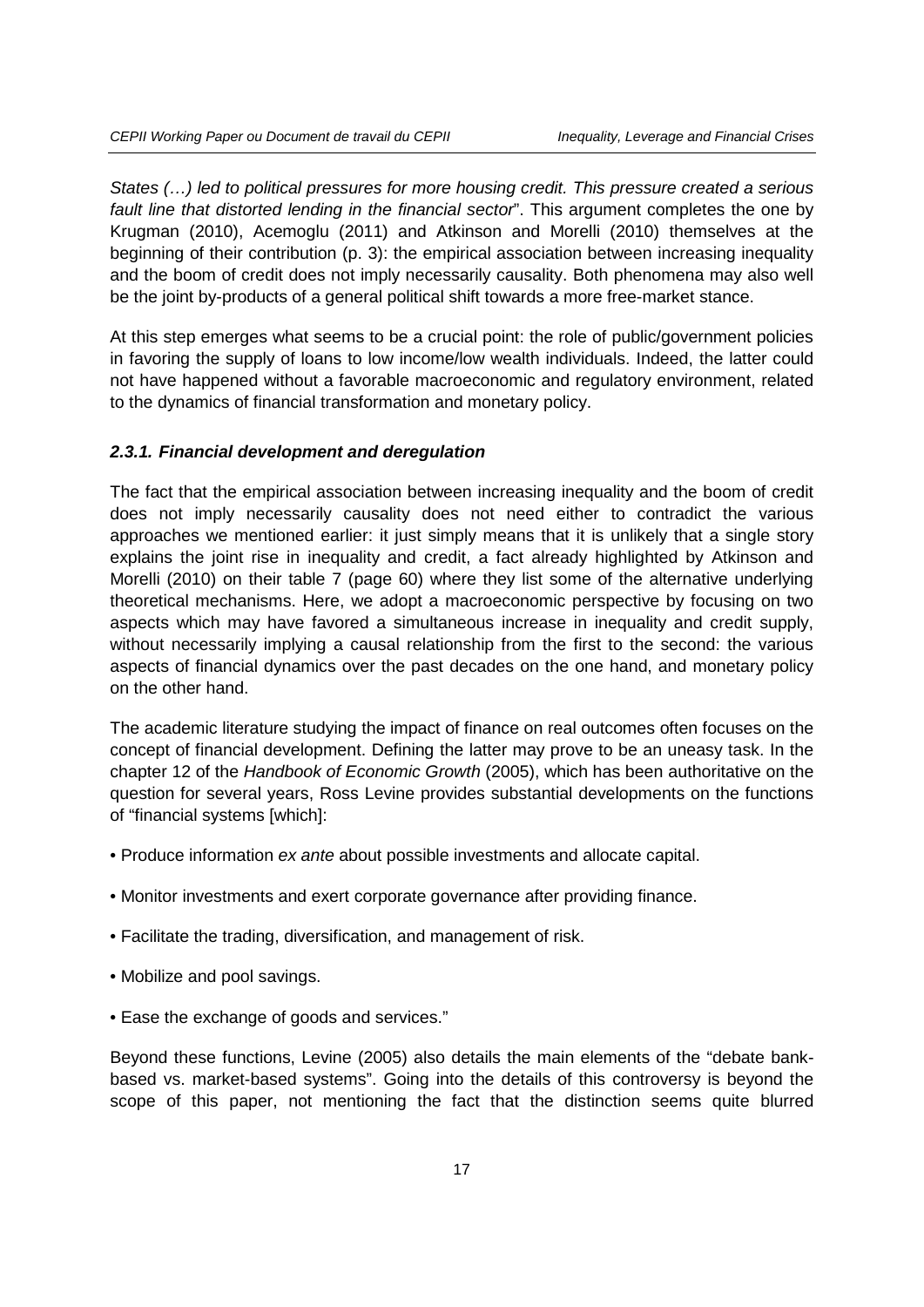nowadays, banks being major financial market actors. To that extent, it is not surprising that the standard financial development proxy in the financial development literature is the ratio of private credit over GDP, where by construction the origin of credit does not matter.

What is important here is that, if financial development is tightly associated with the rise in credit supply, financial dynamics as a whole over the past two or three decades do not restrict to it theoretically. Deregulation and liberalization have been the other prominent features of the evolution of financial systems. Macro prudential policy gave progressively more freedom for banks to operate on financial markets. It is frequently emphasized that banks progressively externalized their core function of balancing risks and profitability of projects by potential borrowers. Indeed, securitization allows banks removing loans from their balance-sheets by transforming them into securities traded on financial markets. Shleifer and Vishny (2010) formalize explicitly this behavior of banks in a model where banks make, securitize, distribute and trade loans – as an alternative to holding cash. Banks also borrow money, using their security holdings as collateral, and they operate on markets influenced by investor sentiment. Insofar as mortgage and other loans could easily be securitized, and that there was a huge demand for these securities, banks were incented to take on greater risks: "Banks were intimately involved in both underwriting these securities and holding large inventories on their own books, financing them in large part through short-term borrowing" (Shleifer and Vishny, 2010, p. 316). On the other hand, housing bubble triggered subprime loans (easy to securitize) to low-income households: inequality had therefore a magnifying effect on the risk-taking behavior of banks. Here, the distribution of incomes appears to have had a *causal* impact on credit supply.

That said, and without anticipating the developments in section 4 below, studies establishing causality from financial development to inequality have direct consequences here. For example, Levine concludes (2005) to a positive impact of financial development on inequality. From that perspective, the *increase* in credit supply and the *decrease* in income inequalities are both *simultaneous* corollaries of financial development, but *with no necessary causal link* from one to the other. Conversely, Jauch and Watzka (2011) conclude to the exact opposite relationship (i.e., financial development increases inequalities), meaning that we may have the opposite correlation to the one implied by Levine 2005). In other terms, financial development may bring a *simultaneous increase* in credit supply and inequality, reflecting a correlation seemingly consistent with our story, but once again, with no real possibility of establishing causality from one variable to the other.

#### *2.3.2.Monetary Policy*

A second key aspect much more often (but not always) neglected by the literature on the finance-inequality nexus relates to the potential part of monetary policy. Here also, the existence and direction of causality is a significant puzzle mainly unsolved. An exception is the work by Fitoussi and Saraceno (2010) who support that "an increase in inequalities (…)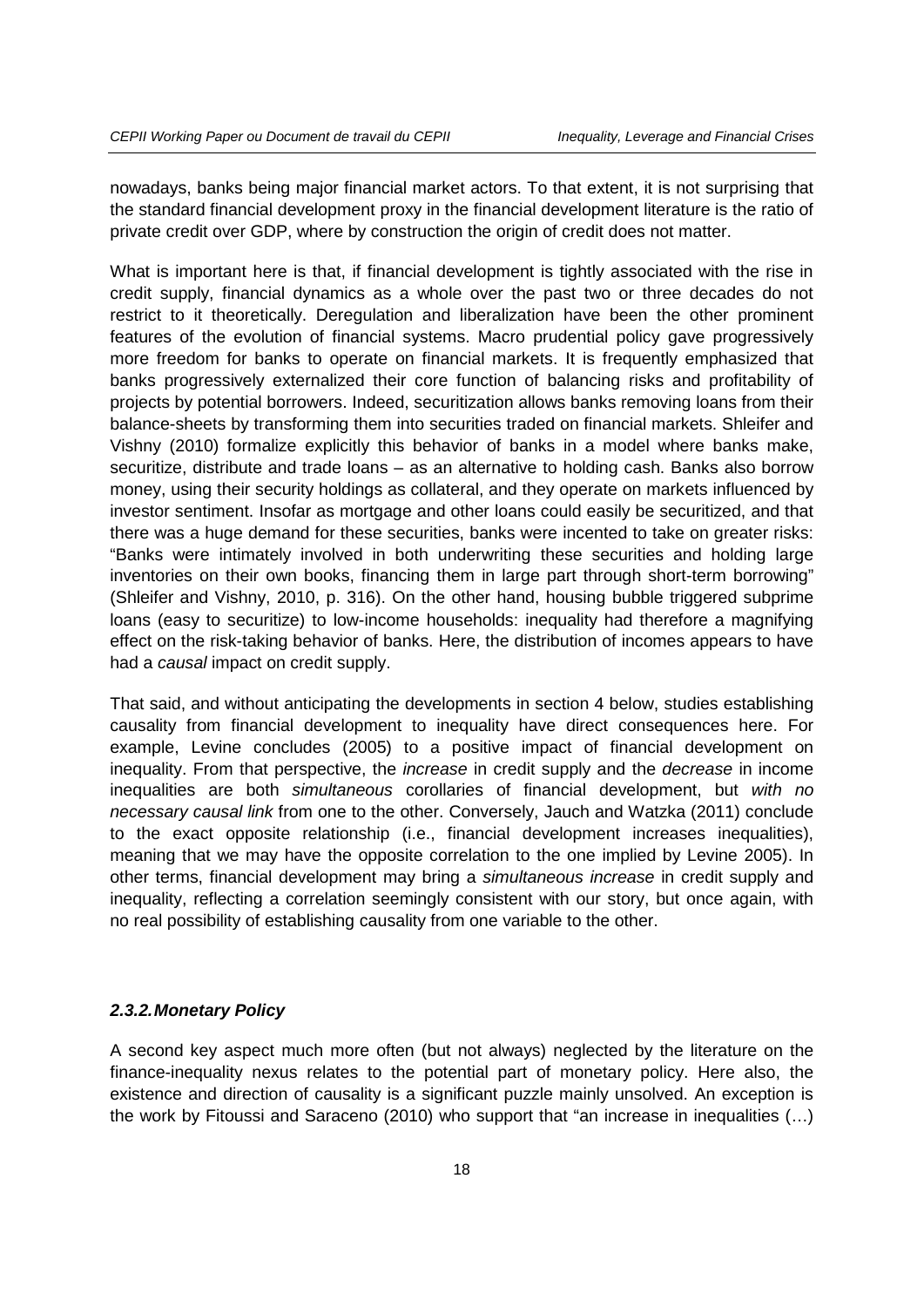depressed aggregate demand and prompted monetary policy to react by maintaining a low level of interest rates which itself allowed private debt to increase beyond sustainable levels", using an argument similar to Rajan (2010). Here there is a clear causal relationship from inequality towards monetary policy, which in turn triggered the credit bubble – but once more, it is not absolutely clear that the authors are thinking of a supply rather than a demand-side story for credit.

That said, most other analyses focus on demonstrating the existence of a causal relationship from monetary policy to inequality. The relationship between the total volume of credit distributed and inequality may (as we did before with financial development) be analyzed as the joint product of monetary policy actions, i.e. as a correlation with no *a priori* independent causal relationship going from one to the other.

Outside mainstream economics, a clear opposition arises between Austrian economists and Post-Keynesian ones. Austrian economists believe inflationary surprises lower real wages in the presence of sticky prices and thereby raise profits, leading to a reallocation of income from workers to capitalists. In that case, an expansionary monetary policy leads to a joint increase in credit and inequality, generating a positive correlation between the two variables. Conversely, post-Keynesians emphasize the disinflationary policies of the Federal Reserve had disproportionate effects on employment and wages of those at the bottom end of the income distribution (see e.g. Galbraith, Giovannoni and Russo, 2007). In that case, an expansionary monetary policy should increase credit and reduce inequality, generating a negative correlation between the two variables.

Based on micro-level data, Coibion, Gorodnichenko, Kueng, and Silvia (2012) assess the effects of monetary policy shocks on consumption and income inequality in the U.S. Contractionary monetary policy shocks appear to have significant long-run effects on inequality, leading to higher levels of income, labor earnings, consumption and total expenditures inequality across households. This contrast the Austrian view and also the results by Romer and Romer (1998), who find, based on a large cross-country analysis, that, over the long-run, the low-inflation, stable environment favored by contractionary monetary policy actions was associated with improved well-being of the poor. Note, however, that Romer and Romer (1998) find opposite results on the short-run: the cyclical boom created by expansionary monetary policy is associated with improved conditions for the poor in the short-run. At that point, it seems therefore tricky to settle definitely if the correlation between credit and inequality is positive or negative. Over the long-run however, the research by Coibion, Gorodnichenko, Kueng, and Silvia (2012) seem to suggest a negative causality: contractionary monetary policy decreases credit supplied and increases inequality.

Gorneman, Kuester and Nakajima (2014) find similar result within a DSGE framework featuring asset market incompleteness, a frictional labor market, as well as nominal frictions. On the whole, they find substantial distributional effects of both systematic monetary policy and monetary surprises. A key result is that, while households in the top 5 percent of the wealth distribution benefit slightly from a contractionary monetary policy shock, the bottom 5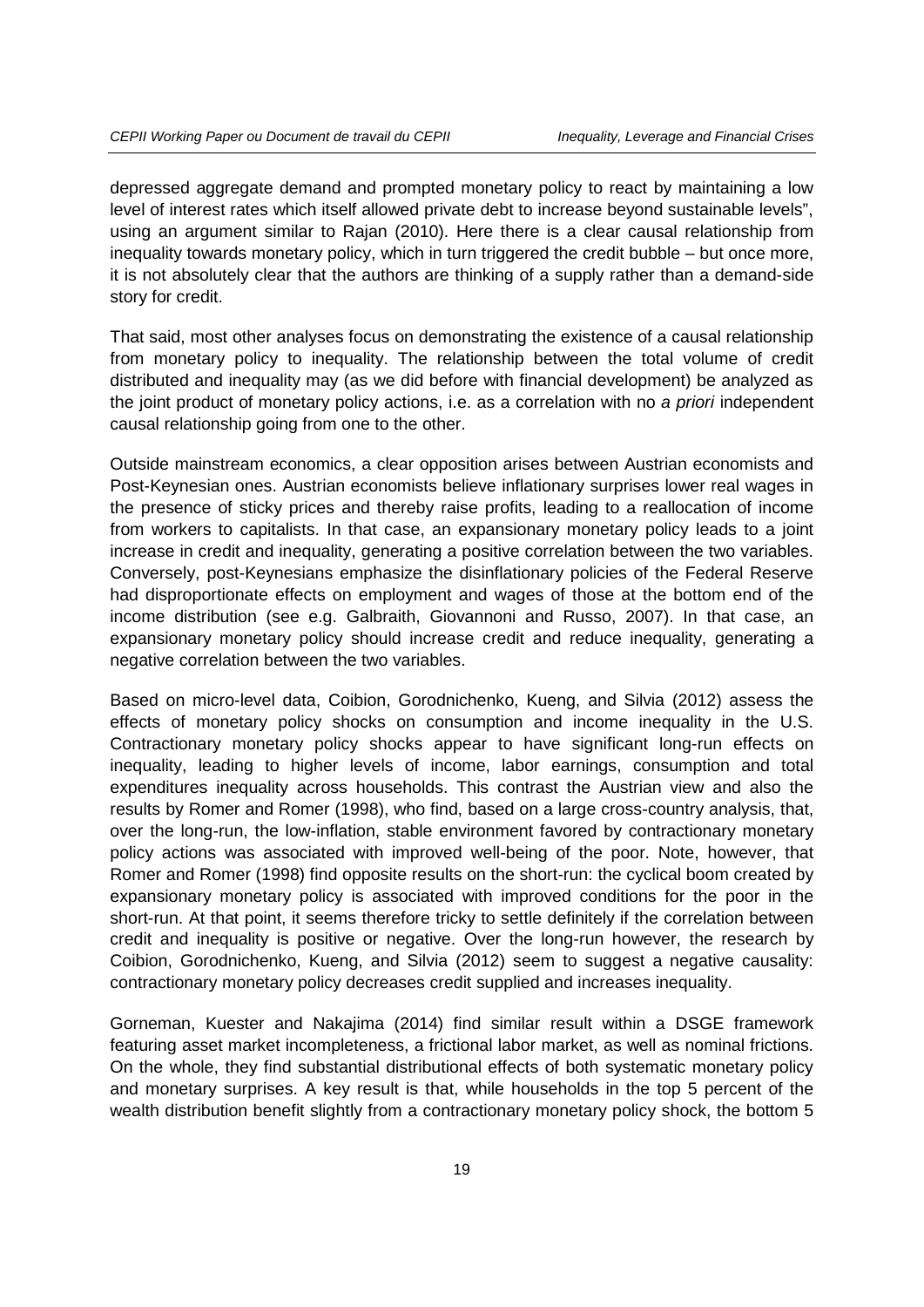percent lose. This means that "a monetary tightening of 1 percentage point (annualized) induces a loss equivalent to a *permanent* 0.1 percent cut in life-time consumption for the lowest 5 percent of the wealth distribution". Once again, this result seems to suggest a negative correlation between credit and inequality. However, Gorneman, Kuester and Nakajima (2014) do not advocate either a permanent accommodating monetary policy, because the latter is likely as well to increase inequality. The underlying mechanism is as follows: by dampening economic fluctuations, the need for precautionary savings falls. The decline in aggregate savings induces a lower capital stock in the economy. This reduces wages, on which the poor rely in particular as a source of income. In that particular context, we may well have a positive correlation between the volume of credit and inequality.

#### *2.3.3.Credit supply vs. credit demand: the difficulties for disentangling their respective influences*

It is clear from the overview of papers presented above that is irrelevant to try to point a single type of explanation (either demand or supply-sided) for the causal nexus inequalitydebt increase. If some of the above-mentioned papers are based on anecdotal or descriptive evidence, most are based on rigorous theoretical or empirical frameworks delivering more systematic evidence in favor of both channels. It seems more than plausible that both were activated simultaneously. This is corroborated by some other studies that present arguments encompassing both types of explanations. Fitoussi and Saraceno (2010) that we already mentioned in section 2.2, also support, in addition to their demand-sided argument that "*On the other hand the search for high-return investment by those who benefited from the increase in inequalities led to the emergence of bubbles. Net wealth became overvalued, and high asset prices gave the false impression that high levels of debt were sustainable. The crisis revealed itself when the bubbles exploded, and net wealth returned to normal level. So although the crisis may have emerged in the financial sector, its roots are much deeper and lie in a structural change in income distribution that had been going on for twenty-five years.''*  (p. 4).<sup>[7](#page-19-0)</sup> Here, the underlying rationale clearly refers to the credit *supply* channel: inequalities had a causal impact on monetary policy which in turns leads to higher level of leverage. A similar argument is made more formally by Tridico (2012) who see the finance-led model of growth as a main factor explaining the current crisis. In his view, labor market flexibility and wage moderation have diminished workers' bargaining power which was partly compensated by increased borrowing opportunities due to financial liberalization. According to this view, the policy package which includes both labor market and financial liberalization has two consequences: an increase of the demand for credit due to the fall of workers' bargaining power, and an increase in credit supply explained by financial liberalization.

<span id="page-19-0"></span><sup>—&</sup>lt;br>7 And when it comes to the part of monetary policy, Fitoussi and Saraceno (2010) are not more specific on which side of the credit market (supply, demand or both at the same time) bears the responsibility of the increase in debt – see above.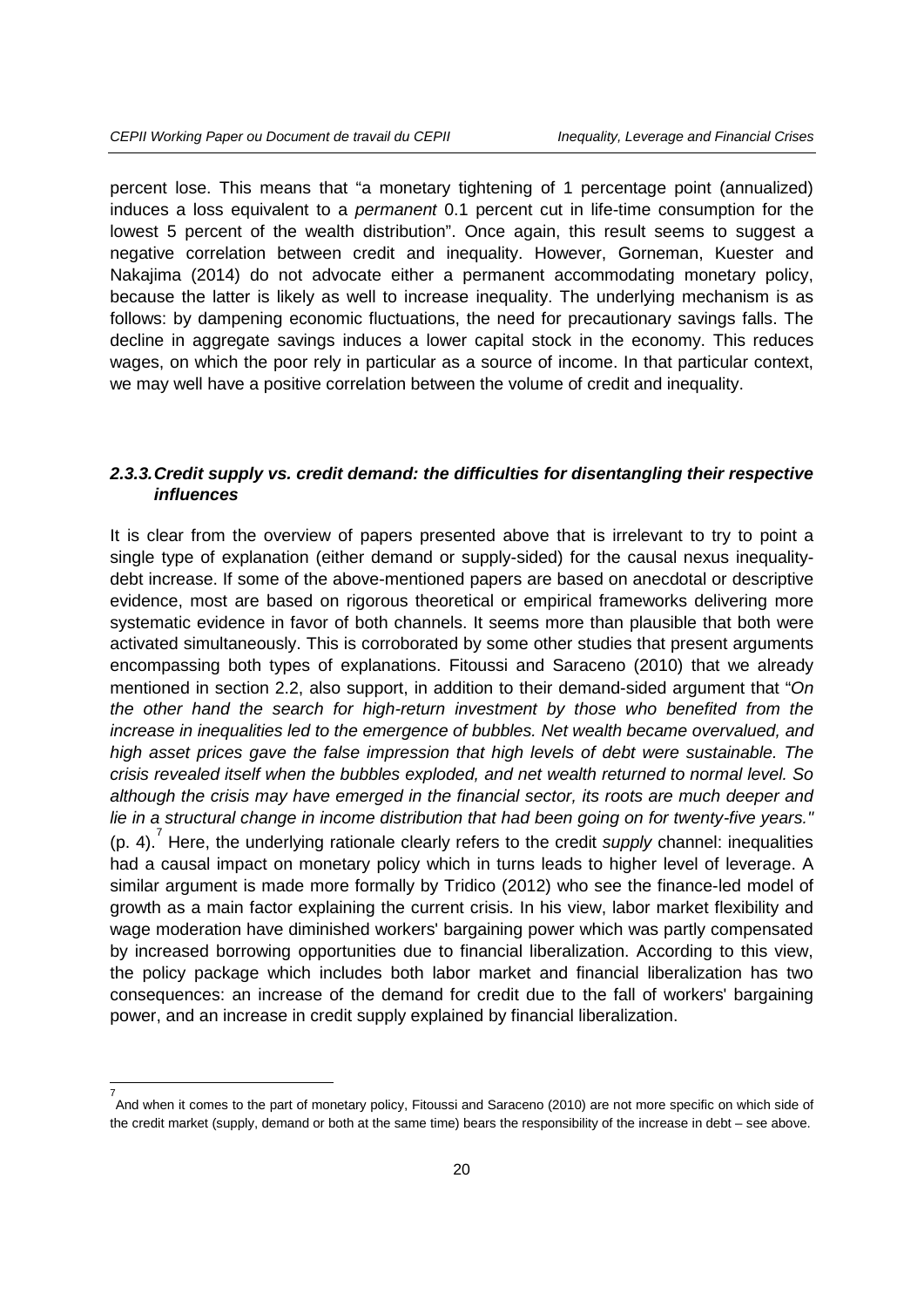Among the references we already mentioned, Iacoviello (2008) does conclude to the preeminence of credit demand dynamics, but the model he designs is actually a mixture of credit supply and credit demand mechanisms. Symmetrically, Coibion, Gorodnichenko, Kudlyak, and Mondragon (2014) support a supply-sided analysis of the credit increase, without discarding totally the existence of factors on the demand side. Rajan (2010, p.43) clearly advocates a causal link from inequality to credit, but it is not clear from his analysis if inequality influenced only credit supply or credit demand and supply at the same time.

Besides, it is also clear that, if many analysis are consistent with a causal link from inequality to credit, we cannot ignore either that the macroeconomic background may have generated *additional* simultaneous increases in inequality and credit, with no causal link involved here though the sign of the correlation is really not that clear for monetary policy, essentially because the effect of systematic monetary policy and monetary policy surprises are not the same. Disentangling what really comes from a causal relationship from inequality to finance from what is a simple correlation due to an omitted macro factor is one of the major challenge for research in the future years.

#### **2.4. Inequality and Public Debt**

If we focus mainly on the potential role of private debt in the surge of financial crises, another important dimension is the possible role of public indebtedness. If the role of public debt in the recent financial crises is controversial (see recent arguments around Reinhart and Rogoff, 2010), some papers have tried to establish a link between the level of inequalities, public debt and financial crisis. Aizenman and Jinjarak (2012) focus on the potential impact of income inequality on the tax base and sovereign spreads. Using data from 50 countries in 2007, 2009 and 2011, they found a negative correlation between income inequality and the tax base, and a positive correlation with sovereign debt. For 2011, they estimate that a one point Gini coefficient's increase is associated with a lower tax base of 2% of the GPD and a higher sovereign spread of 45 basis points. They argue that "*as long as the income inequality does not have a direct effect on the sovereign risk",* the potential endogeneity between the fiscal space and inequality does impact the final estimations of the sovereign risk spread. In other words, they assume that the only impact of inequality on sovereign spread goes through its impact on the tax base and that the GINI coefficient can be used as a potential relevant and exogenous instrumental variable for the sovereign spread. This result is consistent with Milasi (2012), who finds a positive correlation between the top 1% income share and public deficit, using a panel of 17 OECD countries between 1974 and 2005.

Finally, Azzimonti, de Francisco and Quadrini (2014) build a theoretical model to explain the dynamics of public debt, in which public debt responds positively to income inequality because of a link with uninsurable income risk. Here, entrepreneurs face idiosyncratic risks and they benefit from public debt because it may be used to smooth consumption. Workers also benefit from public debt if they cannot borrow directly in private markets. An increase in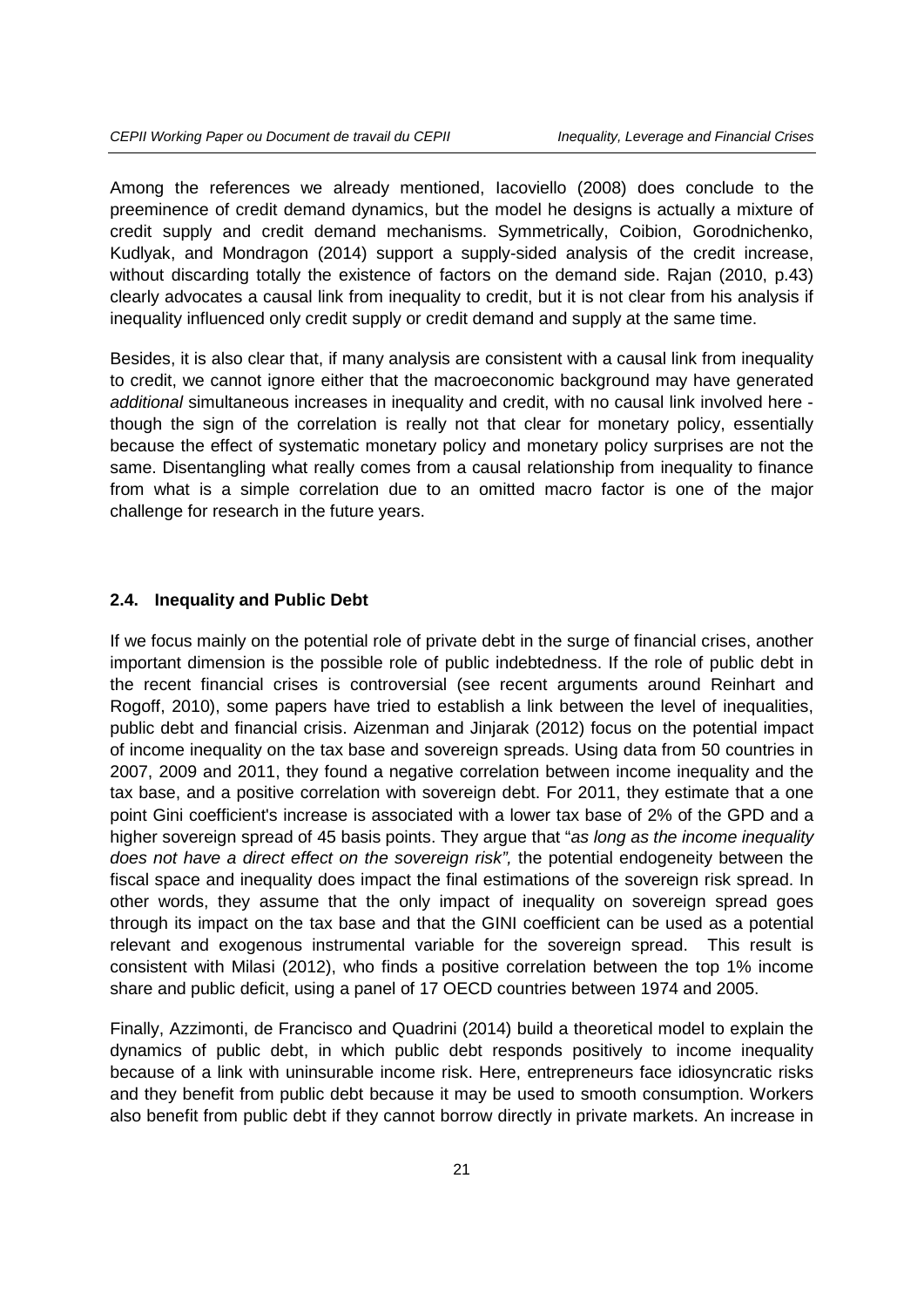uninsurable income risk leads to higher government borrowing. Because of financial market integration, the rise of inequalities in *some* countries may also have an effect on public indebtedness in countries not affected by this rise of inequalities. This model relies on both credit demand and credit supply channels for explaining the increase of credit volume. First, inequalities in one country may increase public debt in such country. But because of financial globalization, it may also affect countries where this credit demand channel does not occur.

In this section, we saw that the relations between inequalities and leverage are numerous but not of all them imply a causal relation from inequality to leverage. The causality may also be indirect if growing inequalities push Governments and Central Banks to implement policies aiming at increasing credit supply. The empirical challenge is therefore to disentangle direct and indirect causal relations and possible coincident factors. In the next section, we will review papers (mostly empirical) that attempt to address such a challenge.

#### **3. Inequality, Leverage and Financial Crises**

We will review empirical studies focusing on the linkages between inequality, leverage and financial crises in three steps. First, we will focus on the links between inequality and leverage. Second, we will investigate a complementary channel going through the current account balance. Finally, we will show evidence concerning the link between leverage and financial crises.

#### **3.1. Inequality and Leverage: some empirical evidence with various explanations**

Bordo and Meissner (2012) propose to analyze empirically the linkages between the income share of the 1% top income, credit booms and financial crises. They use a panel of 14 mainly advanced countries from 1920 to 2008. They study the determinants of credit growth using macroeconomic variables and the level of inequality measured the 1% top income share. The goal is to see if the positive correlation observed between credit growth and the 1% top income share is still valid once controlling for traditional determinants of credit growth (the business cycle and other macroeconomic aggregates). They firstly analyze the determinants of credit growth using five-years period, and find that the cumulative change in the log of real GDP is the only significant determinant of credit growth. They also do not find any significant relation between inequality and credit growth when using the share of the top 0.01%, the top 5% and the top 10%. Then they use annual data and find that both the growth of GDP and the short-term nominal interest rate are significant determinant of credit growth. They still do not find any impact of income inequality.

We see three major drawbacks in their analysis calling for complementary empirical researches on the topic. First, they completely neglect the potential endogeneity between inequality and credit growth but also between credit growth and other macroeconomic variables. There is a strong literature on the impact of financial development on inequality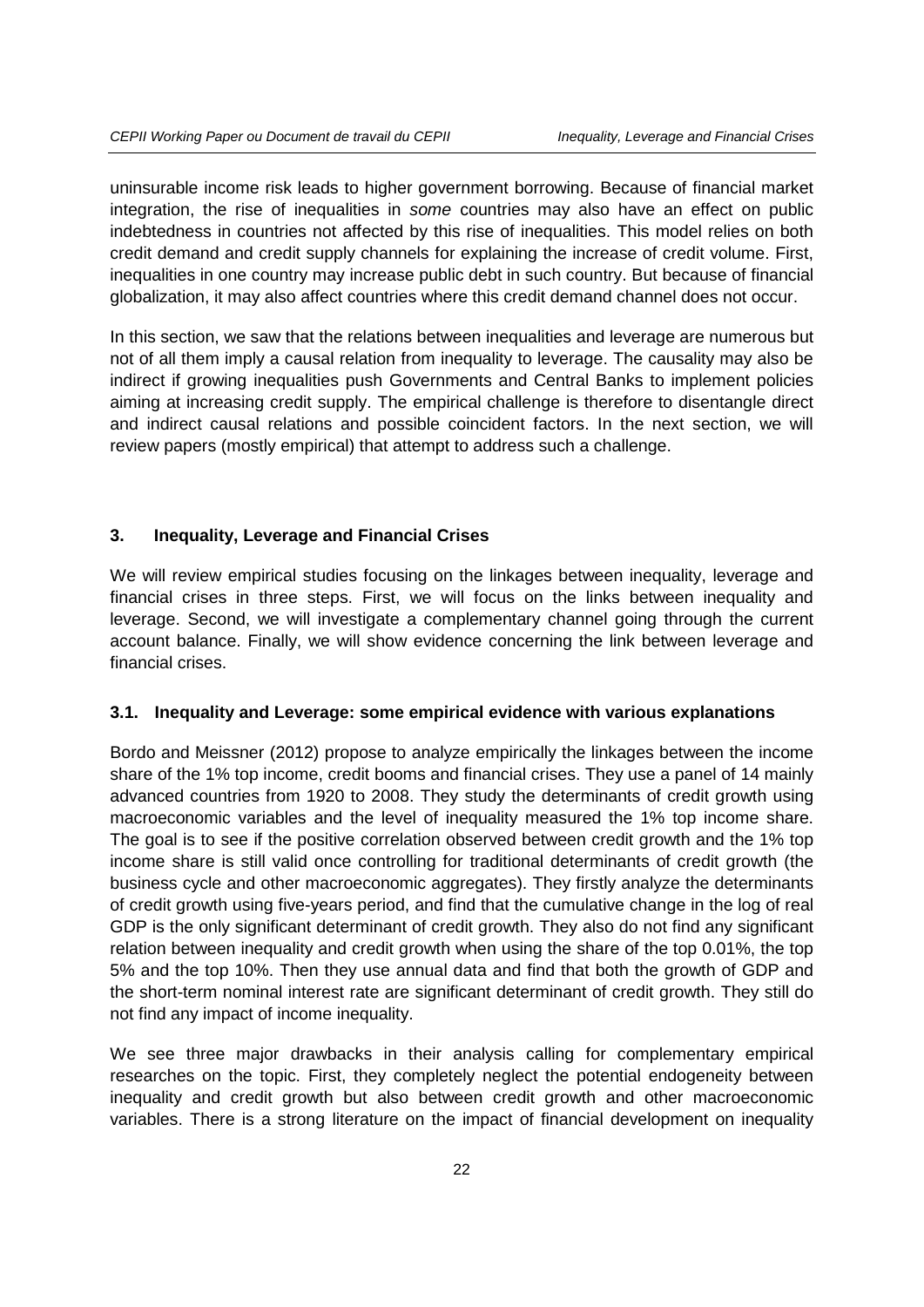(see section 4 below). Therefore, a two-way relationship has to be considered. Second, they only focus on the potential influence of top income share. In the theoretical analysis proposed by Kumhof and Rancière (2010), for instance, the causal impact of inequality on credit growth may come from two sources: the income increase of the richest (which increases the supply of credit) and the decrease (or stagnation) of the poorest's income (which increases the demand of credit). They do not test the latter. Finally, and probably the most important, they consider an overall private credit aggregate, without discriminating between household and firms' credit – section 3.3 below will emphasize how crucial this distinction is.

Atkinson and Morelli (2010) study the evolutions of inequality prior to 37 systemic banking crises over the period 1911-2010 (73% in OECD countries). More precisely, they observe the variations in the distributional variables taking a 5-year "window" either side of the crisis date. They find that inequalities have increased before the crisis in 10 cases out of 25 that could be identified. In 8 cases, they do not observe significant change in income distribution before the crisis and in 7 cases, they observe a decrease of inequality prior to the crisis. Evidence is therefore very mixed and it is very difficult to get a conclusive answer on the possible causality but also on the sign of the relation. Globally, they tend to find that the relatively most predominant scenario is an inverted U-curve (increasing inequality before the crisis, decreasing inequality after the crisis) in 5 out 25 cases.

Then, they compare the situation of countries where a systemic banking crisis has been identified in 2007-2008 and countries without such crises. When using the Gini coefficient, they find a similar share of countries where inequalities have increased during the ten years preceding 2007 in the two groups. When focusing on the 1% top income share, there is slightly higher share of inequality-increasing countries in the group that faced a systematic banking crisis in 2007.

In their conclusion, they emphasize the potential heterogeneous role of income distribution changes: "Different parts of the income distribution react differently, and the conclusions drawn regarding the origins and the impact of the crisis may depend which part of the parade we are watching. The top and the bottom may be the most affected; depending on the theoretical model adopted, either the top or the bottom may be more relevant to understanding the origins of the crisis". As already mentioned, it is therefore important to have a closer look to the potential impact of the whole distribution of income and not only the top income share, as in Bordo and Meissner (2012).

#### **Box 1: Measuring Inequality: which data, and which index?**

Results and insights from the empirical literature on inequalities can be affected by the choice for both data and index measuring inequalities. For many years, macro studies used the dataset provided by Deininger and Squire (1996), which was updated afterwards, but as pointed by Gimet and Lagoarde-Segot (2009), it was plagued by inconsistencies due to the mixing of several data types: gross versus net income data, household versus individual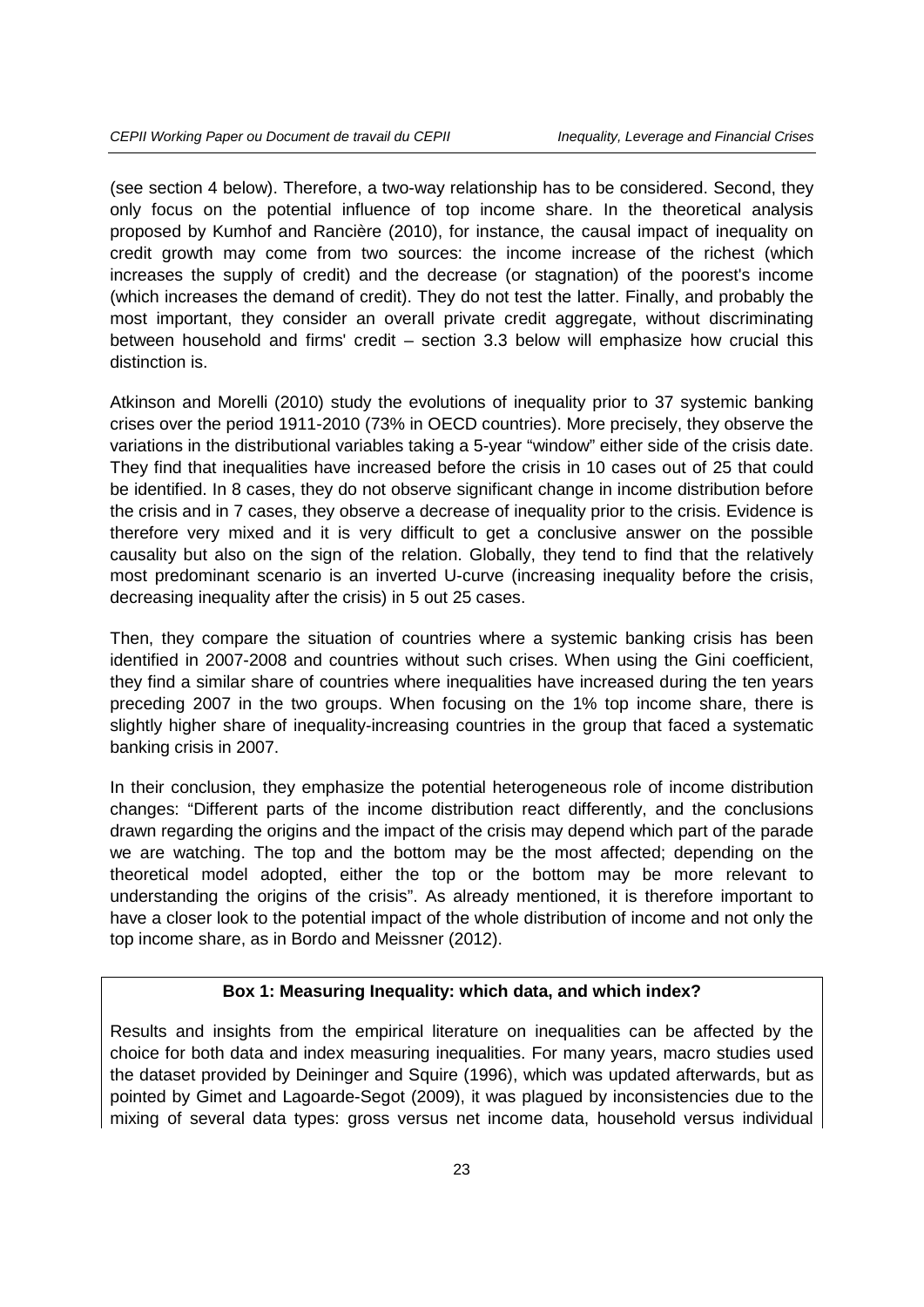income data and income versus expenditure data, not mentioning the low frequency and some unexplained jumps. That is why some researchers choose to use an alternative inequality indicator named Estimated Household Income Inequality (EHII), originally developed by Galbraith and Kum (2003) under the University of Texas Inequality Project (UTIP). It is based on the inequality of manufacturing wages obtained from the data collected by the United Nations Industrial Development Organization (UNIDO). Nevertheless, this dataset is by construction more restrictive, since in some developing countries, the manufacturing sector may represent only a small share of the working population. Other papers prefer consequently to rely on Standardized World Income Inequality Database (SWIID) created by Solt (2009), which uses the World Income Inequality Database by the United Nations University. This data set takes stock simultaneously of Deininger and Squire's (1996) database, data from the Luxembourg Income Studies (LIS), Branko Milanovic's World Income Distribution data, the Socio-Economic Database for Latin America, the ILO's Household Income and Expenditure Statistics and the UTIP; it appears therefore as the most "comprehensive cross-nationally comparable database of Gini indices across time" (Ortiz and Cummins, 2011). Some papers do use several data sets to check the robustness of their results to data building and coverage, and it appears often that conclusions are qualitatively identical. But one must keep in mind that the very data used is not innocuous on the conclusions of empirical studies.

Besides the database used, the issue of the measurement of inequality must also be taken seriously. As stated by Atkinson and Morelli (2011), the linkage between inequality and financial crises can come from the distribution of income at the bottom, at the top or both. Bordo and Meissner (2012) choose to focus on the top 1% income share (proposing robustness checks using 0.01%, 5% and 1% top income share) but this choice is not really justified and may be constrained by availability of data.

As stated in Leigh (2007), top income shares satisfy three basic principles of the axioms of inequality set out in Cowell (1995): income scale independence, principle of population and anonymity. But it only weakly satisfy the Pigou-Dalton transfer principle: a transfer between two individuals who are both within the top group will not affect the income share measure. Besides, top income share cannot be split into within-group and between group-inequality. Another issue is top income shares are based on pre-tax income.

Leigh (2007) further investigates the relationship between top income measures and broader measures of inequality such as the Gini. He finds strong positive correlation between the series, robust to the inclusion of country and year fixed effects. He suggests that "*withincountry changes in top income shares can be a useful proxy for changes in other inequality measures."* However, one condition should be satisfied. On a theoretical level, factors affecting inequality should have an impact on both the top and the bottom of the distribution. Here we get back to the initial point of Atkinson and Morelli (2011). A careful study on finance and inequality should identify which dimension of inequality is affected and explains the underlying dynamics. As stated by Berhinger and Van Treeck (2013), if we follow the expenditure cascade theory, "*increase in the Gini coefficient, which is relatively insensitive to*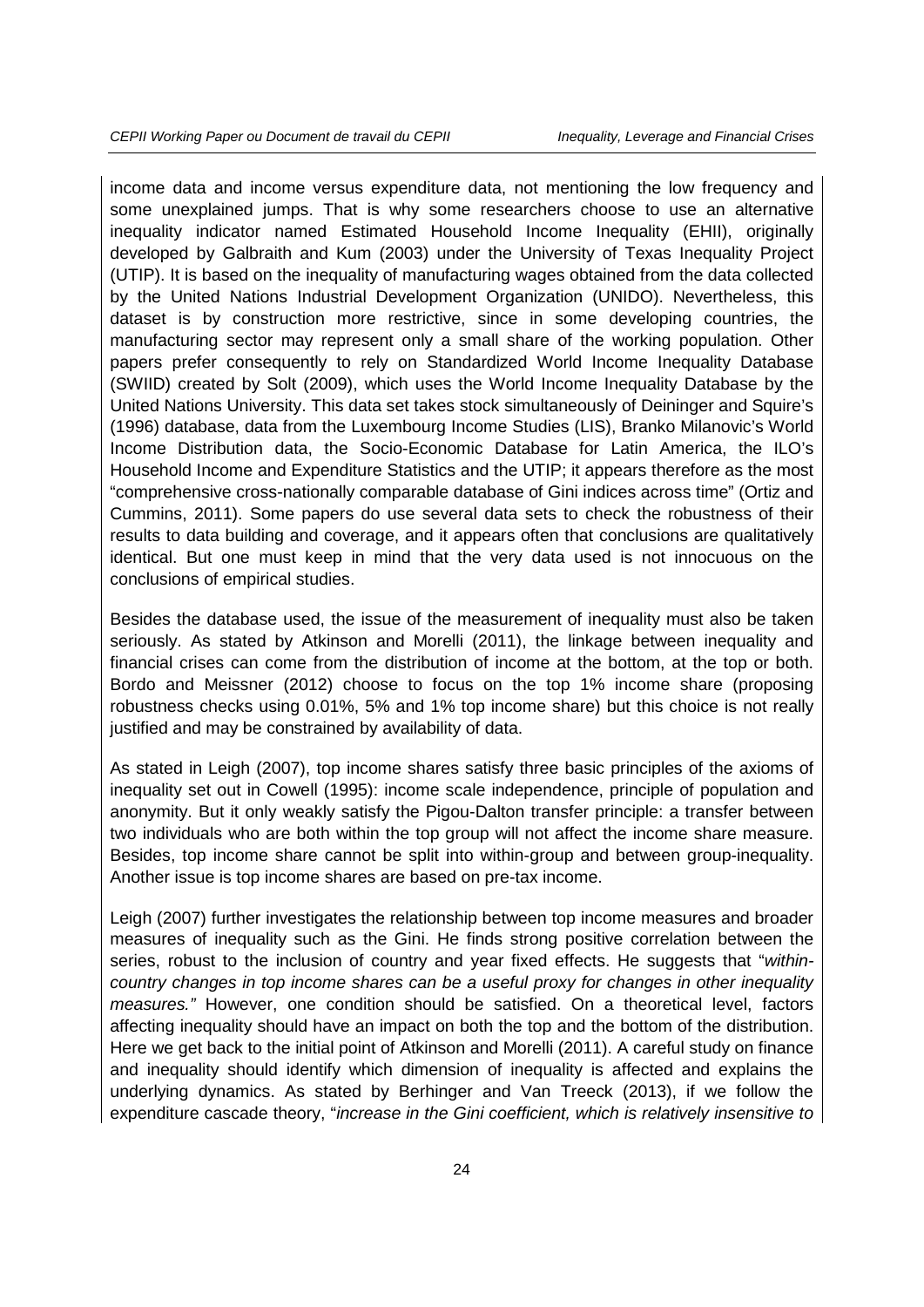-<br>8

*changes at the tails of the distribution, will have very different (less strongly negative) effects on household saving than a rise in top income shares*". In such case, the use of top income share would be more appropriate than the Gini coefficient. But if dynamics of leverage is explained by a shift of income from the poorest to, say, the middle-class (or anyone which is not at the top of income distribution), the use of top income share will be inappropriate. To be short, the use of different inequality measures is not neutral, as it already was the case for different inequality data sets.

Other papers find more decisive evidence supporting the idea of a causal link between inequality, leverage and financial crisis. The first one uses a statistical methodology similar to Atkinson and Morelli (Belletini and Delbono 2013). The second one is closer to Bordo and Meissner but find opposite results (Perugini and al. 2013). Another one uses time-series on the US (Christel and Morgan 2005).

Belletini and Delbono (2013) checked how many countries that experienced banking crises fell above or below the relevant OECD average inequality level, used as a benchmark. As in Atkison and Morelli (2010), this analysis can be interesting but is not sufficient to claim any causal relationship between inequalities and financial crises as they do not account for the potential impact of confounding factors. However, based on a sample of banking crises over the period 1980-2010, they find opposite conclusions than Atkinson and Morelli (2010): they find that a large majority of banking crises has been preceded by persistently high levels of GINI coefficients. *"9 banking crises out of 14 have been preceded by persistently high levels of high (disposable) income inequality"* (Belletini and Delbono, 2013, p. 8). The main reason is that they focus on the *level* and not on the *evolutions* of inequalities as in Atkinson and Morelli (2010).

Perguni *et al.* (2013) perform an econometric analysis of the determinants of credit growth. Contrary to Bordo and Meissner (2012), they do find a positive link between income inequality and credit growth. They use a panel of 18 OECD countries over the period 1970- 2007. [8](#page-24-0) Two main options may explain such differences. First, they consider the problem of endogeneity and reverse causation. Second, they also explicitly take into account institutional drivers such as financial deregulation. They also use alternative measure of credit (the ratio credit/GDP instead of the log of real bank loans to the private sector) and propose to estimate the model in levels rather than in variations. Concerning this last choice, the authors argue that *"the literature emphasizes how it is the excessive credit available in the economy that leads to financial crisis. On the contrary, whether higher rates of credit* 

<span id="page-24-0"></span>The time-dimension of their analysis is therefore more limited than Bordo and Meissner (2012). They argue that it is not a major drawback *"since it corresponds to the period in which credit started to remarkably decouple from broad money as a result of increased leverage and augmented funding via the non-monetary liabilities of banks. A period in which most developed economies entered an age of unprecedented financial innovation, risk and leverage, which eventually undermined their stability"* (Perguni and al. 2013, p. 4).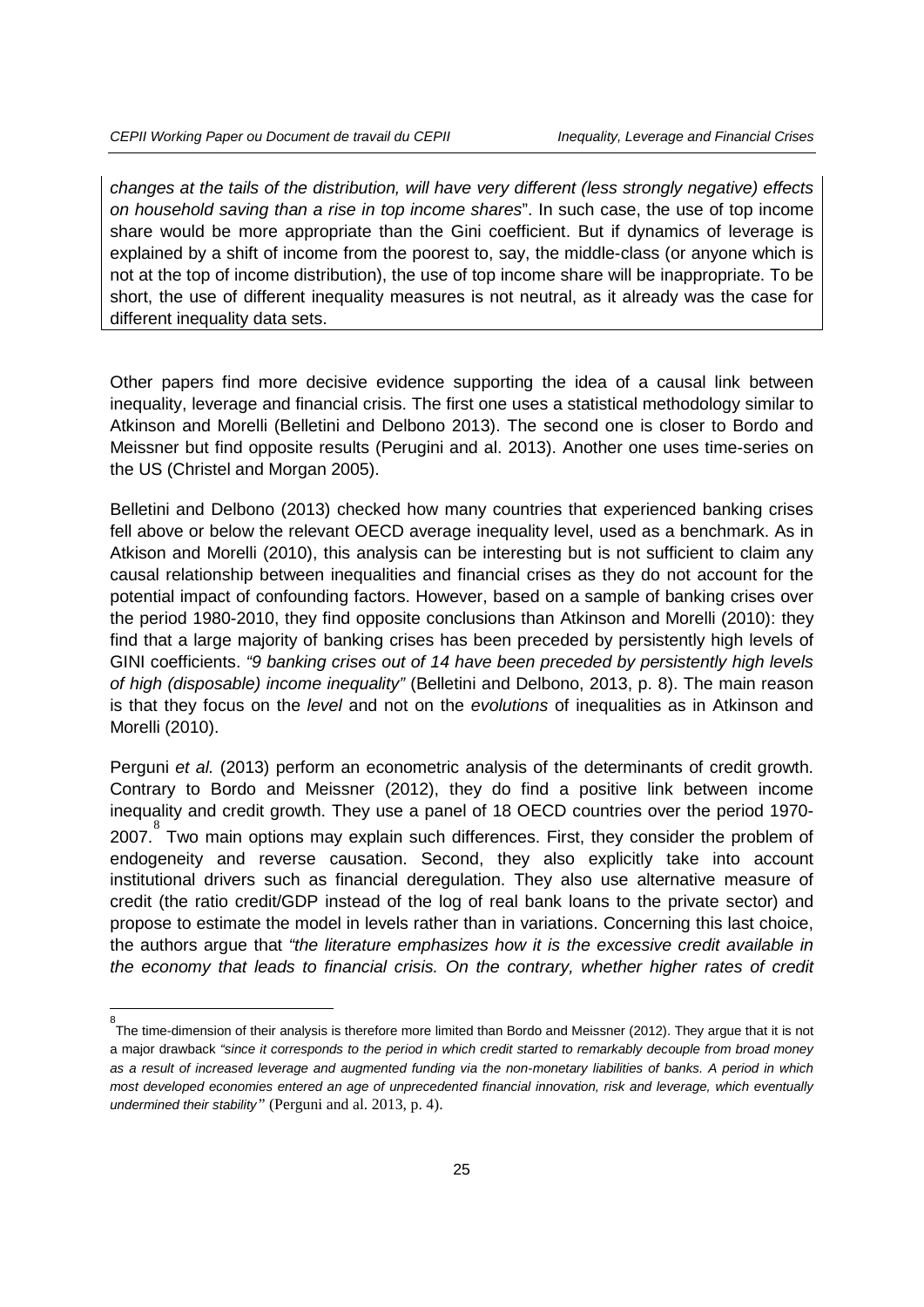*growth lead to a financial crisis or not depends on the initial level of credit available in the economy, since the same growth rate might translate into very different levels of credit and risk"*. (Perugini and al., 2013, pp. 12-13). To address potential endogeneity, they use GMM estimators (in level and in difference) using both internal (lagged values of the endogenous variables) and external instruments. As external instruments, they use institutional indicators related to labor and product markets, to the rule of law and trade openness. The authors assume that such variables are correlated with both inequalities, investment and growth but without direct impact on credit. All in all, they find a positive impact of inequalities on credit, *"suggesting that higher inequality directly drives higher credit, once its conventional determinants are controlled for"* (Perguni and al. 2013, p. 24). However, the interaction term between inequality and financial deregulation is not significant. The authors do not find that financial deregulation magnifies the effect of income inequality on credit. However, as deregulation is found to have a strong and positive impact on credit growth, the authors conclude that *"the two effects acted separately on credit expansion, without self-reinforcing patterns*" (p. 25).

Using time-series data, Christen and Morgan (2005) do find a "strong positive effect of income inequality on household debt relative to disposable income as well as the components of the household debt (mortgage debt, revolving debt, e.g. credit cards, and non-revolving debts, e.g. car loans" (p. 148). More precisely, they analyze the determinants of the total household debt using quarterly U.S. data covering all years from 1980 to 2003. They find that the income inequality effect is strongest for non-revolving debt and weakest for mortgage debt, but positive in all cases. They argue that this effect is likely to be driven by conspicuous consumption (and therefore a credit demand channel), and has increased over time. If they acknowledge that their data does not allow them to directly test this conspicuous consumption hypothesis, they show that alternative interpretations cannot rule out their main explanations. In particular, they add variables related to life-cycle models (such as the age distribution) as additional controls of the determinants of household debt. Their main results remain valid. They also try to account for credit supply-side changes by instrumenting the interest rate using an aggregate measure of credit supply. Finally, they estimate the impact of income inequality on consumption of cars (considered as a conspicuous consumption good) and food (considered as a non-conspicuous consumption good). They find a positive correlation between income inequality and consumptions of cars while the effect on food consumption is not significant. They acknowledge that they cannot provide "direct evidence for a causal link between conspicuous consumption and household indebtedness" but all their estimates are consistent with this interpretation.

To conclude this section, we can say that existing empirical pieces of evidence focusing on the link from inequality to leverage are still scarce and their conclusions are diverse. We identify several dimensions that may explain such divergence, calling for future researches in this area. First, we should identify if it is the *level* or the *evolution* of inequality that matters. The two hypotheses make sense but imply different empirical strategies. Second, the main challenge is to properly address the potential problem of endogeneity: financial development as an obvious effect on inequalities as we will see in section 4. Perguni *et al.* (2013) propose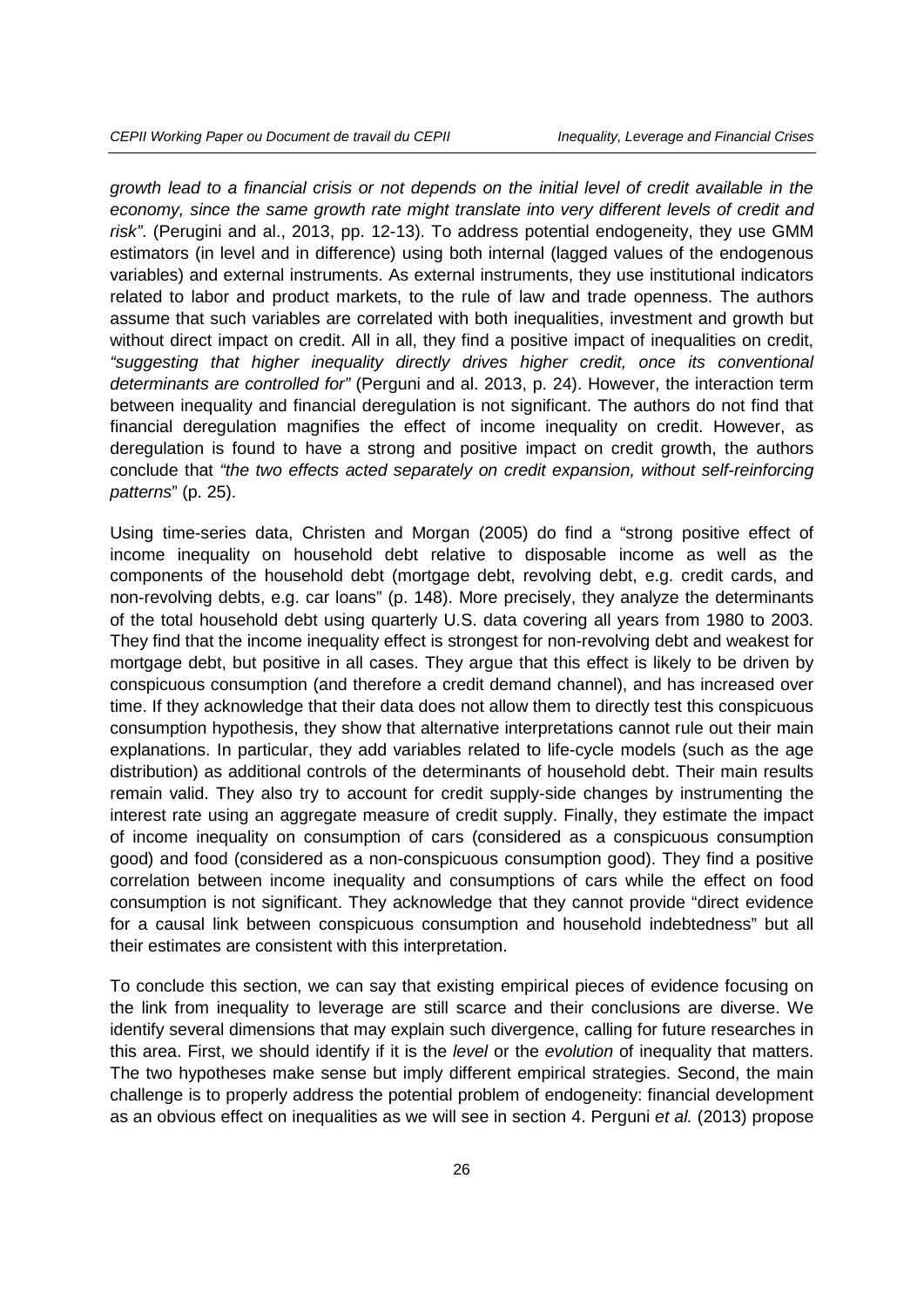a first way to address this problem but the validity of external instruments they use (labor and market products regulations, the rule of law and trade openness) can be challenged. Third, both the use of a given index of inequality and the choice for the database underlying the coverage of the study are not neutral. Future researches should identify if it the distribution of income at the top, at the bottom or the whole distribution of income that matter.

#### **Box 2: The role of housing price bubbles and mortgage credit**

An alternative explanation of credit boom focuses on the dynamics in the housing sector. In an influential book, Mian & Sufi (2014) argues that the Great Recession was caused by a "*debt-fueled housing boom"* which led to a strong increase in household spending from 2000 and 2006. Jordà, Schularick and Taylor (2014) analyze the link between monetary conditions, credit growth and house prices using a panel of 14 advanced countries over 140 years. They observed a strong increase of mortgage credit in the second half of the  $20<sup>th</sup>$ century. On average, Figure 5 shows that mortgage and non-mortgage lending follow similar tends, except in the last decade where the boom of mortgage credit has been higher than the boom of non-mortgage credit. They also provide evidence proving that monetary policy has a causal impact on housing prices and mortgage credit. More precisely, cheaper financing leads to a higher demand for houses which explains the upward pressure on home prices. Finally, they show that mortgage booms and house price bubbles have been closely associated with a higher likelihood of a financial crisis. Nevertheless, this last result does not imply that non-mortgage credits have no impact on the probability of a crisis (see section 3.3). For instance, Mian & Sufi (2010) show that household dependence on credit card borrowing was a strong predictor of households default (among the broader effect of household leverage).

Adelino, Schoar and Severino (2014) also find a causal impact of cheaper credit on housing prices, using exogenous changes in the conforming loan limit in the US to measure the causal effect. An interesting feature of the study is that they show that this effect is stronger for particularly constrained households, suggesting an indirect effect of inequality. Favara & Imbs (2014) also emphasize that the housing price bubble is rather a consequence than a cause of credit boom. Using US branching deregulation between 1994 and 1998 as instruments for credit, they show that credit boom (induced by the deregulation) had a causal impact on housing prices.

All in all, all these papers agree to refute the idea that the housing price bubble was the main driver of the boom of leverage. On contrary, it seems that it is rather a consequence of credit increase.

A related debate has emerged on the consequences of housing price boom on inequalities, around the famous book of Piketty (2014). Bonnet *et al.* (2014) observed that most of the rise of the capital-income ratio described in the Piketty's book was explained by the rise of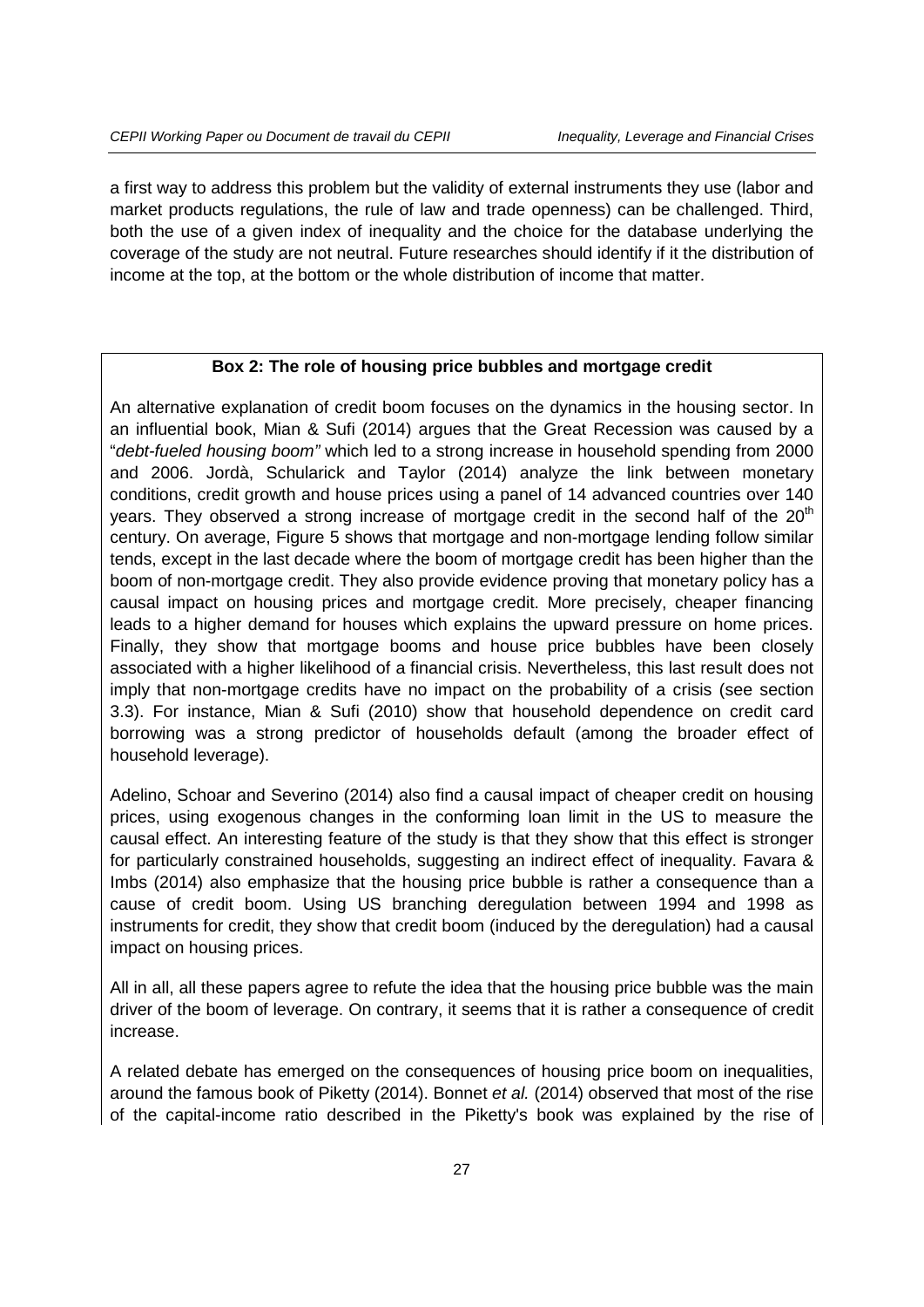housing prices and the methodology used to estimate capital (using housing prices and not rents). They argue that the housing price has little impact on inequalities dynamics as soon as the level of rents does not follow the same path. In their view, it has little impact on consumption and inequality. This conclusion is challenged by Allegre and Timbaud (2014) who support that housing capital contributes strongly to inequality.



#### **Figure 5: Bank mortgage and non-mortgage lending to GDP, 1870-2011, average for 17 countries**

The link with the study of a potential impact of inequality on leverage and financial instability is indirect, although important. If the rise of capital income is mainly explained by the increase of housing prices, the cause of leverage increase would not be the need from the poor and middle-class households to sustain their living standards. But even in that case, one cannot neglect the role of inequalities. In a context of growing inequalities, a rise of housing prices would theoretically exclude the poorest from the housing market. But financial innovations can counter-balance this effect as in the case of subprime loans. The impact on financial instability can be stronger, even if the boom of credit is mainly a boom of mortgage credit. Also, as stated above, the causality is likely to go the other way: it seems that credit boom is a driver of housing price increases, rather than the contrary. For all these reasons, we argue that the role of inequalities cannot be neglected, even when the boom of credit is mainly explained by the dynamics in the housing sector.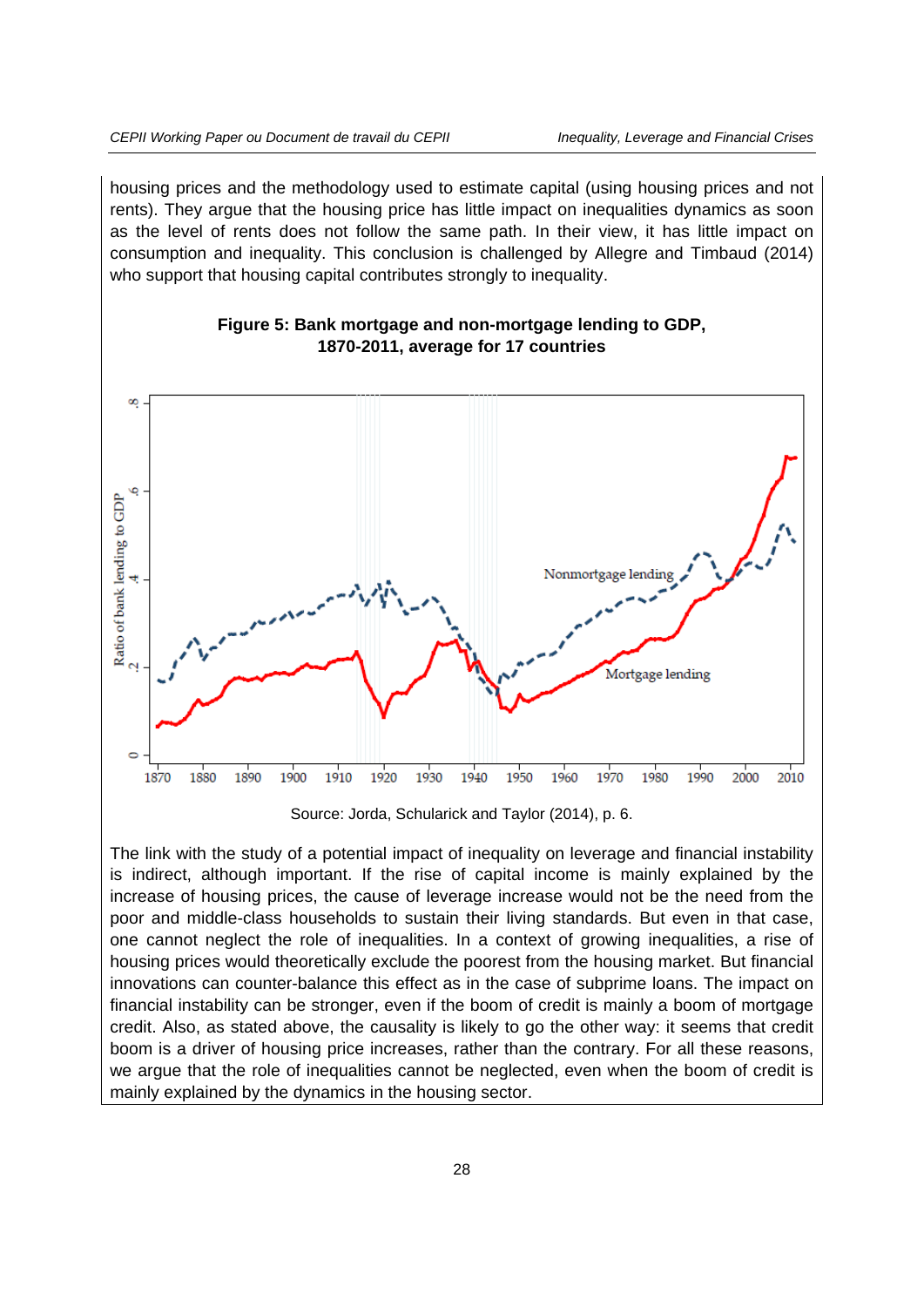#### **3.2. Inequality and current account imbalances**

Wondering about the impact of inequalities on leverage and debt immediately raises a related issue concerning the external equilibrium of the economy. If there is indeed an impact of inequality on overall leverage, one should consequently expect a modification of aggregate net savings, and therefore of current account – this is due to the well-known accounting identity: X-M = S-I, i.e., net exports must be equal to net savings. However, even if we take the impact of inequality on credit and leverage as granted, the sense of the consecutive impact on net savings is not straightforward. All papers mentioning a credit demand channel (see section 2.2. above) implicitly or explicitly assume that any increase of inequality should lead to a decrease of savings (and more precisely to an increase of borrowing) from the bottom of the income distribution. But the increase in income of the richest may also increase their level of savings (allowing more credit supply, as in the Kumhof and Ranciere's framework, 2010). The latter may or may not increase sufficiently at the aggregate level to offset the decrease in the net savings (equivalent to an increase of their indebtedness) of the poorest. The *net* effect of inequality on national savings is therefore ambiguous. This ambiguity has been confirmed by Schmidt-Hebbel and Serve (2000) or Leigh and Posso (2009) who found no systematic link between inequality and aggregate savings. Therefore, the impact on the external equilibrium is *a priori* undetermined. In any case, there is an increasing number of papers trying to deal with this issue. Figure 6 summarizes the possible linkages between inequalities and current account balance.



**Figure 6: Inequalities and the Current Account**

Behringer and van Treeck (2013) propose to analyze such relation for a sample of 20 countries over the period 1982-2007. They make a distinction between personal inequalities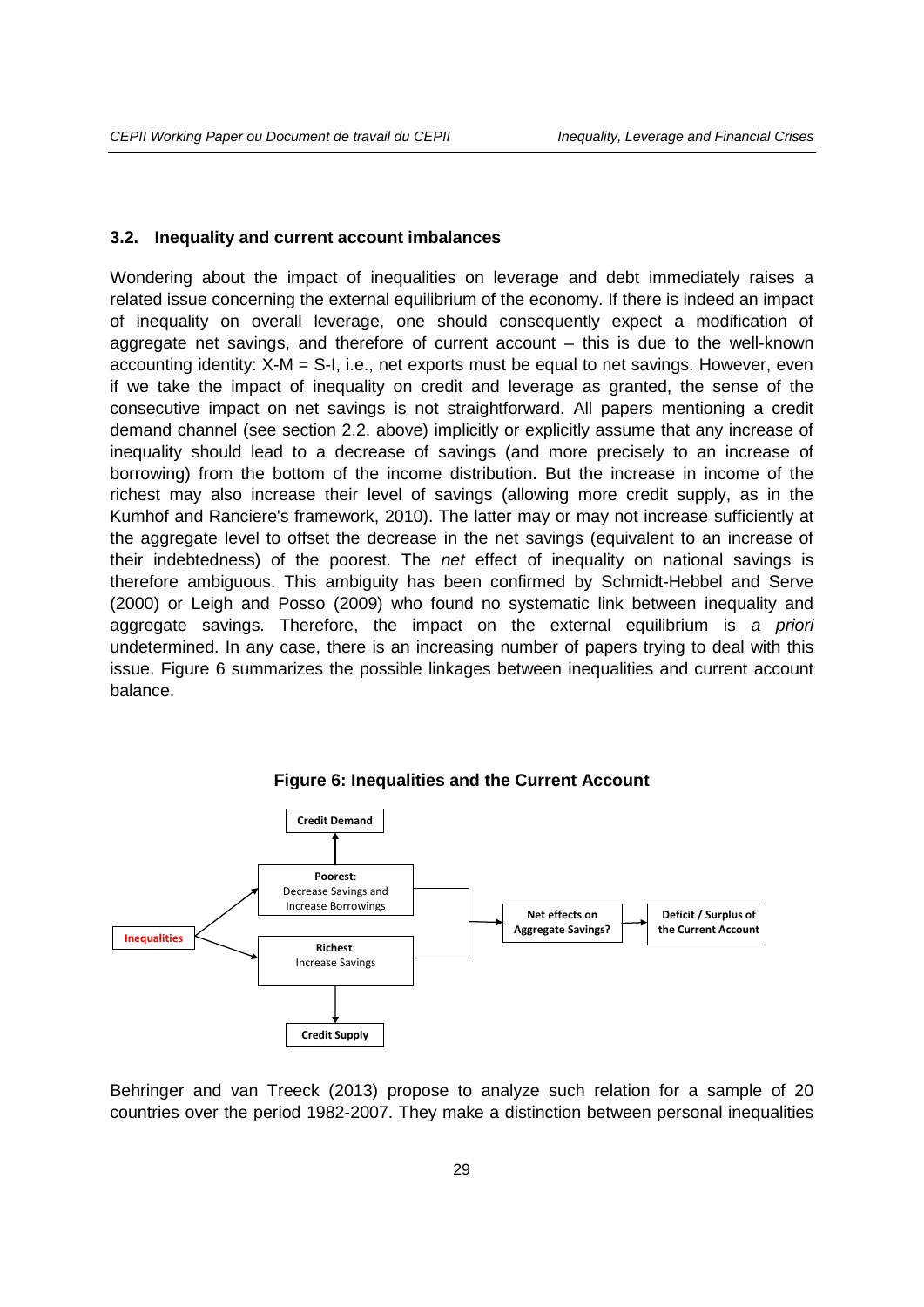(inequality of income basically) and functional inequalities (inequality between labor and capital income mainly). They find that higher inequalities are associated with lower household net lending, which has a negative impact on current account balances. They also find stronger effect when considering the top income share than when using the Gini coefficient. On contrary, increased functional inequalities, through declining labor income are associated with higher current account balances (through the corporate financial balance).

Some recent dynamics are consistent with this result. As argued in their paper, the United States or the United Kingdom have faced very strong increase of their top income share while the shares of labor and capital have remained constant. These countries have observed a strong decline of household saving and a strong increase in their current account deficit. On contrary, income inequalities in countries such as Germany have not changed fundamentally while their labor share has declined strongly. According to the authors, it is consistent with an increase in their current account surplus.

The key element in their analysis is the impact of both personal and functional inequalities on national saving. Behringer and Van Treeck (2013) find a *negative* impact of income inequality (personal inequality) on aggregate savings. It means the decrease of savings (or an increase in borrowing) from the poorest overcomes the increase in savings of the richest. In their view, this result can be explained by the expenditure cascade theories (Frank, 2014) which explains how consumption increase of the richest has a trickle-down effect on consumption of the poorest (see also Bertrand and Morse, 2012). This idea is supported by the fact they observe a stronger effect for the top income share than for the Gini coefficient. The top of the distribution would shape the consumption behavior of the whole population, explaining a negative impact on aggregate savings. Alvarez-Cadrado and El-Attar Vilalta (2012) also support this idea arguing that *"individual saving rates decrease with reference income while*  aggregate saving decreases with income inequality, when households care about their *consumption relative to others".*

However, Berhinger and Van Treeck (2013) do find an opposite result as far as *functional*  (profits vs. wages) inequalities are concerned. More precisely, they find a positive link between the corporate financial balance and the current account. Their main assumption is that household consumption is more sensitive to current income than capital gains. The consequence of that is "*aggregate personal saving declines much more strongly when the corporate sector distributes income to rich households in the form of salaries, bonus or dividends, than when it accumulates net financial assets, even if they are ultimately owned*  by the same households." (p. 8). Corporate gains are more likely to be saved, thus increasing the current account.

<span id="page-29-0"></span><sup>–&</sup>lt;br>9 We should note that the distinction between different types of functional income is ambiguous. The first definition given by the authors is based on a distinction between profits and wages, which is equivalent to a distinction between labor income and capital income. However, they aggregate dividends with other wage income and quote several papers on the corporate veil, studying how investor consumption is affected by the type of returns. For instance, Baker et al. (2007) show that dividends have much stronger effects on consumptions that capital gains.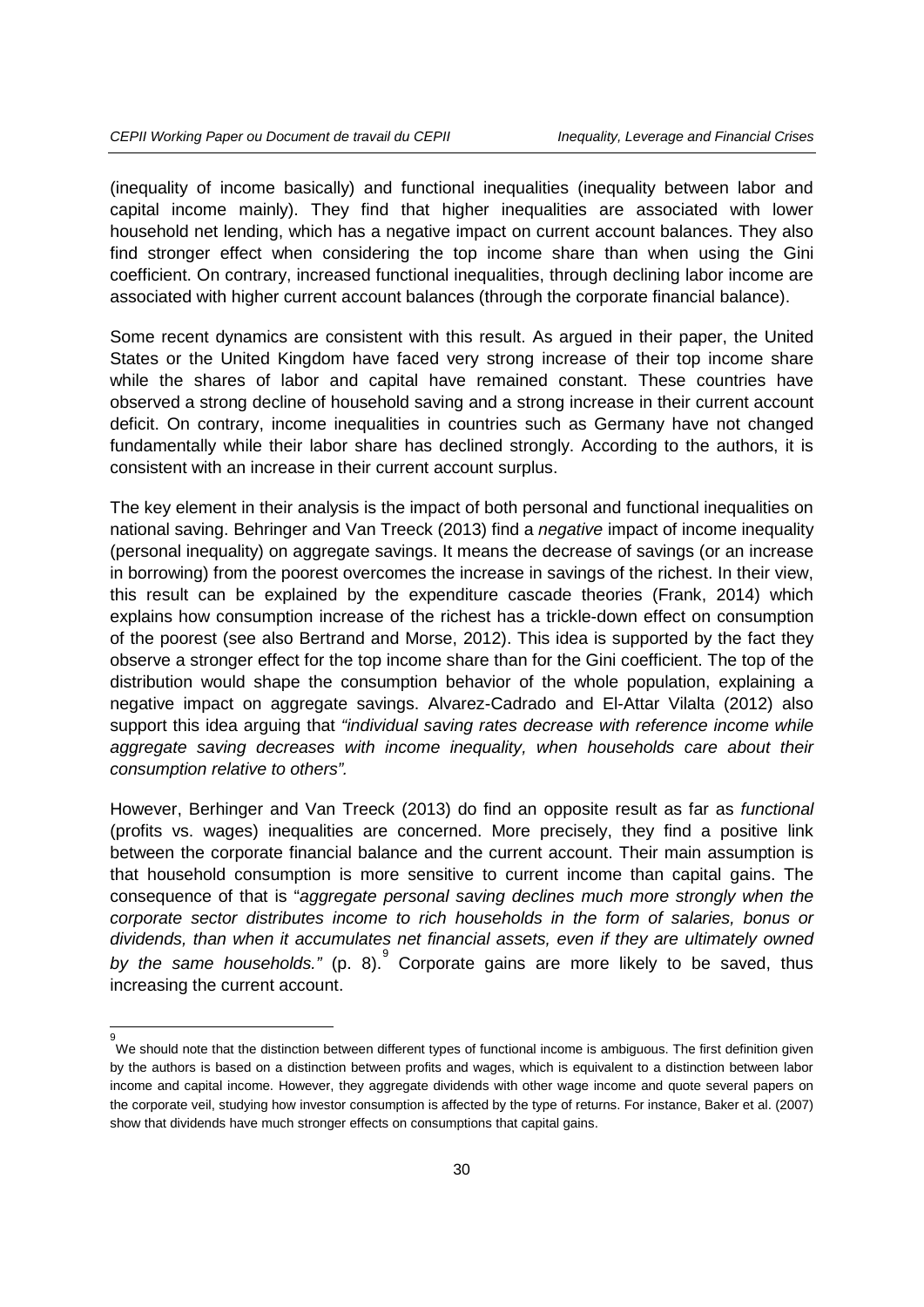-

This distinction may explain the heterogeneous effects of inequality on the current account. In countries such as the UK or the US, it is mainly personal inequalities which have increased, explaining a worsening of the current account through decreased levels of savings. On the contrary, in Germany or China, the authors support that the increase of inequalities was mainly functional with a fall of the labor share. Increase in corporate gains has explained a boom of aggregate savings and therefore an improvement of the current account. Following the same idea, Belabed et al. (2013) build a stock-flow macroeconomic model where each country has a household and a non-household (corporate) sector. The household sector is divided into deciles and characterized by upward-status looking comparisons (in line with the relative income hypothesis and the expenditure cascade described by Frank, 2014). Country-specific institutions explain the dynamics of consumption. The model is then calibrated for the US, Germany and China and explains the dynamics of the current account by the worsening of personal inequality in the US and by a transfer from household to the corporate sector in Germany and China.

This distinction between personal and functional inequality is not possible in the Kumhof et al. (2012) theoretical framework as they assimilates the rich to the investors and the poor to the workers. Income and functional distribution are therefore equivalent in their framework, following the tradition of Kalecki (1954). They build a DSGE model where investors' income share increases at the expense of workers. Workers borrow to national and foreign investors to offset the drop of their income share. It supports aggregate demand but has a negative impact on the current account. They have a different interpretation than Behringer and Van Treeck (2013) concerning the heterogeneous effects on inequality on the current account. In their view, it is financial market imperfections and the incapacity for workers to borrow from investors that explain why increased inequalities lead to an improvement of the current account in emerging economies. In these countries, only investors have an access to financial markets. They deploy their capital abroad (as national workers cannot borrow), leading to a surplus of current account. If this framework is convincing to rationalize current account evolutions in the UK, the US and in emerging economies, it is difficult to explain the case of Germany<sup>[10](#page-30-0)</sup>. Using a panel of 18 OECD countries over the period 1960-2006, and when controlling for the traditional determinants of the current account, Kumhof et al. (2012) find a negative correlation of -0.1 with the 5% top income share and -0.3 with the 1% top income share. Taking into account the medium-term dynamics, the effect of a 1% increase of the top 5% income share is about -0.25%/-0.3% and the effect of a 1% increase of the top 1% income share is about -0.6%. One interesting feature of their empirical analysis is they include the impact of financial development / financial liberalization, echoing the debate on the demand versus supply credit channel developed in the previous section of this paper. Kumhof et al. (2012) find that a 1% increase of the ratio of credit to GDP leads to a 5% deterioration of the current account. That is why they conclude that *"if financial liberalization* 

<span id="page-30-0"></span><sup>10</sup> But as they only consider the case of income inequalities and more precisely top income shares, they do not take into account or try to explain the fall of the labor share observed in Germany. In their view, Germany is part of a group of countries where *"no or small increase* [of inequalities]*"* were observed.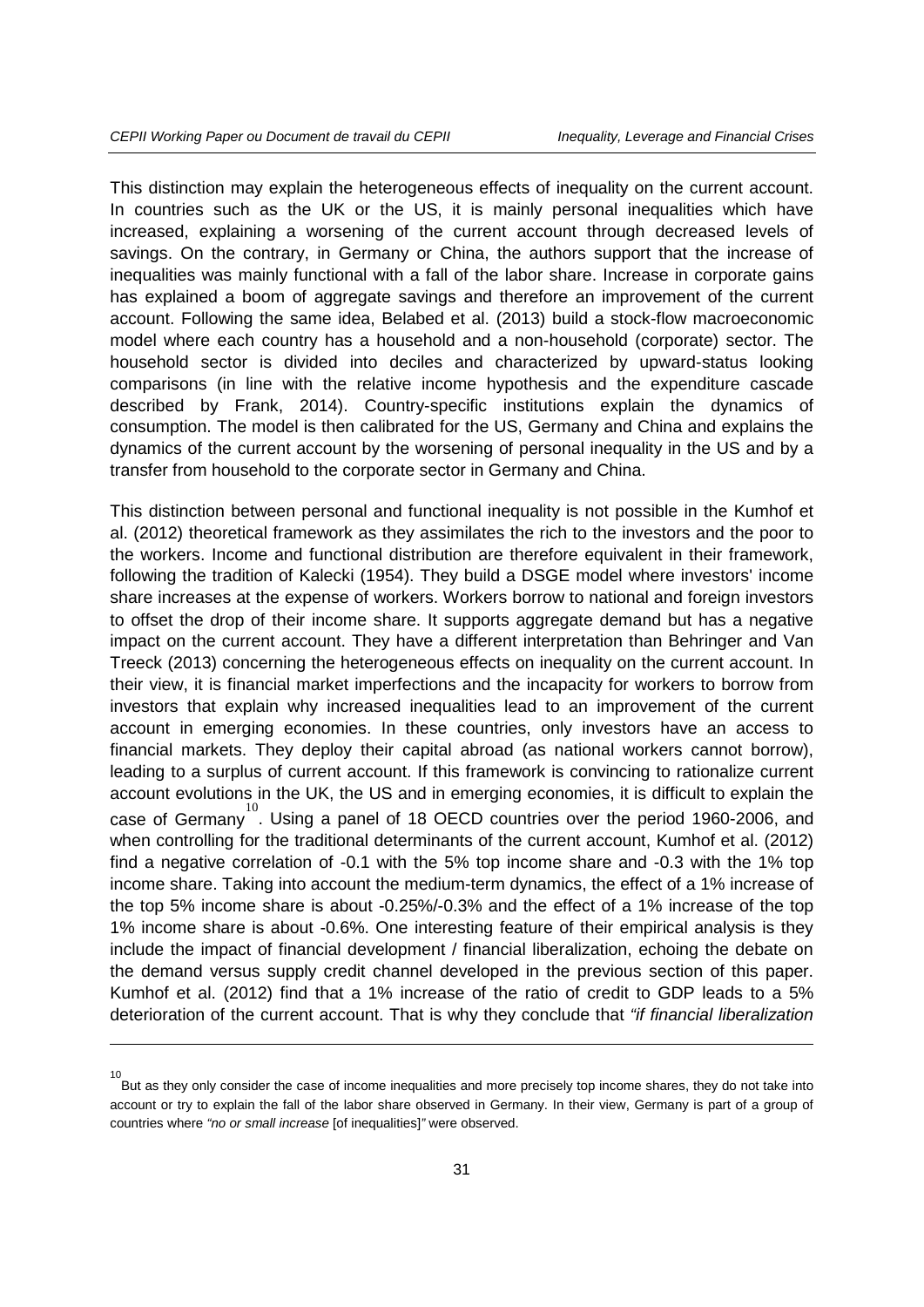*is an endogenous response to an increase in inequality, as Rajan (2010) claims for the United States, estimated coefficients for top income shares may capture part of the effect of financial liberalization"* (Kumhof et al. 2012, p. 10). However, they do not quantify the relative importance of such indirect channel. Their theoretical model shows that financial liberalization can be a rational answer to a shift of income from workers to investors as it can finance an increase in aggregate demand. But it also makes investors steer a larger share of their additional income to financial rather than real investments. It restrains aggregate supply by slowing down capital accumulation and leads to a higher increase of the rate of return to capital. Because of a higher increase of aggregate demand and a lower increase of aggregate supply, financial liberalization magnifies the effect of inequalities on the current account. *"Furthermore, the compression in spreads results in a combination of lower loan interest rates and higher deposit interest rates. Higher deposit rates raise the attractiveness of domestic deposits relative to foreign bonds for domestic investors, given that the interest*  rate on foreign loans does not change significantly because of the small size of Home *relative to the rest of the world. This creates an incentive to invest in domestic deposits financed by foreign loans, which fuels the stronger growth in aggregate demand"*. (Kumhof et al, 2012, p. 16).

Al-Hussami and Martin Remesal (2012) found very similar results, using a simple model of current account with heterogeneous agents. Relative income hypothesis explains why the poorest increase their borrowing after an increase in inequality. As in Kumhof et al. (2012), financial liberalization magnifies the effect as it increases the capacity of borrowing. Finally, when Kumhof et al. (2012) state that *"global current account imbalances were a major*  source of financial sector fragility in the run-up to the 2007 worldwide financial crisis", they highlight that current account is just the other side of the coin, and focus on an issue symmetric to the one we examine in the next section, namely the link between leverage and financial crisis.

#### **3.3. From leverage to financial crisis.**

The causal role of excessive private debt in triggering the global financial crisis is a quite ancient idea in the literature, going back to Fisher (1932, 1933) or Minsky (1977), and certainly one of the most consensual points in the literature. Even if some authors point out alternatively the role of sovereign debt (see Reinhart and Rogoff, 2010; Reinhart, Reinhart and Rogoff, 2012), almost all of recent academic researches emphasize the unstable dynamics resulting from private debt accumulation as the first trigger of the financial crisis.<sup>[11](#page-31-0)</sup> In a very recent paper focusing on the euro area, Martin and Philippon (2014) develop a model of open economies within a monetary union where macroeconomic dynamics are driven by private leverage, fiscal policy, interest rate spreads and foreign demand. Their

<span id="page-31-0"></span> <sup>11</sup> This does not mean of course that public debt is exempt from all responsibility: Jordà, Schularick and Taylor (2013b) show that the level of sovereign debt magnifies the negative impact coming from massive private deleveraging following financial crisis.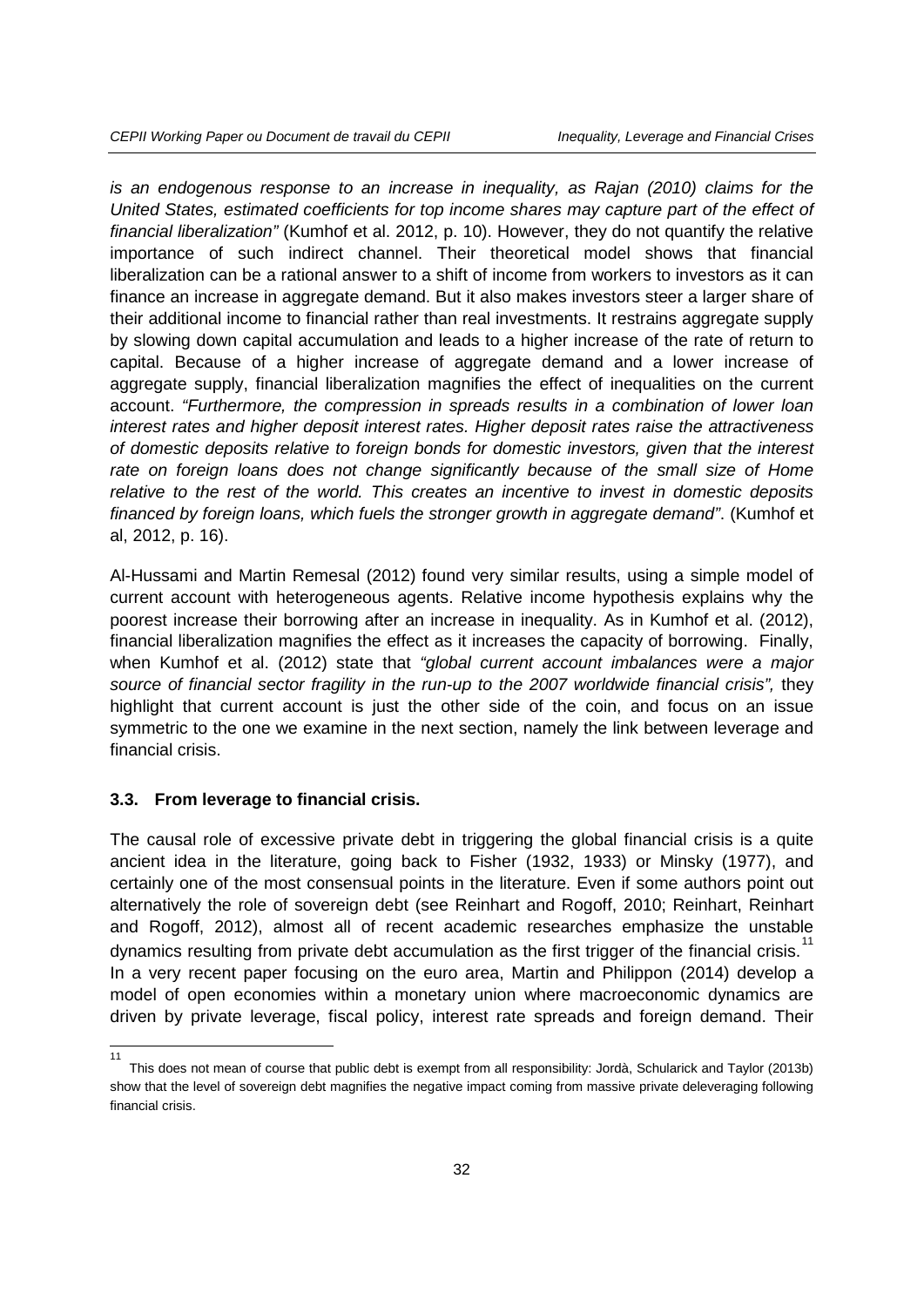analysis confirms that household leverage is a key driver of both the boom and the bust dynamics. Excess sovereign leverage seems to be the smoking gun only in the case of Greece, where fiscal policy appears as the main driver of macroeconomic dynamics.

As emphasized by Schularick and Taylor (2012) however, systematic statistical evidence is not overabundant, and seems mainly focused on emerging countries (McKinnon and Pill, 1997; Kaminsky and Reinhart, 1999; Gourinchas, Valdes, and Landerretche, 2001). Regarding developed countries, the idea that systemic financial crises tend to be preceded by rapid expansions of credit has of course been pointed out for the 2007/08 crisis (Hume and Sentance 2009; Reinhart and Rogoff 2009), as well as in the Great Depression (Eichengreen and Mitchener, 2003). But until very recently, systematic evidence allowing a fine identification of crisis episodes was missing for developed countries. This gap is currently been filled by researchers who assembled long-run data for some industrialized countries.

Using a dataset very close to the one used in the works by Jordà, Schularick and Taylor (see below), Bordo and Meissner (2012) find a strong positive relationship between the probability of having a banking crisis and real credit growth, with a somewhat lagged effect: their downward benchmark implies that a regular 10% rise in real bank loans over a five year period leads to an increase by 5% of the probability of a banking crisis. Perugini, Holscher and Collie (2013) find very similar result on a dataset of 18 OECD countries, over the period 1970-2007: depending on specifications, a 10% increase in the ratio of credit to GDP raises the probability of a banking crisis by 3.5/4.5%.

Those results are consistent with those of Schularick and Taylor (2012), to whom Bordo and Meissner (2012) borrow their data on credit growth. In this paper, Schularick and Taylor (2012) highlight the divergence between monetary aggregates and credit dynamics in the  $2^{nd}$ part of the  $20<sup>th</sup>$  century, and that the recurrent episodes of financial instability have more often been the consequences of credit booms gone bust.

Based on an original, very long (1870-2008) dataset for 14 developed countries, Moritz Schularick and Alan Taylor originated a consistent research program, together with Oscar Jordà, on the relationship between credit booms and financial crises. In Jordà, Schularick and Taylor (2011), crisis of 2007/08 is identified as one of the five big synchronized global financial crises over the considered sample, together with two crises in the  $19<sup>th</sup>$  century (1873, and the early 1890s), 1907 and the one of the Great Depression,1930/31.They show that the global crises are typically characterized by booms and bust dynamics (as measured by growth and investment) strongest than in the case of national crises, low short-term rates compared to real growth rates, and deeper recessions<sup>[12](#page-32-0)</sup> than in normal times. More

<span id="page-32-0"></span> $\frac{1}{12}$ This point is developed in Jordà, Schularick and Taylor (2013a), who find that financial crisis recessions are costlier than typical recession, and that more credit-intensive expansions tend to be followed by deeper recessions and slower recoveries. Mian and Sufi (2010) find similar evidence in the case of the USA for the most recent crisis: based on crosssectional data for household credit reliance at the county level, they show that household leverage as of 2006 is a powerful statistical predictor of the severity of the 2007–09 recession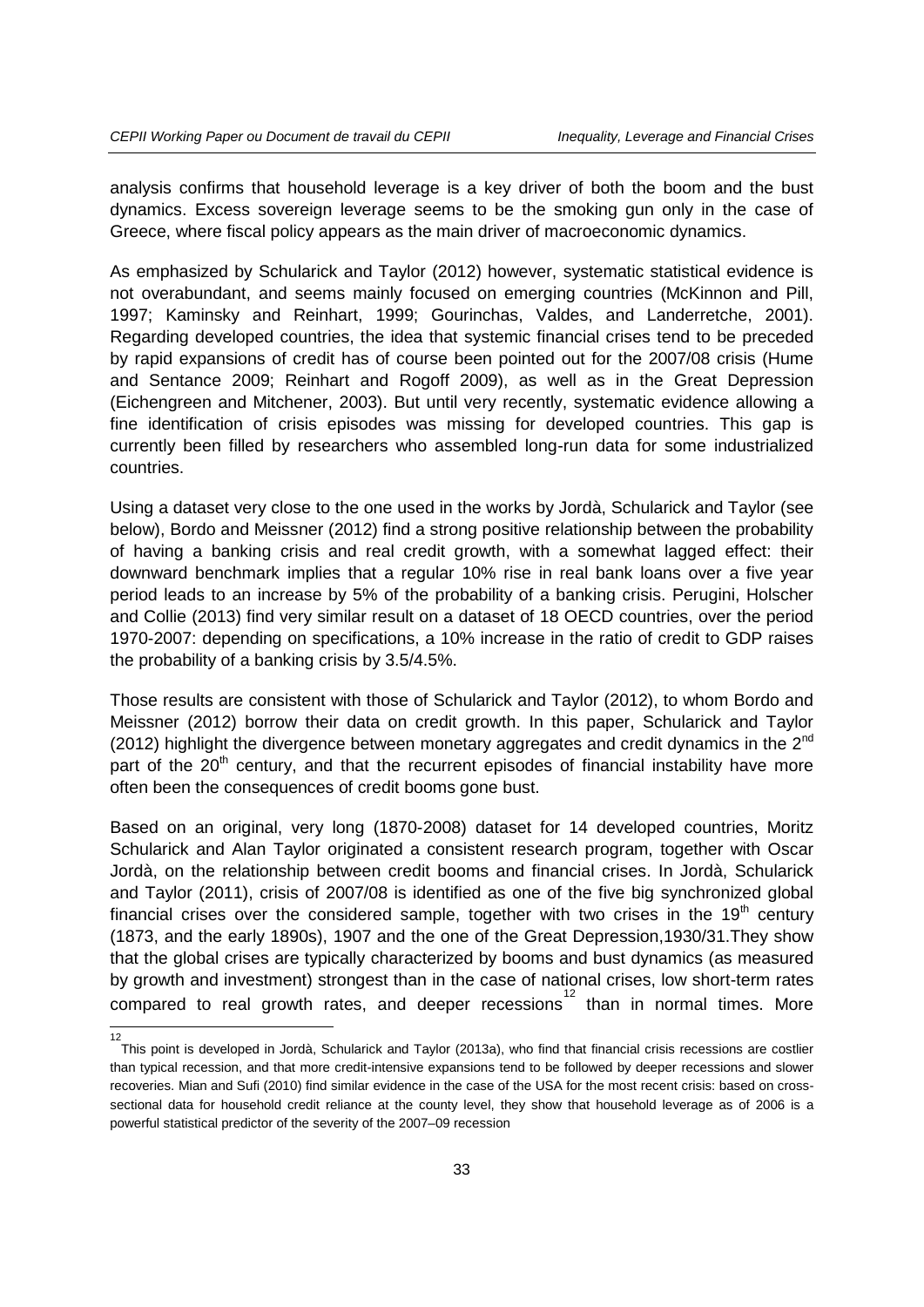-13

importantly in our case, they find that credit trends are a strong predictor of financial crises, in any case stronger than external imbalances.

Additional (but somewhat more moderate) evidence is displayed in Jordà, Schularick and Taylor (2014), which we already mentioned before (see box 2 above). Over 5-year windows (short business cycles), rises in mortgage lending and house prices clearly delivers information on the likelihood of financial crises, but cannot predict them perfectly. However, this predictive power becomes stronger in the post-World War II period, with the rapid rise of real estate lending. This raises indirectly another key issue, related to the distinction between household and firm credit. Based on a panel of 37 developed and emerging countries over the 1990 to 2007 period, Büyükkarabacak and Valev (2010) do find that a boom of the credit to the private sector as a whole is associated with subsequent banking crises. However, they also provide evidence that the household component have been the driving factor of that effect, whereas firm credit growth do not display such a robust and significant impact. The underlying intuition is that firm debt has a much more significant impact on long-term income than household debt. The result is that the growth in household credit is much more likely to raise the debt to GDP ratio over the long-run and therefore, the probability of a banking crisis.

When pointing the specific importance of household debt, one may be tempted to focus mainly on real estate bubbles: after all, the 2007-2008 subprime crisis was directly rooted in the huge amount of bad loans to people with low or moderate credit scores to buy homes. Relying on data for US counties over 2002-2009, Mian and Sufi (2010) emphasize that shortterm finance also played a major role in the deepening and the persistence of the 2007-2009 recession. [13](#page-33-0) The first step of the analysis focuses on the *timing* of the recession, and shows that counties experiencing the largest increase in household leverage from 2002 to 2006 exhibited the sharpest relative decline in durable consumption as soon as the end 2006 (almost a year before the official start of the recession). The second step shows that counties with households more exposed to short-term credit (as proxied by credit card utilization rate as of 2006) experienced an acceleration of the recession from the fourth quarter of 2008 through the second quarter of 2009. Household leverage *as a whole* (i.e., including housing credit *and* short-term finance) appears as a powerful predictor of both the occurrence and the severity of the 2007-2009 recession across US counties.

Mendoza and Terrones (2008) complete the previous analyses by distinguishing between credit booms in advanced and emerging countries, and by relating macro developments to micro, firm-level measures of leverage and financial constraints. Based on data spanning the 1960-2006 period, they use event study methods to identify 27 credit booms in industrial

<span id="page-33-0"></span>Note that Mian and Sufi (2010)'s approach is slightly different from the one consisting in assessing the impact of the dynamics of credit on the probability of banking crisis. Their focus is more general, in the sense that they study the impact of household leverage on several outcomes, including house prices, new housing building permits, default rates, unemployment and auto sales.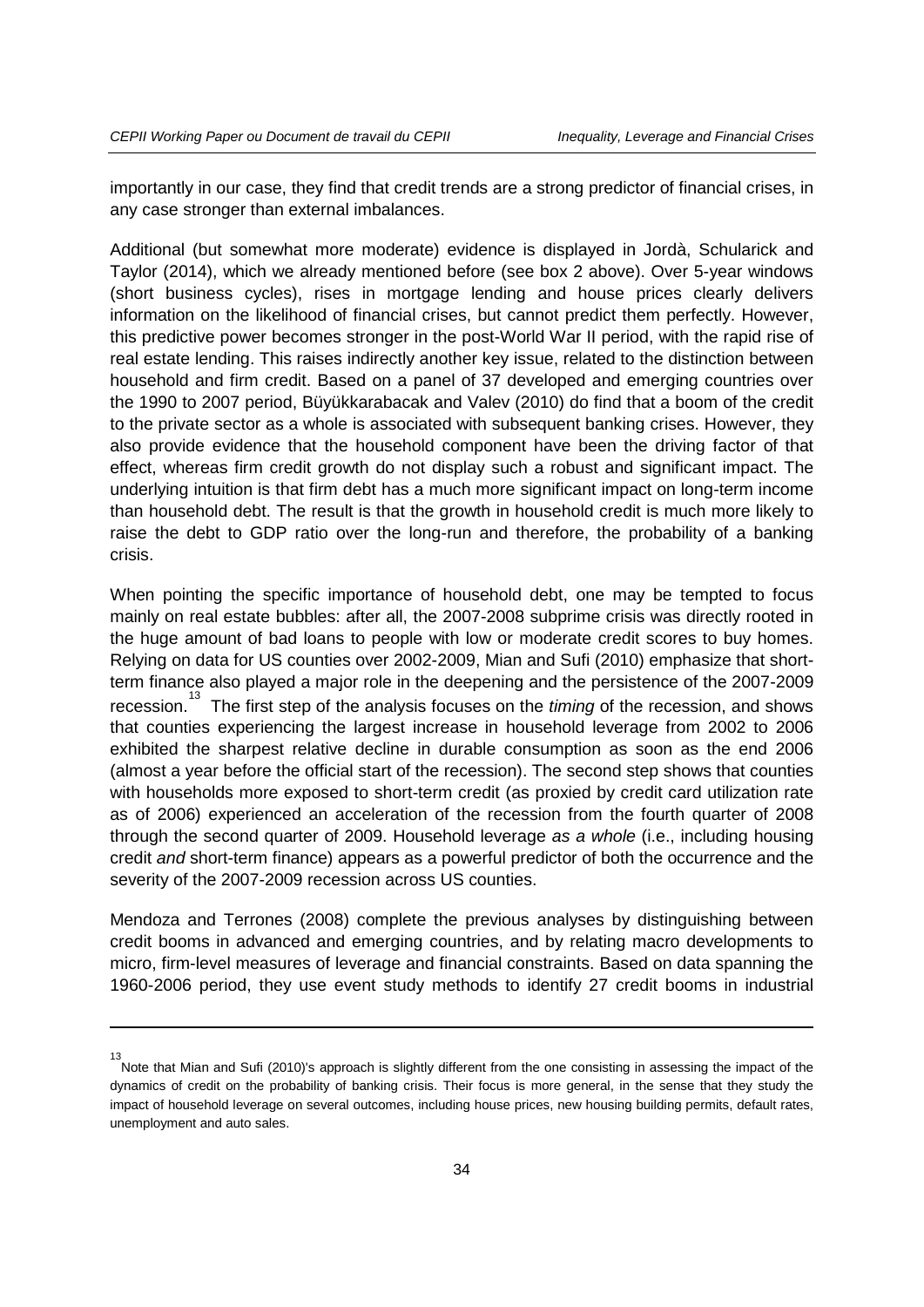countries, and 22 in emerging economies. Therefore, they do not discriminate, as Jordà, Schularick and Taylor (2011) do, between credit booms simultaneous to big global financial crises and the others. Mendoza and Terrones (2008) find that credit booms are associated with periods of economic expansion, rising asset prices, real appreciation and widening external deficits, followed by the opposite dynamics when the credit boom goes bust. Credit booms are also associated with procyclical movements in firm-level indicators of leverage, firm values, and use of external financing. When distinguishing between industrialized and emerging economies, they find that these movements are exacerbated for emerging countries. In particular, they find that credit booms are more likely to end in a financial crisis in emerging countries.

To make a long story short, a major insight from section 3 is that the type of leverage considered is probably crucial: it seems to be the major predictor of financial crises, and more widely recessions. Failure to examine the specificity of household leverage (compared to total leverage, or firm leverage) may also explain the mixed evidence found regarding the relationship between inequality and leverage. The clarification of this relationship, based on different measures of credit aggregates, seems therefore a priority avenue for future research.

#### **4. The impact of Finance on Inequalities**

The identification of a causal link from inequality to financial crises is a difficult task. As we saw in section 2, the theoretical mechanisms are numerous but the main challenge is to disentangle direct causal impact, indirect causal impact and coincident factors. In section 3, we saw that there was no consensus in the empirical literature and we identified several challenges that must be addressed in future researches. One obvious dimension is the reverse causality. As we will see in the following section, both financial development and financial crises have strong effects on the distribution of income. Here also, we have to be sharp on what we need to identify as the effect of financial development (the growth of credit), financial deregulation and financial crises may have contradictory effects

#### **4.1. The impact of financial development in "normal times" on inequality**

Why should capital markets imperfections have a persistent significant impact on income distribution in the economy? When informational asymmetries and transaction costs are strong, credit constrains are likely to be disproportionately more binding for those like the poor and small businesses who do not have collateral and/or long run relationships with credit suppliers. The development (both quantitative and qualitative) of the financial sector relaxes these credit constraints, and allows more constrained individuals accessing external finance. This, in turn, should improve the allocation of capital and alleviate income inequality.

At the beginning of the nineties, however, the theoretical relationship between finance and inequalities does not appear to be straightforward. The approach by Greenwood and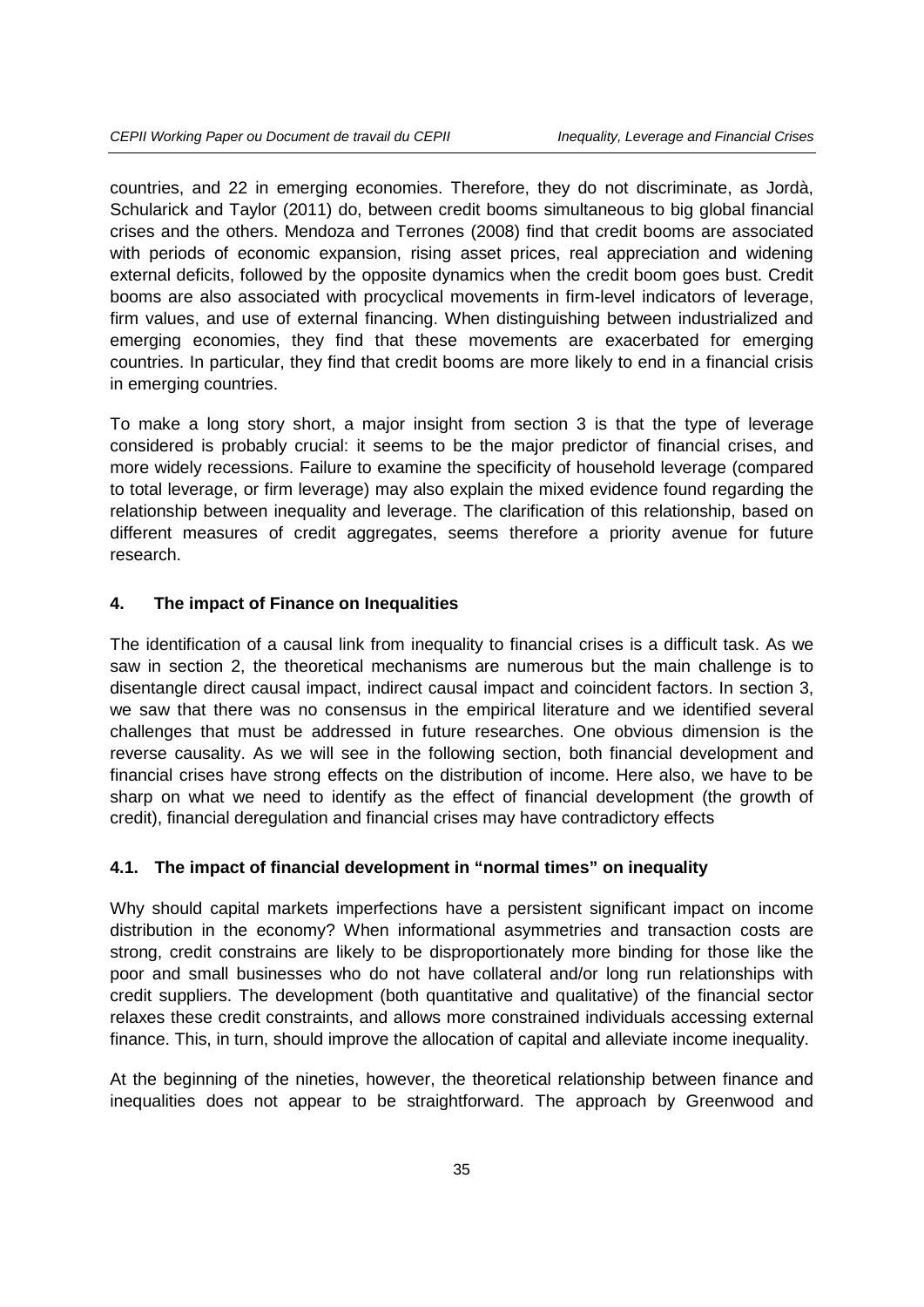-

Jovanovic (1990) predicts a Kuznets curve (an inverted U, i.e. a hump-shaped relationship) between financial development and inequality. In the early stages of development, when the financial sector is underdeveloped and the economy grows slowly, financial superstructure (i.e., all institutions designed to pool risks and increase the efficiency of capital allocation) begins to emerge as the economy approaches the intermediate stage of the growth cycle. Here the economy's growth and savings rates both increase, but poor individuals save less and thus accumulate wealth more slowly: income differences between high-income individuals and low-income ones will widen, resulting in an increase in income inequality. By maturity, the economy has developed an extensive structure for financial intermediation, and more agents see their income increase as they gain access to the financial intermediary sector. In the final stage of development the distribution of income across agents stabilizes, the savings rate falls, and income inequality will shrink.

However, the idea of a *linear, positive* relationship between financial development and inequality became quickly widespread in economic research. It is underlying, for example, Banerjee and Newman (1993)'s approach of the interactions between occupational choices and development. In their framework, financial market imperfections are mainly binding on the poor, who cannot support the high levels of investment required by entrepreneurial activities, and choose instead to work for other, wealthier, employers. The main conclusion of the model is to show that the initial distribution of wealth is crucial for determining the ultimate path of the economy  $-$  if initial inequality (the ratio of poor to wealthy people) is too high, the economy will get trapped in a low employment and wages equilibrium. One can see immediately, however, that a reduction in financial imperfections (that is, an increase in financial development), allowing more poor people to become entrepreneurs, will make this outcome less likely. A very similar argument is made in Galor and Zeira (1993), who also conclude to an impact of the initial distribution of wealth on aggregate output and investment both in the short and in the long run. One of the key underlying hypotheses is once again the presence of capital market imperfections, which hampers (indivisible) investment in human capital for those who do not inherit an initial large enough wealth – in other words, the poor. A better access to well-functioning credit markets should therefore reduce inequalities in individual investments in human capital, and therefore the impact of initial inequality on aggregate outcomes, if not inequality itself.

This now long-standing conventional wisdom about financial development and inequality (also shared, among many other, by Aghion and Bolton, 1992, 1997, or Piketty, 1997) was summarized in Levine's Chapter of the *Handbook of Economic Growth* (2005). He was unambiguous on the subject: quoting the study by Beck, Demirgüç-Kunt and Levine (2004)<sup>[14](#page-35-0)</sup>, Levine (2005, page 920) concludes: "the results indicate that finance exerts a

<span id="page-35-0"></span><sup>14</sup> In a revised version of the paper, Beck, Demirgüç-Kunt and Levine (2007) confirm those conclusions: "Financial development disproportionately boosts incomes of the poorest quintile and reduces income inequality. About 40% of the long-run impact of financial development on the income growth of the poorest quintile is the result of reductions in income inequality, while 60% is due to the impact of financial development on aggregate economic growth. Furthermore, financial development is associated with a drop in the fraction of the population living on less than \$ 1 a day, a result which holds conditioning on average growth."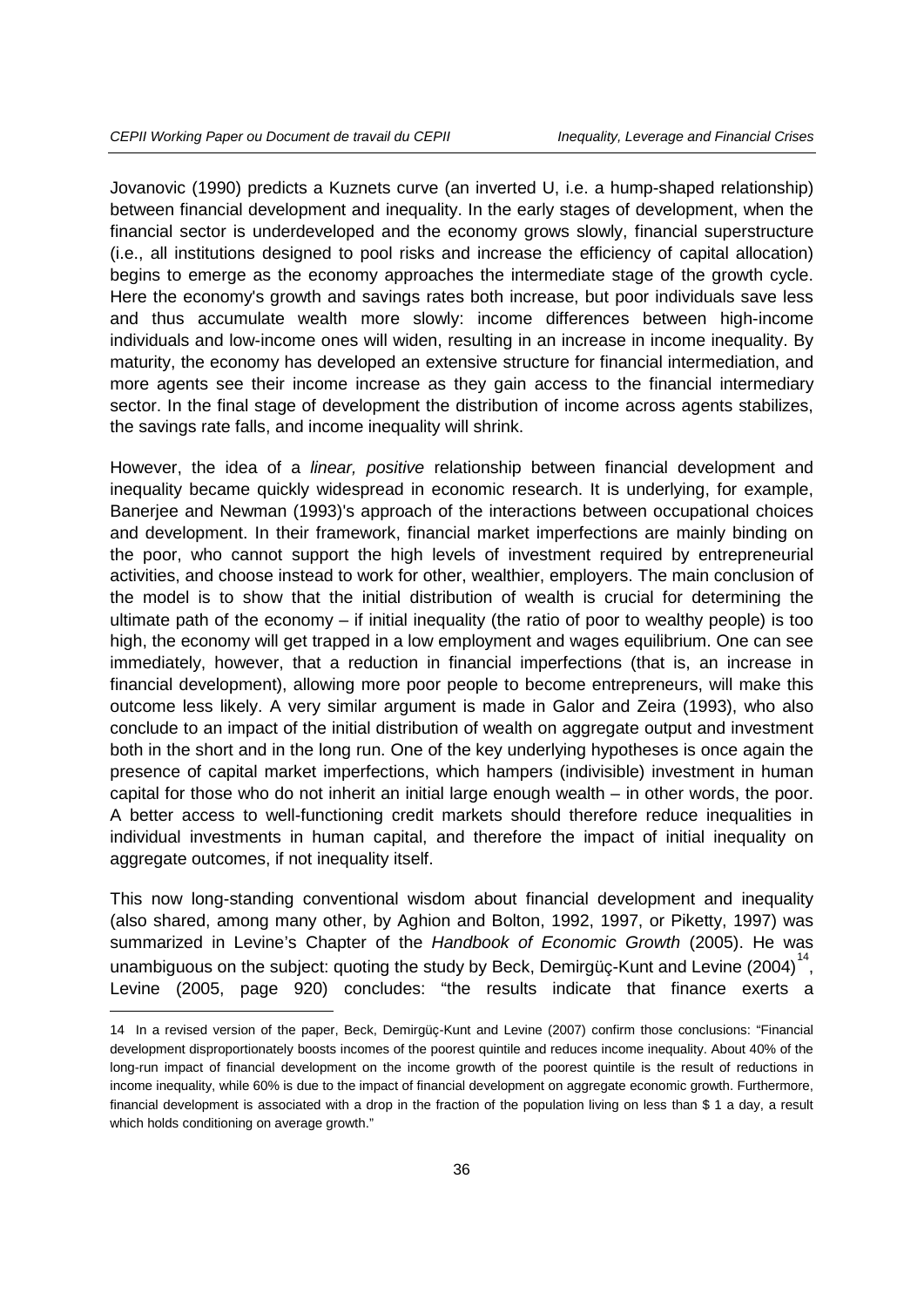disproportionately large, positive impact on the poor and hence reduces income inequality." Levine acknowledges "the methodological weaknesses associated with cross-country regression", but even in his most recent works (e.g. Beck, Levine and Levkov, 2010, see below), Levine never doubts the positive impact of financial development on inequalities.

However, reviewing the literature over very recent years tends to question this consensual view. As we already pointed out in section 2.3., a crucial point is what one puts behind the idea of financial development. If the focus is on a restricted view of financial development, mainly based on the size of available credit and liquidity, most (but not all) papers conclude to a positive impact on inequality. When the perspective is widened to qualitative dimensions of financial dynamics of the past decades, like deregulation and liberalization, the sign of the relationship becomes much less clear, to say the least. Besides, a crucial methodological point relates to the way endogeneity issues are handled, insofar as reverse causality between financial development and inequality may arise for a number of reasons – in addition to the ones listed in section 2, Kim and Lin (2011) detail some other possible channels, many of them related to weak institutions (e. g., inequality affects *de facto* political power, which determines strongly the ability of the financial sector to develop and play efficiently its part, see Acemoglu et al., 2005).

#### *4.1.1.The "quantitative" view: financial development as the size of the financial sector*

Regarding the literature focusing on the quantitative aspects of financial development (size of credit and liquidity supplied to the economy), many papers, mostly empirical, support a positive, causal impact on inequality. Based on standard and Instrumental Variables (IV, designed to account for endogeneity issues) estimations for a dataset of 83 countries between 1960 and 1995, Clarke et al. (2006) strongly support that financial development (private credit and bank assets) decreases income inequality. With an almost identical empirical methodology and definition of key variables, Kappel (2010) also concludes to a reduction of income inequality when financial development increases for a panel of 78 developing and developed countries for the period 1960-2006. Enowbi Batuo et al. (2010) reach identical conclusions with a dynamic panel estimation (GMM) of a dataset covering 22 African countries for the period between 1990 to 2004: income inequality shrinks as the size of the financial sector increases. Mookerjee and Kalipioni (2010) use an original indicator of financial development, namely the number of bank branches per 100,000 populations. Based on standard and IV, cross-sectional<sup>[17](#page-36-2)</sup> regressions for 70 developing and developed countries over the period 2000-2005, results show that greater access to bank branches

-

<span id="page-36-0"></span><sup>15</sup> In his Vox-Eu column published the 25th of October 2011, Levine states: "Research also shows that bank development disproportionately helps the poor."

<span id="page-36-2"></span><span id="page-36-1"></span>In that sense, this definition of financial development may seem close to the idea of financial superstructure used in Greenwood and Jovanovic (1990). 17

Most variables are averaged over the period 2000-2005.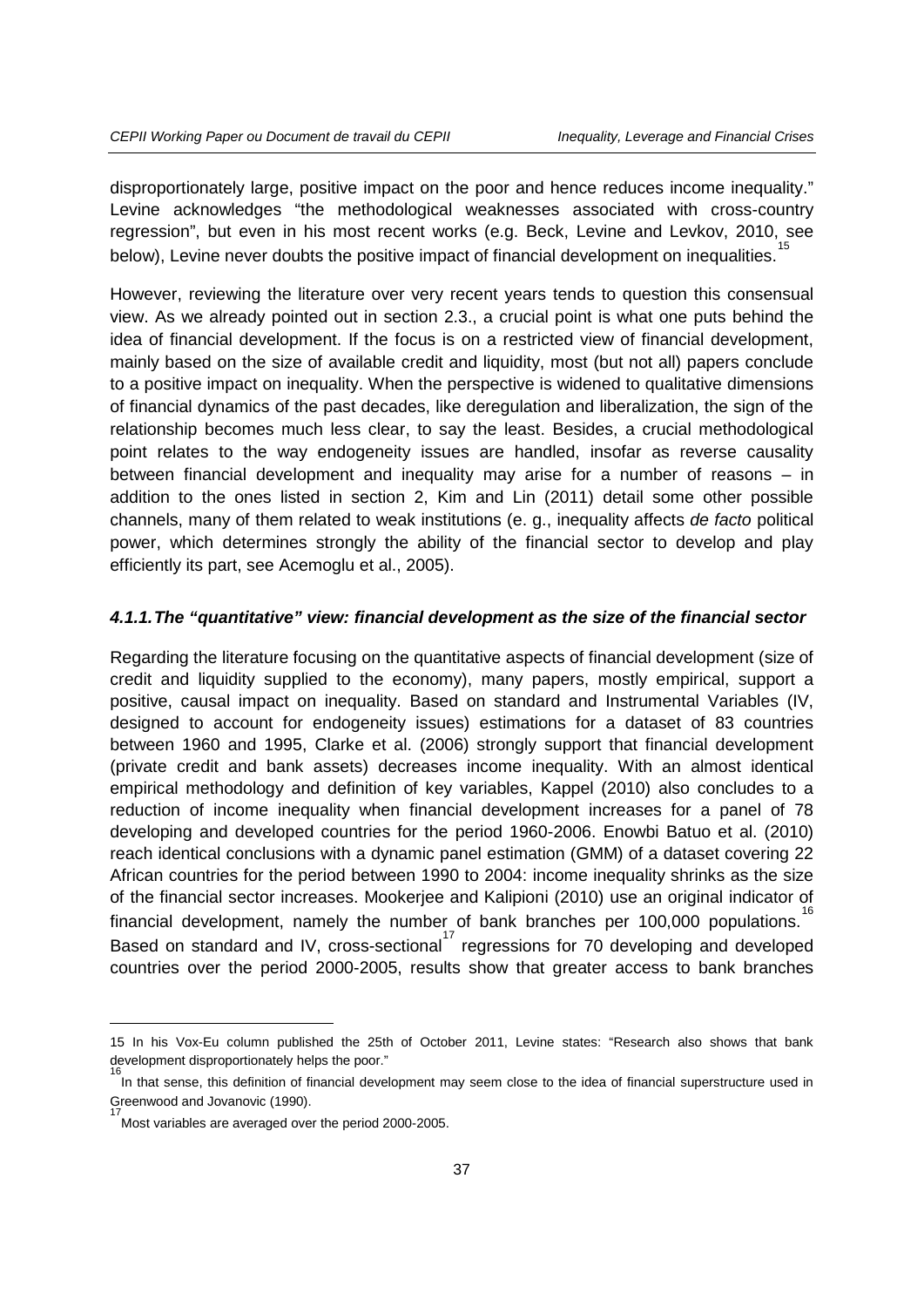robustly reduces income inequality across countries. Consistently with these outcomes, the study also documents that barriers to bank access significantly increase income inequality.

However, there are other studies, while sticking to quantitative aspects of financial development, which do not reach so unambiguous conclusions regarding the positive impact of financial development on inequality. Law and Tan (2009) rely on a pure time-series approach by performing bounds tests (Pesaran et al., 2001) for Malaysia on quarterly data covering the period 1980-2000. While financial development is apprehended through various measures of financial sector size, income inequality is based on data from the University of Texas Inequality Project (UTIP, see box 1 above), which provides income inequality measures based on manufacturing wage data from the United Nations Industrial Development Organization (UNIDO, id.). The main outcome of the study is that financial development is, at best, very weak and statistically insignificant determinant of income inequality. Arora (2012) uses a sub-national, state-level dataset (discriminating between rural and urban areas) for India, relying on grouped national household sample survey data on monthly household consumption expenditure at the sub-national level for the years 1999– 2000 to 2006–2007. Financial development is proxied with well-known quantitative variables, transposed at the state-level (private credit as a proportion of state product is the main one). Inequality is measured in terms of monthly household expenditure in each state. The results indicate that financial development is associated with a reduction in inequality, but only in the urban areas. Further, inequality is found to be higher in the richer states compared to less developed and low income states. A last, intriguing result is that increase in population per bank branch (decrease in the number of bank branches, in other words, a reduction in financial infrastructure) leads to higher inequality in urban areas but decline in rural areas.

One could legitimately argue that those studies are flawed due to their limited geographical coverage (a single country). However, there are some papers providing cross-sectional or panel evidence of a not-so-straightforward positive impact of financial development on inequality. Kim and Lin (2011) use an IV threshold regression over a cross-section of up to 65 countries over the period 1960-2005 $^{18}$  $^{18}$  $^{18}$ , with the idea of testing the existence of a financial depth threshold such that the effect of financial development on income inequality changes. Financial development is measured through standard liquidity and stock market indicators, and inequality is the annual growth rate of the Gini coefficient of income inequality. Kim and Lin (2011) do find evidence of a non-linear effect of financial development on inequality. More specifically, financial development of both banks and stock markets reduces income inequality if the country has reached a threshold level of financial development. Below this critical value, however, financial development hurts the poor more and exacerbates income inequality. This evidence is consistent with the inverted U-shaped, Kuznets type approach of Greenwood and Jovanovic (1990). Law and Tan (2012) also find evidence of non-linearities in the relationship between financial development and inequality, but quite opposite to the

<span id="page-37-0"></span> $\frac{1}{18}$ The methodology used in their paper do not allow the use of panel data, as a consequence, the data are averaged over the sample period.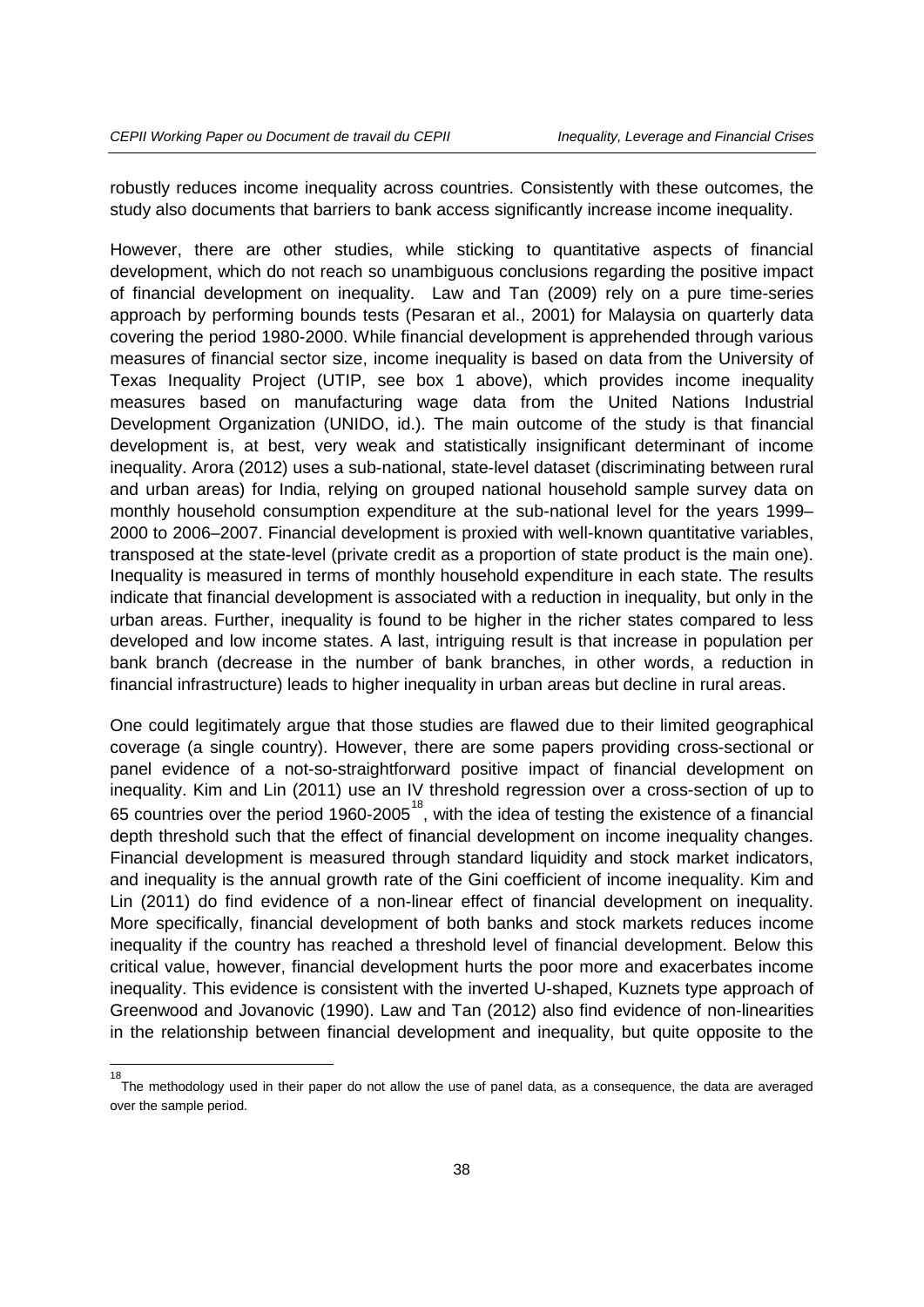one pointed in Kim and Lin (2011). Based on dynamic panel data model estimated with Generalized Method of Moments (GMM) over the period 1980-2000, they find that, when at early stages, financial development reduces income inequality. But above a certain threshold level, further deepening will lead to a reverse effect, which deteriorates income inequality. This U-shaped profile is exactly opposite to the one advocated theoretically by Greenwood and Jovanovic (1990) and empirically by Kim and Lin (2011). However, Law and Tan (2012) acknowledge that this result is highly dependent on the selected income inequality dataset. Finally, Jauch and Watzka (2011) perform an empirical analysis based on a very broad dataset (138 developed and developing countries over the period 1960 to 2008), using standard panel methods and performing robustness using IV. To our knowledge, this is the sole paper with such a wide data to reach the conclusion that financial development *increases* income inequality, even if the effect is quantitatively small: an increase in the provision of credit by 10% leads to an increase in the Gini coefficient by 0.23 for the within estimation. The authors also emphasize that this does not exclude the possibility that all income groups within a country benefit from more financial development, but those who are already better off benefit more because income inequality is increasing. Interestingly, the dataset they use for computing income inequality is the one by Solt (2009). This data set is also the one allowing Law and Tan (2012) to support their result of a U-shaped relationship between finance and inequality.

This emphasizes that, in addition to the choice for the measure of financial development, the way income inequality is measured raises another key methodological issue (see box 1). More generally, this overview of the (quantitative) financial development literature exhibited a great heterogeneity of approaches, with different geographic and time coverages, econometric options, treatments for endogeneity and data sets. With no doubt, those discrepancies play a non-negligible part in the quite contrasted results we summarized.

## *4.1.2.Broadening the picture: deregulation and liberalization as key features of financial dynamics*

In theory, financial liberalization and deregulation are implemented to simultaneously increase the volume of available capital, efficiency in its allocation and improve access to external finance for credit constrained individuals. However, Claessens and Perotti (2007) review evidence supporting the idea that the quality of institutions play a decisive part in determining the way financial reforms designed to increase access to external finance will effectively allow reducing inequality. A key condition is to prevent insiders to capture financial regulation to preserve their own, established interests. Claessens and Perotti (2007) provide evidence that captured reforms in developing countries deepen rather than broaden access to credit, and produce concentrated benefits while risks become socialized. Therefore, financial liberalization presented as increasing access may in practice increase fragility and inequality. In addition to a buildup in oversight institutions, Claessens and Perotti (2007) suggest that liberalization reforms should be gradual, aimed explicitly at reducing inequality of access and maintaining support competition.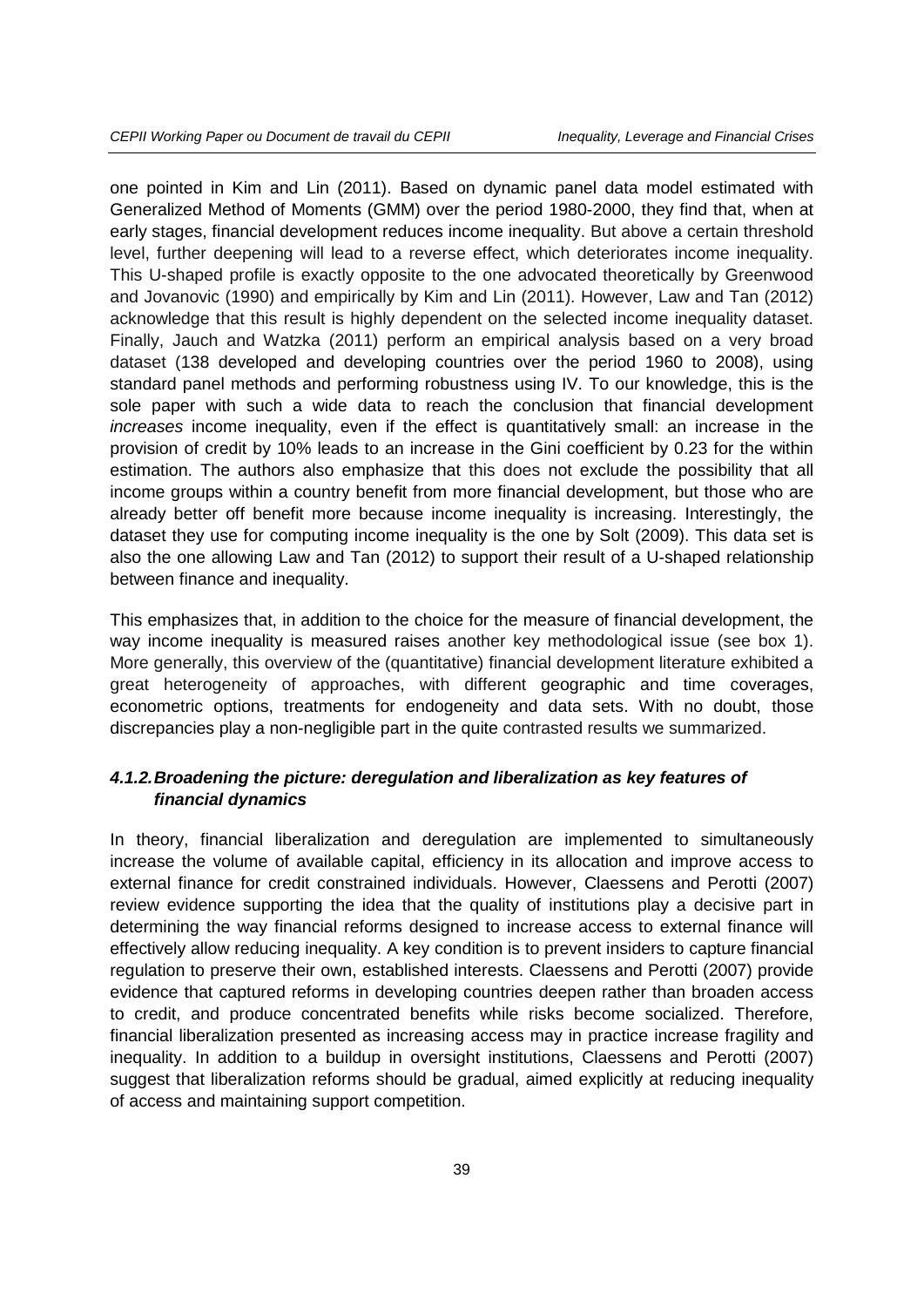Focusing on the case of India, Ang (2010) seeks to discriminate explicitly between the impact of financial development and the one of financial liberalization on the evolution of income inequality. The analysis relies on an error-correction model (ECM) estimated with annual data over the 1951-2004 period. Income inequality is a Gini coefficient, based on standard aggregate income data, and financial development is proxied with the same quantitative variables than previously (the ratio of claims on the private sector to GDP, the ratio of broad money M3 minus Ml to GDP etc.). Financial liberalization is a synthetic variable provided by Demetriades and Luintel (1996, 1997), based on nine indicators of financial repressionist policies, related to government control of lending and deposit rates, directed credit programs and a couple of statutory prudential ratios.<sup>[19](#page-39-0)</sup> The main results indicate that, while financial development can help reduce income inequality, financial liberalization seems to exacerbate it. Regarding financial development, Ang (2010) support the idea of a linear impact on income inequality, rejecting all the arguments in favor of non-linearity we presented before (Greenwood and Jovanovic, 1990; Law and Tan, 2012). Besides, Ang (2010) attribute the magnifying impact of financial liberalization on inequality to a rent-capturing attitude form well-connected elite, in line with the analysis by Claessens and Perotti (2007).

Beck, Levine and Levkov (2010) also perform an analysis on a single country, but with a very different approach and dataset. They assess the impact of bank deregulation (defined as the suppression of restrictions on intrastate branching), in the US over the period 1976-2006 based on a dataset for 48 States and the District of Columbia. The empirical strategy relies on a difference-in-differences approach, and uses several definitions on income inequality (logarithm vs. logistic Gini coefficient, gap between the  $90<sup>th</sup>$  and  $10<sup>th</sup>$  decile of income) on the left-hand side. The conclusions are unambiguous: branching deregulation induced a reduction in inequality between 3 and 7% (10% when considering the  $90<sup>th</sup>$  decile/10<sup>th</sup> decile ratio). This conclusion does not need to be necessary incompatible with the ones by Ang (2010): the institutional frame is very different in the US and India, not accounting the difference in levels of development. It seems sensible to think that US institutions were strong enough in the 1970s and the 1980s, when the deregulation occurred, to prevent the rent-capturing behaviors that may have been harmful in the Indian case. This is again consistent with Claessens and Perotti (2007)'s story.

In a way, Gimet and Lagoarde-Segot (2011) rationalize those findings in a cross-country analysis. They provide a detailed analysis of the impact of financial development on income inequality, focusing on the characteristics of the financial sector (banking and capital market size, robustness, efficiency and international integration). The empirics rely on an unbalanced panel Bayesian structural vector autoregressive (SVAR) model, for a set of 49 countries over the 1994–2002 period. Income distribution data come from Estimated Household Income Inequality (EHII, see box 1 above). Regarding financial variables, several indicators of size and efficiency of both banking sector and capital market are computed, in addition to proxies of financial integration and transaction costs. Main results indicate that increased banking credit and credit market imperfections tend to raise inequalities, while

<span id="page-39-0"></span>19

Results seem robust to the use of alternative measures of financial liberalization.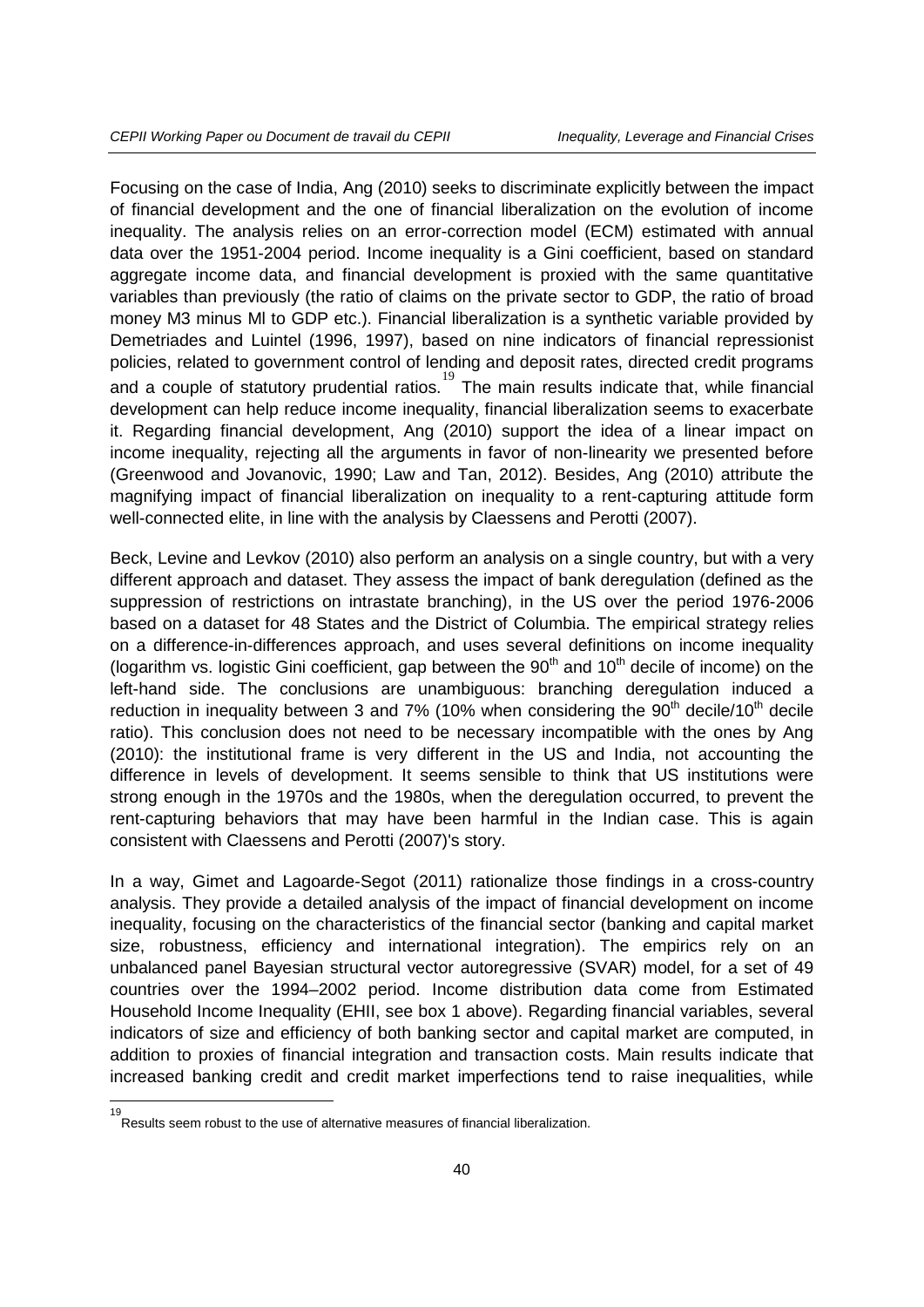bigger and more efficient capital markets tend to reduce inequalities. Quantitatively, the empirical analysis support that the banking sector exerts a stronger distributional impact on inequality than capital markets, and that the relationship depends on the characteristics (transparency and ability to allocate resources optimally) of the financial sector, more than its size. Once again, the qualitative features of financial institutions seem to be crucial in determining in which direction financial liberalization will effectively impact inequality: transparency is the key against rent-capturing behaviors, and competition is essential for a good allocation of resources.

Two main lessons can be drawn from this section. First, effects of financial development (and more specifically, of the growth of credit) and financial deregulation on income distribution are very likely to differ. Financial development *itself* has ambiguous effects on inequality and many studies find non-linear (sometimes deeply diverging) relationships between the two. The level of development and other factors such as the quality of institutions preventing rentcapturing behaviors should also matter. On the contrary, financial deregulation *itself* is more likely to increase inequalities if institutions are not strong enough to prevent rent-capturing behaviors. The second conclusion is that finance has an obvious impact on income distribution, whatever dimension we are focusing on. It is therefore absolutely necessary to keep this two-way causality in mind when trying to identify empirically the causal impact of inequality on leverage.

## **4.2. The impact of financial crises on inequality**

If financial development and leverage have an impact on income distribution, financial crises also have additional and specific effects. The link with the development of the financial sector is obvious. The larger is the financial sector, the higher will be the probability of a financial crisis, all other things being equal. Besides, the consequences of financial crises will also depend on the size of the financial sector, as the larger the financial sector, the more severe the crisis.

Surprisingly, there seem to be only very few papers focusing specifically on the distributional impact of financial crises. In order to assess this distributional impact, we first need to think on the effect on the output. Fortunately, the literature is richer concerning this aspect. It is important because financial crises are very diverse, and so are their consequences.

## *4.2.1.The output impact of financial crises*

The first distinction to make is between banking crises, currency crises and a combination of the two (twin crises). A *banking crisis* is defined as a *"financial distress resulting in the erosion of most or all of aggregate banking system capital"* (Bordo *et al.* 2001, p. 55). A currency crisis is more difficult to define. It can either be a *"forced change in parity, abandonment of a pegged exchange rate, or an international rescue"* (Bordo *et al,* ibid). But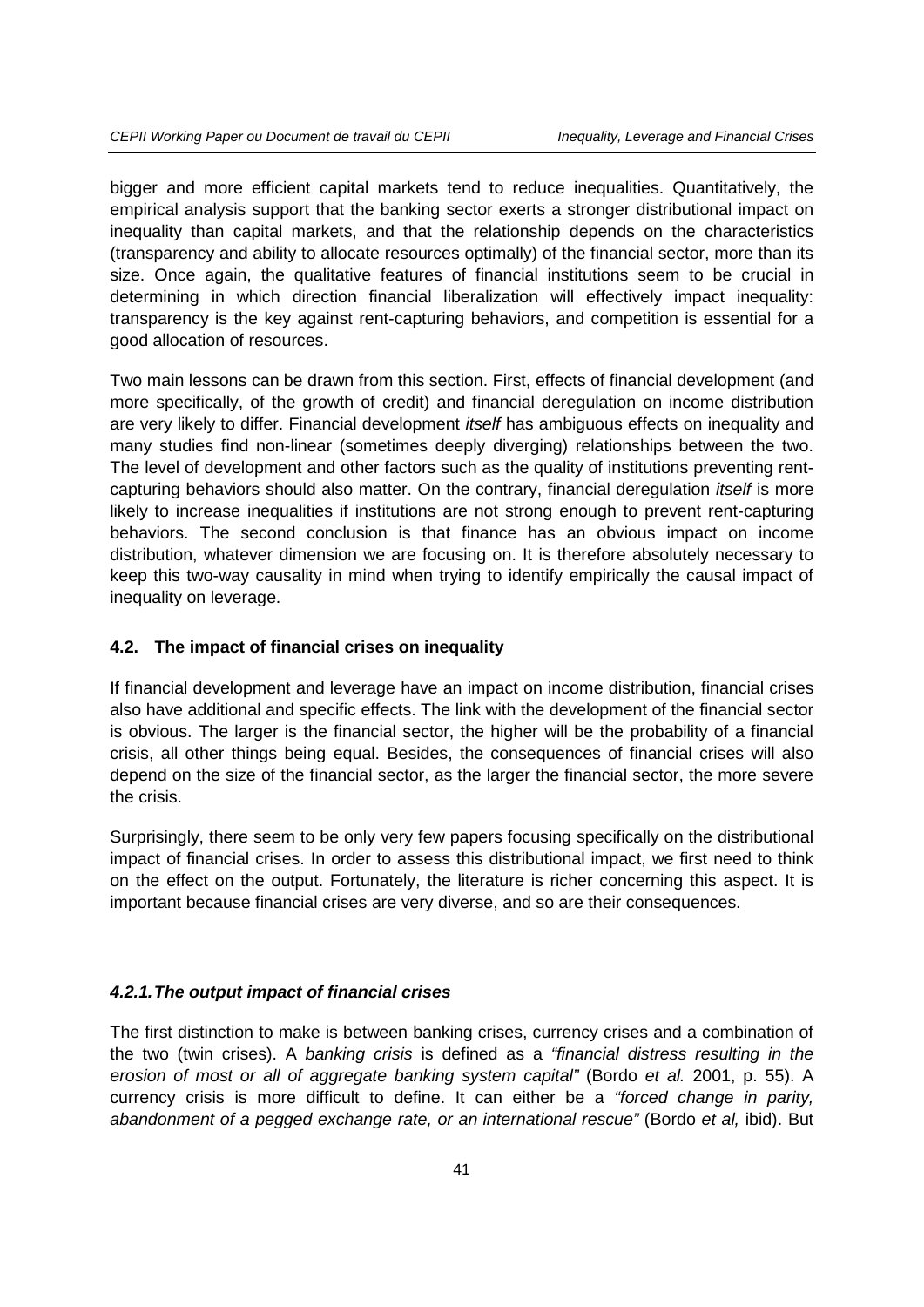sharp falls of the exchange rate can also be characterized as currency crises. According to Milesi-Ferretti and Razin (2000), a crisis occurs when the nominal depreciation of the currency is at least 25%, which at least doubles the previous year's depreciation, and the latter is below 40%; or when the nominal depreciation of the currency is at least 15%, at least 10% higher than the previous year's depreciation, with the latter below 10%. According to Frankel and Rose (1996), a currency crisis occurs when there is a nominal depreciation of 25% of the exchange rate. Others use some indexes of speculative pressure (Berg & Patillo 1999, Goldstein et al. 2000, Bordo et al. 2001).

Using a panel of 120 years, Bordo et al. (2001) show that the output loss is 20% of the GDP approximately and on average (taking into account both currency and banking crises). The average recovery time lies between 3 and 4 years. Focusing on emerging market economies over the period 1975-1997, Hutchinson and Noy (2005) find that currency crises reduce output by about 5 to 8% over a 2 to 4 years period, and banking crises by about 8 to 10%. The combined effect of a *twin crisis* is estimated between 13 and 18% of the output. There is no additional negative impact on output growth above the combined effect of the two crises.

The negative impact of banking crises is rather consensual in the literature. Reinhart and Rogoff (2009b) find very similar impact in developed and emerging countries. On average, output falls an average of over 9% and the duration of the downturn is two years. The associated rise in unemployment is about 7 percentage point and the duration is longer (over four years). Hutchinson and McDill (1999) find an average output loss of 7% and an average duration of 3.3 years and Demirgüc-Kunt *et al.* (2006) a 4% of output loss over the period 1980-1998. Reinhart and Rogoff (2014) argue that a significant part of the cost *"lies in the protracted and halting nature of the recovery"*. Out a sample of 100 banking crisis, they find that 43% of the post-crisis episodes experienced double dips.

Evidence concerning the effect of *currency crises* are much more mixed. This is not surprising as a fall of the exchange rate have two effects. It increases the price of imported goods and may lead to a contraction of credit because of a balance sheet deterioration of firms and financial institutions which have extensive foreign currency liabilities. It may also be contractionary in case of sudden stop in capital inflows. On the other side, it increases the price-competitiveness of exporting firms which may have a positive effect on the trade balance in the medium run. Because of this latter effect, many authors find an expansionary effect in some cases (or no clear effect on the output). Aziz et al. (2000) find an average GDP loss of 4.25% but they observe no negative effect on the output in 40% of cases. Milesi & Razin (2000) note that *"reversal events seem to entail substantial changes in*  macroeconomic performances but are not systematically associated with a growth *slowdown"* (p. 20). They find a similar median growth before and after the currency crisis. It may be the case that the effects of such crises largely differ from one country to another because of structural differences. For instance, Hutchinson and Noy (2002) find a large cost in terms of output (5 to 8% over a three year period) for a sample of emerging economies. They argue that the output costs are larger than for other developing countries because of their dependence on private capital markets. Ahmed et al. (2002) also make a distinction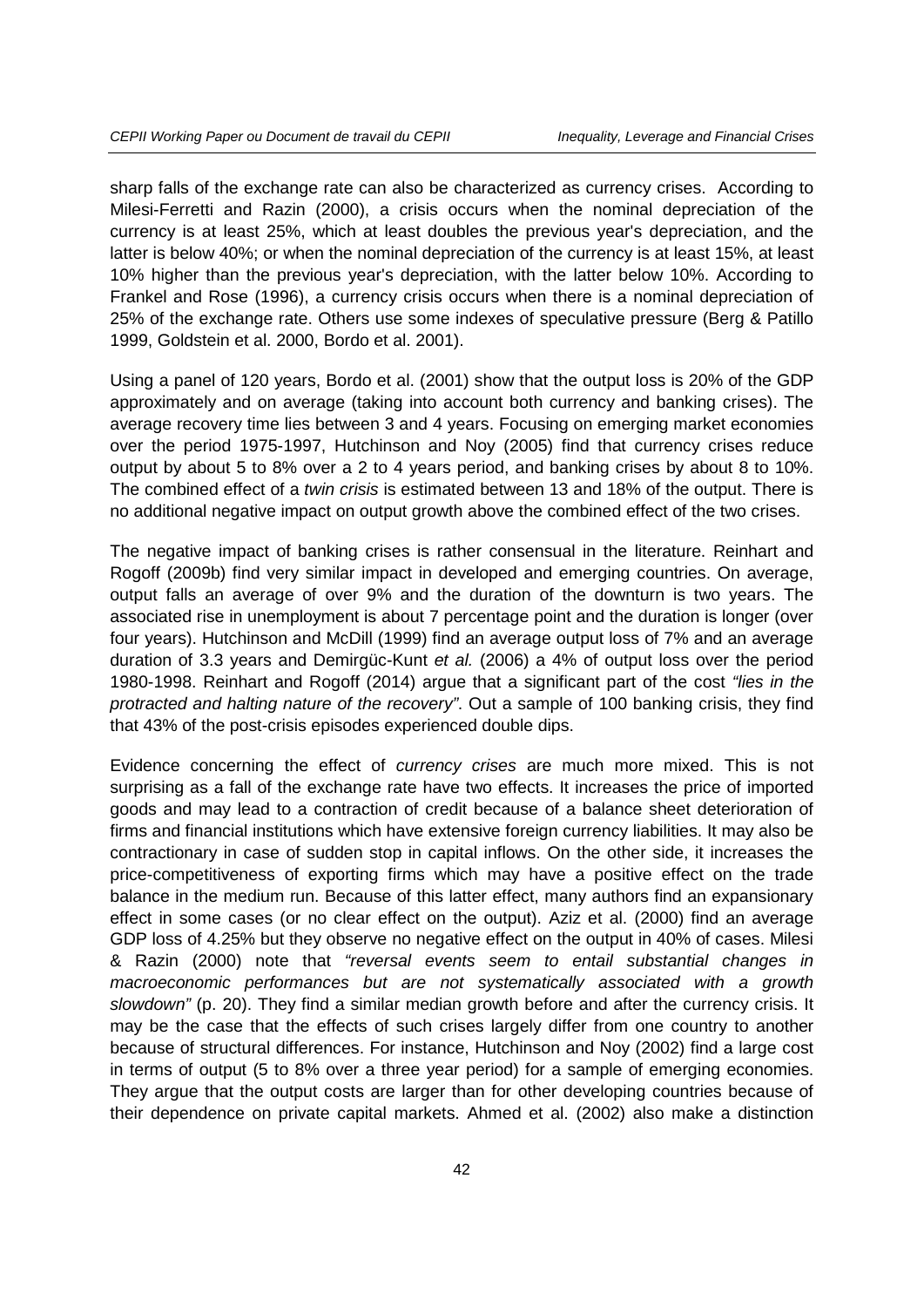between the effect of a devaluation in developed and developing countries. Devaluations are more likely to be contractionary in the latter. Using a sample of developing countries over the period 1970-2000, Gupta et al. (2007) find that currency crises are associated with a deceleration of growth in 60% of the crisis episodes while it rises in the 40 other percent. In emerging market economies, the effect is one and half times more contractionary than in other developing countries. One factor that may explain such difference is that countries which receive substantial capital flows in the years prior to the crisis are more likely to experience a contraction during the crises. Hutchinson & Noy (2006) also argue that most of the cost of a currency crisis is indeed explained by Sudden Stops (6-8% the year of the crisis) while the "pure" cost of the currency crisis itself is much lower (2-3%).

The heterogeneity of effects highlights the need to make a clear distinction between different type of crises when considering the distributional impact.

## *4.2.2.The distributional impact of financial crises*

The output impact of financial crises is likely to have direct consequences in terms of income distribution. As any change in growth level, it will have various (and ambiguous effect) on both income distribution and poverty (Bourguignon, 2004). But the effect on employment will also have an impact on income distribution. Especially in developing countries, a financial crisis may lead to job losses in the formal sector and reduces demand for services in the informal sector. Entry of unemployed formal-sector workers creates a pressure on informal labor market (Baldacci et al. 2002).

In addition to the impact of a slowdown in economic activity, Baldacci et al. (2002) identify three other channels through which financial crises affect poverty and income distribution: relative price changes, fiscal retrenchment and changes in assets. A devaluation leads to a fall in earnings of those employed in the non-tradable sector while it increases the demand for exports and therefore leads to an increase in employment and earnings in this sector. The poor may also be affected by the price increase of imported goods, especially food prices. As a crisis is generally followed by fiscal retrenchment and public spending cuts, it may affect social assistance outlays, which amplifies the consequences of the crisis on the poor. Lastly, changes in the value of assets have an impact on income distribution as changes in interest rates, asset and real estate prices are more likely to affect the wealth of the better off.

Baldacci et al. (2002) propose to analyze empirically the impact of financial crises on poverty and inequality using two types of data. First, they use cross-country macroeconomic data in a quasi-experiment setting, with a special interest in currency crashes. Then, they focus on the Mexican case and the impact of the 1994-1995 crisis using micro-data. As we have seen above, contrary to banking crises, they have ambiguous effect on the output, making the study of their distributional impact more difficult. On the whole, they find a positive impact on poverty headcount ratios and on Gini coefficients. However, the poor in the lowest income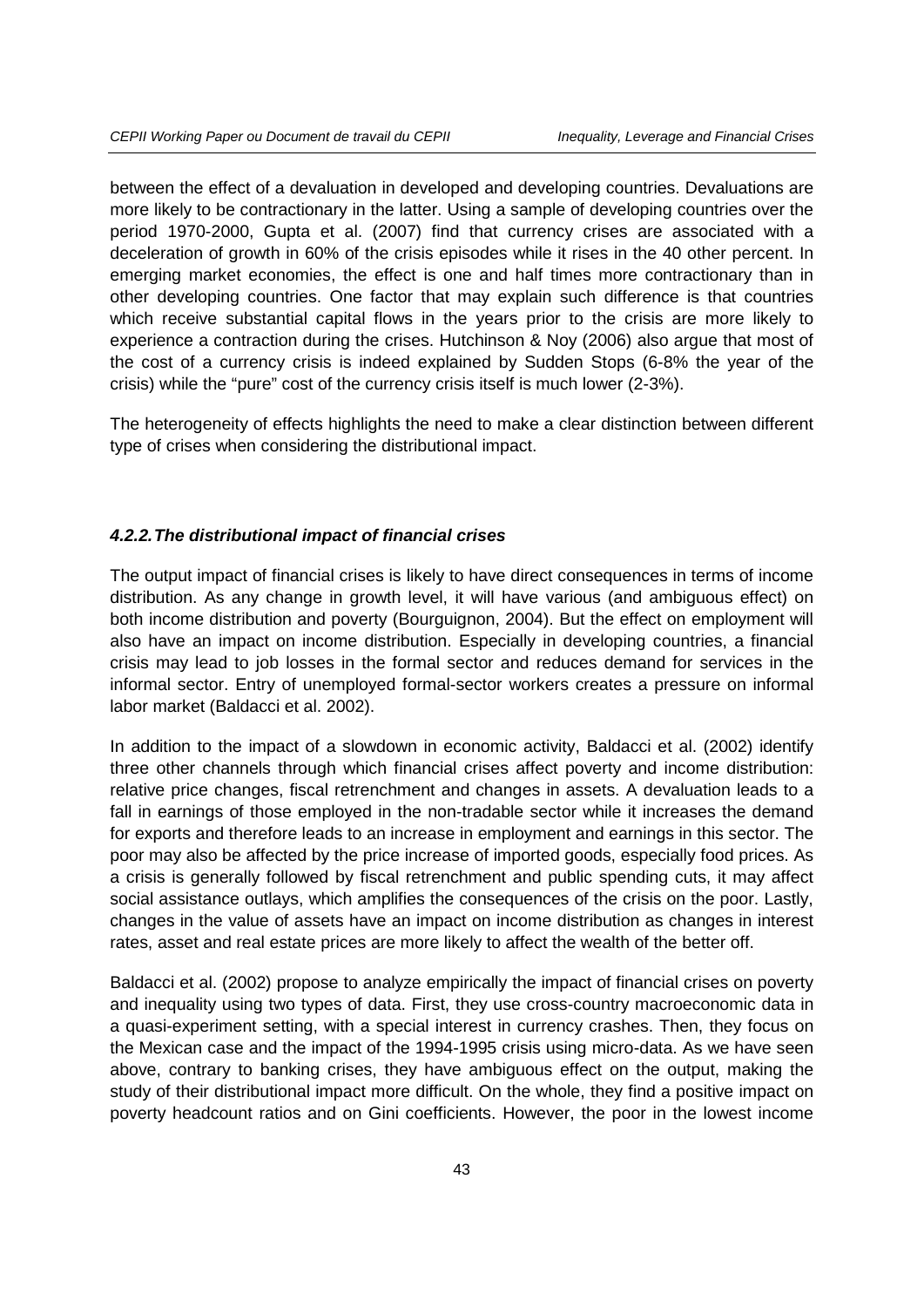quintile are not the most affected. The most affected are those in the second lowest income quintile. The paper argues that it is explained by the capacity of the poorest to find income opportunities in the informal sector. Another result is that the association between income distribution and poverty is stronger when crises are associated with a fall of income. This fall of income accounts for 15 to 30 % of the variations in the poverty and inequality indicators. They do not find significant impact on formal unemployment. The rise in inflation is associated with an increase in the income share of the middle-income quintile while fiscal retrenchment is associated with a deterioration in the distribution of income.

The micro-analysis shows a very different picture. If they also found a positive impact on poverty, they observe a decrease in inequality, explained by a stronger fall of income of the richest. They find that households that were already poor before the crisis were not necessarily the hardest hit. It shows that crises are indeed likely to have massive distributional impact that can be hidden when looking at macroeconomic aggregates.

The empirical analysis have several drawbacks. First, the macroeconomic analysis focuses only on currency crises. The effects of a banking crises are likely to be very different. Second, the possible influence of other factors is not addressed. Concerning the microanalysis, the authors acknowledges that the changes observed between 1994 and 1996 can be explained by other factors, the first one is the adoption of NAFTA which also had strong distributional impact.

Galbraith and Jiaquing (1999) also propose to study the impact of financial crises on inequality. They also focus on currency crises, using the data set of Kaminsky and Reinhart (1996) in which financial crisis is defined as a weighted average of exchange rate changes and reserve changes. They find that the mean increase in inequality in the two-year period immediately following a crisis is 16.2%, against 3.2% in years without crises, the difference between the two being statistically significant. However, this analysis does not take into account possible confounding factors that may affect both the probability of a crisis and inequality. They also note that crises raise inequalities "*more in the most deregulated labor markets and less in more highly regulated ones"* (p. 7). They note that financial crises have had "*worse effects on Latin America workforces than on Asians, and worse on Asians than on the organized and politically powerful workers of the North"* (p. 7). If this possible interaction between labor market institutions and the effect of a crisis is interesting, this should be confirmed by more detailed empirical studies, focusing on the identification of a causal link.

Another paper is about the impact of systemic banking crises on the top income share in the US. Morelli (2014) shows that these crises had only little impact on the income of the top decile. He identifies three possible theoretical channels and takes into account the possible reverse causality (e.g. the impact of inequality on financial crises). The three channels are (1) Stock and Real Estate markets dynamics, (2) the Economic Recession and unemployment and (3) the effect of government interventions and fiscal policies. He estimates a *total* shortrun effect, taking into all these possible channels. He uses *gross* income distribution data, in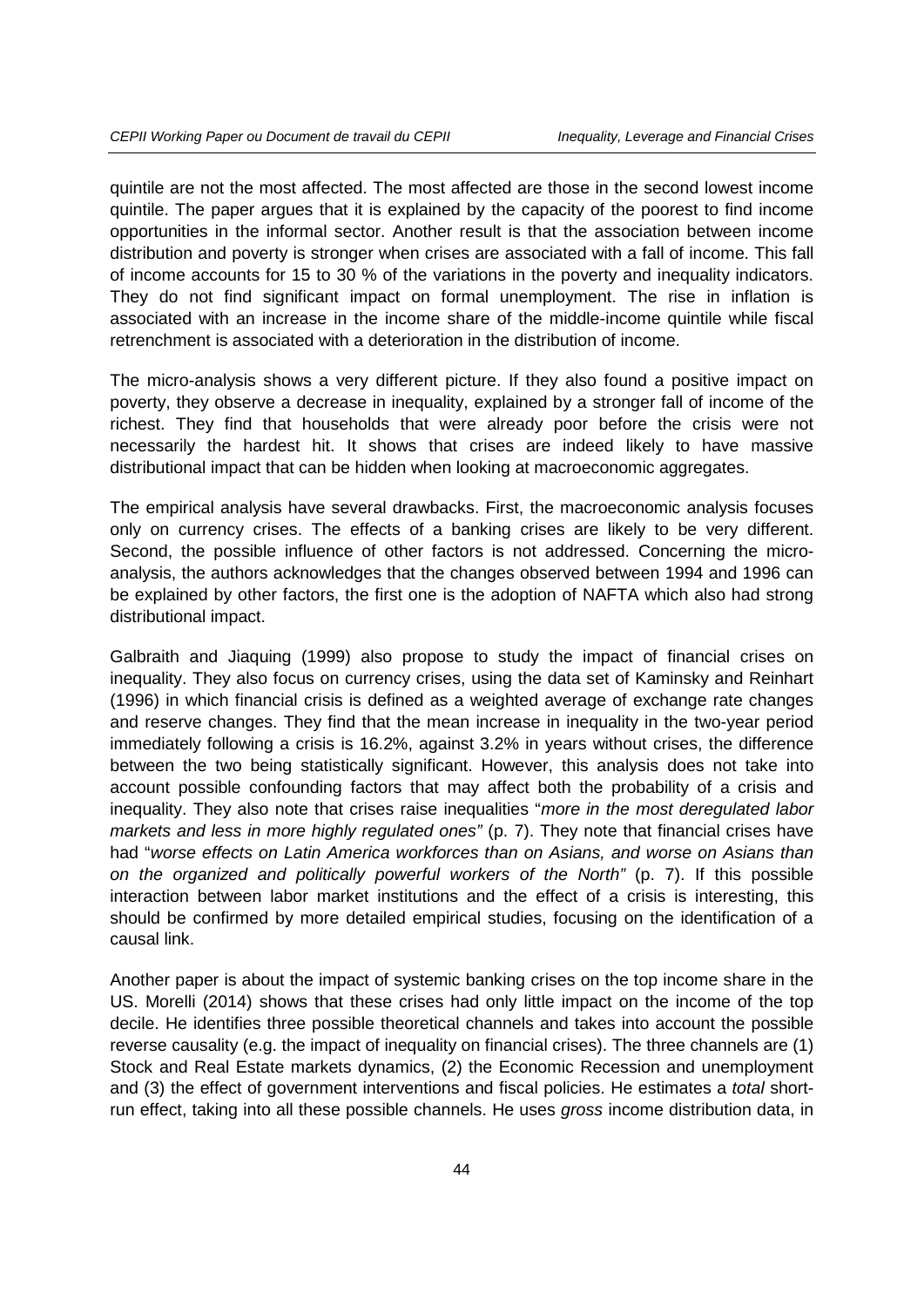order to exclude the direct effect of changes in fiscal policy. Marginal tax rates at the top are added as additional control variables in order to account for indirect effects of fiscal policy (e.g. the effect of changes in tax rate on *pre-tax* income). The author focuses only on *systemic* banking crises, based on three databases: Bordo et al. (2001), Reinhart and Rogoff (2008), Laeven and Valencia (2008). During the last century, the Great Depression of the 1930s, the Savings & Loan crisis of the 1980-1990s, and the Great Recession of 2008-2009 are characterized as systemic banking crises. Morelli (2014) uses data of the US top-income shares built by Piketty & Saez (2003). A first look to the data shows that the impact on top income share (top 0.01% and top 10%) was low. The stronger negative impact has been observed for the Great Depression. Morelli (2014) then conducts several counterfactual analysis that confirm the small impact of such crises on the top income share. Only postcrisis growth rate for the top 0.01% tends to be lower than what was predicted based on the pre-crisis trend. The author concludes that "*the impact of US banking crises so far has been negative at the very top, positive at the bottom of the decile and, as a consequence, neutral for the entire top decile share"* (p. 23). These differences can be explained by the composition of income for the different percentiles. It seems that capital income is the main driver of the growth of total income for the richest while wage income appears to be more important for the 90-95% group. Morelli (2014) argues that these households benefit from a relative higher protection against unemployment and wage cuts compared to the bottom of the distribution. He observes that the rise of this group was observed when change in unemployment was more pronounced. Concerning the evolution of capital income, he suggest that it may be driven by "*endogenous behavioral response of investors to market conditions. (…) Investors might liquidate their risky assets during downsizing and repurchase assets once the market prospects are improving."* (p. 39). Also the high cyclicality of top wage income may explain part of the effect for the top 0.01%. It is consistent with Frydman and Saks (2010) who show the strong correlation between the stock market index and the pay of firms executives.

#### *4.2.3.Impact on functional inequalities*

A second trend of the literature focuses on the impact of financial crises on the labor share. As we just saw, it is likely that the dynamics of income around crises is likely to be different for capital and labor incomes. In other words, labor and capital income may be affected differently by financial crises. As noticed by Rodrik (1998), one feature of the globalization is that capital is much more mobile than labor. Because of that, labor is more likely to bear the largest burden in case of negative shocks, since capital can always threaten to flee. Using a large panel of countries, Diwan (2001) shows that currency crises are associated with strong fall of the labor share. This fall is only partially compensated in the following years. He thus argues that the long-term trend of declining labor share is mainly explained by financial crises.

Maarek and Orgiazzi (2013) find similar results using a panel of manufacturing sectors in 20 advanced economies. The interesting feature of the research is the exploration of within and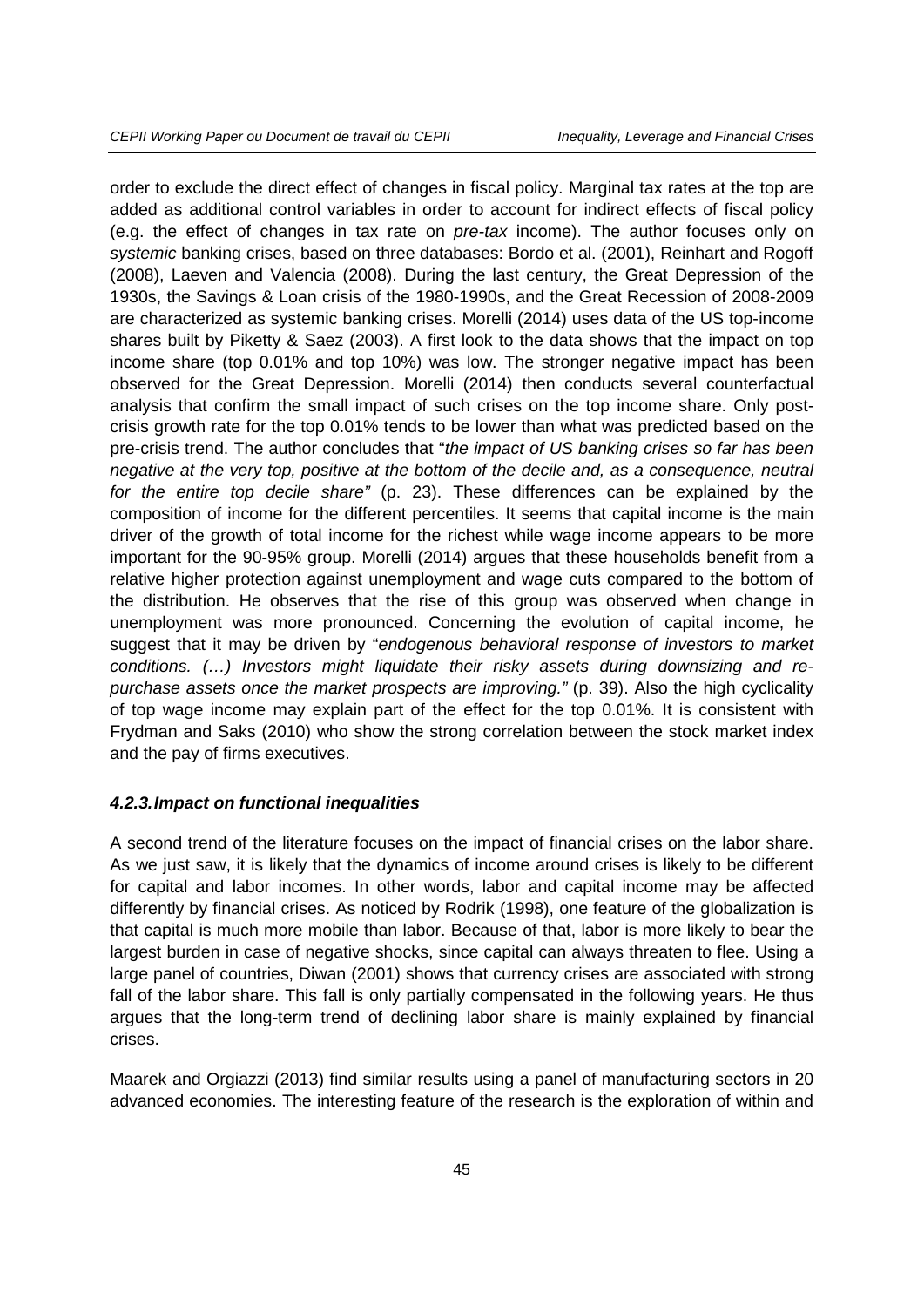across sector effects. By eroding the bargaining power of workers, financial crises may reduce the labor share within sectors. But it can also lead to structural changes with various effects among sectors. On average, they find that currency crises reduce the labor share by 2 percentage points and this effect comes mainly from within manufacturing sectors changes.

This last result is consistent with Bazillier and Najman (2012) who use a panel of developing and developed countries and aggregate data. This paper also extends the analysis to banking crises and find very different results. If currency crises are also found to reduce the labor share by 2 percentage points in the three years following a crisis, banking crises affect primarily capital returns, at least the year of the crisis. They also find a stronger effect of banking crises in OECD countries with a more positive impact the year of the crisis but also with significant fall of the labor share in the following years. These results confirm the potential heterogeneity of financial crises' impact, depending on the type of crisis.

#### *4.2.4.The distributional impact of the Great Recession*

As it is done in Morelli (2014), it is possible to characterize the current crisis as a systemic banking crisis. Therefore, all previous studies focusing on currency crises have little predictive power on the potential impact of such crisis, as we saw that the distributional impact is more likely to differ for banking crises. At the cross-country level, the most comprehensive study on the distributional impact of the Great Recession (GR) is certainly the one of Jenkins et al. (2013) focusing on 21 OECD countries. Globally, they found little change in household distribution of income in the two years following the crisis (2007-2009). Over the first years of the crisis, it seems that social protection plays a role in supporting income households. As a result of this, the gross household disposable income rose in 12 countries. The most notable case is Ireland where the GDP fall by 11 per cent while the total household income rise by over 3.5 percent. As stated by the authors, *"In general, the household sector appears to have been well protected over 2007–9 from the impact of the downturn – in aggregate. The data cannot tell us about differences within that aggregate, but*  warn us that it would be misleading to infer the short-term impact of the GR on living *conditions from looking only at GDP change*" (p.49). Building a counterfactual based on social spending prior to the crisis, they found that total household sector incomes would have fallen without the support of governments through the tax and benefit system in most countries. However, they think that consolidation policies, implemented after 2010 are likely to have a greater effect on income distribution.

Meyer and Sullivan (2013) analyze the evolution of income and consumption inequality in the US over the period 2000-2011. Using the 90/10 ratio as a proxy of inequality, they found that income inequalities have risen by 11% between 2007 and 2011, while consumption inequalities have decreased after 2005. During the Great Recession, one explanation is that the fall in asset prices had a strong effect on those with higher consumption levels. It leads to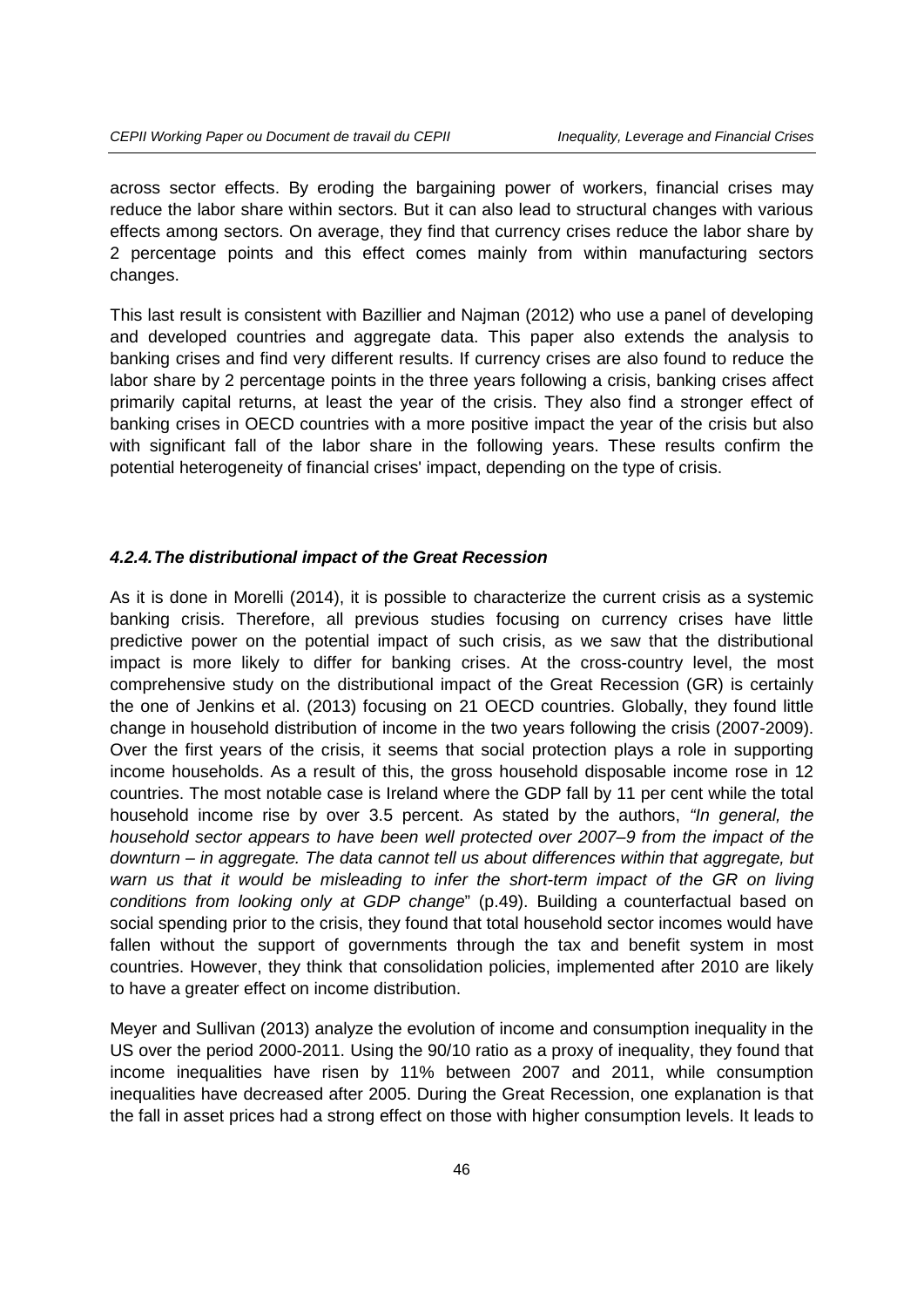a negative wealth effect that could have a stronger impact on the richest households (De Nardi et al. 2012).

Cho and Newhouse (2013) do not directly study the impact of the crisis on income inequality but indirectly address the issue by studying the impact on different categories of workers using a sample of 17 middle-income countries. Female workers or low-skilled workers are not necessarily the most affected by the crisis. On the contrary, *"better educated and urban residents, to a lesser extent, also suffered disproportionate employment losses. The decline in wage employment was also slightly larger for more educated workers*" (p. 37). These results suggest little impact of the crisis on inequality, at least in middle-income countries.

This last result contradicts other studies in emerging countries such as South Africa (Leung et al. 2009) or China (Park et al. 2012) where low-skilled workers are found to be more affected by the crisis. In the US, Elsby et al. (2010) find that vulnerable groups, including lowskilled workers, were more affected by the crisis, suggesting a possible positive impact on inequalities. Hoyes et al. (2012) find similar results: "*the impacts of the Great Recession have been felt most strongly for men, black and Hispanic workers, youth, and low-education workers"*. They also note that the cyclicality across demographic groups is very similar than in previous recessionary periods.

### *4.2.5.The distributional impact of fiscal consolidation*

Financial crises may have direct effect on the distribution of income but also indirect effect through the effect related to policy responses. In most countries, the crisis has been followed by fiscal consolidation which may also have strong distributional impact. Using a panel of 17 OECD countries over the period 1978-2009, Ball et al. (2013) show that fiscal consolidation are usually associated with a rise of inequalities, a fall of the labor share and a rise of longterm unemployment. This result is confirmed by Woo et al. (2013). Using a panel of emerging and advanced economies over the last three decades, they find that, on average, a fiscal consolidation of 1 percentage point of GDP is associated with an increase in the Gini coefficient of around 0.4-0.7 percent over the first two years. As unemployment is found to increase inequalities and that fiscal consolidation increases unemployment, they show that 15-20% of the inequality increase following a fiscal consolidation is explained by the rise of unemployment.

Fiscal consolidation may also have adverse effects on inequality if governments decide to cut social spending. Woo et al. (2013) show that a 1 percent decrease in social spending is associated with a rise of 0.2 to 0.7% in inequality. Lewis & Verhoeven (2010) show that crises have strong effect on social spending. If most governments try to protect investment in education, lowest income countries are more likely to cut social spending during crises. Bonnet et al. (2010) confirms that the Great Recession has been followed by cuts in social security spending. Concerning the pension system, they note that *"the current crisis has produced financial constraints leading to cuts or restrictions in benefit levels— specifically for pre-funded defined-contribution pensions — and negative rates of return on pension fund*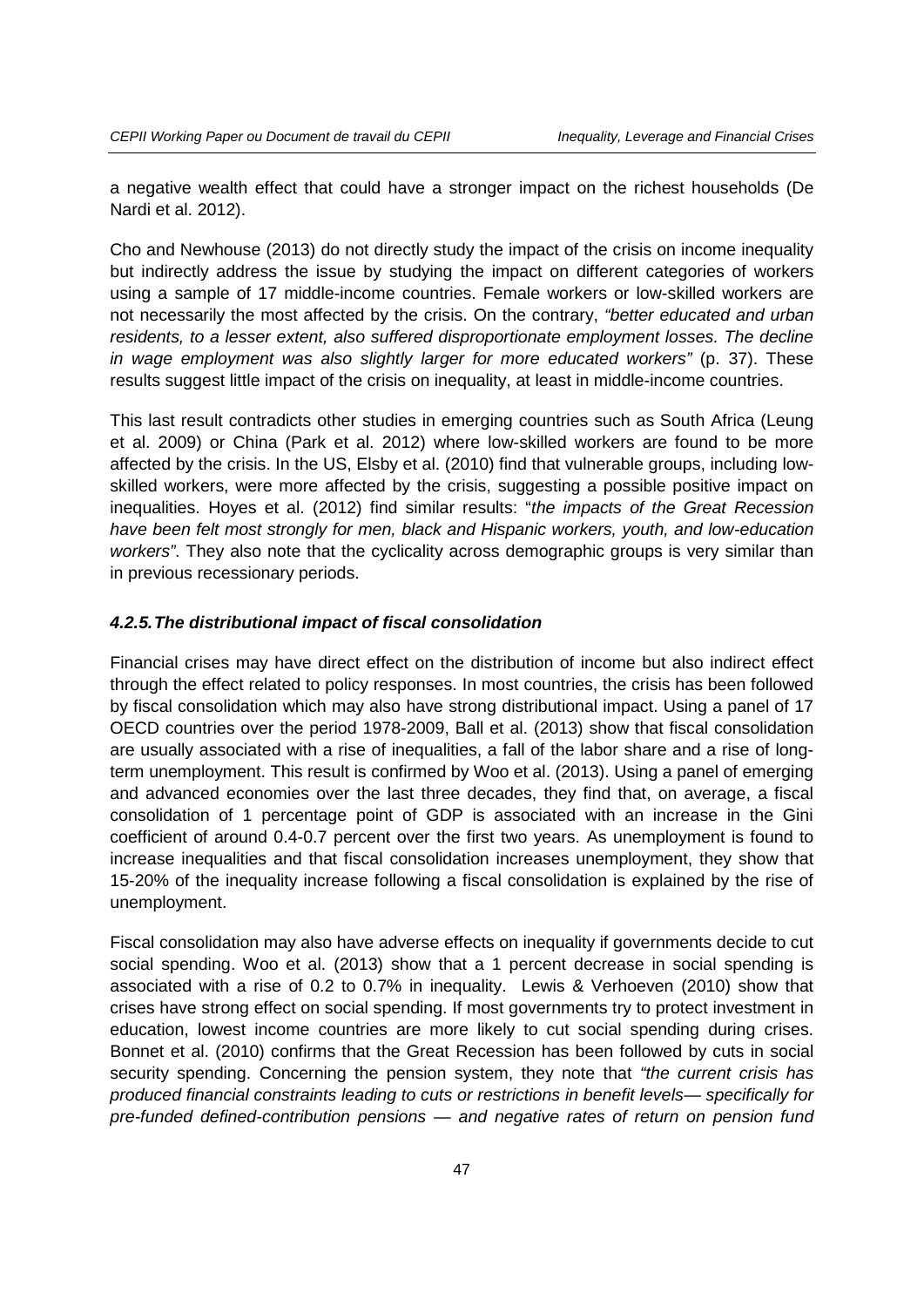*investments, undermining the benefit levels of those already retired, those close to retirement and those who will retire in future"* (p. 48)*.*

Overall, the distributional impacts of crises are debated and there is no consensus on the sign of the relationship. However, it is clear that there *is* an impact. It highlights the need to address seriously the problem of reverse causality when dealing about the causal impact of inequality on leverage and financial crises. One additional remark is that the impact of financial crises on inequalities will also depends on the *size* of the financial sector. In other words, financial crises will have a stronger impact on the output and therefore on the distribution of income if financial development is strong. Therefore, in addition to the direct impact of financial development on inequalities (section 4.1.), the size of the financial sector has an impact on (i) the probability of a crisis (section 3.3), but also on (ii) the magnitude of the financial crises' impact. This last dimension should be considered when analyzing the two-way relationship between financial crises and inequality.

## **5. Conclusion**

Linkages between inequalities, leverage and financial crises are numerous and complex. Based on the existing literature, we present in this paper an extensive overview of the potential, intertwined relationships, surveying both theoretical and empirical evidence related to the various aspects of that subject.

The first conclusion we can draw is that there is strong evidence already supporting the idea that inequalities do play a role in the dynamics of credit, finance and possibly financial crises. The exact extent and direction of the causal relation is much more difficult to establish *per se*, mainly because of the obvious, reverse impact of both finance and financial crises on the distribution of income. But overall, even if some links in the causation chain do deserve serious additional investigation, the presumptions for a circular causality between the dynamics of inequality and various aspects of the financial sphere evolution over the past decades are very strong.

Overall, we emphasize that inequalities are likely to affect both credit demand and credit supply directly and indirectly. Once again, the disentanglement of the two channels proves to be quite challenging; however, we have presented a wide range of theoretical studies explaining why households may increase their borrowings in response to rising inequalities, consistently with the dynamics observed in developed countries prior to the Great Recession. An alternative explanation relies on an increase in credit supply related to both an accommodative monetary policy and financial liberalization. Even in that case, it is very likely that inequalities have played a role. Stagnant income of the poorest households (but also more generally the middle-class) may have pushed Central Banks and Governments to implement policies aiming at supporting aggregate demand through increased borrowings for these households. As credit booms appear to be the main determinant of financial crises, the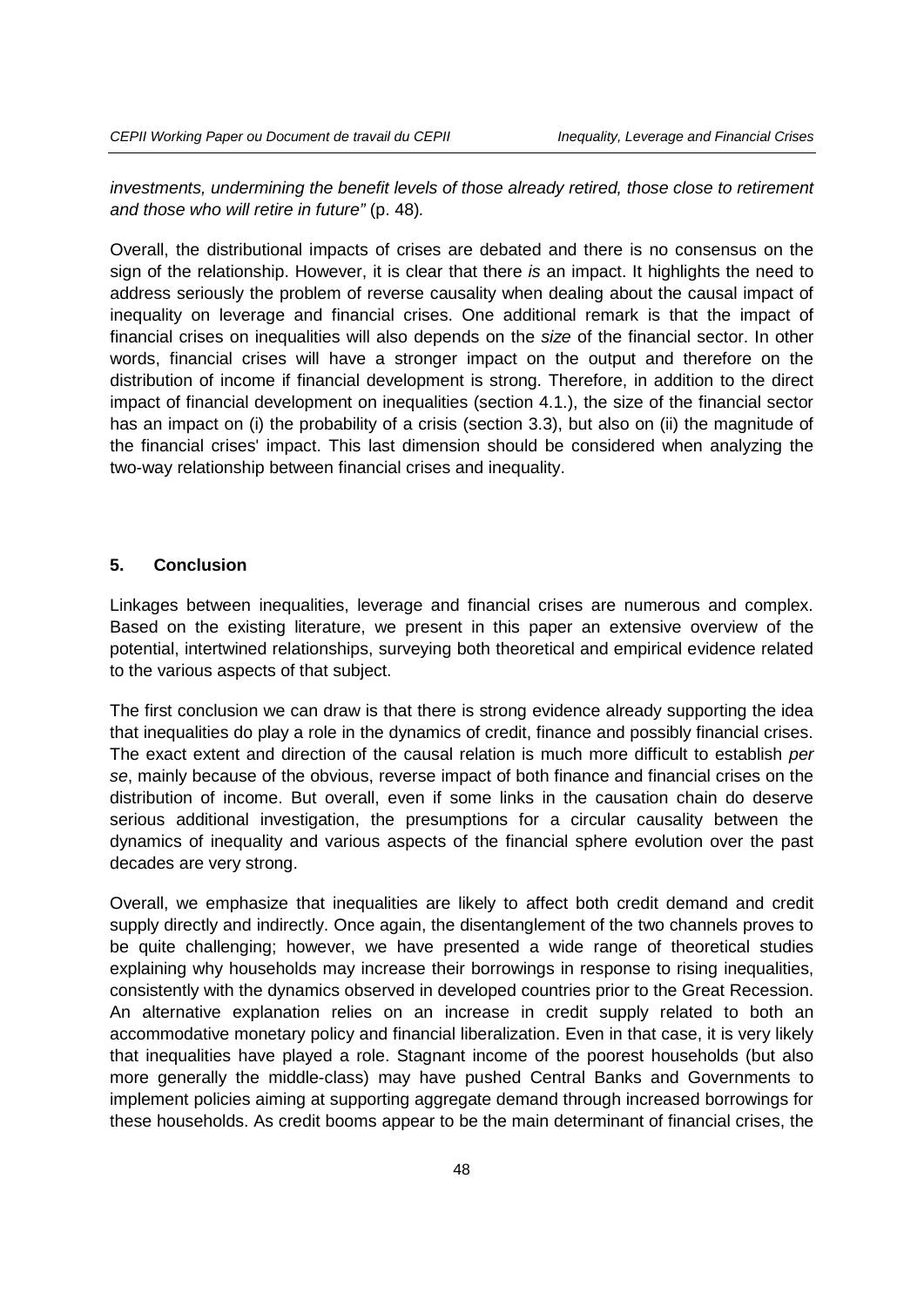possible direct and indirect impact of inequalities on such booms is a fundamental dimension to be taken into account by policymakers.

One cannot completely exclude that the relation between inequalities and credit boom has been more *coincident* than causal, as financial deregulation tends to increase inequalities and aims also at increasing *directly* credit. Banking deregulation and policies promoting the development of finance have been a common trend of economic policies in most countries since three decades. Some papers surveyed here support that inequalities may be both a cause and a consequence of such deregulation. As already mentioned, it is likely that policymakers were pushed to increase the access to credit in response to stagnant income. But it seems also pretty clear from most papers on that topic that deregulation has played a role in the huge rise in inequalities observed in the 1990s and 2000s. To summarize our view, the links between inequalities and leverage are likely to be a mixture of direct and indirect causal relations, as well as coincident factors. The remaining challenge is to empirically measure the relative weight of each channel.

We identified several promising avenues for future research. First, there is a need, at the macro level, to reassess the empirical relationship between inequalities and leverage. The current literature gives contradictory results mainly because of perfectible identification strategies. Because of the two-way relationship between finance and inequality, endogeneity is a major issue, and an adequate empirical treatment calls for finding relevant instruments. The second challenge is to determine what really matters. Is it the *level* or the *evolution* of inequalities that is likely to get an effect on credit? Besides, the choice for the measure of inequality is also not neutral. For credit demand, the distribution at the bottom of the income distribution is more likely to matter. For credit supply, it is the distribution at the top. Empirical studies should test the influence of different inequality measures to assess the reliability of their results. The last dimension is the measure of credit. Some studies are using the aggregate level of credit, which is not consistent with the underlying theoretical background: inequalities are likely to affect household debt primarily. It would also be probably worth studying the disaggregated impact on different types of household credit.

A second, promising direction would build on the micro literature on the determinants of credit, based on household microdata. If the rise of inequalities is explained by a permanent income shock, households should adjust their consumption accordingly. Studies finding differences between income inequality and consumption inequality have shown it was not the case. It would be interesting if it is explained by a phenomenon of "Keeping Up with Joneses" or more basically by expectations errors.

The last two dimension relate to the other direction of the relationship. Concerning the effect of financial development and financial deregulation on inequalities, we show that results were very sensitive to the choice of the inequality measure and databases. A meta-analysis taking into account all differences would be useful to bring back together very diverse results.

Lastly, researches on distributional impact of financial crises are very scarce, surprisingly. First there is a need to develop further researches concerning the impact of the Great Recession, but also fiscal consolidation policies that have followed the crisis. More generally, more systematic analyses of the possible distributional trends occurring after a financial crisis are needed: it appears from the existing studies that effects are very heterogeneous across the different type of crises, pointing at different channels of transmissions that require to be more precisely identified.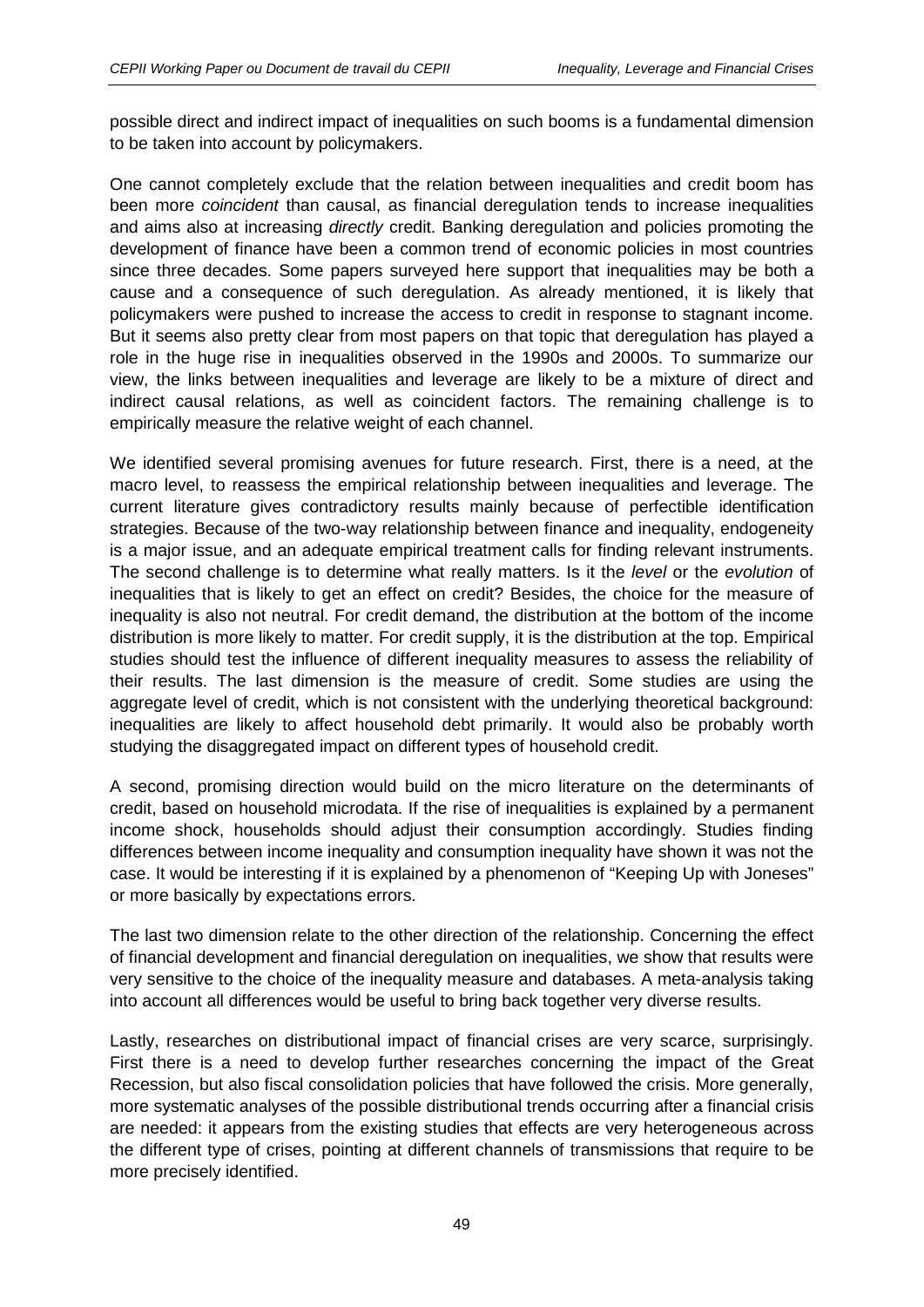The topic on Finance and Inequality has been since recently the subject of a growing interest. The various intertwined, complex mechanisms surveyed in this paper need some additional investigations, to precisely gauge the direction of causalities and the relative importance of each channel. This, we believe, opens promising paths research for the future.

## **References**

- Acemoglu, D. & Zilibotti, F. (1997), "Was Prometheus unbound by chance? Risk, diversification, and growth", *Journal of Political Economy* 105, 709–751.
- Acemoglu, D. (2011), "Thoughts on inequality and the financial crisis", AEA meeting, Denver.
- Adelino, M., Schoar, A. and Severino, F. (2014), "Credit Supply and House Prices: Evidence from Mortgage Market Segmentation". Available at SSRN: <http://ssrn.com/abstract=1787252>
- Aghion, P., Bolton, P. (1992), "Distribution and growth in models of imperfect capital markets", *European Economic Review* 36, 603–611.
- Aghion, P., Bolton, P. (1997), "A theory of trickle-down growth and development", *Review of Economic Studies* 64, 151–172.
- Ahmed, S., Gust, C.J., Kamin, S.B. and Huntley, J. (2002), "Are depreciations as contractionary as devaluations? A comparison of selected emerging and industrial economies", International Finance Discussion Papers, Board of Governors of the Federal Reserve System (U.S.) 737, Board of Governors of the Federal Reserve System (U.S.).
- Aizenman, J. and Jinjarak, Y. (2012), "Income Inequality, Tax Base and Sovereign Spreads", *FinanzArchiv: Public Finance Analysis*, Mohr Siebeck, Tübingen, vol. 68(4), pages 431- 444, December.
- Alvarez-Cuadrado, F. and El-Attar, M. (2012), "Income Inequality and Saving", IZA Discussion Papers 7083, Institute for the Study of Labor (IZA).
- Al-Hussami, F. and Martín Remesal, A. (2012), "Current Account Imbalances and Income Inequality: Theory and Evidence", Kiel Advanced Studies Working Papers 459, Kiel Institute for the World Economy.
- Ang, J.B. (2010), "Finance and Inequality: The Case of India," *Southern Economic Journal* 76(3), pages 738-761
- Arora, R.U. (2012), "Finance and inequality: a study of Indian states", *Applied Economics* 44, 4527–4538,
- Atkinson, A.B, 1997, "Bringing Income Distribution in from the Cold", *Economic Journal,* vol. 107(441), pp. 297-321.
- Atkinson, A.B and Morelli, S. (2010), "Income Inequality and Banking Crisis : a First look", Report prepared for the *Global Labor Forum 2011* (ILO), Turin.
- Atkinson, A.B and Morelli, S. (2011), "Economic crises and Inequality", Human Development Research Papers (2009 to present) HDRP-2011-06, Human Development Report Office (HDRO), United Nations Development Programme (UNDP).
- Atkinson, A.B., Piketty, T. & E. Saez (2011), "Top Income in the Long Run History", *Journal of Economic Literature,* 49(1): 3-71.
- Azzimonti, M., de Francisco, E. and Quadrini, V. (2014), "Financial Globalization, Inequality, and the Rising Public Debt", *American Economic Review*, 104(8): 2267-2302.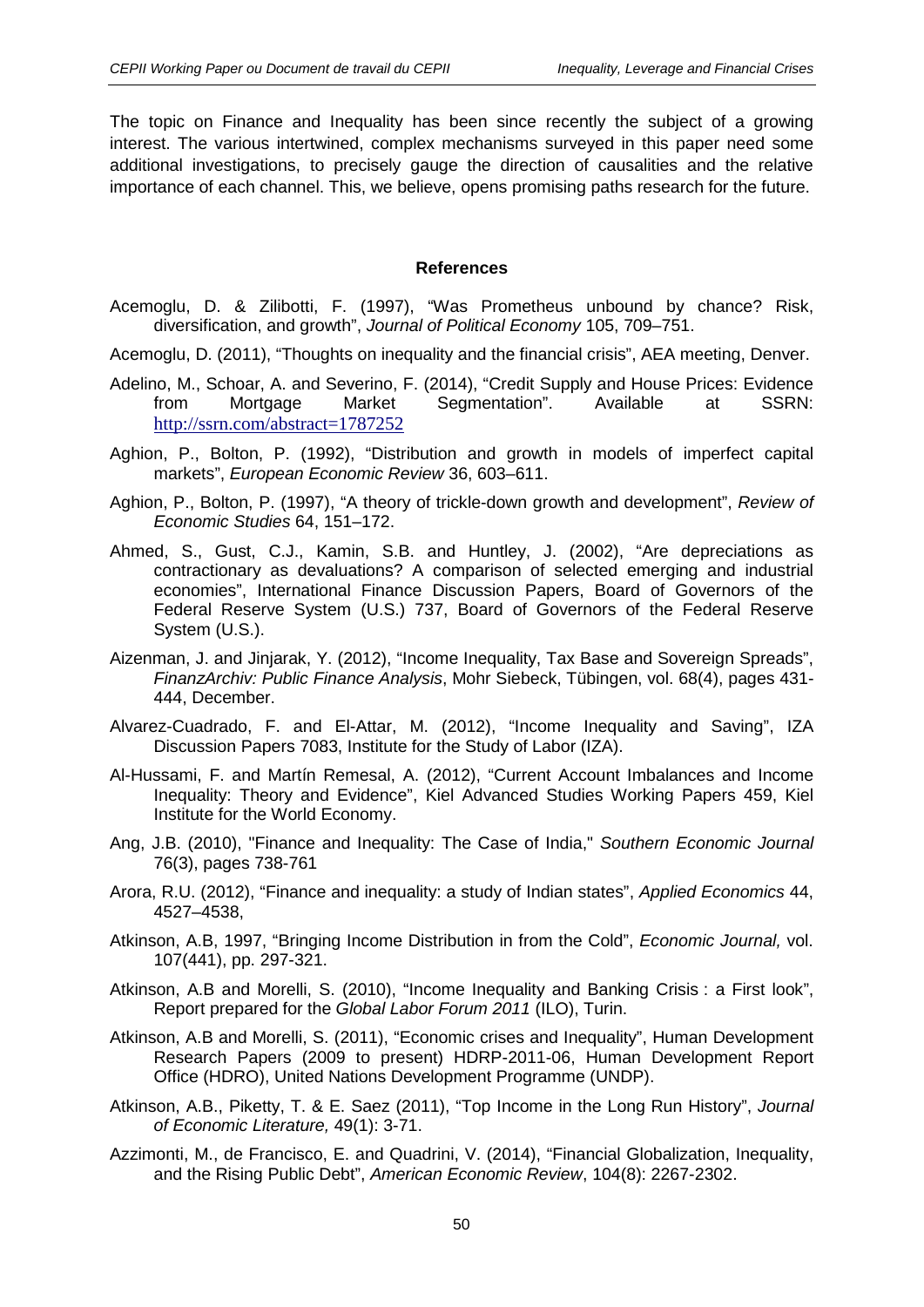- Baker, M., Nagel, S. and Wurgler, J. (2007), "The Effect of Dividends on Consumption", *Brookings Papers on Economic Activity*, Economic Studies Program, The Brookings Institution, vol. 38(1), pages 231-292.
- Baldacci, E., de Mello, L. and Inchauste, G. (2002), "Financial Crises, Poverty and Income Distribution", IMF Working Paper WP/02/4
- Ball, L., Furceri, D., Leigh, D. and Loungani, P. (2013), "The Distributional Effects of Fiscal Consolidation," IMF Working Paper 13/151 (Washington: International Monetary Fund)
- Bazillier, R. and Najman, B. (2012), "Labor and Financial Crises: Is Labor paying the price of the crisis?", mimeo.
- Beck, T., Demirguc-Kunt, A. and Levine, R. (2004), "Finance, Inequality, and Poverty: Cross-Country Evidence", NBER Working Papers 10979, National Bureau of Economic Research, Inc.
- Beck, T., Demirguc-Kunt, A. and Levine, R. (2007), "Finance, Inequality, and the Poor", *Journal of Economic Growth* Vol. 12(1), pages 27–49.
- Beck, T., Levine, R., and Levkov, A. (2010), "Big Bad Banks? The Winners and Losers from US Branch Deregulation", *Journal of Finance* 65(5), pages 1637-1667.
- Behringer, J. and van Treeck, T. (2013), "Income distribution and current account: A sectoral perspective", IMK Working Paper 125-2013, IMK at the Hans Boeckler Foundation, Macroeconomic Policy Institute.
- Belabed, C.A., Theobald, T. and van Treeck, T. (2013), "Income Distribution and Current Account Imbalances", IMK Working Paper 126-2013, IMK at the Hans Boeckler Foundation, Macroeconomic Policy Institute.
- Berg, A. and Pattillo, C. (1999), "Predicting currency crises: The indicators approach and an alternative", *Journal of International Money and Finance*, Elsevier, Elsevier, vol. 18(4), pages 561-586, August.
- Bertrand, M. and Morse, A. (2013), "Trickle-down Consumption," NBER Working Paper No. 18883.
- Bonnet, F., Ehmke, E. and Hagemejer, K. (2010), "Social Security in Times of Crisis" *International Social Security Review*, Vol. 63, Issue 2, pp. 47-70, April/June 2010.
- Bonnet, O., Bono, P.H, Chapelle, G., and Wasmer, E. (2014), "Does housing capital contribute to inequality? A comment on Thomas Piketty's Capital in the 21st Century", Science-Po Economics Discussion Paper, 2014-7.
- Bordo, M.D., Eichengreen, B., Klingebiel, D. and Martinez-Peria, M.S. (2001), "Is the crisis problem growing more severe?", *Economic Policy,* CEPR;CES;MSH, CEPR;CES;MSH, vol. 16(32), pages 51-82, 04.
- Bordo, M.D., and Meissner, C.M. (2012), "Does inequality lead to a financial crisis?", *Journal of International Money and Finance*, Elsevier, vol. 31(8), pages 2147-2161.
- Bourguignon, F. (2004). "The Poverty-growth-inequality triangle", New Delhi Working Papers, Indian Council for Research on International Economic Relations, New Delhi, India 125
- Buyukkarabacak, B. and Valev, N. (2010), "Credit Expansions and Banking Crises: The role of household and enterprise credit,", *Journal of Banking and Finance*, 34(6), 1247-1256
- Caramazza, A.J. and Salgado, R. (2000), Currency Crises: In Search of Common Elements. IMF Working Paper, WP/00/67.
- Christen, M. and Morgan, R. (2005), "Keeping Up With the Joneses: Analyzing the Effect of Income Inequality on Consumer Borrowing", *Quantitative Marketing and Economics*, Springer, vol. 3(2), pages 145-173.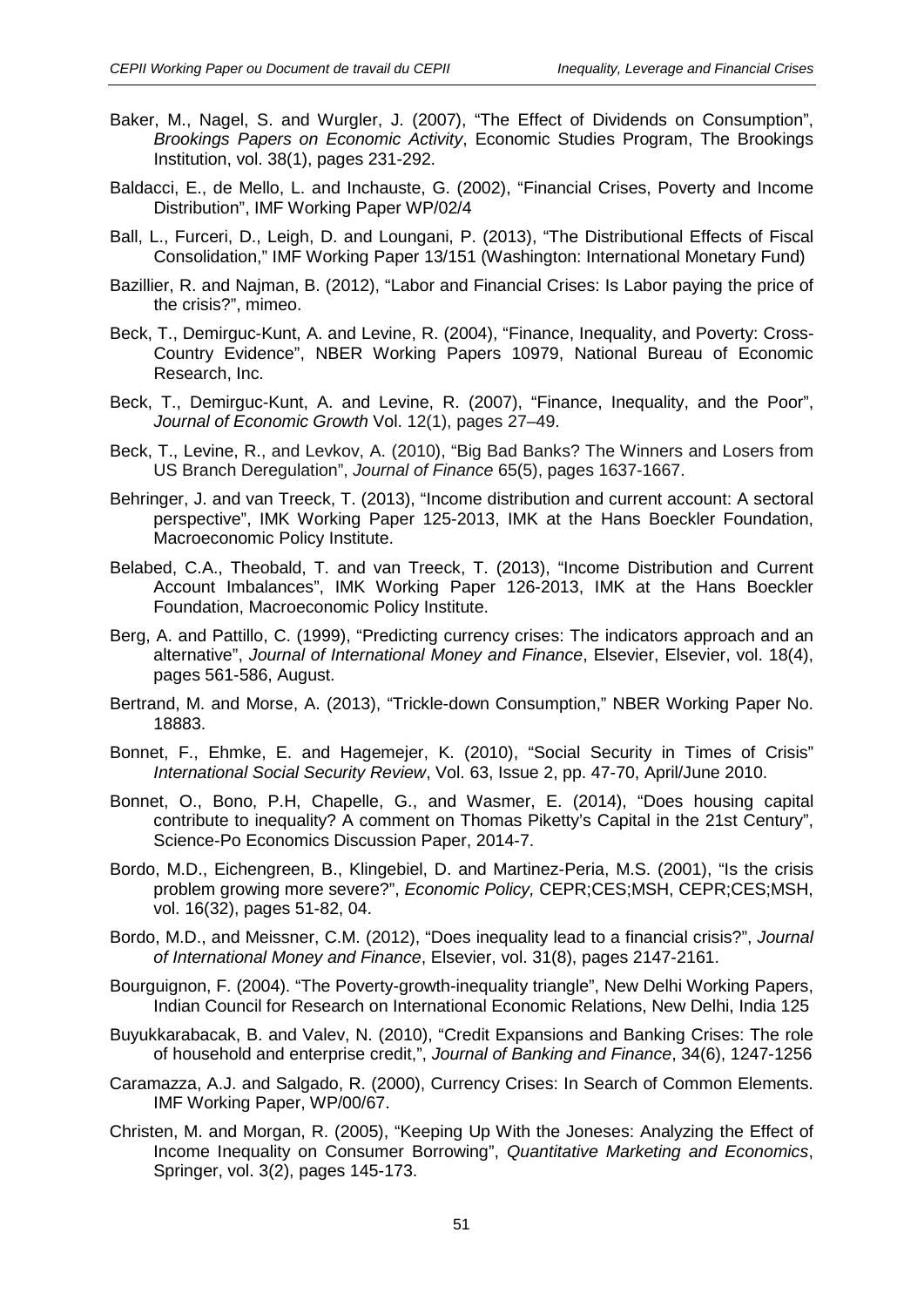- Cho, Y. and Newhouse, D. (2013), ""How Did the Great Recession Affect Different Types of Workers? Evidence from 17 Middle-Income Countries," *World Development*, Elsevier, vol. 41(C), pages 31-50.
- Claessens, S. and Perotti, E. (2007), "Finance and inequality: Channels and evidence", *Journal of Comparative Economics* 35(4), pages 748-773.
- Clarke, G.R.G., Xu, L.C. and Zou, H.F. (2006), "Finance and Income Inequality: What Do the Data Tell Us?", *Southern Economic Journal*, 72(3), pages 578-596,
- Coibion, O., Gorodnichenko, Y., Kueng, L. and Silvia, J. (2012), "Innocent Bystanders? Monetary Policy and Inequality in the U.S", NBER Working Papers 18170, National Bureau of Economic Research, Inc.
- Coibion, O., Gorodnichenko, Y, Kudlyak, M. and Mondragon, J. (2014), "Does Greater Inequality Lead to More Household Borrowing? New Evidence from Household Data", NBER Working Papers 19850, National Bureau of Economic Research, Inc.
- Deininger, K., Squire, L. (1996), "A new data set measuring income inequality." *World Bank Economic Review* 10, 565–591.
- Demirguc-Kunt, A., Detragiache, E. and Gupta, P. (2006), "Inside the crisis: An empirical analysis of banking systems in distress", *Journal of International Money and Finance*, Elsevier, Elsevier, vol. 25(5), pages 702-718, August.
- De Nardi, M-C., French, E. and Benson, D. (2012), "Consumption and the Great Recession" *Economic Perspectives*, Federal Reserve Bank of Chicago, Federal Reserve Bank of Chicago, issue Q I, pages 1-16.
- Diwan, I. (2001), "Debt as sweat: labor, financial crises, and the globalization of capital", The World Bank, mimeo, July.
- Duesenberry, L.SL. (1949), *Income, Saving and the Theory of Consumer Behavior,*  Cambridge: Harvard University Press
- Eichengreen, B. and Mitchener, K.J. (2003), "The Great Depression as a Credit Boom Gone Wrong", Bank for International Settlements Working Paper 137.
- Elsby, M.W.L., Hobijn, B. and Sahin, A. (2010), "The Labor Market in the Great Recession", *Brookings Papers on Economic Activity*, Economic Studies Program, The Brookings Institution, vol. 41(1 (Spring), pages 1-69.
- Enowbi Batuo, M., Guidi, F., Mlambo, K. (2010), "Financial Development and Income Inequality: Evidence from African Countries" MPRA Paper 25658, University Library of Munich,
- Fisher, I. (1932), *Booms and Depressions*. New York: Adelphi.
- Fisher, I. (1933), "The Debt-Deflation Theory of Great Depressions", *Econometrica*, pp.337- 57
- Favara, G. and Imbs, J. (2014), "Credit Supply and the Price of Housing", *American Economic Review,* Forthcoming.
- Fitoussi, J-P., Saraceno, F. (2010), "How Deep is a Crisis? Policy Responses and Structural Factors Behind Diverging Performances", *Journal of Globalization and Development*, De Gruyter, vol. 1(1), pages 1-19, January.
- Frank, R.H., Levine, A.S. and Dijk, O. (2014), "Expenditure Cascades", *Review of Behavioral Economics*, now publishers, vol. 1(1-2), pages 55-73, January.
- Frankel, J.A. and Rose, A.J. (1996) "Currency Crashes in Emerging Markets: Empirical Indicators", NBER Working Papers 5437, National Bureau of Economic Research, Inc.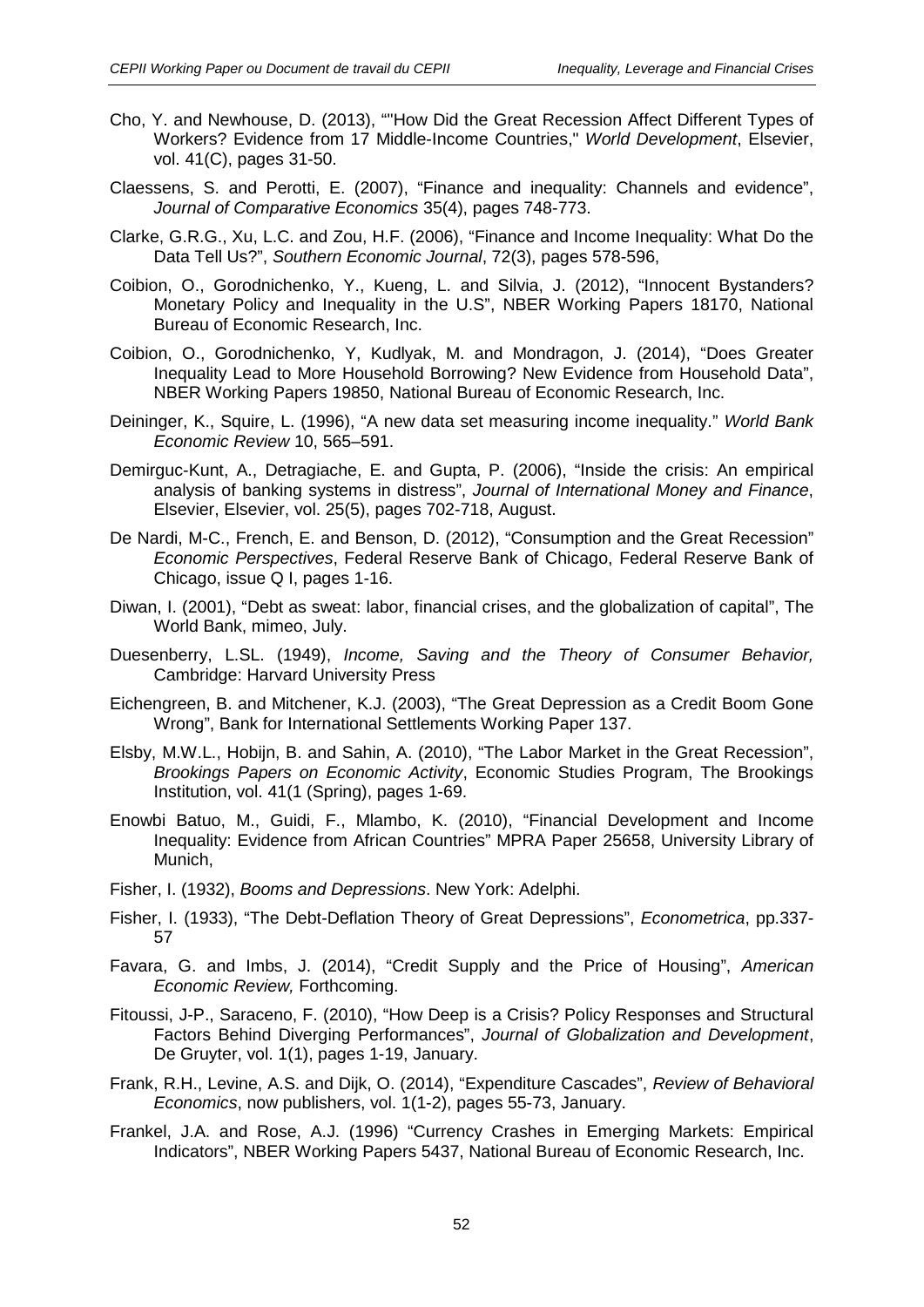- French, S., Leyshon, A. and Meek, S. (2013), "The changing geography of British bank and building society branches, 2003-2012", Working Paper available at: http://www.nottingham.ac.uk/geography/news/areas-of-high-unemployment-bear-thebrunt-of-bank-closures-.aspx
- Frydman, C. and Saks, R.E. (2010), "Executive Compensation: a new view from a long-term perspectives, 1936-2005", *Review of Financial Studies,* 23(5), 2099-
- Galbraith, J K. (1954), *The Great Crash, 1929*, Houghton Mifflin, New York.
- Galbraith, J.K. and Giovannoni, O.G. and Russo, A.J. (2007), "The Fed's Real Reaction Function Monetary Policy, Inflation, Unemployment, Inequality - and Presidential Politics", Levy Economics Institute Working Paper No. 511.
- Galbraith, J.K. and L. Juaqung (1999), "Inequality and Financial Crises: Some Early Findings", UTIP Working Paper N°9..
- Goldstein, M., Kaminsky, G. and Reinhart, C. (2000), "Assessing financial vulnerability, an early warning system for emerging markets: Introduction", MPRA Paper 13629, University Library of Munich, Germany.
- Gornemann, N., Kuester, K. and Nakajima, M. (2014), "Doves for the Rich, Hawks for the Poor? Distributional Consequences of Monetary Policy", mimeo.
- Gourinchas, P.-O., Valdes, R. and Landerretche, O. (2001), "Lending Booms: Latin America and the World." *Economia: Journal of the Latin American and Caribbean Economic Association* 1(2): 47–89.
- Galor, O. and Zeira, J. (1993), "Income Distributions and Macroeconomics", *Review of Economic Studies,* 60,35-52.
- Galbraith, J.K., Kum, H. (2003), "Inequality and economic growth. A global view based on measures of pay", CESifo Economic Studies 49, 527–556.
- Gimet, C., Lagoarde-Segot, T. (2011), "A closer look at financial development and income distribution", *Journal of Banking & Finance* 35(7), pages 1698-1713,
- Greenwood, J. and Jovanovic, B. (1990), "Financial Development, Growth and the distribution of income", *Journal of Political Economy* 98(5):1076-107.
- Greenwood, R., Scharfstein, D. (2013), "The Growth of Finance", *Journal of Economic Perspectives*, American Economic Association, vol. 27(2), pages 3-28, Spring.
- Gupta, P., Mishra, D. & Sahay, R. (2007), "Behavior of output during currency crises", J*ournal of International Economics*, Elsevier, Elsevier, vol. 72(2), pages 428-450, July.
- Hume, M. and Sentance, A. (2009), "The Global Credit Boom: Challenges for Macroeconomics and Policy". Bank of England External MPC Unit Discussion Paper 27.
- Hutchison, M. and McDill, K. (1999), "Are All Banking Crises Alike? The Japanese Experience in International Comparison", *Journal of the Japanese and International Economies*, Elsevier, vol. 13(3), pages 155-180, September.
- Hutchison, M. and Noy, I. (2002), "Output Costs of Currency and Balance of Payments Crises in Emerging Markets", *Comparative Economic Studies*, Palgrave Macmillan, Palgrave Macmillan, vol. 44(2-3), pages 27-44, September.
- Hutchison, M. and Noy, I. (2005), "How Bad Are Twins? Output Costs of Currency and Banking Crises", *Journal of Money, Credit and Banking*, Blackwell Publishing, Blackwell Publishing, vol. 37(4), pages 725-52, August.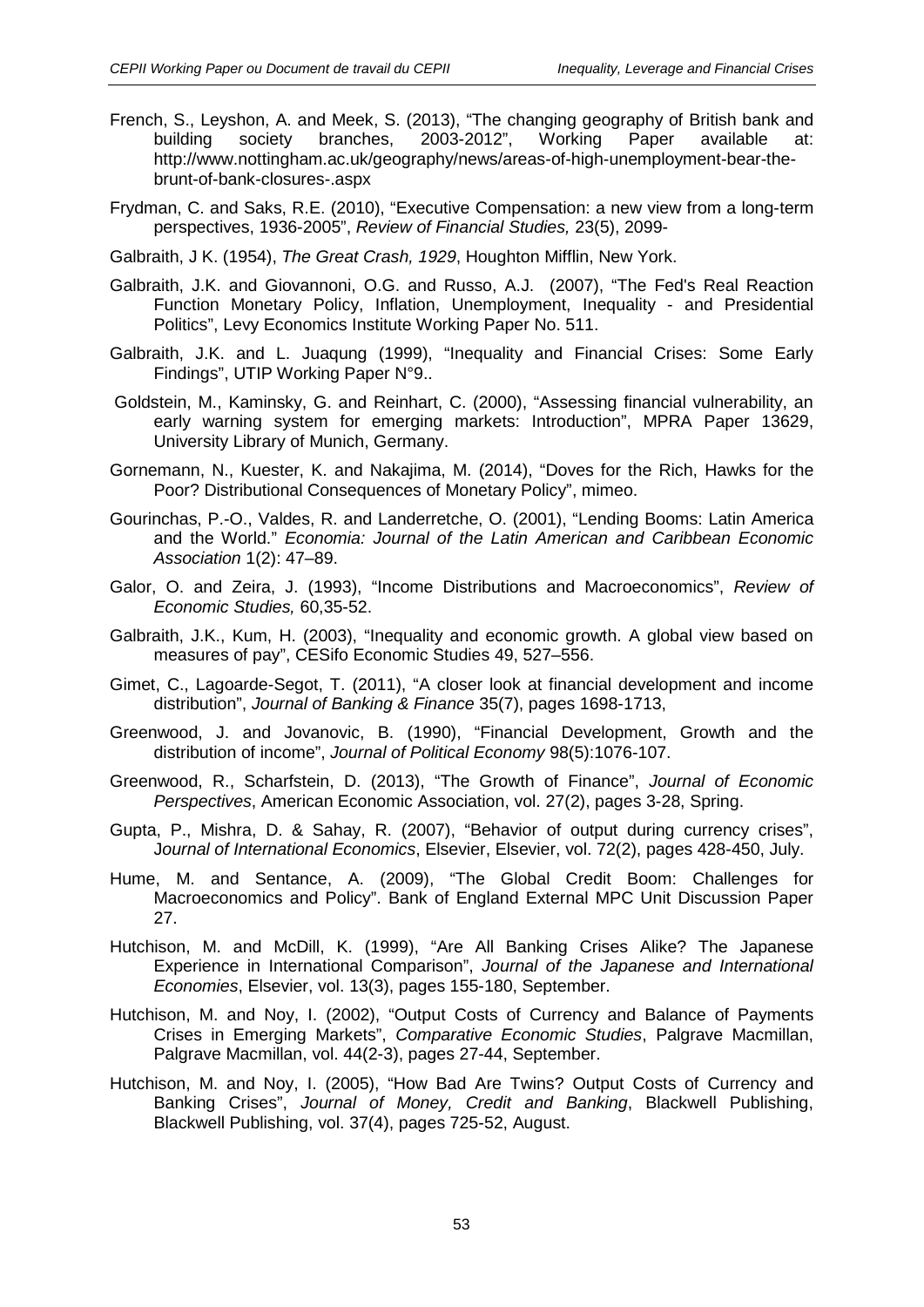- Hutchison, M. and Noy, I. (2006), "Sudden stops and the Mexican wave: Currency crises, capital flow reversals and output loss in emerging markets", *Journal of Development Economics*, Elsevier, Elsevier, vol. 79(1), pages 225-248, February.
- Iacoviello, M. (2008), "Household Debt and Income Inequality, 1963-2003", *Journal of Money, Credit and Banking*, Blackwell Publishing, vol. 40(5), pages 929-965, 08.
- Jauch, S. and Watzka, S. 2011. "Financial Development and Income Inequality: A Panel Data Approach", CESifo Working Paper Series 3687, CESifo Group Munich.
- Jenkins, S.P., Brandolini, A., Micklewright, J. and Nolan, B. (2013), *The Great Recession and the Distribution of Household Income,* Oxford : Oxford University Press.
- Jordà, O., Schularick, M. and Taylor, A.M. (2011), "Financial Crises, Credit Booms, and External Imbalances: 140 Years of Lessons", *IMF Economic Review*, vol. 59(2), pages 340-378
- Jordà, O., Schularick, M. and Taylor, A.M. (2013a), "When Credit Bites Back," *Journal of Money, Credit and Banking,* vol. 45(s2), pages 3-28.
- Jordà, O., Schularick, M. and Taylor, A.M. (2013b), "Sovereigns versus Banks: Credit, Crises, and Consequences," NBER Working Papers 19506, National Bureau of Economic Research, Inc.
- Jordà, O., Schularick, M. and Taylor, A.M. (2014), "Betting the House", NBER Working Paper 20771, National Bureau of Economic Research, Inc.
- Kalecki, M. (1954), *Theory of Economic Dynamics: An Essay on Cyclical and Long-RunChanges in Capitalist Economy.*, George Allen, Unlisted.
- Kaminsky, G.L. and Reinhart. C.M. (1999), "The Twin Crises: The Causes of Banking and Balance-of-Payments Problems", *American Economic Review* 89(3): 473–500.
- Kappel, V. (2010). "The Effects of Financial Development on Income Inequality and Poverty", Working Paper 10-127, Center of Economic Research at ETH Zurich,
- Karabarbounis, L. and Neiman, B. (2013), "The Global Decline of the Labor Share", *The Quarterly Journal of Economics*, Oxford University Press, vol. 129(1), pages 61-103.
- Kim, D-H. and Lin, S-C. (2011), "Non-linearity in the financial development and "income inequality nexus", *Journal of Comparative Economics* 39(3), pages 310-325.
- Kopczuk, W., Saez, E. and Song, J. (2010), "Earnings Inequality and Mobility in the United States: Evidence from Social Security Data since 1937", *The Quarterly Journal of Economics*, MIT Press, vol. 125(1), pages 91-128, February.
- Krueger, D. and Perri, F. (2006), "Does Income Inequality Lead to Consumption Inequality? Evidence and Theory", *Review of Economic Studies*, vol. 73(1), pages 163-193.
- Krueger, D. and Perri, F. (2011), "How does Household Consumption Respond to Income Shocks?", The mimeo. The available online: Available online: <http://economics.sas.upenn.edu/~dkrueger/research/Shocks.pdf>
- Krugman, P. (2010), "Inequality and Crises", New York Times blog "The Conscience of a liberal", (June), <http://krugman.blogs.nytimes.com/2010/06/28/inequality-and-crises/>
- Kumhof, M. and Ranciere, R. (2010), "Inequality, Leverage and Crises", IMF Working Papers 10/268, International Monetary Fund.
- Kumhof, M., Ranciere, R. and Winant, P. (2015), "Inequality, Leverage and Crises: The Case of Endogenous Default", *American Economic Review*, forthcoming.
- Kumhof, M., Lebarz, C., Ranciere, R., Richter, A.W, and Throckmorton, N.A. (2012), "Income Inequality and Current Account Imbalances", IMF Working Papers 12/8, International Monetary Fund.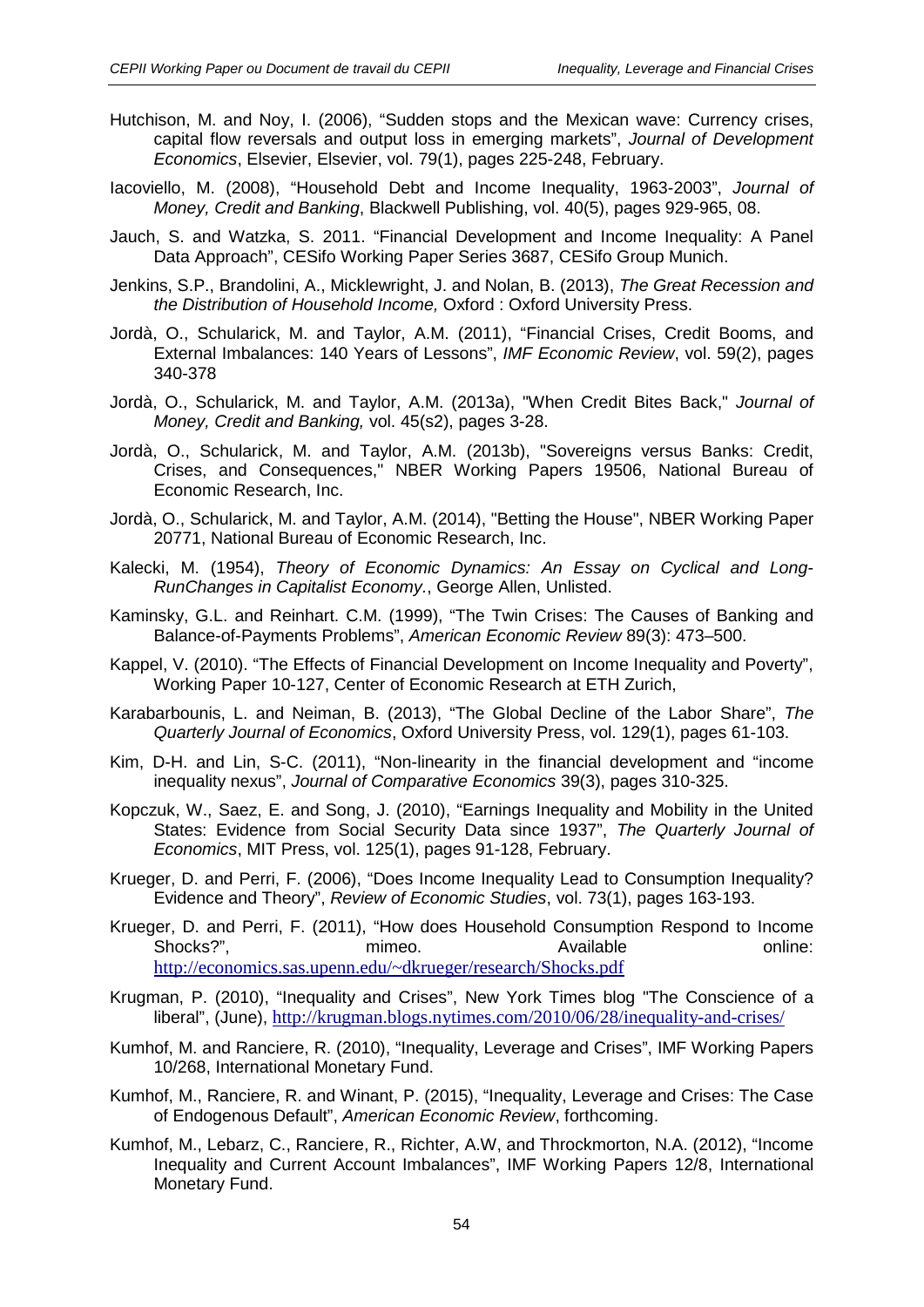- Law, S.H. and Tan, H.B. (2009), "The Role Of Financial Development On Income Inequality In Malaysia", *Journal of Economic Development* 34(2), pages 153-168.
- Law, S.H. and Tan, H.B. (2012), "Nonlinear dynamics of the finance-inequality nexus in developing countries", *Journal of Economic Inequality* 10(4), pages 551-563,
- Leigh, A. (2007), "How Closely Do Top Income Shares Track Other Measures of Inequality?", *Economic Journal*, Royal Economic Society, vol. 117(524), pages F619-F633, November.
- Leigh, A. and Posso, A. (2009), "Top Incomes And National Savings", *Review of Income and Wealth*, International Association for Research in Income and Wealth, vol. 55(1), pages 57-74, 03.
- Leung, R., Stampini, M., & Vencatachellum, D. (2009). Does human capital protect workers against exogenous shocks? South Africa in the 2008–2009 crisis. IZA Working Paper No. 4608.
- Levine, R. (2005), "Finance and growth: theory and evidence", in P. Aghion and S. Durlauf (eds.), *Handbook of Economic Growth*, Amsterdam: North-Holland, pp. 866-934.
- Lewis, M. and Verhoeven, M. (2010), "Financial Crises and Social Spending : The Impact of the 2008-2009 Crisis", World Bank Other Operational Studies 12965, The World Bank.
- Lysandrou, P. (2011), "Global Inequality, Wealth Concentration and the Subprime Crisis: A Marxian Commodity Theory Analysis", *Development and Change*, Vol. 42(1), pages 183–208.
- Maarek, P. and Orgiazzi, E. (2013), "Currency Crises and the Labor Share", *Economica* vol. 80 (319), pages 566-588.
- Martin, P. and Phillippon, T. (2014), "Inspecting the Mechanism: Leverage and the Great Recession in the Eurozone", National Bureau of Economic Research Working Paper #20572.
- McKinnon, R. and Pill H. (1997) "Credible Economic Liberalizations and Overborrowing", *American Economic Review* 87(2), 189–93.
- Milesi-Ferretti, G.M. and Razin, A. (2000), "Current Account Reversals and Currency Crises: Empirical Regularities", NBER Chapters, National Bureau of Economic Research, Inc,in: Currency Crises, pages 285-323. National Bureau of Economic Research, Inc.
- Mendoza, E.G. and Terrones, M.E. (2008), "An Anatomy Of Credit Booms: Evidence From Macro Aggregates And Micro Data", NBER Working Papers 14049.
- Meyer, B.D., and Sullivan, J.X. (2013), "Consumption and Income Inequality and the Great Recession", *American Economic Review*, 103(3): 178-83.
- Mian, A. and Sufi, A. (2010), "Household Leverage and the Recession of 2007–09". *IMF Economic Review* 58(1): 74–117.
- Mian, A. and Sufi, A. (2014), *House of Debt*. Chicago: University of Chicago Press.
- Milasi, S. (2012), "Top Income Shares and Budget Deficits", CEIS Research Paper 249, Tor Vergata University, CEIS, revised 08 Aug 2013.
- Minsky, H.P. (1977), "The Financial Instability Hypothesis: An Interpretation of Keynes and an Alternative to 'Standard' Theory". N*ebraska Journal of Economics and Business* 16(1): 5–16.
- Moffitt, R.A. and Gottschalk, P. (2002), "Trends in the Transitory Variance of Earnings in the United States", *Economic Journal*, Royal Economic Society, vol. 112(478), pages C68- C73, March.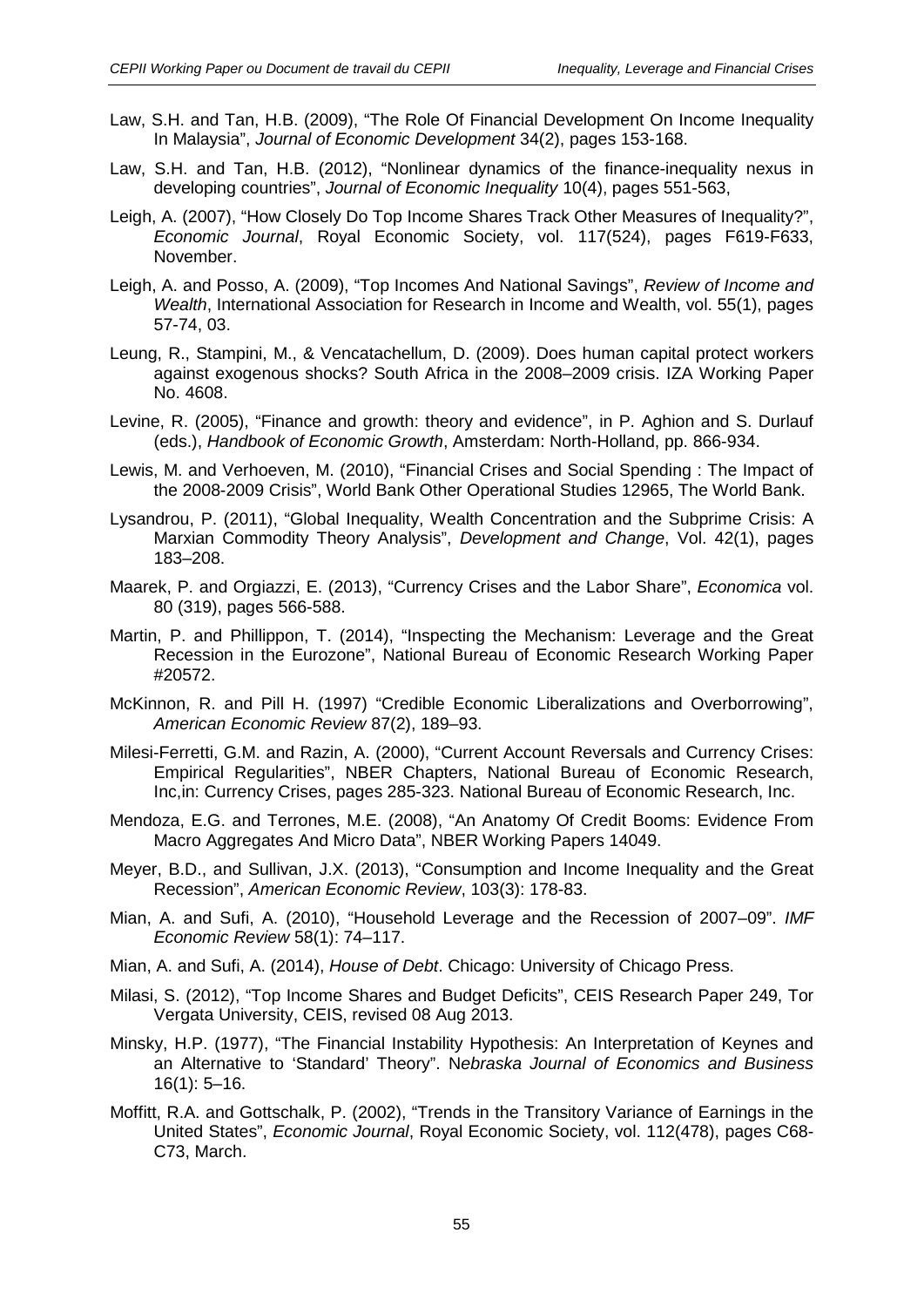- Moffitt, R.A. and Gottschalk, P. (2011). "Trends in the Transitory Variance of Male Earnings in the U.S., 1970-2004", NBER Working Papers 16833, National Bureau of Economic Research, Inc.
- Mookerjee, R. and Kalipioni, P. (2010), "Availability of financial services and income inequality: The evidence from many countries", *Emerging Markets Review* 11(4), pages 404-408.
- Ortiz, I. and Cummins, M. (2011), "Global Inequality: Beyond the Bottom Billion € A Rapid Review of Income Distribution in 141 Countries", Working papers, UNICEF, Division of Policy and Strategy 1102.
- Giles, J., Park, A., Fang, C., & Du, Y. (2012), "Weathering a storm: Surveybased perspectives on employment in China in the aftermath of the financial crisis". World Bank Policy Research Paper 5984.
- Perugini, C., Hölscher, J. and Collie, S. (2013), "Inequality, Credit Expansion and Financial Crises", MPRA Paper No. 51336.
- Pesaran, M.H., Shin, Y. and Smith, R. (2001), "Bound Testing Approaches to the Analysis of Level Relationships", *Journal of Applied Econometrics*, 16, 289-326.
- Piketty, T. (1997), "The dynamics of wealth distribution and the interest rate with credit rationing", *Review of Economic Studies* 64, 173–189.
- Piketty, T. (2003), "Income Inequality in France, 1901-1998", *Journal of Political Economy*, vol. 111, n°5, 2003, pp. 1004-1042.
- Piketty, T. (2014), "*Capital in the 21st Century",* Cambridge: Harvard University Press.
- Piketty, T. and Saez, E. (2003), "Income Inequality in the United States, 1913-1998", *Quarterly Journal of Economics,* vol. 118, no. 1, 1-39.
- Piketty, T. and Saez, E. (2006), "The evolution of top incomes: a historical and international perspectives", *American economic review*, vol.96, no 2, 2006, p. 200-205.
- Piketty, T. and Saez, E. (2013), "Top Incomes and the Great Recession: Recent Evolutions and Policy Implications", *IMF Economic Review*, Palgrave Macmillan, vol. 61(3), pages 456-478, August.
- Rajan, R.G. (2010), *Fault lines: How hidden fractures still threaten the world economy*, Princeton University Press, Princeton.
- Reinhart, C.M., and Rogoff. K.S. (2009), *This Time Is Different: Eight Centuries of Financial Folly*. Princeton, NJ: Princeton University Press.
- Reinhart, C.M., and Rogoff. K.S. (2009b), "The Aftermath of Financial Crises", *American Economic Review*, American Economic Association, American Economic Association, vol. 99(2), pages 466-72, May.
- Reinhart, C.M., and Rogoff. K.S. (2010), "Growth in a Time of Debt", *American Economic Review*, vol. 100(2), pages 573-78.
- Reinhart, C.M., and Rogoff. K.S. (2014), "Recovery from Financial Crises: Evidence from 100 Episodes", *American Economic Review*, 104(5): 50-55.
- Romer, C.D. and Romer, D.H. (1998), "Monetary Policy and the Well-Being of the Poor", in *Income Inequality: Issues and Policy Options* (Federal Reserve Bank of Kansas City), 159-201.
- Sabelhaus, J. and Song, J. (2009), "Earnings Volatility Across Groups and Time", *National Tax Journal*, National Tax Association, vol. 62(2), pages 347-64.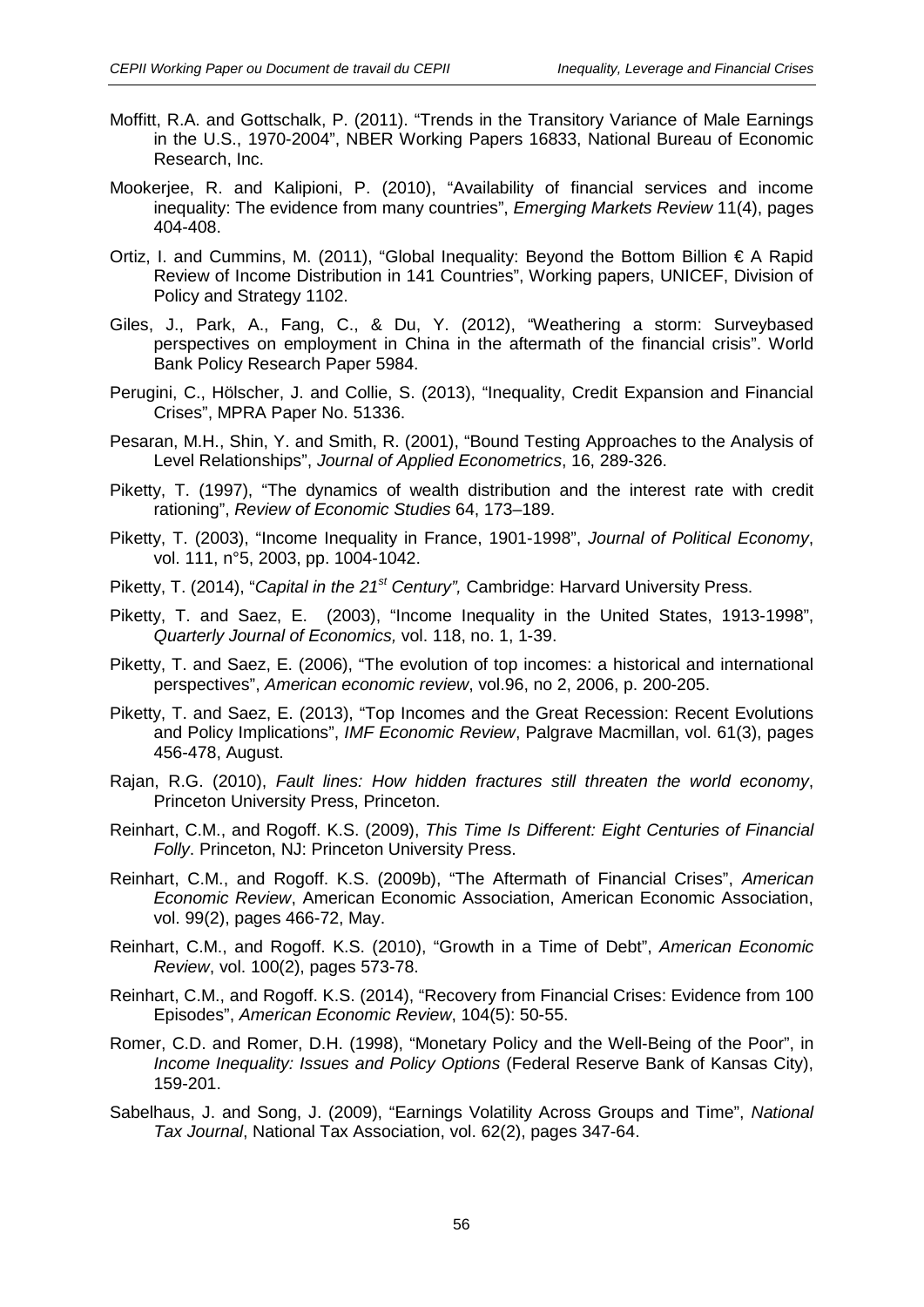- Schmidt-Hebbel, K. and Serven, L. (2000), "Does income inequality raise aggregate saving?", *Journal of Development Economics*, Elsevier, vol. 61(2), pages 417-446, April.
- Schularick, M. and Taylor, A.M. (2012), "Credit Booms Gone Bust: Monetary Policy, Leverage Cycles, and Financial Crises, 1870-2008," *American Economic Review*, American Economic Association, vol. 102(2), pages 1029-61, April.
- Shleifer, A. & Vishny, R.W. (2010), "Unstable banking", *Journal of Financial Economics*, Elsevier, vol. 97(3), pages 306-318, September.
- Solt, F. (2009), "Standardizing the World Income Inequality Database". *Social Science Quarterly* 90(2), 231–242.
- Stiglitz, J. (2009), "Joseph Stiglitz and Why Inequality is at the Root of the Recession", Next Left website. January 9 2009.
- Tridico, P. (2012), "Financial crisis and global imbalances: its labor market origins and the aftermath", *Cambridge Journal of Economics*, Oxford University Press, vol. 36(1), pages 17-42.
- van Treeck, T. (2014), "Did Inequality cause the U.S. Financial Crisis?", *Journal of Economic Surveys,* vol. 28(3), pages 421-448.
- Woo, Bova, Kinda and Zhang (2013), "Distributional Effects of Fiscal Consolidation and the Role of Fiscal Policy: What Do the Data Say?" IMF Working Paper 13/195 (Washington: International Monetary Fund, September).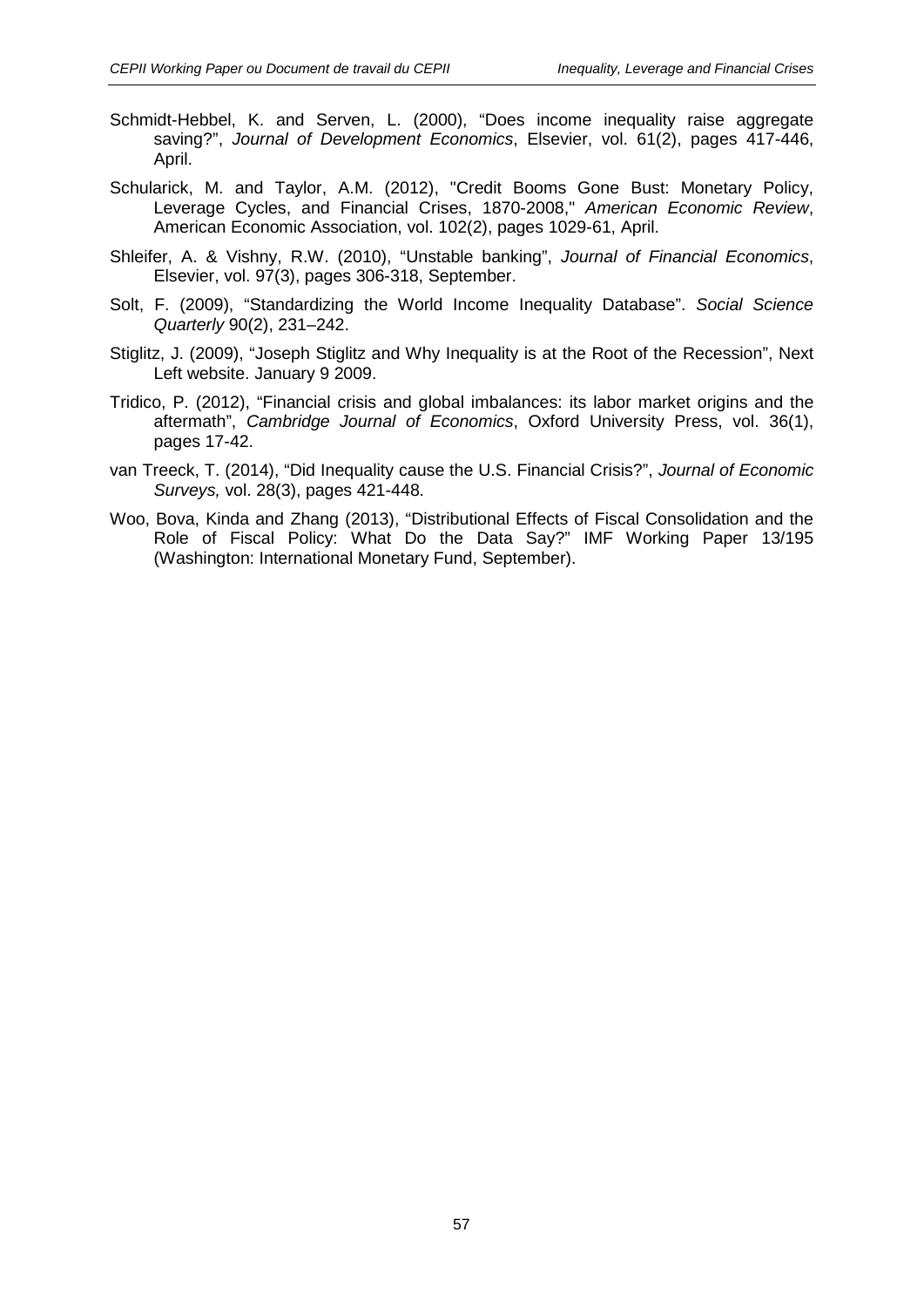# **Appendix A: State of the Art**

# **Table A1: The impact of Inequality on debt, financial crises and current account**

| Paper                            | Years     | <b>Number</b><br><b>of</b><br><b>Countries</b> | <b>DC</b>    | EC                        | <b>LIC</b> | <b>Dependent</b><br>Variable                        | Inequality<br><b>Measure</b>              | <b>Database</b>                     | Result                                                            | <b>Remarks</b>                                                                                                                                                                                                                   | Impact<br>Ineq.           |
|----------------------------------|-----------|------------------------------------------------|--------------|---------------------------|------------|-----------------------------------------------------|-------------------------------------------|-------------------------------------|-------------------------------------------------------------------|----------------------------------------------------------------------------------------------------------------------------------------------------------------------------------------------------------------------------------|---------------------------|
| <b>Empirical</b>                 |           |                                                |              |                           |            |                                                     |                                           |                                     |                                                                   |                                                                                                                                                                                                                                  |                           |
| Bordo &<br>Meissner<br>(2012)    | 1920-2008 | 14                                             | X            |                           |            | Real Bank<br>Loans to<br>Private sector<br>(in log) | Top 1<br>Percent                          | <b>WTID</b>                         | Not significant                                                   | yearly data or 5<br>years time span - Do<br>not deal about<br>endogeneity                                                                                                                                                        | <b>Not</b><br>significant |
| Atkinson &<br>Morelli            | 1911-2010 | 37<br>systemic<br>banking<br>crises            | $\mathsf{x}$ | $\boldsymbol{\mathsf{x}}$ |            | Banking<br>Crisis                                   | Gini, Top 1,<br>bottom 60                 | AM2012                              | Inequality<br>increases in 10<br>cases out of 25                  | Event method (no<br>econometrics)                                                                                                                                                                                                | Positive<br>(10/25)       |
| Belletini &<br>Delbono<br>(2013) | 1980-2010 | <b>OECD</b><br>countries                       | X            |                           |            | Banking<br>Crisis                                   | Gini (Before<br>and After<br>$\text{tax}$ | AM2012,<br>OECD2011,<br><b>WIID</b> | High level of<br>inequalities in 9<br>banking crises<br>out of 14 | Event method.<br>Focus on the level of<br>inequality (and not<br>evolutions)                                                                                                                                                     | Positive<br>(9/14)        |
| Perugini et al.<br>(2013)        | 1970-2007 | 18                                             | $\mathsf{x}$ |                           |            | Credit (%<br>GDP)                                   | Top 1<br>Percent                          | <b>WTID</b>                         | Positive impact<br>on credit                                      | IV: Internal &<br>external (Labor &<br><b>Product Market</b><br>Regulation, Rule of<br>Law, Trade<br>Openness).<br>Financial<br>deregulation has a<br>positive impact on<br>credit. But no effect<br>of the interaction<br>term. | Positive                  |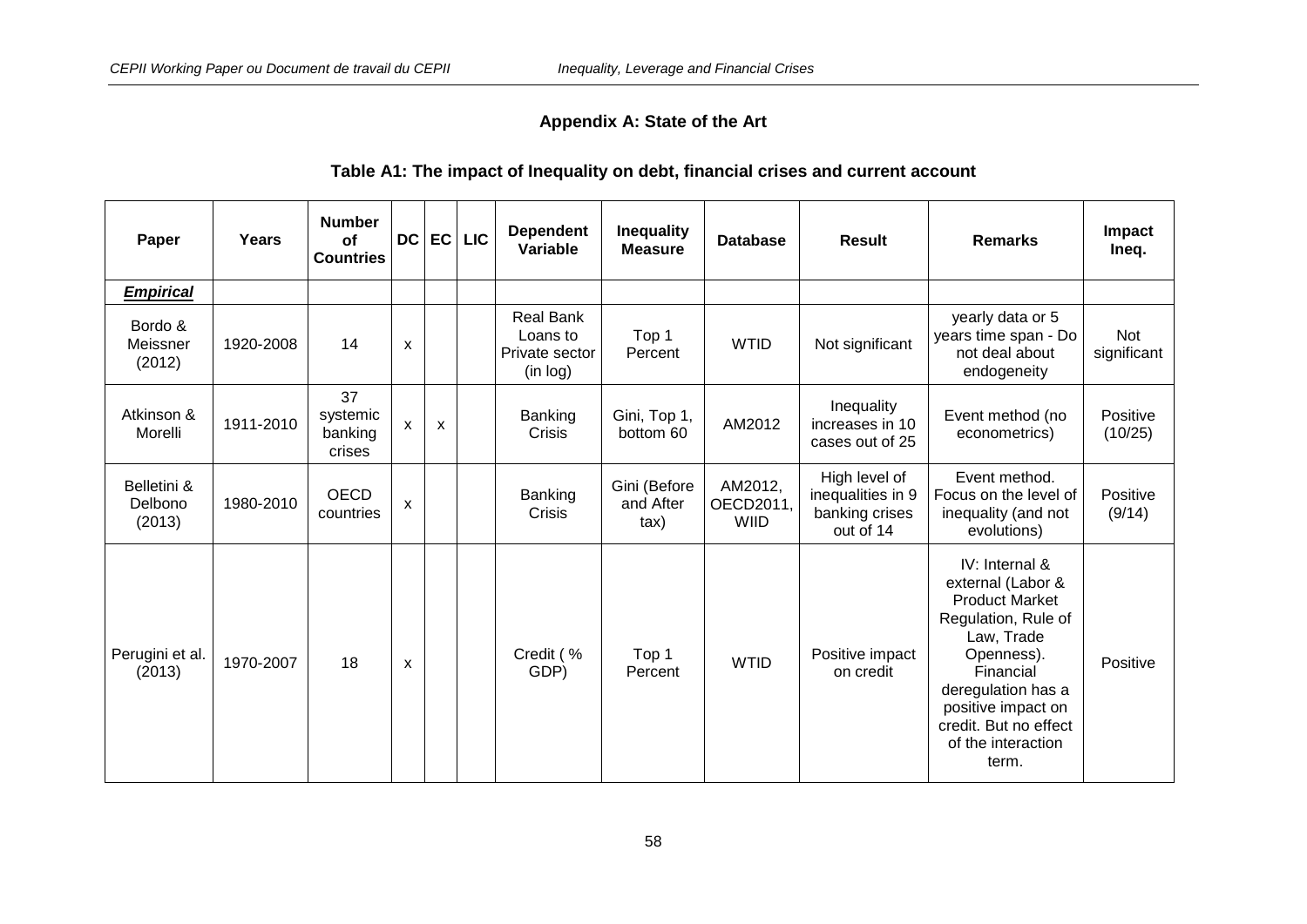| Christen &<br>Morgan<br>(2005)      | 1980-2003 | 1 (The<br>US) | $\pmb{\chi}$              |   | Total<br>Household<br>Debt                        | Gini                                                                                                    | <b>CPS</b>          | Positive impact<br>on debt                                                                                                                                                                                                                                                                                                                                     | Credit demand<br>rather than supply                                                          | Positive                                                       |
|-------------------------------------|-----------|---------------|---------------------------|---|---------------------------------------------------|---------------------------------------------------------------------------------------------------------|---------------------|----------------------------------------------------------------------------------------------------------------------------------------------------------------------------------------------------------------------------------------------------------------------------------------------------------------------------------------------------------------|----------------------------------------------------------------------------------------------|----------------------------------------------------------------|
| Coibion et al.<br>(2014)            | 2000s     | 1 (The<br>US) | $\pmb{\mathsf{X}}$        |   | household<br>debt<br>accumulation                 | Ranking in<br>the local<br>(county)<br>income<br>distribution /<br>Ratio 90/10<br>local<br>distribution | <b>SCF</b>          | 1. Debt<br>accumulation<br>over the course<br>of the early to<br>mid-2000s was,<br>on average,<br>greater for lower<br>income<br>households.<br>2. Households<br>living in the more<br>unequal areas<br>within a county<br>accumulated<br>less debt over<br>the early<br>to mid-2000s<br>than did those in<br>lower inequality<br>areas in the<br>same county. | Second result is<br>supposed to<br>invalidate "Keeping<br>up with the Joneses<br>Hypothesis" | Mixed                                                          |
| Aizenman &<br>Jinjarak<br>(2012)    | 2007-2011 | 50            | $\boldsymbol{\mathsf{x}}$ | X | Tax base,<br>Fiscal space,<br>sovereign<br>spread | Gini                                                                                                    | <b>WDI</b>          | One point Gini<br>coefficient: lower<br>tax base 2 %<br>and higher<br>sovereign<br>spread of 45<br>basis points                                                                                                                                                                                                                                                |                                                                                              | Positive                                                       |
| Milasi (2012)                       | 1974-2005 | 17            | X                         |   | <b>Public Deficit</b>                             | 1 % income<br>share                                                                                     | <b>WTID</b>         | Positive impact<br>on public deficit                                                                                                                                                                                                                                                                                                                           |                                                                                              | Positive                                                       |
| Berhinger &<br>van Treeck<br>(2013) | 1982-2007 | 20            | X                         |   | Net current<br>account<br>balance                 | Top income<br>share / Gini /<br>Labor share                                                             | WTID, WDI,<br>SWIID | Top income<br>share / Gini:<br>Negative impact<br>on CA<br>Declining labor<br>share: Positive                                                                                                                                                                                                                                                                  |                                                                                              | Positive<br>(labor<br>share) and<br>Negative<br>(top<br>income |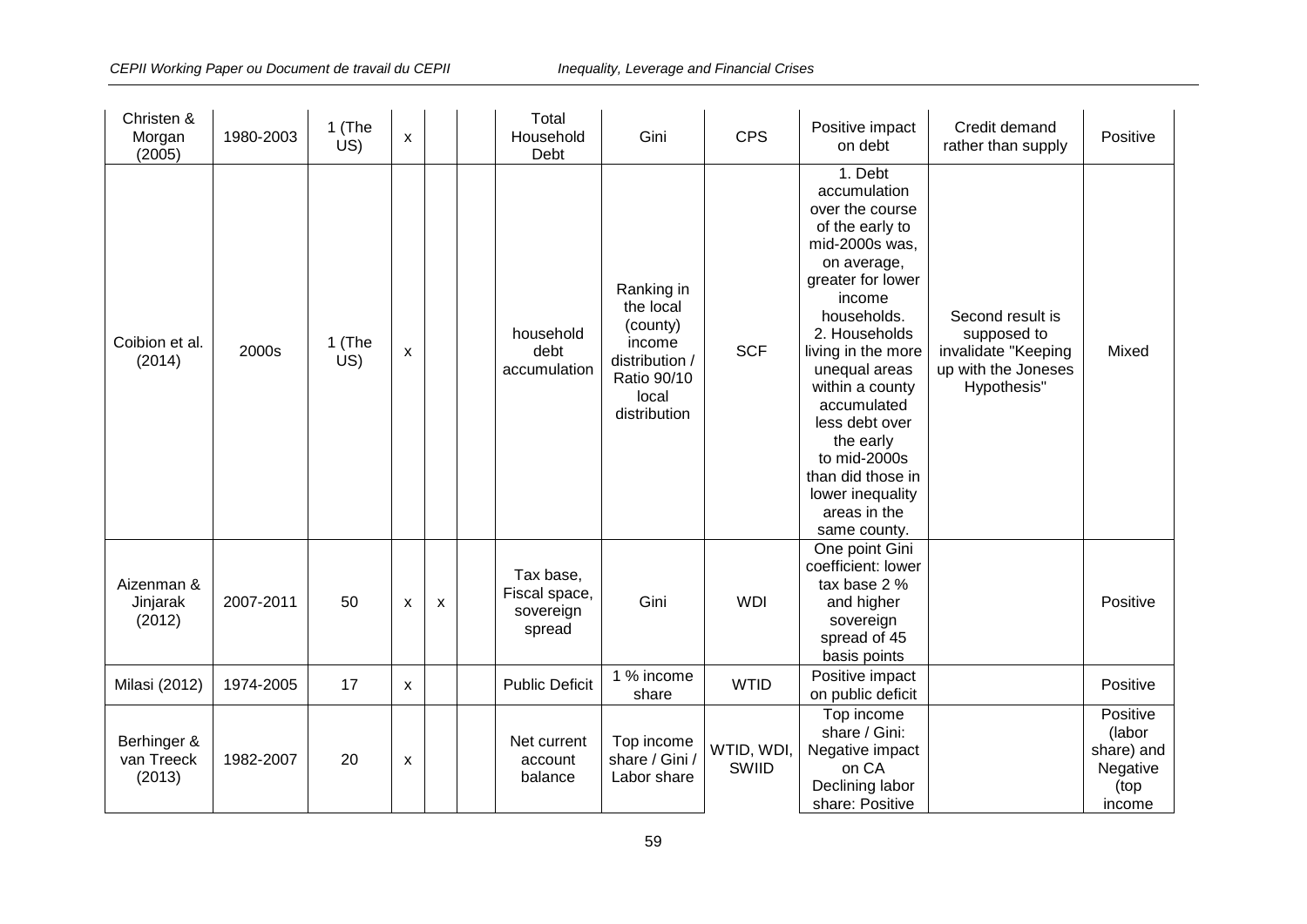|                         |           |                      |   |  |                                   |                     |             | impact on CA                                                                                                                                                                                                                                                                 |                                                                                                                                                                                        | share and<br>Gini) |
|-------------------------|-----------|----------------------|---|--|-----------------------------------|---------------------|-------------|------------------------------------------------------------------------------------------------------------------------------------------------------------------------------------------------------------------------------------------------------------------------------|----------------------------------------------------------------------------------------------------------------------------------------------------------------------------------------|--------------------|
| Kumhof et al.<br>(2012) | 1960-2006 | 18                   | X |  | Net current<br>account<br>balance | Top income<br>share | <b>WTID</b> | Short-term:<br>Negative<br>correlation of -<br>0.1 with the top<br>5 % income<br>share / -0.3 with<br>the top 1 %<br>income share.<br>Medium-term:<br>Negative<br>correlation of -<br>0.25 with the top<br>5 % income<br>share $/ -0.6$ with<br>the top 1 %<br>income share. | Different access to<br>capital markets may<br>explain<br>heterogeneous<br>impact of rising top<br>income share<br>between developed<br>and<br>developing/emerging<br>countries (China) | Negative           |
| <b>Theoretical</b>      |           |                      |   |  |                                   |                     |             |                                                                                                                                                                                                                                                                              |                                                                                                                                                                                        |                    |
| lacoviello<br>(2008)    | 1963-2003 | 1 (The<br>$\dot{US}$ | X |  | Household<br>Debt                 | Income<br>Variance  |             | Positive.<br>Simulations of<br>the model can<br>replicate the<br>dynamics of<br>inequalities and<br>debt in the US.                                                                                                                                                          | Theoretical model<br>where the increased<br>level of income<br>volatility (temporary<br>income shock) leads<br>to an increase of<br>household debt.                                    | Positive           |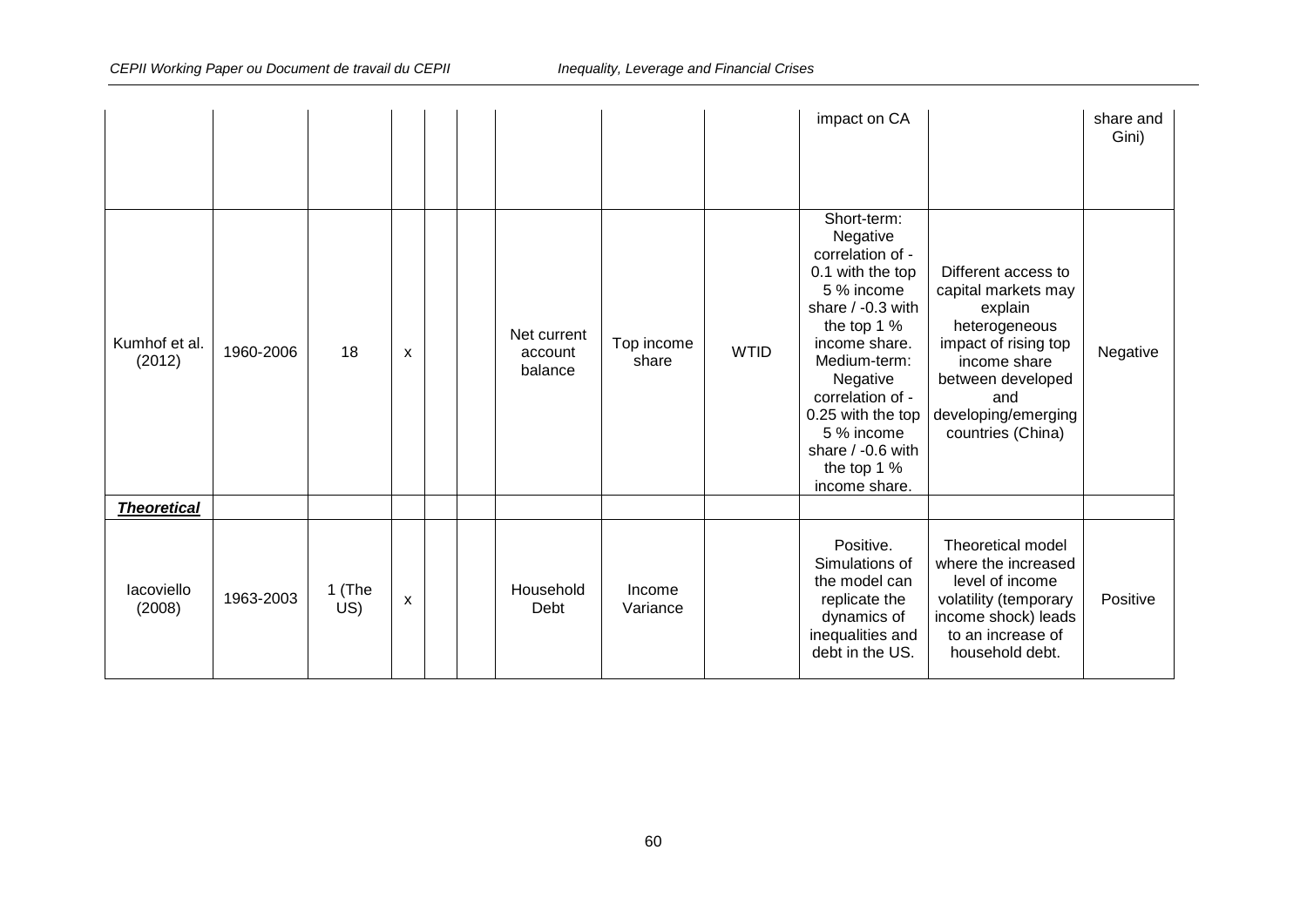| Kumhof &<br>Rancière<br>(2010),<br>Kumhof et al.<br>(2015) | $1983 -$<br>2030<br>(scenario) | 1 (the<br>US) | $\pmb{\chi}$ |                           | Household<br>Debt and<br>financial<br>crisis | Top <sub>5</sub><br>percent<br>income<br>share | Bottom earners'<br>debt-to-income<br>ratio increases<br>from 62.3% in<br>1983 to 143.2%<br>in 2008,<br>accompanied by<br>an increase in<br>crisis probability<br>from initially<br>around 1.5% in<br>any given year,<br>to 4.9% in 2008. | DSGE model. Top<br>earners have a<br>preference for<br>wealth and benefit<br>from a permanent<br>positive income<br>shock [increase in<br>the top 5% income<br>share from 21.8% in<br>1983 to 33.8% in<br>2008] | Positive                                                                             |
|------------------------------------------------------------|--------------------------------|---------------|--------------|---------------------------|----------------------------------------------|------------------------------------------------|------------------------------------------------------------------------------------------------------------------------------------------------------------------------------------------------------------------------------------------|-----------------------------------------------------------------------------------------------------------------------------------------------------------------------------------------------------------------|--------------------------------------------------------------------------------------|
| Azzimonti et<br>al. (2014)                                 | 1973-2005                      | 22            | X            |                           | <b>Public Debt</b>                           |                                                | Income<br>Inequality<br>increases public<br>debt                                                                                                                                                                                         | Public debt :<br>uninsurable income<br>risk                                                                                                                                                                     | Positive                                                                             |
| Belabed et al.<br>(2013)                                   | 1990-2007                      | 3             | X            | $\boldsymbol{\mathsf{x}}$ | Current<br>Account                           |                                                | $\overline{US}$ : rise of<br>income<br>inequality and<br>Negative impact<br>on the CA.<br>China &<br>Germany: Fall<br>of the labor<br>share and<br>Positive impact<br>on the CA.                                                         | Stock-flow model.                                                                                                                                                                                               | Positive<br>(labor<br>share) and<br>Negative<br>(top<br>income<br>share and<br>Gini) |
| Kumhof et al.<br>(2012)                                    | <b>NA</b>                      | <b>NA</b>     |              |                           | Current<br>Account                           |                                                | Rise Top Income<br>Share: fall of CA                                                                                                                                                                                                     | DSGE model.                                                                                                                                                                                                     | Negative                                                                             |
| Al-Hussami &<br>Martin<br>Remesal<br>(2012)                | 1970-2007                      | 22            | X            | X                         | Current<br>Account                           |                                                | Rise Top Income<br>Share: fall of CA                                                                                                                                                                                                     | Simple model of CA<br>with heterogeneous<br>agents                                                                                                                                                              | Negative                                                                             |

DC: Developed countries

EC: Emerging countries

LIC: Low-Income countries

**Inequality Dataset:**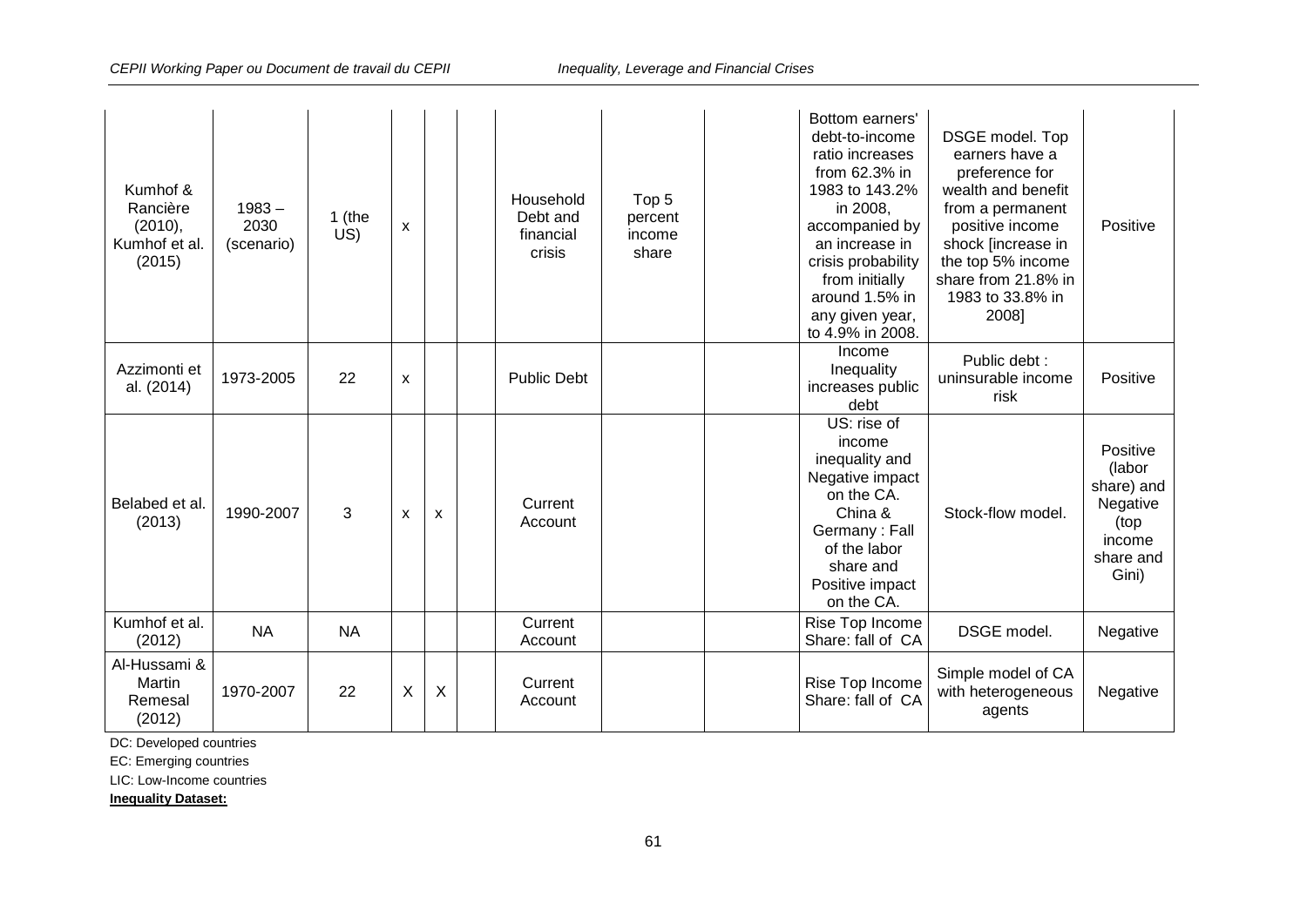DS96: Deininger & Squire (1996) WIID: UN-WIDER World Income Inequality Database SWIID: Standardized World Income Inequality Database EHII-UTIP: Estimated Household Inequality (Galbraith & Kum 2003), University of Texas Inequality Project HCES: Household consumption expenditure survey ID: Income Data (national level) CPS: Current Population Survey (US) SCF: Survey of Consumer Finances (US) WTID: World Top Income Database AM2012: Atkinson & Morelli (2012) OECD2011: OECD (2011, Overview, Fig. 2) WDI: World Development Indicators (World Bank)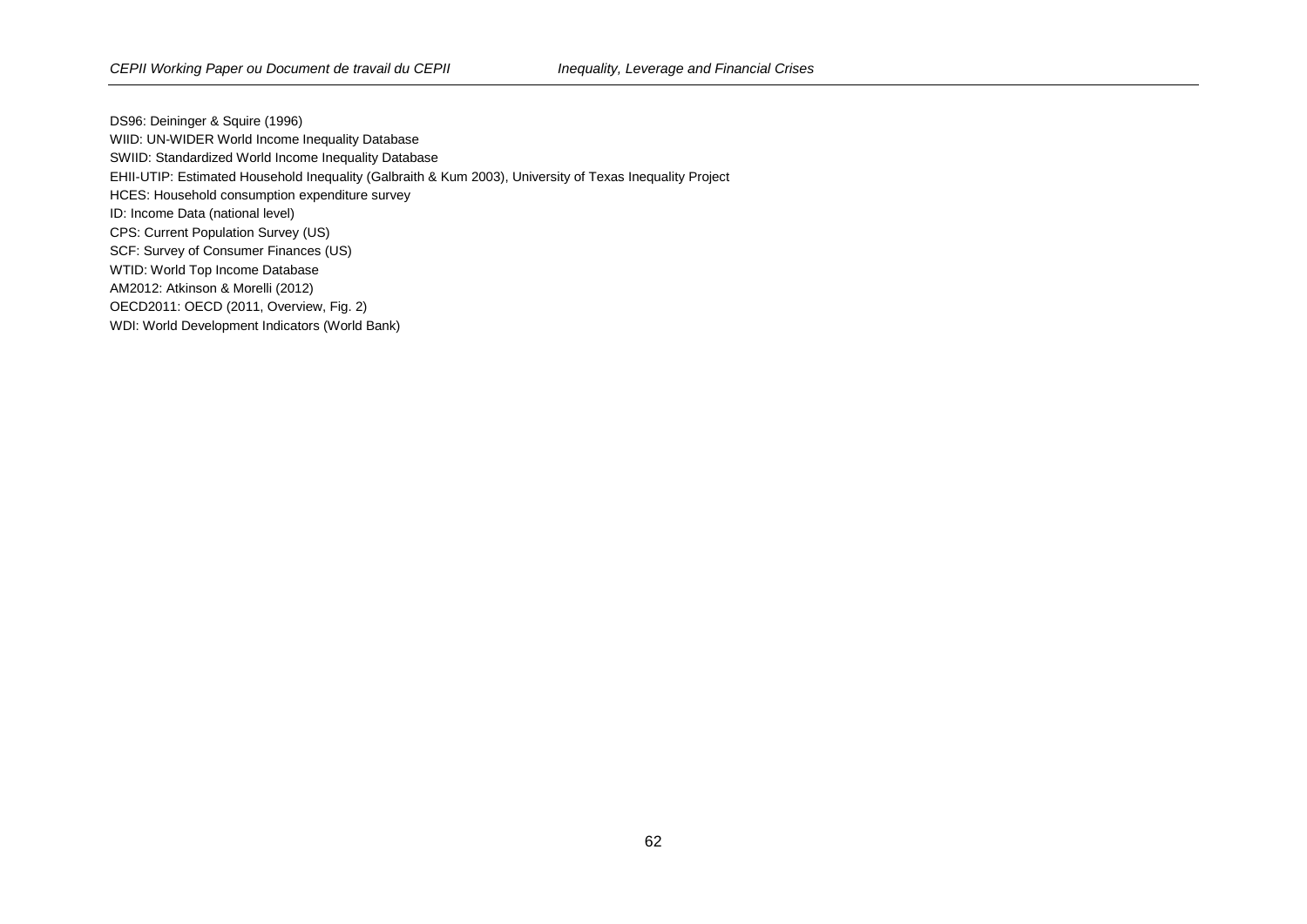| Table A2: From leverage to financial crises |  |  |  |
|---------------------------------------------|--|--|--|
|---------------------------------------------|--|--|--|

| Paper                                      | Years     | <b>Number</b><br>Οf<br><b>Countries</b> | <b>DC</b> | EC | <b>LIC</b> | <b>Dependent Variable</b>                                                                           | Leverage<br><b>Measure</b>                           | <b>Result</b>                                                                                                                         | <b>Remarks</b>                                                                                                                                          | Impact<br><b>Financial</b><br>crisis |
|--------------------------------------------|-----------|-----------------------------------------|-----------|----|------------|-----------------------------------------------------------------------------------------------------|------------------------------------------------------|---------------------------------------------------------------------------------------------------------------------------------------|---------------------------------------------------------------------------------------------------------------------------------------------------------|--------------------------------------|
| Bordo &<br>Meissner (2012)                 | 1920-2008 | 14                                      | X         |    |            | Prob (banking crisis), ie,<br>binary indicator equal to<br>1 when a banking crisis<br>occurred.     | Real bank<br>loans                                   | Positive impact:<br>probability of a<br>banking crisis<br>increases by 5%<br>when real bank<br>loans increase by<br>10%               | Panel data<br>analysis, both with<br>linear and non-<br>linear estimators                                                                               | Positive                             |
| Perugini,<br>Holscher and<br>Collie (2013) | 1970-2007 | 18                                      | X         |    |            | Prob (banking crisis), ie,<br>binary indicator equal to<br>1 when a banking crisis<br>occurred.     | Domestic<br>credit to the<br>private sector<br>/ GDP | Positive impact:<br>probability of a<br>banking crisis<br>increases by 3.5-<br>4.5% when<br>private<br>credit/GDP<br>increases by 10% | Standard panel<br>data analysis                                                                                                                         | Positive                             |
| Schularick and<br>Taylor (2012)            | 1870-2008 | 14                                      | X         |    |            | Prob (financial crisis), ie,<br>binary indicator equal to<br>1 when a financial crisis<br>occurred. | Real bank<br>loans                                   | Positive impact:<br>probability of a<br>banking crisis<br>increases by 3-<br>4% when real<br>bank loans<br>increase by 10%            | Panel data<br>analysis, both with<br>linear and non-<br>linear estimators;<br>various<br>robustness<br>checks, notably<br>for omitted<br>variable bias. | Positive                             |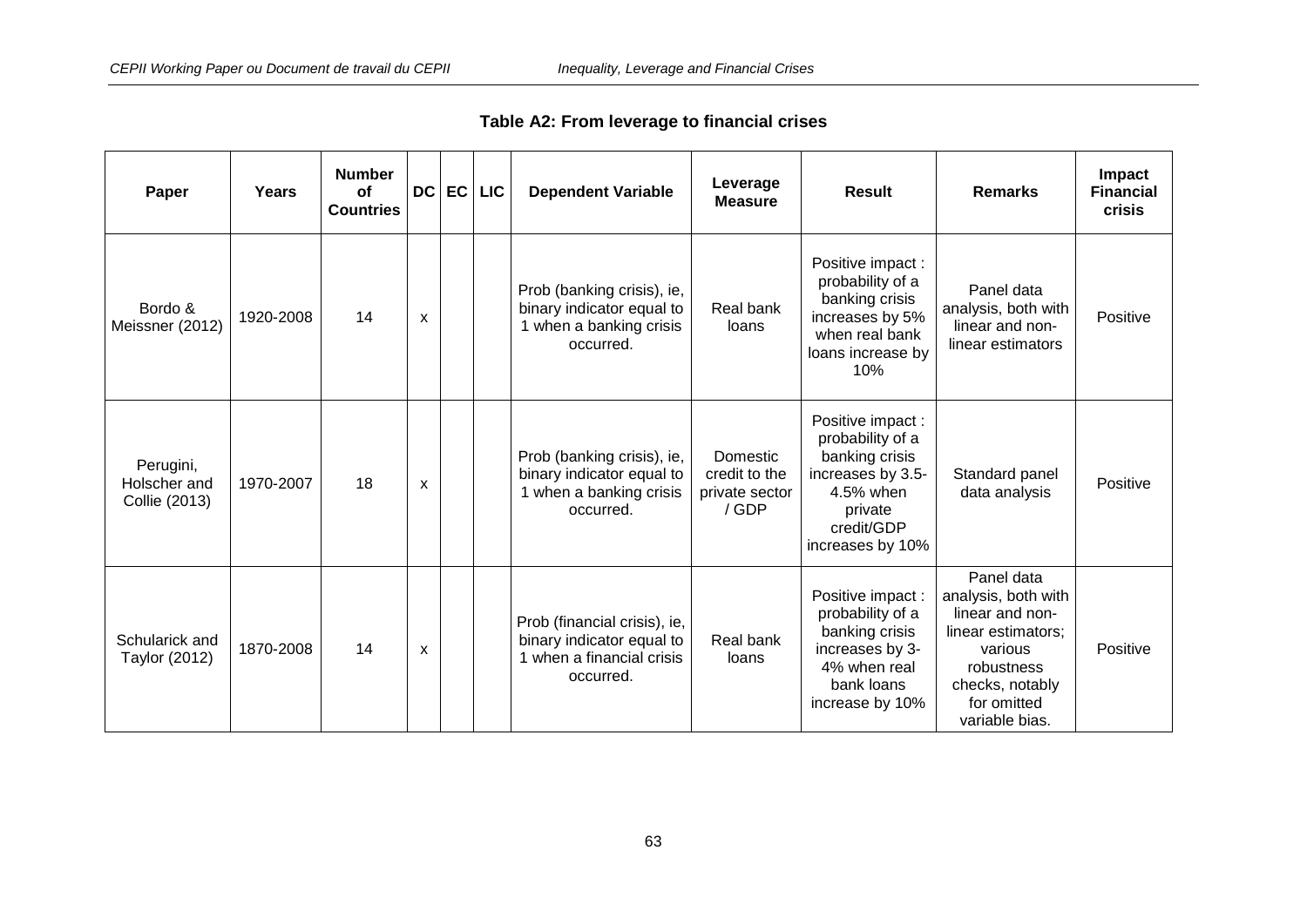| Jordà,<br>Schularick and<br>Taylor (2011) | 1870-2008                                                              | 14 | X |                           |   | Log-odds ratio of a<br>financial crisis event,<br>with a binary, state<br>variable taking the value<br>1 if a financial crisis<br>occurred. | Loans/GDP,<br>Money/GDP<br>and Current<br>Account/GDP                                         | Credit better<br>predictor of<br>financial crises<br>than Current<br>Account                                                                                                 | Standard panel<br>data analysis;<br>focus on the<br>predictive power<br>of the dependent<br>variables                                                           | Positive                                   |
|-------------------------------------------|------------------------------------------------------------------------|----|---|---------------------------|---|---------------------------------------------------------------------------------------------------------------------------------------------|-----------------------------------------------------------------------------------------------|------------------------------------------------------------------------------------------------------------------------------------------------------------------------------|-----------------------------------------------------------------------------------------------------------------------------------------------------------------|--------------------------------------------|
| Jordà,<br>Schularick and<br>Taylor (2014) | 1870-2012,<br>distinction<br>between<br>pre and<br>post-WWII<br>period | 14 | X |                           |   | Prob (fnancia crisis), ie,<br>Binary indicator equal to<br>1 when a financial crisis<br>occurred                                            | Mortgage<br>loans/GDP,<br>House<br>prices/income                                              | Mortgage lending<br>and house prices:<br>information about<br>the likelihood of<br>FC, but not<br>perfect predictor                                                          | Classification<br>methods rather<br>than evaluating<br>model fit, careful<br>handling of<br>endogeneity of<br>monetary<br>conditions through<br>the use of IVs. | Positive (but<br>not perfect<br>predictor) |
| Büyükkarabacak<br>and Valev<br>(2010)     | 1990-2007                                                              | 37 | X | $\boldsymbol{\mathsf{x}}$ | X | Prob (banking crisis), ie,<br>Binary indicator equal to<br>1 when a systemic<br>banking crisis occurred                                     | private credit<br>/GDP.<br>afterwards<br>split between<br>household<br>and business<br>credit | increase in<br>household<br>credit/GDP ratio<br>by 1% raises the<br>conditional<br>expectation of a<br>crisis by $7.6\%$ ;<br>insignificant effect<br>for business<br>credit | Averaged panel<br>logit proability<br>model                                                                                                                     | Positive (not<br>for business<br>credit)   |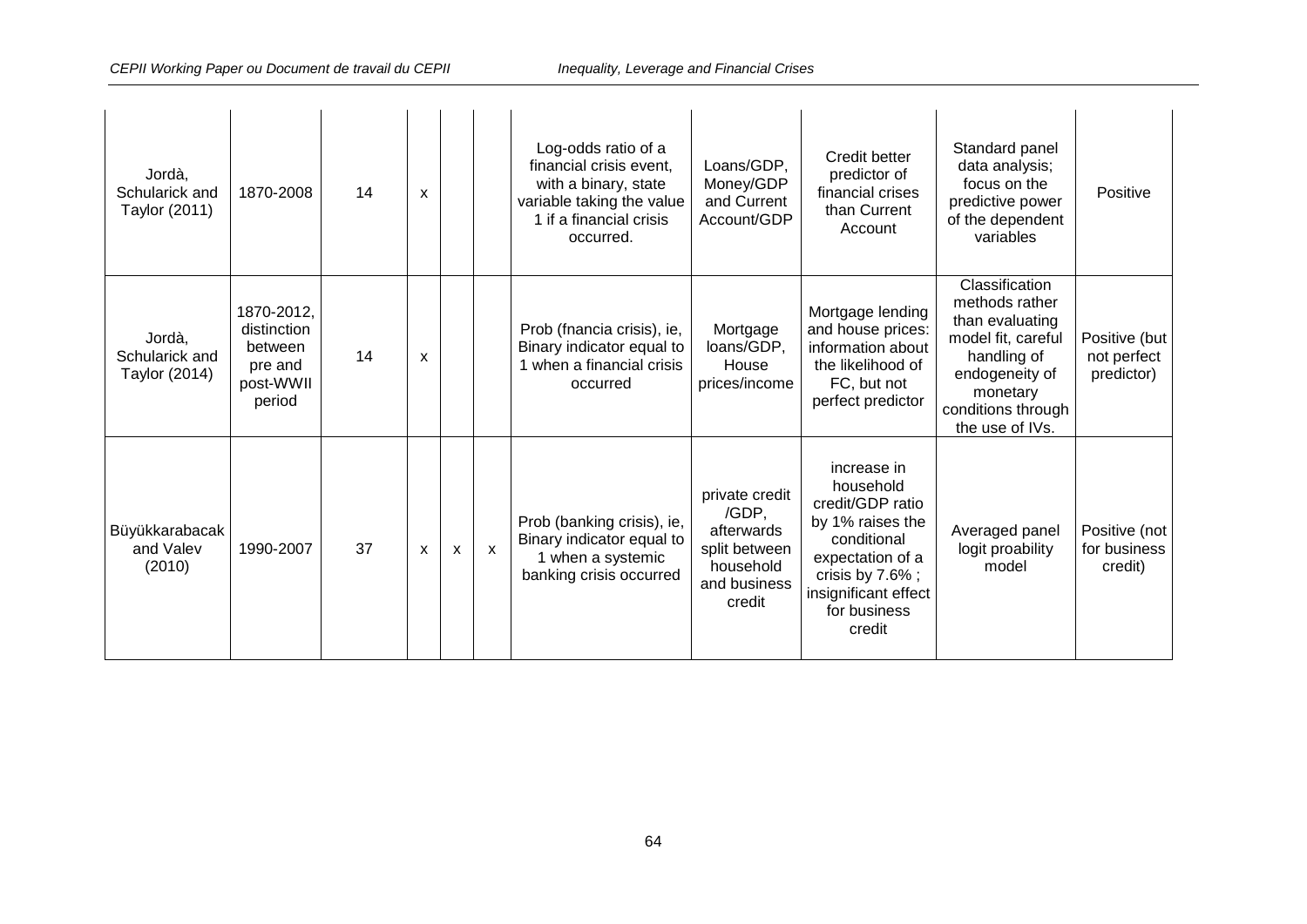| Mian and Sufi<br>(2009)         | 2002-2009 | 1 (= top<br>450 US<br>counties<br>by pop.) | X |   |   | Indicators of economic<br>outcomes (mortgage<br>default rates, house<br>price growth, auto sales,<br>new housing building<br>permits, and<br>unemployment)    | Various<br>indicators of<br>leverage, with<br>a focus on<br>household<br>leverage<br>(housing<br>credit and<br>short-term<br>finance) | household<br>leverage early<br>and powerful<br>statistical<br>predictor of<br>cross-sectional<br>county-level<br>variation in<br>household<br>default, house<br>price,<br>unemployment,<br>residential<br>investment, and<br>durable<br>consumption from<br>2007 to 2009. | Standard cross-<br>section<br>regressions with<br>IV for tackling<br>endogentiy issues<br>in Leverage.  | Positive                             |
|---------------------------------|-----------|--------------------------------------------|---|---|---|---------------------------------------------------------------------------------------------------------------------------------------------------------------|---------------------------------------------------------------------------------------------------------------------------------------|---------------------------------------------------------------------------------------------------------------------------------------------------------------------------------------------------------------------------------------------------------------------------|---------------------------------------------------------------------------------------------------------|--------------------------------------|
| Mendoza and<br>Terrones (2008)  | 1960-2006 | 48                                         | X | X | X | Banking/currency crises<br>or sudden stops,<br>defined on Appendix 2                                                                                          | Credit to the<br>private<br>sector/GDP +<br>firm-level<br>measures                                                                    | Credit booms are<br>more likely to end<br>in a financial<br>crisis in emerging<br>countries (55%,<br>vs 15 % in<br>developed<br>countries)                                                                                                                                | Innovative<br>features to identify<br>credit booms,<br>event study<br>methods.<br>frequency<br>analyses | Positive<br>(especially<br>in $EC$ ) |
| Kaminsky and<br>Reinhart (1999) | 1970-1995 | $20 (+4)$<br>"out of<br>sample")           | X | X |   | Descriptive/classification<br>approach, focused on<br>Probabilities of crisis<br>occurrence and key<br>indicators (monetary<br>aggregates, private<br>credit) |                                                                                                                                       | Banking and<br>currency crises<br>are closely linked<br>in the aftermath<br>of financial<br>liberalization, with<br>credit boom and<br>bust dynamics at<br>the root.                                                                                                      | Huge majority of<br>emerging<br>countries in the<br>sample: 15 vs 5<br>developed.                       | Positive                             |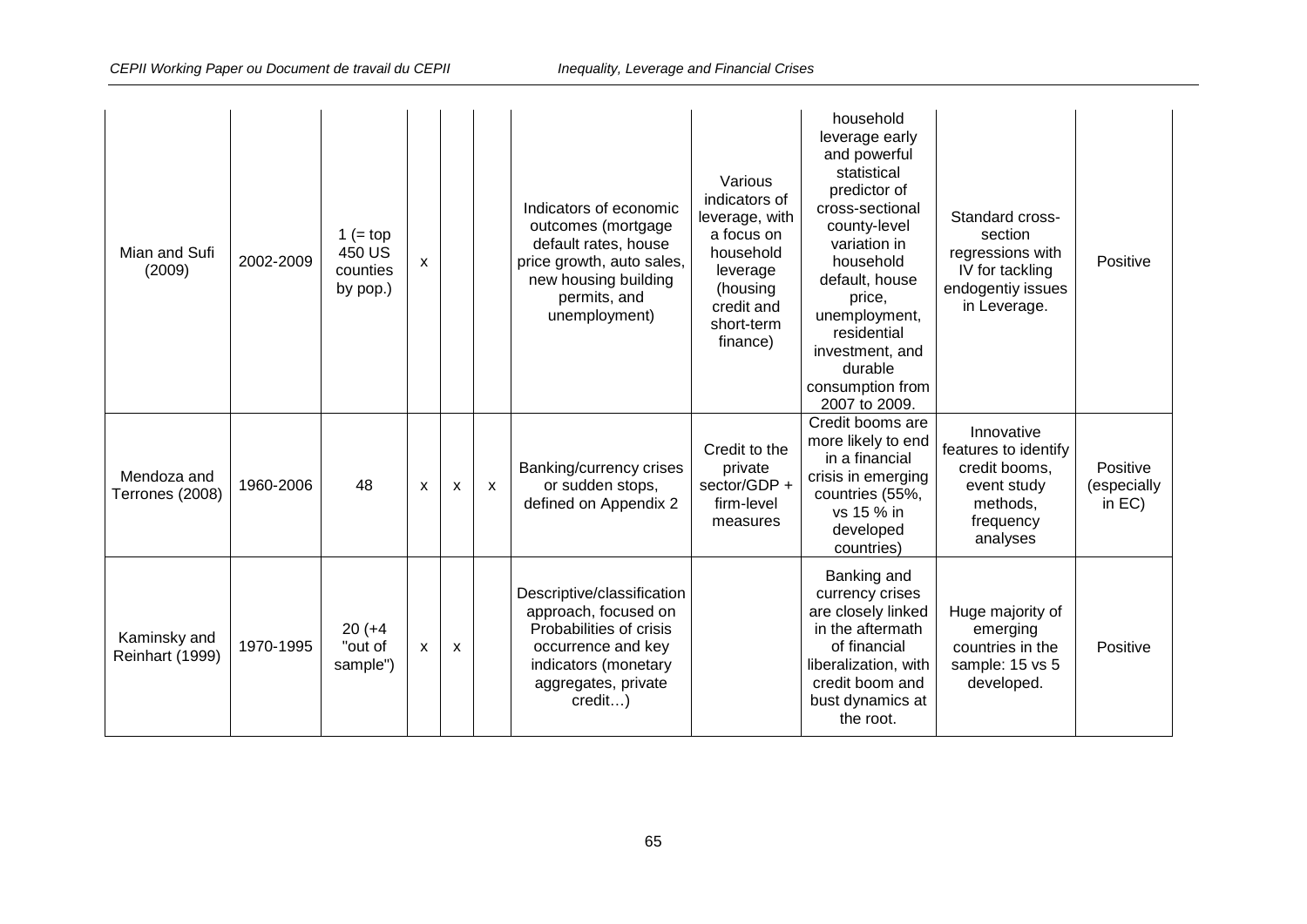| Gourinchas,<br>Valdes and<br>Landerretche<br>(2001) | 1960-1996 | 91                        | X | $\boldsymbol{\mathsf{x}}$ | $\mathsf{x}$ | Descriptive approach<br>focusing on the<br>identification of credit<br>booms and some<br>stylized facts<br>surrounding them. | Lending booms<br>are not<br>associated with a<br>significant<br>increase in<br>banking and<br>balance of<br>payment<br>vulnerability. | Focus on Latin<br>America, where<br>lending booms are<br>often followed by<br>a banking and/or a<br>currency crisis.                                                                                                        | No effect |
|-----------------------------------------------------|-----------|---------------------------|---|---------------------------|--------------|------------------------------------------------------------------------------------------------------------------------------|---------------------------------------------------------------------------------------------------------------------------------------|-----------------------------------------------------------------------------------------------------------------------------------------------------------------------------------------------------------------------------|-----------|
| <b>Theoretical</b><br><b>Papers</b>                 |           |                           |   |                           |              |                                                                                                                              |                                                                                                                                       |                                                                                                                                                                                                                             |           |
| Martin et<br>Philippon (2014)                       | 2000-2012 | <b>11 EA</b><br>countries | X |                           |              | Structural model<br>accounting for domestic<br>credit, fiscal policy, and<br>current account<br>dynamics.                    | Private leverage<br>boom: main<br>factor of crisis<br>(esp. In Spain<br>and Ireland).                                                 | Calibration of a full<br>theoretical model<br>of open<br>economies within<br>a monetary union<br>+ counterfactual<br>experiments with<br>U.S. states as a<br>control group that<br>did not suffer<br>from a sudden<br>stop. | Positive  |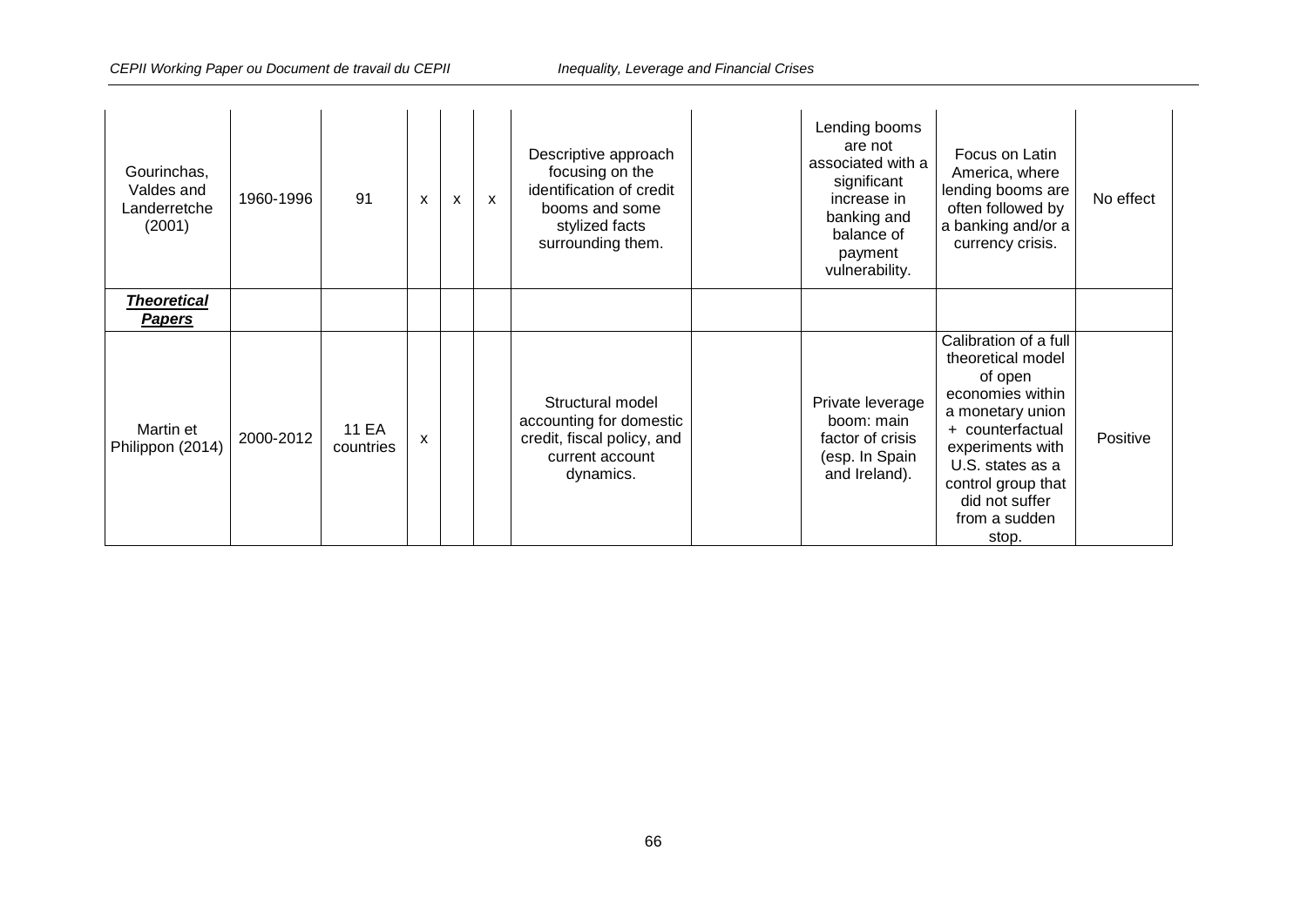| McKinnon and<br>Pill (1997) | Various | 5<br>emerging,<br>developed | X | X |  | Theoretical model<br>enlightening the<br>circumstances under<br>which financial<br>liberalization may lead<br>to a fall of private<br>saving, overborrowing<br>and boom and bust<br>dynamics. | A decline in<br>private saving<br>may result partly<br>from a false<br>euphoria<br>regarding the<br>eventual payoffs<br>from the credible<br>real-side reforms.<br>Banks lend overly<br>aggressively,<br>which in turn<br>sends a falsely<br>optimistic signal<br>to nonbank firms<br>and households<br>regarding the<br>macroeconomic<br>outcome of the<br>reform process. | Pure theoretical<br>approach.<br>Experiences of<br>some countries,<br>mostly emerging,<br>are used in an<br>illustrative way:<br>Chile, Mexico,<br>Indonesia,<br>Malaysia,<br>Thailand the UK<br>is the only<br>developed country<br>mentioned. | Positive |  |
|-----------------------------|---------|-----------------------------|---|---|--|-----------------------------------------------------------------------------------------------------------------------------------------------------------------------------------------------|-----------------------------------------------------------------------------------------------------------------------------------------------------------------------------------------------------------------------------------------------------------------------------------------------------------------------------------------------------------------------------|-------------------------------------------------------------------------------------------------------------------------------------------------------------------------------------------------------------------------------------------------|----------|--|
|-----------------------------|---------|-----------------------------|---|---|--|-----------------------------------------------------------------------------------------------------------------------------------------------------------------------------------------------|-----------------------------------------------------------------------------------------------------------------------------------------------------------------------------------------------------------------------------------------------------------------------------------------------------------------------------------------------------------------------------|-------------------------------------------------------------------------------------------------------------------------------------------------------------------------------------------------------------------------------------------------|----------|--|

DC: Developed countries

EC: Emerging countries

LIC: Low-Income countries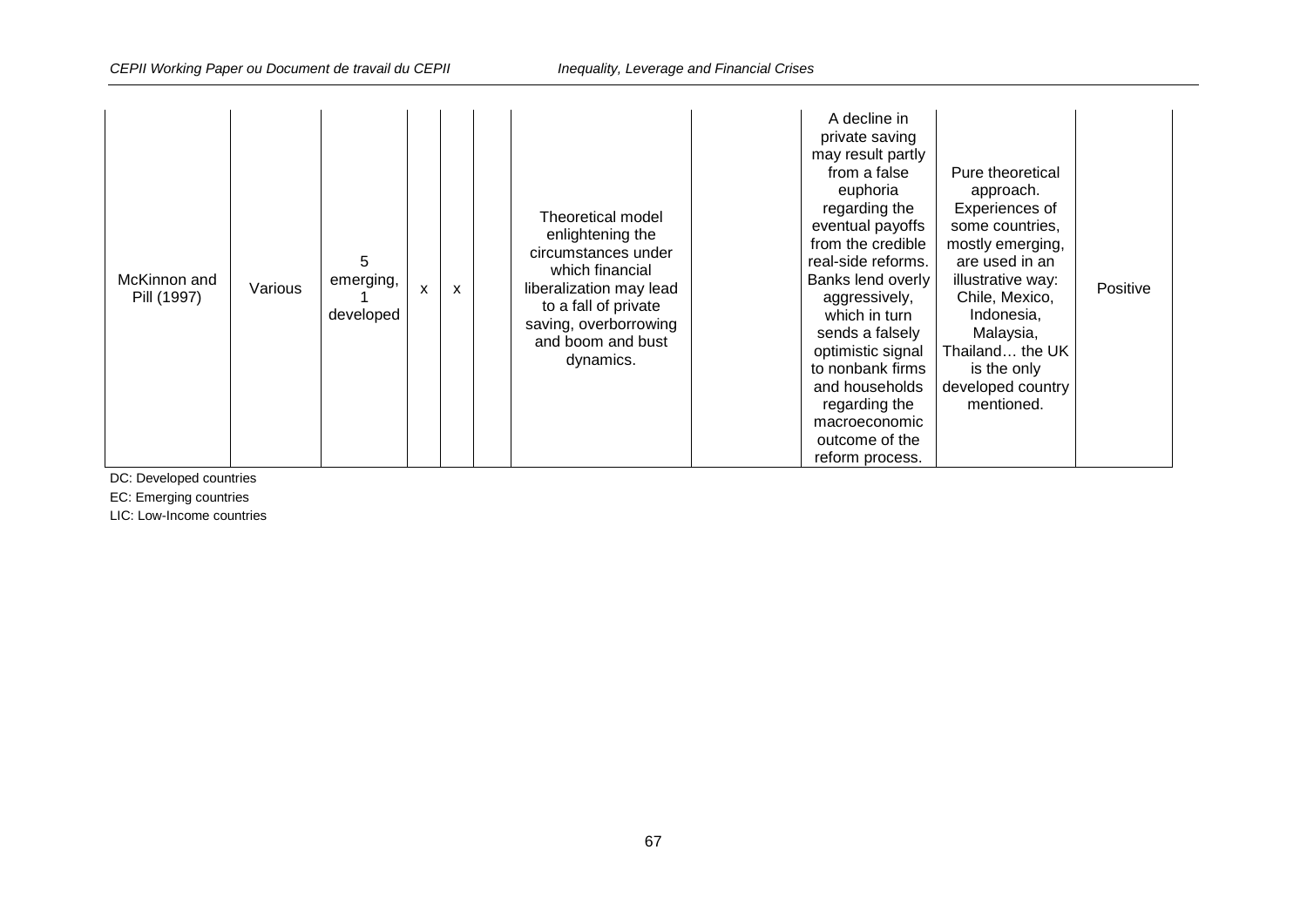| Paper                                              | Years                          | <b>Number</b><br>of<br><b>Countries</b> | <b>DC</b>    | EC                        | <b>LIC</b>   | <b>Dependent</b><br>Variable                                                                                                                                                                                                                           | FD measure                                                   | <b>Inequality</b><br>dataset | <b>Result</b>                                                                                                                         | <b>Remarks</b>                                                                                 | impact of<br>finance on<br>inequality |
|----------------------------------------------------|--------------------------------|-----------------------------------------|--------------|---------------------------|--------------|--------------------------------------------------------------------------------------------------------------------------------------------------------------------------------------------------------------------------------------------------------|--------------------------------------------------------------|------------------------------|---------------------------------------------------------------------------------------------------------------------------------------|------------------------------------------------------------------------------------------------|---------------------------------------|
| Beck,<br>Demirgüç-<br>Kunt and<br>Levine<br>(2007) | 1960-2005<br>and 1980-<br>2005 | 70 in<br>average                        | X            | X                         | $\mathsf{x}$ | (i) Growth of<br>the Gini<br>coefficient,<br>(ii) growth of<br>the income<br>share of the<br>lowest<br>quintile<br>(iii) growth of<br>the<br>percentage<br>age of the<br>population<br>living on less<br>than $$1$<br>(and \$2)<br>dollars per<br>day. | Private<br>Credit/GDP                                        | DS96,<br><b>WIID</b>         | Income growth<br>poorest<br>quintile: 40%<br>explained by<br>the inequality<br>impact of FD,<br>60% by the<br>growth impact<br>of FD. | GMM dynamic<br>panel estimator<br>over 5-year<br>periods.                                      | negative                              |
| Clarke, Xu<br>and Zou<br>(2006)                    | 1960-1995                      | 83                                      | X            | $\boldsymbol{\mathsf{x}}$ | $\mathsf{x}$ | Log Gini<br>coefficient                                                                                                                                                                                                                                | Private<br>Credit/GDP, bank<br>assets/GDP                    | <b>DS96</b>                  | A 1% increase<br>in private credit<br>decreases the<br>Gini coefficient<br>by 0.3%.                                                   | IV identifying<br>the origin of the<br>country's legal<br>system                               | negative                              |
| Kapell<br>(2010)                                   | 1960-2006                      | 78                                      | $\mathsf{x}$ | X                         | X            | Gini<br>coefficient                                                                                                                                                                                                                                    | Private<br>Credit/GDP, stock<br>market<br>capitalization/GDP | <b>WIID</b>                  | A 1% increase<br>in FD<br>decreases the<br>Gini coefficient<br>by 0.2 to 0.3%.                                                        | IV identifying<br>the origin of the<br>country's legal<br>system +<br>geographical<br>latitude | negative                              |

**Table A3. The impact of financial development in "normal times" on inequality**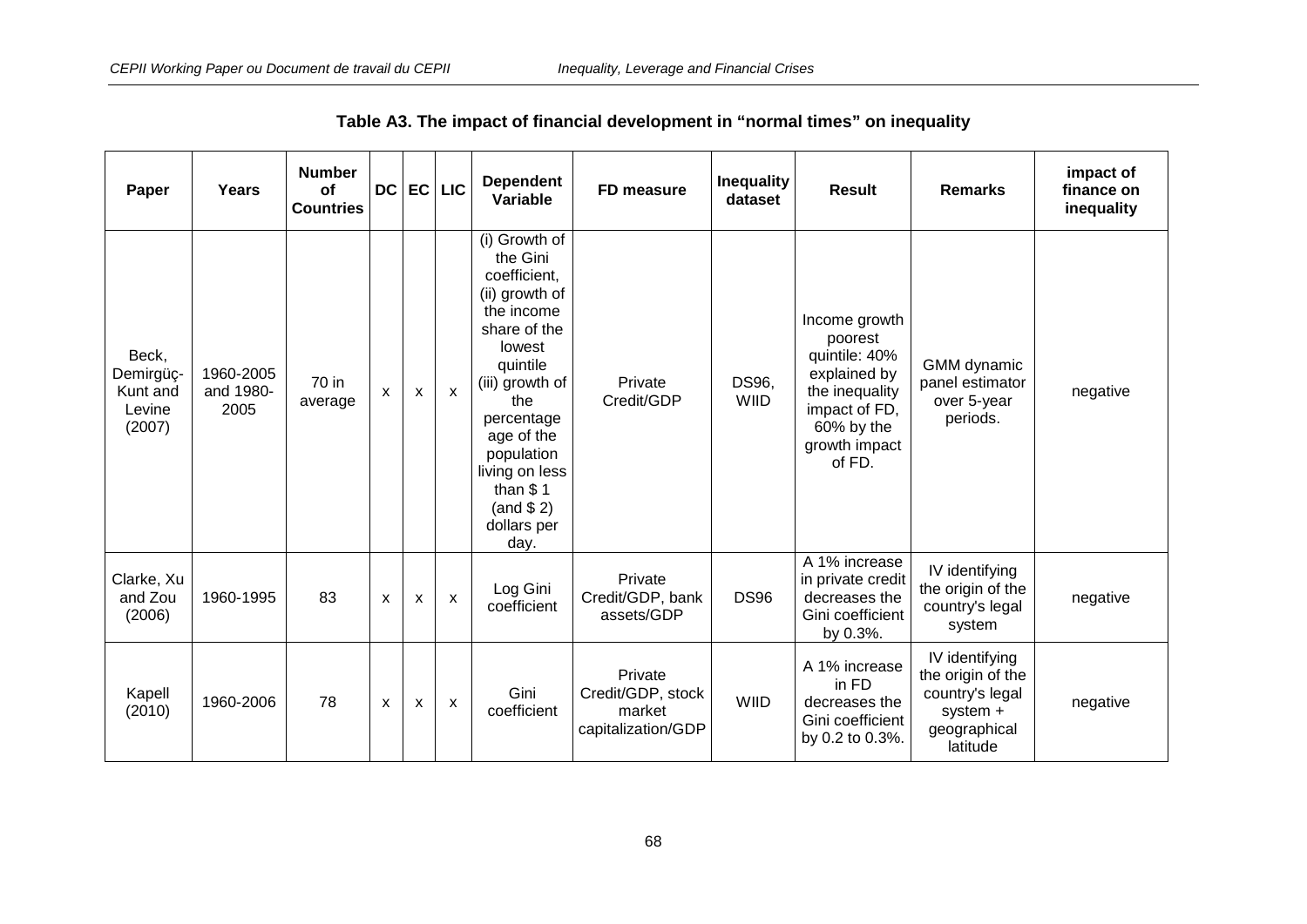| Enowbi<br>Batuo,<br>Guidi and<br>Mlambo<br>(2010) | 1990-2004         | 22 |   | X                         | $\boldsymbol{\mathsf{x}}$ | Gini<br>coefficient       | liquid<br>liabilities/GDP,<br>M2/GDP, Private<br>Credit/GDP                                                          | <b>WIID</b> | A 1% increase<br>in FD<br>decreases the<br>Gini coefficient<br>by 0.02 to<br>$0.05%$ .             | GMM dynamic<br>panel estimator.                                                                                                            | negative (but<br>quantitatively<br>small)             |
|---------------------------------------------------|-------------------|----|---|---------------------------|---------------------------|---------------------------|----------------------------------------------------------------------------------------------------------------------|-------------|----------------------------------------------------------------------------------------------------|--------------------------------------------------------------------------------------------------------------------------------------------|-------------------------------------------------------|
| Mookerjee<br>and<br>Kalipioni<br>(2010)           | 2000-2005         | 65 | x | $\boldsymbol{\mathsf{x}}$ | X                         | Gini<br>coefficient       | number of bank<br>branches per<br>100,000<br>populations                                                             | <b>WIID</b> | an increase in<br>the number of<br>banks<br>branches per<br>100,000 hab<br>decreases<br>inequality | IV (legal origin,<br>initial<br>endowment),<br>Cross-sectional<br>estimates<br>(variables are<br>averaged over<br>the period<br>2000-2005) | negative (but<br>quantitatively<br>hard to interpret) |
| Law and<br>Tan (2009)                             | 1980Q1-<br>2000Q4 | 1  |   | X                         |                           | Log Gini<br>coefficient   | Private<br>Credit/GDP, stock<br>market<br>capitalization/GDP                                                         | EHII-UTIP   | No impact of<br>financial<br>development<br>on inequality                                          | Pure time-<br>series strategy<br>(bound tests)<br>focused on<br>Malaysia                                                                   | not significant                                       |
| Arora<br>(2012)                                   | 1999-2007         | 1  |   | X                         |                           | State Gini<br>coefficient | Private<br>credit/State<br><b>Domestic Product</b><br>(SDP), personal<br>loans/SDP,<br>population per<br>bank branch | <b>HCES</b> | FD decreases<br>inequality only<br>in the urban<br>areas                                           | Analysis based<br>subnational<br>data for India                                                                                            | Mixed evidence                                        |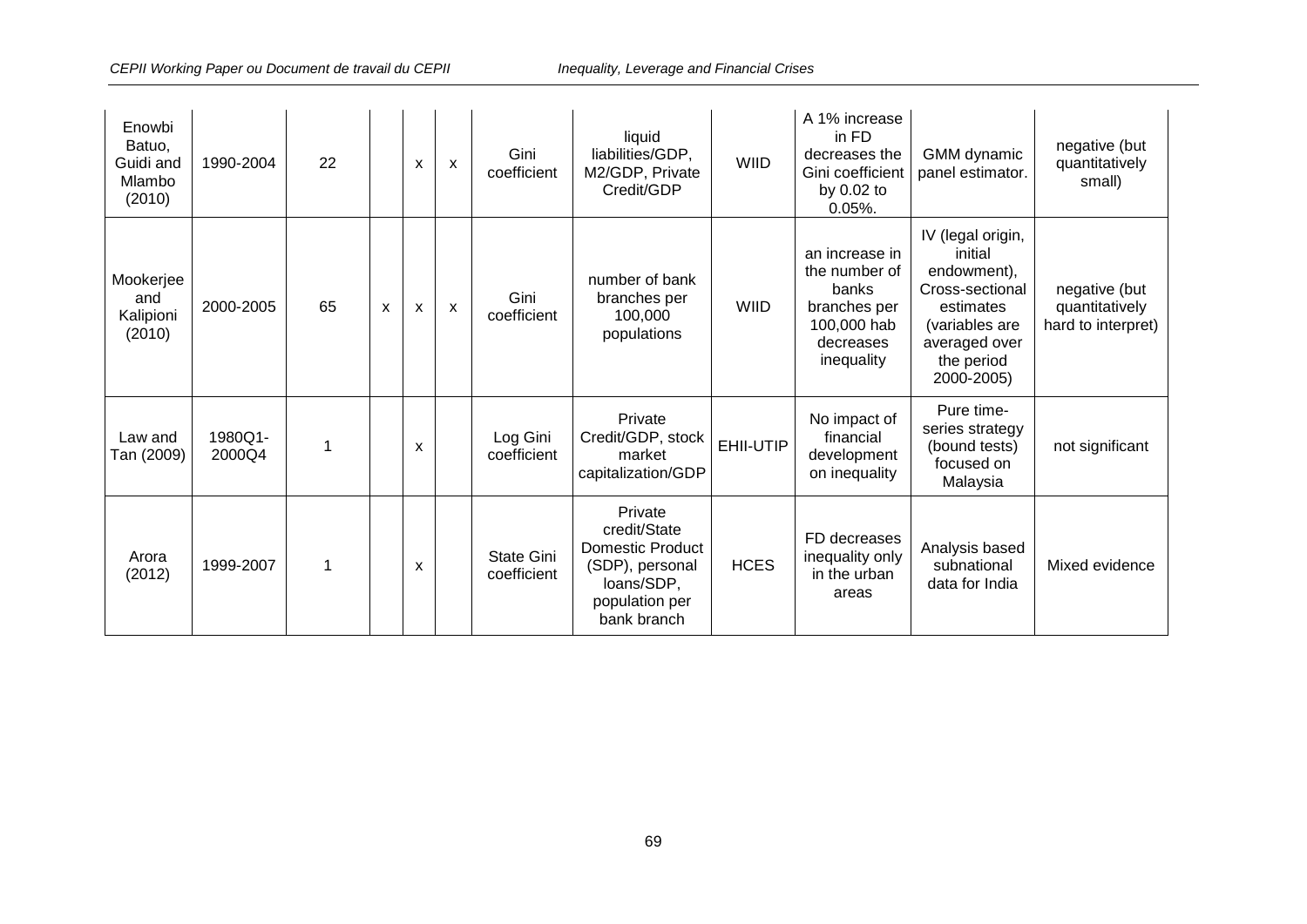| Kim and<br>Lin (2011)         | 1960-2005 | 65  | $\mathsf{x}$ | X | $\mathsf{x}$              | Annual<br>growth rate<br>of the Gini<br>coefficient   | Private<br>Credit/GDP,<br>Liquid<br>Liabilities/GDP,<br><b>Bank Assets/GDP</b> | DS96,<br><b>WIID</b>    | a 1% increase<br>in $FD =$ rise in<br>inequality by<br>0.20-0.29% in<br>the regime with<br>less-developed<br>financial<br>intermediation.<br>but a fall in<br>inequality by<br>0.70-1.23% in<br>the regime with<br>better-<br>developed<br>financial<br>intermediation | Cross-sectional<br>IV threshold<br>regression; $IV =$<br>initial values of<br>financial<br>development<br>and creditor<br>$rights +$<br>religious<br>composition,<br>ethnic<br>fractionalization,<br>legal origins | Non-linear effect<br>of financial<br>development on<br>inequality                                                                                                                                  |
|-------------------------------|-----------|-----|--------------|---|---------------------------|-------------------------------------------------------|--------------------------------------------------------------------------------|-------------------------|------------------------------------------------------------------------------------------------------------------------------------------------------------------------------------------------------------------------------------------------------------------------|--------------------------------------------------------------------------------------------------------------------------------------------------------------------------------------------------------------------|----------------------------------------------------------------------------------------------------------------------------------------------------------------------------------------------------|
| Law and<br>Tan (2012)         | 1980-2000 | 35  |              | X | X                         | Log Gini<br>coefficient                               | Private<br>Credit/GDP,<br>Liquid<br>Liabilities/GDP                            | EHII-<br>UTIP,<br>SWIID | - With UTIP:<br>linear, negative<br>impact of FD<br>on inequality; -<br>with SWIID:<br>1% increase in<br>FD decrease<br>inequality by -<br>$0,002-0,003,$<br>before<br>increasing it by<br>$0 - 0,0006.$                                                               | <b>GMM</b> dynamic<br>panel data<br>estimator                                                                                                                                                                      | Non-linear effect<br>of financial<br>development on<br>inequality, but<br>opposite to Kim<br>and Lin (2011)'s<br>one. However,<br>very dependent<br>on the DB and<br>quantitatively<br>negligible. |
| Jauch and<br>Watzka<br>(2011) | 1960-2008 | 138 | X            | X | $\boldsymbol{\mathsf{x}}$ | Log Gini<br>coefficient of<br>gross and<br>net income | Private<br>Credit/GDP, Bank<br>deposits/GDP                                    | SWIID                   | An increase in<br>FD by 1%<br>leads to an<br>increase in the<br>Gini coefficient<br>by 0.023% for<br>the within<br>estimation                                                                                                                                          | Panel OLS,<br>2SLS, GMM<br>estimates. $IV =$<br>legal origin,<br>lagged<br>explanatory<br>variables, GDP<br>per capita.                                                                                            | Positive (but<br>quantitatively<br>small) impact of<br>financial<br>development on<br>inequality.                                                                                                  |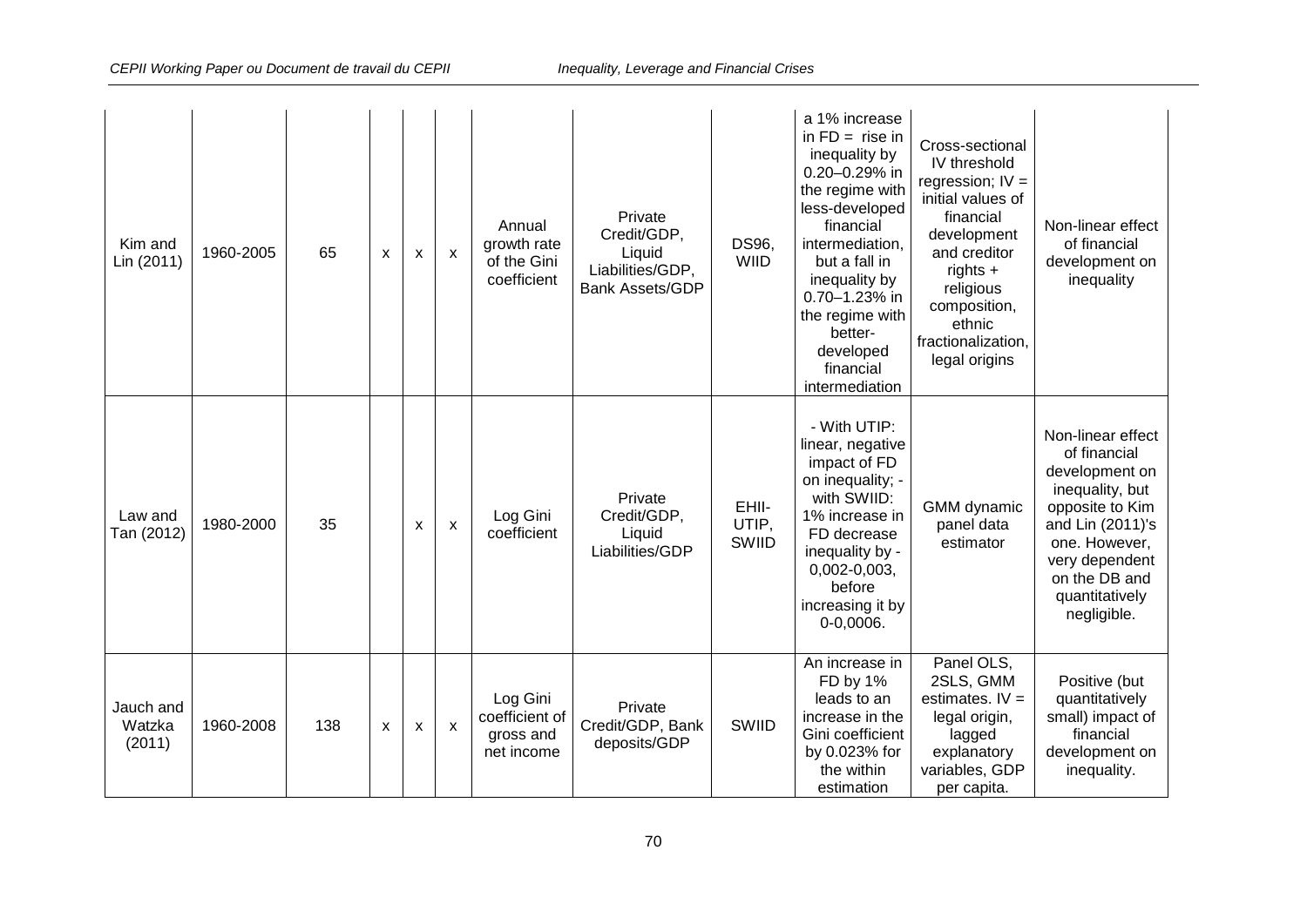| Ang<br>(2010)                             | 1951-2004 | 1 (India)                                                 |   | $\boldsymbol{\mathsf{x}}$ |              | Log Gini<br>coefficient                                                                                           | - FD: private<br>credit/GDP, (M3-<br>M1)/GDP etc.<br>- FL: synthetic<br>variable based on<br>nine indicators of<br>financial<br>repressionist<br>policies. | ID         | An increase in<br>FD by 1%<br>decreases<br>inequality by -<br>0.3 to -0.04%;<br>An increase in<br>FL by 1%<br>raises<br>inequality by<br>0.02 to 0.07%.                                               | Time-series<br>analysis with an<br><b>Error Correction</b><br>Model | Negative impact<br>of FD on<br>inequality,<br>positive (but<br>quantitatively)<br>impact of FL on<br>inequality.                                                                           |
|-------------------------------------------|-----------|-----------------------------------------------------------|---|---------------------------|--------------|-------------------------------------------------------------------------------------------------------------------|------------------------------------------------------------------------------------------------------------------------------------------------------------|------------|-------------------------------------------------------------------------------------------------------------------------------------------------------------------------------------------------------|---------------------------------------------------------------------|--------------------------------------------------------------------------------------------------------------------------------------------------------------------------------------------|
| Beck,<br>Levine and<br>Levkov<br>(2010)   | 1976-2006 | 1 (USA,<br>State level<br>analysis:<br>48 states<br>$+DC$ | X |                           |              | Ln/logistic<br>Gini<br>coefficient,<br>Theil index,<br>difference<br>between<br>90th and<br>10th decile.          | $FL = suppression$<br>of restrictions on<br>restrictions on<br>intrastate<br>branching                                                                     | <b>CPS</b> | Deregulation<br>induced a<br>reduction in<br>inequality<br>between 3 and<br>7% (10% when<br>considering the<br>90/10 ratio).                                                                          | Difference-in-<br>differences<br>specification                      | FL reduced<br>inequality by by<br>disproportionately<br>raising incomes<br>in the lower half<br>of the income<br>distribution.                                                             |
| Gimet and<br>Lagoarde-<br>Segot<br>(2011) | 1994-2002 | 19                                                        | X | X                         | $\mathsf{x}$ | VAR model<br>$=$ all<br>variables<br>endogenous.<br>$EHII =$<br>combination<br>of GINI coef<br>and Theil<br>index | indicators of size<br>and efficiency of<br>both banking<br>sector and capital<br>market, proxies of<br>financial<br>integration and<br>transaction costs,  | EHII-UTIP  | Increased<br>banking credit<br>and credit<br>market<br>imperfections<br>tend to raise<br>inequalities,<br>while bigger<br>and more<br>efficient capital<br>markets tend<br>to reduce<br>inequalities. | Bayesian panel<br><b>Structural VAR</b><br>model,                   | Impact of FD/FL<br>depends crucially<br>on characteristics<br>(transparency<br>and ability to<br>allocate<br>resources<br>optimally) of the<br>financial sector,<br>more than its<br>size. |

DC: Developed countries

EC: Emerging countries

LIC: Low-Income countries

Inequality Dataset: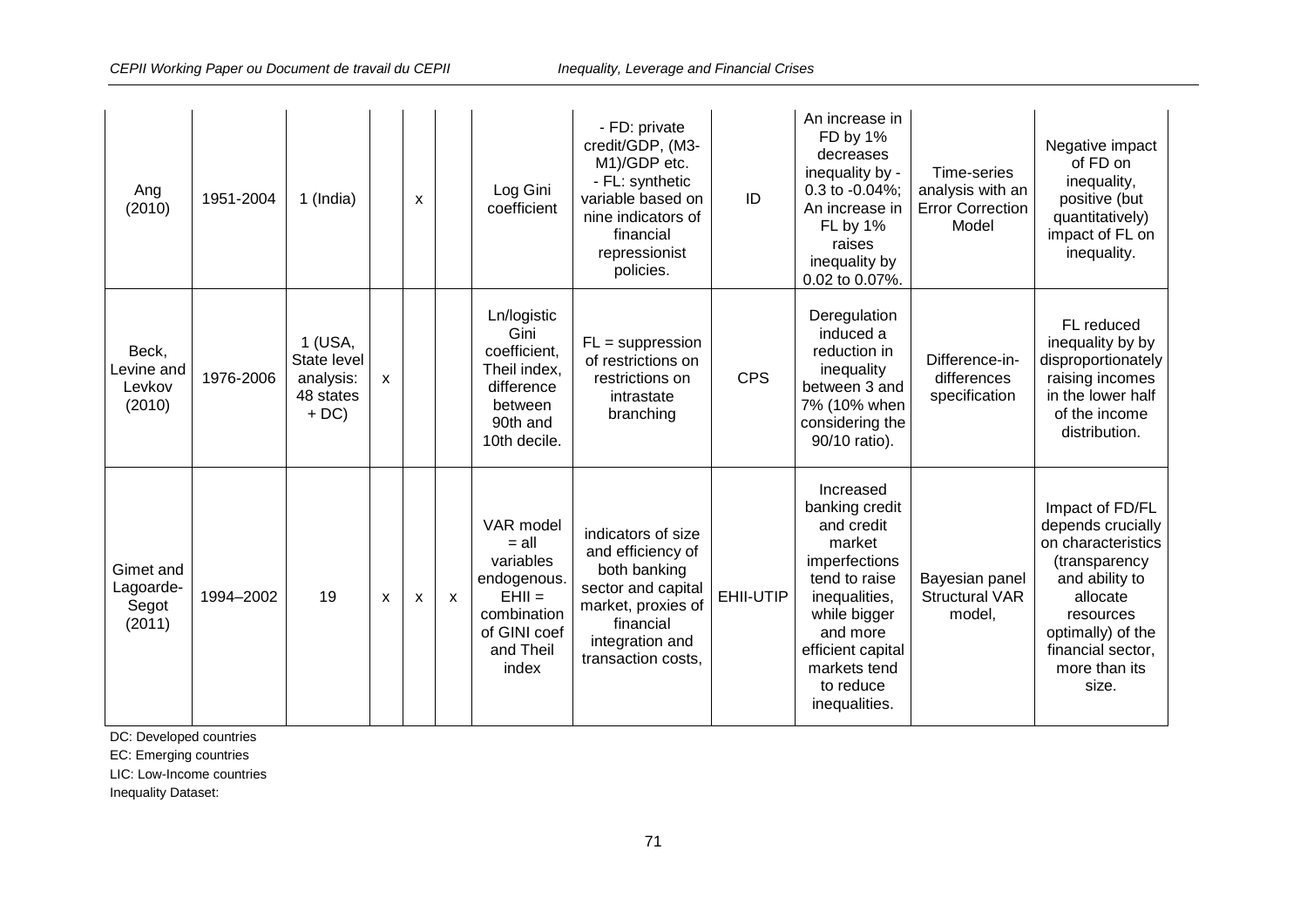DS96: Deininger & Squire (1996) WIID: UN-WIDER World Income Inequality Database SWIID: Standardized World Income Inequality Database EHII-UTIP: Estimated Household Inequality (Galbraith & Kum 2003), University of Texas Inequality Project HCES: Household consumption expenditure survey ID: Income Data (national level) CPS: Current Population Survey (US)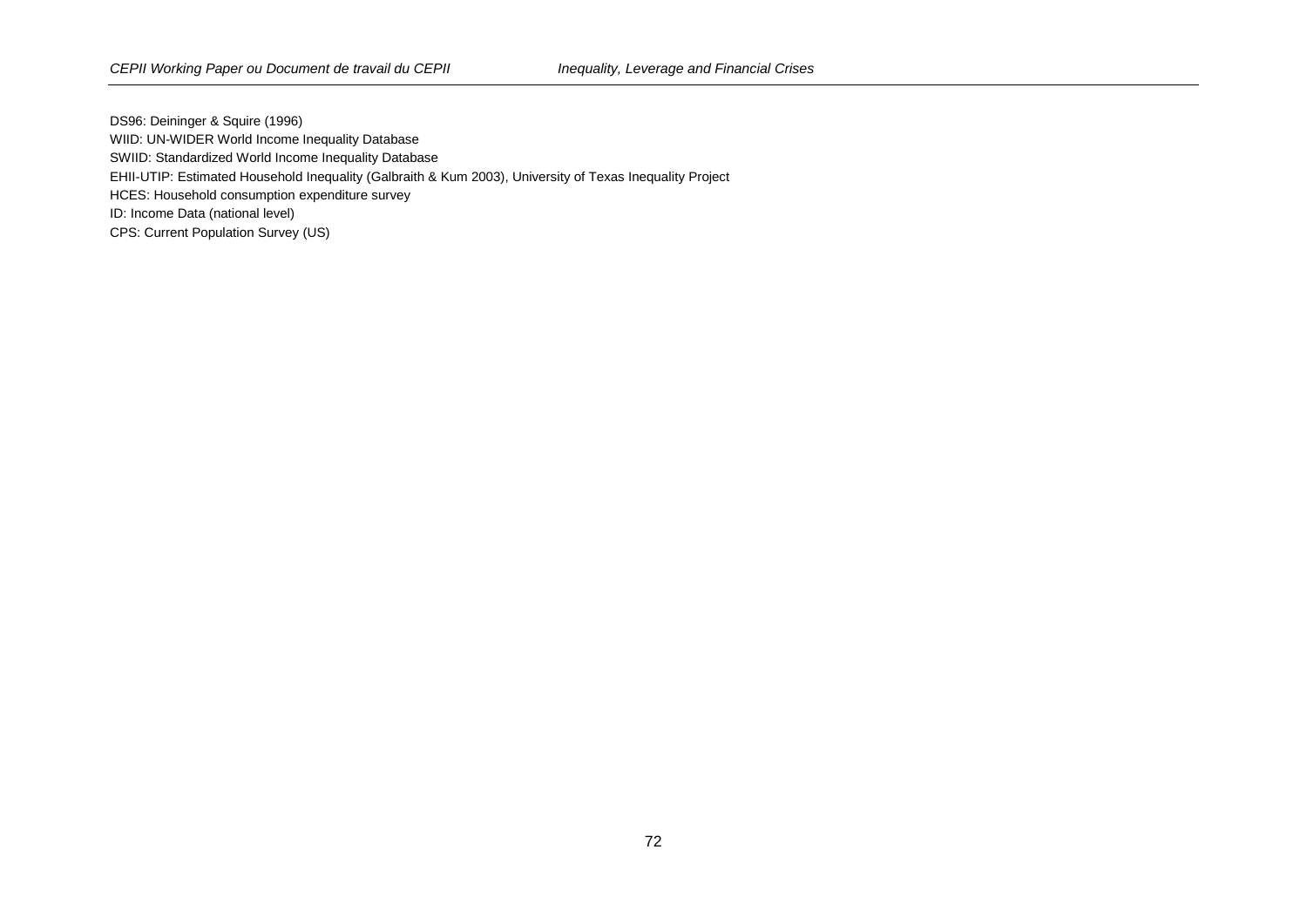| Paper                             | Years       | <b>Number</b><br>of<br><b>Countries</b> | DC | EC                        | <b>LIC</b>                | <b>Dependent</b><br>variable                         | <b>Inequality</b><br><b>Dataset</b> | <b>Crisis</b><br><b>Measure</b> | <b>Result</b>                                                                                                        | <b>Remarks</b>                                                                                                  | Impact on<br><b>Inequality</b>       |
|-----------------------------------|-------------|-----------------------------------------|----|---------------------------|---------------------------|------------------------------------------------------|-------------------------------------|---------------------------------|----------------------------------------------------------------------------------------------------------------------|-----------------------------------------------------------------------------------------------------------------|--------------------------------------|
| Baldacci et al.<br>2012           | $\tilde{?}$ | 65                                      | X  | X                         | X                         | Gini, Income<br>by quintile,<br>poverty<br>headcount | <b>DS96</b>                         | Currency<br>crises              | Positive impact on<br>poverty headcount<br>& Gini. The<br>second lowest<br>income quintile are<br>the most affected. | No Impact on<br>formal<br>unemployment.<br>Fiscal<br>retrenchment<br>has a negative<br>impact on<br>inequality. | Positive                             |
| Baldacci et al.<br>2012           | 1992-1996   | (Mexican<br>case)                       |    | X                         |                           | Poverty,<br>Income by<br>level                       | <b>HCES</b>                         | Mexican<br>crisis               | Increase in poverty<br>and poverty gap<br>but significant<br>reduction on<br>inequality                              | Possible<br>influence of<br>confounding<br>factors<br>neglected<br>(NAFTA)                                      | Negative                             |
| Galbraith &<br>Jiaquing<br>(1999) | 1970-1995   | 19                                      | X  | $\mathsf{x}$              | X                         |                                                      | EHII-UTIP                           | Currency<br>crises              | Mean increase in<br>inequality in the<br>two-year period<br>after a crisis :<br>$+16,2%$                             | Possible<br>influence of<br>confounding<br>factors<br>neglected                                                 | Positive                             |
| Morelli (2014)                    |             | $1$ (US)                                |    |                           |                           | Top Income<br>Share                                  | <b>WTID</b>                         | Systemic<br>Banking<br>Crises   | Negative at the<br>very top / Positive<br>at the bottom of<br>the decile / neutral<br>for the entire<br>decile       |                                                                                                                 | Mixed                                |
| Diwan (2001)                      | 1975-1995   | 133                                     | X  | $\boldsymbol{\mathsf{x}}$ | $\boldsymbol{\mathsf{x}}$ | Labor Share                                          | UN-NA                               | Currency<br>crises              |                                                                                                                      |                                                                                                                 | Positive (fall<br>of labor<br>share) |
| Maarek &<br>Orgiazzi<br>(2013)    | 1963-2003   | 20                                      | X  |                           |                           | Labor Share                                          | <b>UNIDO</b> data                   | Currency<br>crises              | Fall of the labor<br>share by 2<br>percentage points                                                                 |                                                                                                                 | Positive (fall<br>of labor<br>share) |

**Table A4. The impact of financial crises on inequality**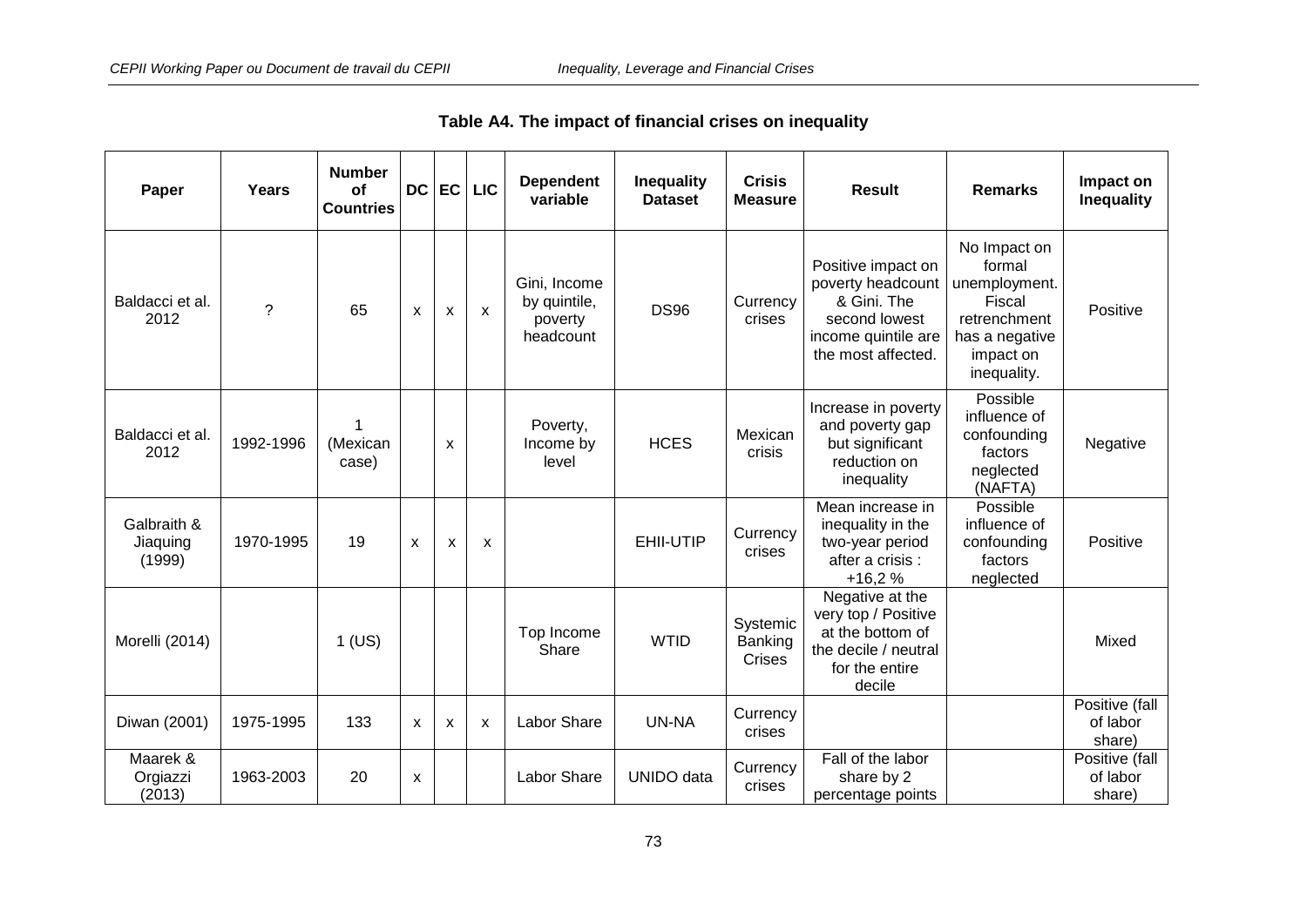| <b>Bazillier &amp;</b><br>Najman (2012) | 1970-2002 | 70                  | x | $\boldsymbol{\mathsf{x}}$ | $\boldsymbol{\mathsf{x}}$ | Labor Share                                | UN-NA, ANA     | Currency<br>and<br>Banking<br>Crises |                                                                                                                |                                                       | Positive (fall<br>of labor<br>share) for CA<br>crises. Mixed<br>for banking<br>crises |
|-----------------------------------------|-----------|---------------------|---|---------------------------|---------------------------|--------------------------------------------|----------------|--------------------------------------|----------------------------------------------------------------------------------------------------------------|-------------------------------------------------------|---------------------------------------------------------------------------------------|
| Jenkins et al.<br>(2013)                | 2007-2009 | 21                  | X |                           |                           | Gross<br>household<br>disposable<br>income | <b>EU-SILC</b> | Financial<br>Crisis<br>2007-<br>2008 |                                                                                                                | Lack of effect<br>explained by<br>social<br>spending. | No effect                                                                             |
| Meyer &<br>Sullivan (2013)              | 2000-2011 | $1$ (US)            | X |                           |                           | 90/10 ratio                                | CPS, CE        | Financial<br>Crisis<br>2007-<br>2008 | Rise of income<br>inequalities and<br>decrease of<br>consumption<br>inequalities                               |                                                       | Positive<br>(income<br>inequality) -<br>Negative<br>(consumption<br>inequality)       |
| Cho &<br>Newhouse<br>(2013)             | 2007-2011 | 17                  |   | X                         |                           | Income by<br>category of<br>workers        | LFS, HCES      | Financial<br>Crisis<br>2007-<br>2008 | Female workers<br>and low-skilled are<br>not the most<br>affected. Better<br>educated workers<br>more affected |                                                       | Negative                                                                              |
| Leung et al.<br>(2009)                  | 2007-2011 | 1 (South<br>Africa) |   | X                         |                           | Income by<br>category of<br>workers        | LFS, HCES      | Financial<br>Crisis<br>2007-<br>2008 | Low-skilled<br>workers are the<br>most affected                                                                |                                                       | Positive                                                                              |
| Park et al.<br>(2012)                   | 2007-2011 | 1 (China)           |   | X                         |                           | Income by<br>category of<br>workers        | LFS, HCED      | Financial<br>Crisis<br>2007-<br>2008 | Low-skilled<br>workers are the<br>most affected                                                                |                                                       | Positive                                                                              |
| Elsby et al.<br>(2010)                  | 2007-2011 | $1$ (US)            | X |                           |                           | Income by<br>category of<br>workers        | <b>CPS</b>     | Financial<br>Crisis<br>2007-<br>2008 | Low-skilled<br>workers are the<br>most affected                                                                |                                                       | Positive                                                                              |
| Hoynes et al.<br>(2012)                 | 2007-2011 | $1$ (US)            | X |                           |                           | Income by<br>category of<br>workers        | <b>CPS</b>     | Financial<br>Crisis<br>2007-<br>2008 | Low-skilled<br>workers are the<br>most affected                                                                |                                                       | Positive                                                                              |